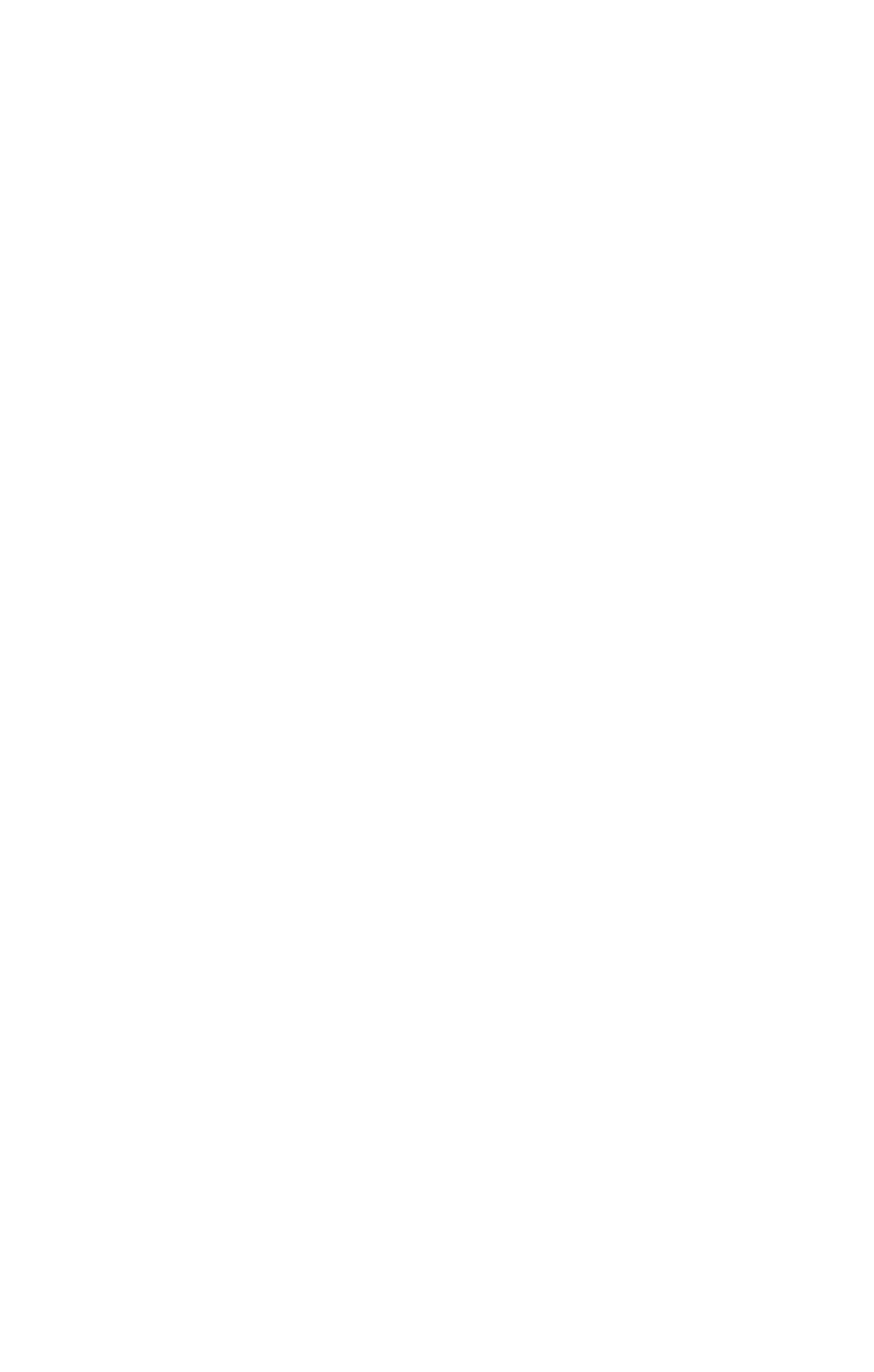# BIRDMAN 0R (THE UNEXPECTED VIRTUE OF IGNORANCE)

## **BEST ORIGINAL SCREENPLAY**

*Written by Alejandro G. Iñárritu Nicolás Giacobone Alexander Dinelaris, Jr. Armando Bo*

© 2013 DINOSAUR OUT, INC. ALL RIGHTS RESERVED. NO PORTION OF THIS SCRIPT MAY BE PERFORMED, PUBLISHED, REPRODUCED, SOLD OR DISTRIBUTED BY ANY MEANS, OR QUOTED OR PUBLISHED IN ANY MEDIUM, INCLUDING ANY WEB SITE, WITHOUT THE PRIOR WRITTEN CONSENT OF DINOSAUR OUT, INC. DISPOSAL OF THIS SCRIPT COPY DOES NOT ALTER ANY OF THE RESTRICTIONS SET FORTH ABOVE.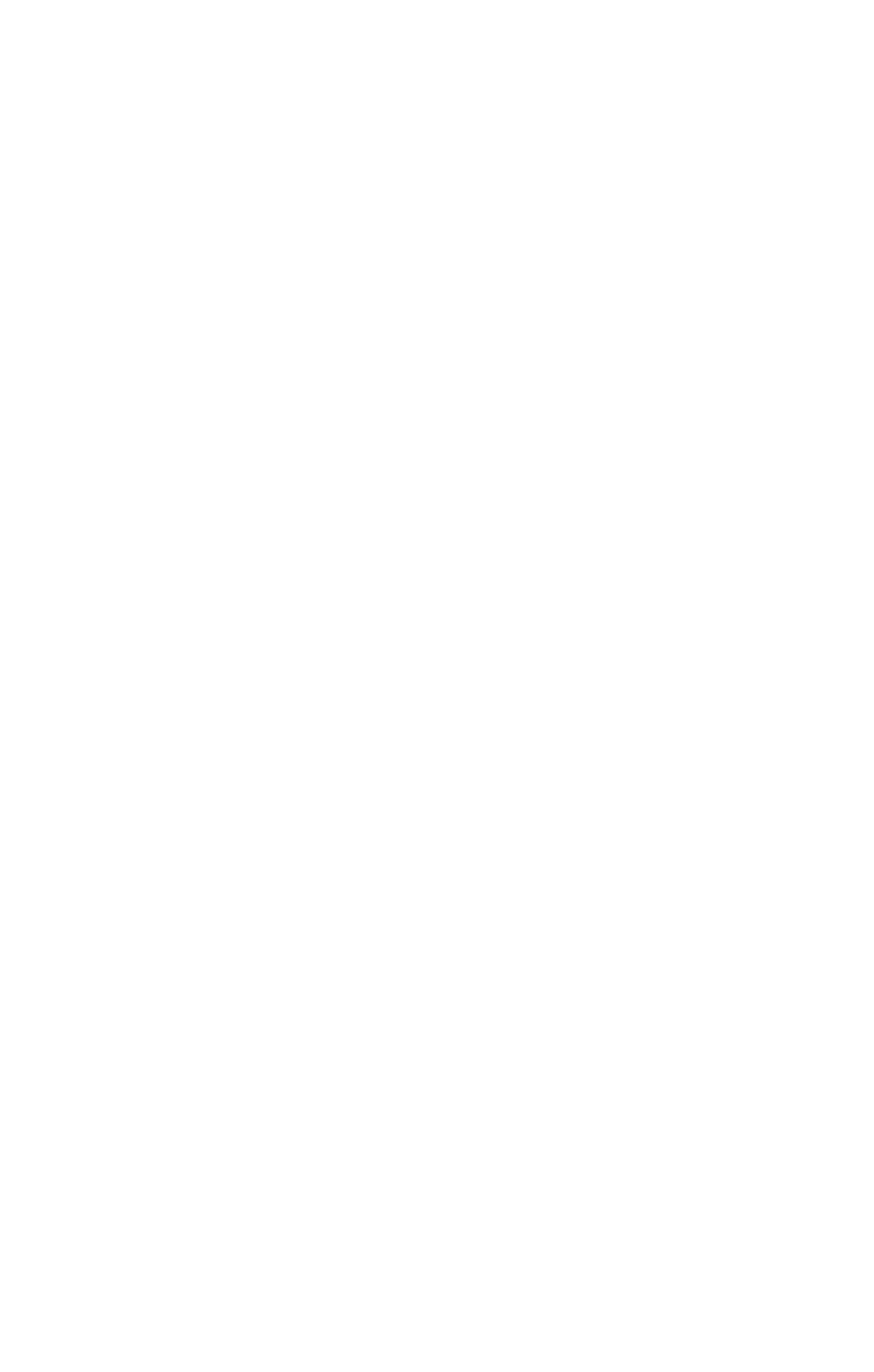#### 1 BLACK 1

We hear a clock ticking.

FADE IN:

1 INT. RIGGAN'S DRESSING ROOM - THEATER - DAY 1

Close on the brilliant colors of a middle eastern rug, the center of what seems to be a makeshift "meditation" space.

We slowly tilt up to discover the back of Riggan Thomson (55). He is in the proper 'Lotus' position, dressed only in tight white briefs and he appears to be meditating deeply. And if all this seems a little odd, it becomes all the more so when you notice that he is levitating almost two feet above the floor. His breath is calm and measured... in and out... in and out.

> MAN (V.O.) How did we end up here? (Beat.) This place is a fucking dump.

We begin to slowly move toward Riggan's back while his measure breathing continues. We see a clock on the wall, ticking.

> MAN (V.O.) Smells like balls.

A slight twitch in Riggan's neck.

MAN (V.O.) We don't belong in this shithole.

A Skype call shatters the silence. Close on his back, we follow Riggan as he walks over to the computer and answers the call.

On the computer screen appears Sam (21), in a pair of Levi's and a Led Zeppelin T-shirt. She has simple and striking good looks, with an edge in her voice and behind her eyes. She stands in a Korean Deli among the flowers, talking to Riggan through her iPhone.

1A 1A

The Korean Store owner (50) stands in the background screaming at her the whole time.

> RIGGAN Sam, I can't--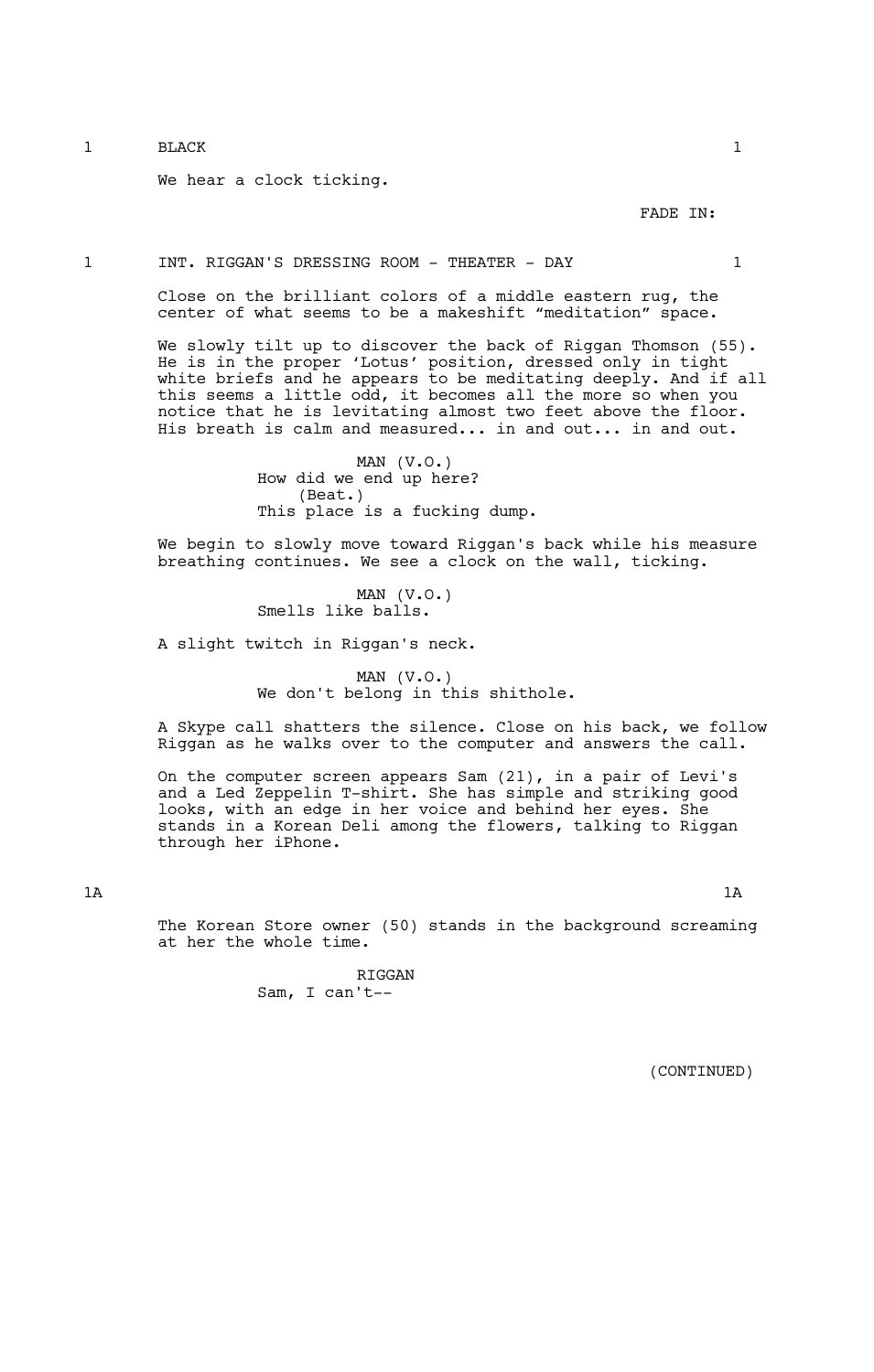SAM Dad? What kind of-- (Turning to Korean.) SHUT UP!!! (Back to screen.) What kind of flowers did you say you wanted?

RIGGAN Alchemillas. Or something soothing that smells nice. Listen I can't--

**SAM** It all smells like fucking *Kimchi*!

RIGGAN Then whatever looks nice. Anything but roses. *No roses.*

KOREAN *Flowers don't need you touch! They need you buy!!!*

SAM (Close into the screen.) I hate this job.

And the Skype call is over. Riggan closes the laptop and leans forward trying to regain his calm. His reflection appears in the mirror, and for the first time we see his face. He has a dark goatee and his hair looks strangely abundant. There is a piece of paper on the mirror with the handwritten phrase "A thing is a thing, not what it is said of that thing."

> ANNIE ON SPEAKERS Riggan, they're starting scene five. We need you on stage.

> > RIGGAN

Shit...

Riggan throws on a sweater and stumbles into his slacks. He hurries out...

2 INT. HALLWAYS - THEATER - CONTINUOUS 2

...through the narrow corridors of the theater. There is a lot of activity as various workers and stage hands appear and disappear carrying equipment and scenery. As Riggan descends the stairs, a Stage Hand· passes by in the opposite direction.

STAGE HAND.<br>Mr. Thomson.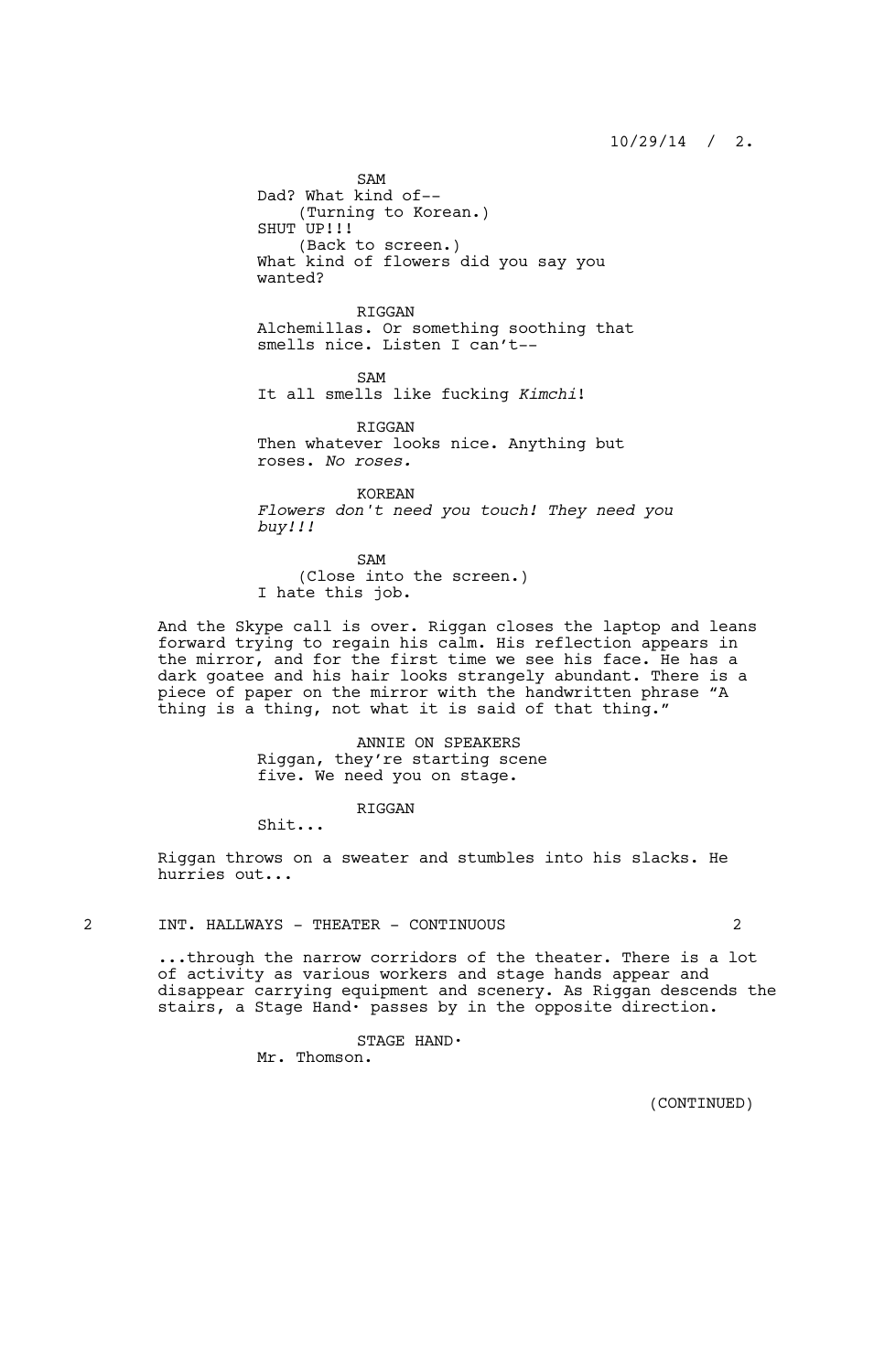10/29/14 / 3.

RIGGAN

Steve.

STAGE HAND·

It's Daniel.

RIGGAN (Already passed.) Okay.

Riggan continues on until he arrives backstage. He runs into Jake (42) his producer and friend.

JAKE

How's it going, buddy.

RIGGAN Great. It'd be even better if I could get Ralph to stop acting like he's in an educational video for syphilis...

The camera moves off of them and onto...

3 INT. STAGE - THEATER - CONTINUOUS 3

...the stage. Suddenly we are in the midst of an Americana style kitchen.

Around the kitchen table sit Lesley (35), plain and no nonsense, her simple hairstyle and makeup can't hide how attractive she is. Laura (35), dark, exotic, the kind of woman who makes every person she meets feel like she's seducing them. And Ralph  $(40)$ , slightly handsome, slightly balding, slightly invisible.

A half empty bottle of gin on the table, they drink from highball glasses as they chat...

LESLEY

He loved me.

RALPH Yeah. He loved her so much he tried to kill her.

LAURA He tried to kill you?

LESLEY *No.* (A beat.) Okay, well, he did beat me up one night. He dragged me around the living room by my ankles, yelling "*I love you, I love*  (MORE)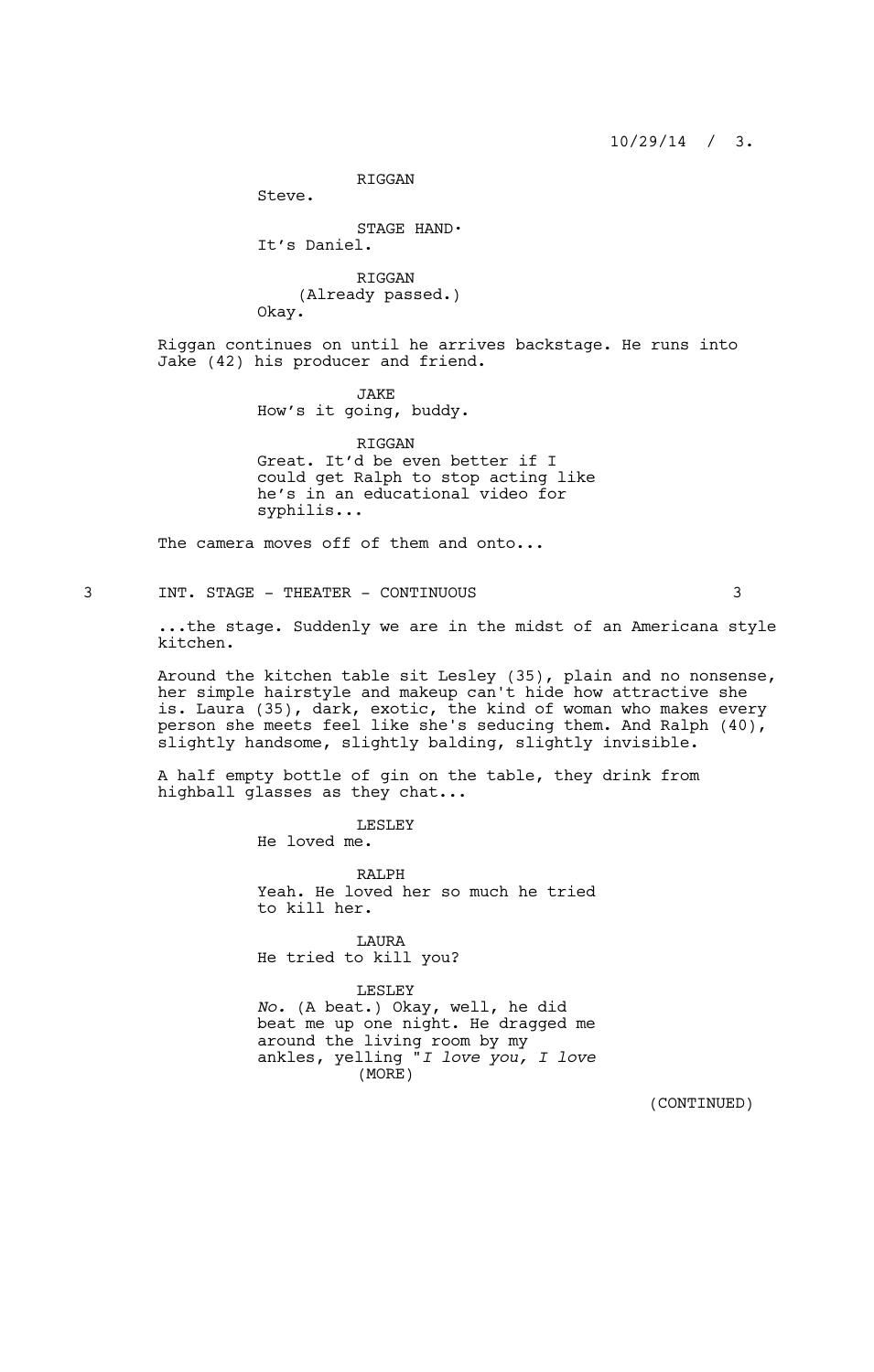*you, bitch.*" What do you do with a love like that? RALPH *How is that--* That is not love and you know it. Why do you insist on calling it-- LESLEY You can say what you want, but I know what it was. RALPH What about you, Nick? Does that sound like love to you? Riggan arrives at the table and sits. RIGGAN Sorry I'm late. (Beat. In character.) I'm the wrong person to ask. I didn't know the man. I've only heard his name mentioned in passing. You'd have to know the particulars. But I think what you're saying is that love is absolute. RALPH Yeah. The kind of love I'm talking about is... The kind of love I'm talking about, you don't try and kill people. LESLEY (Sadly.) It was love, Mel. To Eddie, it was. I don't care what anybody says. He was ready to die for it. RALPH Ask her what he did after she left him. LESLEY He shot himself in the mouth. But he screwed that up, too. Poor Ed. RALPH Poor Ed, my ass. The guy was dangerous. LAURA<br>How'd he screw it up if he shot himself in the mouth? RALPH<br>(By the numbers.) He used to carry this twenty-two. We lived like fugitives those days. I never knew-- LESLEY (CONT'D) (CONTINUED)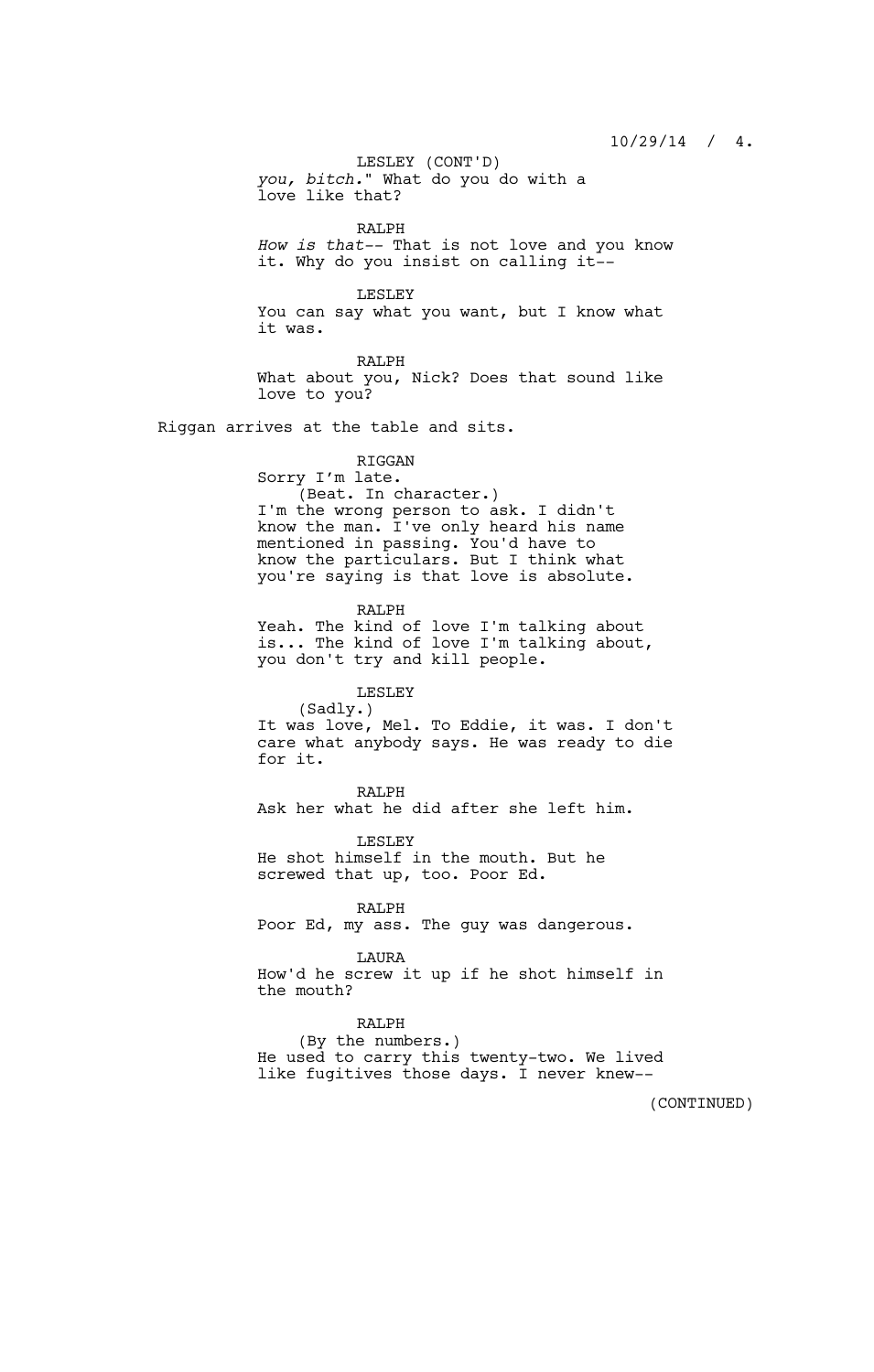10/29/14 / 5.

RIGGAN (Breaking character to direct. Exasperated.) Okay. Fugitives are on the run, Ralph. How many times do I have to-- *Fugitives are scared.* Give me more of that.

Ralph nods. He takes a breath and dives in once again...

RALPH (The same but louder.) We lived like fugitives those days...

Extremely frustrated, Riggan stares out into the auditorium. From his POV we see Jake who is now sitting in the third row. His head buried in his hands, tortured by Ralph's performance. Riggan turns back to Ralph.

> RALPH (CONT'D) ...I never knew if he was going to come out of the bushes or from behind a car and just start shooting.

Riggan watches Ralph act and sees his whole production headed down the drain. Ralph is just that bad.

> RALPH (CONT'D) The man was crazy. He was capable of anything.

The actors all wait for a cue from Riggan, who is now staring up into the lights above the stage. Laura finally picks up Riggan's cue.

> LAURA Christ. What a nightmare...

RALPH He used to call me at the hospital and say... (Over the top.) *"Son of a bitch. Your days are numbered."*

Silence. Ralph looks over to Riggan.

RALPH (CONT'D) Too much? Little bit? I just wanted to give you a range, so you could--

And with that a light comes barreling down from it's perch and crashes into Ralph's head, making him hit the floor like a rag doll. Silence.

> LAURA *Holy shit.*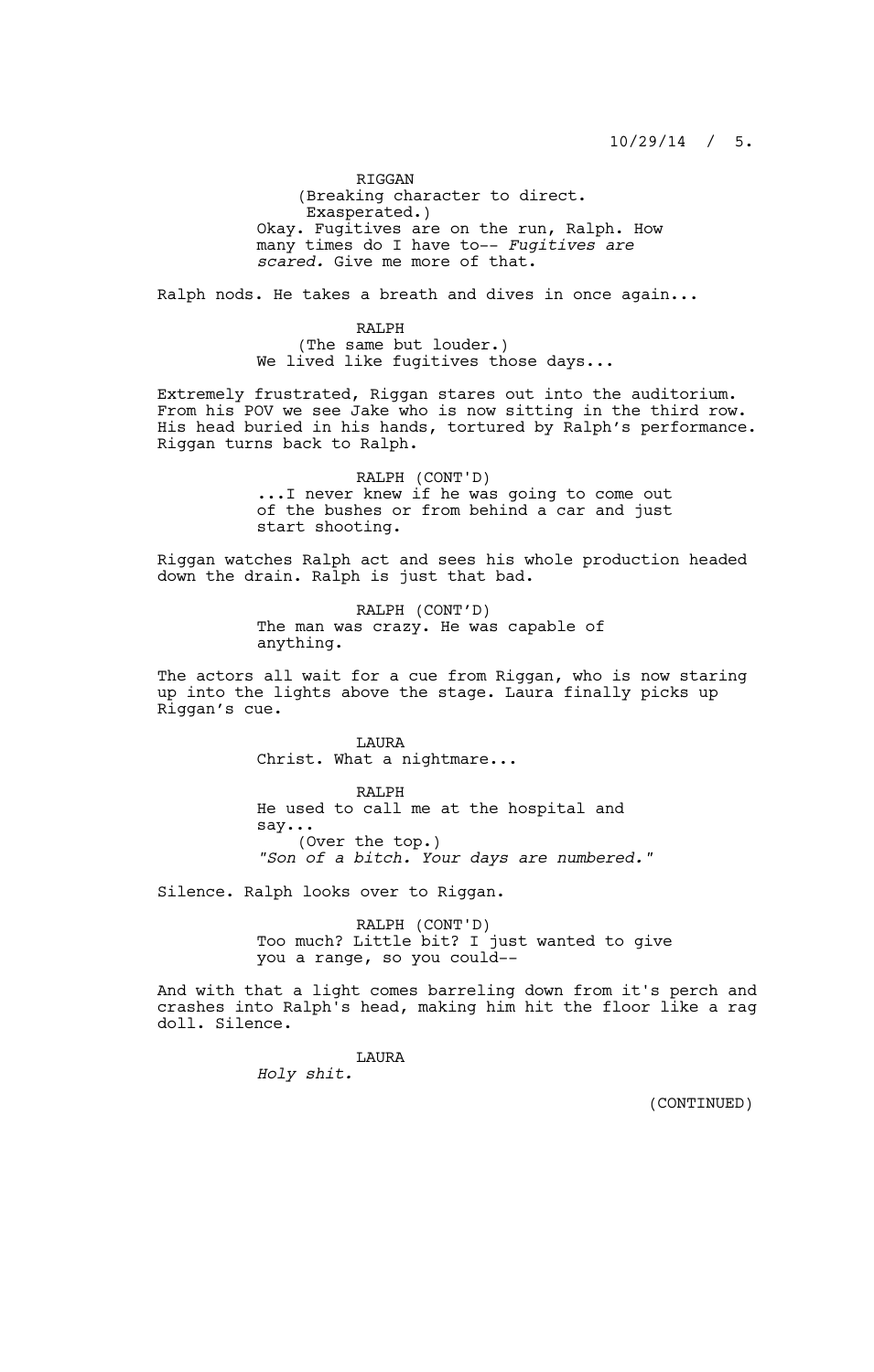10/29/14 / 6.

Lesley and Annie (35), the Stage Manager, run over to Ralph who is out cold. Not knowing what to do, they stare at him. LESLEY Is he breathing? Jake runs toward the stage. JAKE Someone call 911! Riggan slowly backs away from the chaos. LAURA Is that blood coming out of his ear? JAKE (To Riggan.) Where are you going? LESLEY Okay, he's breathing. What did he have for lunch? LAURA Did anyone call for help? ANNIE (Clapping.) Wake up! Wake up! Two crew members try to help Ralph. CREW MEMBER Grab his legs. I got the top. JAKE Don't move him! Wait for the ambulance. (Calling out.) For the love of God! I could get a black audience in this theater faster than a doctor! Riggan heads off the stage, and Jake chases after him. We follow them as... 4 INT. HALLWAY - THEATER - CONTINUOUS 4 ...they walk through the corridor. JAKE Where are you going? We'll have the understudy ready to rehearse in five-- (CONTINUED)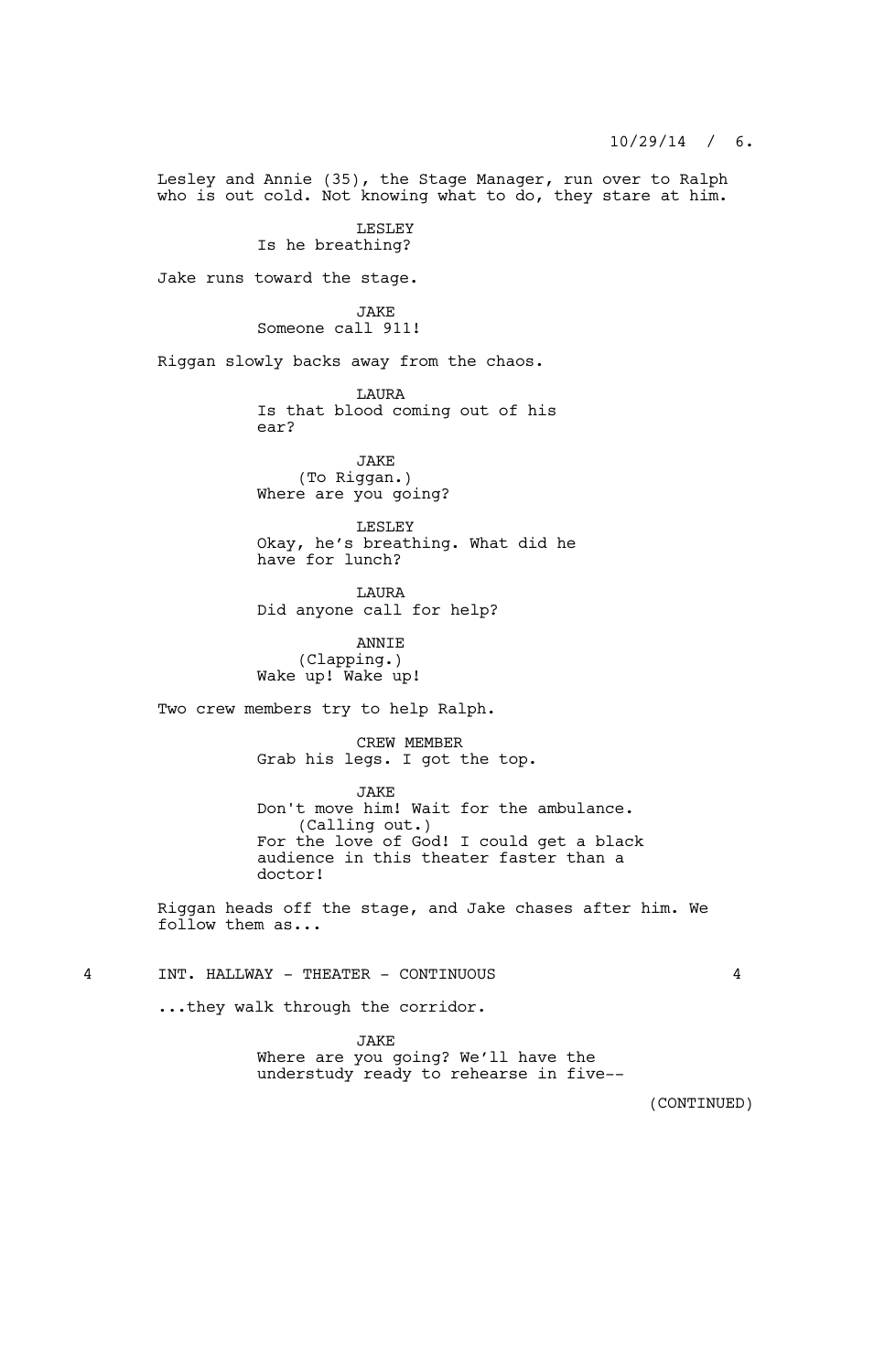10/29/14 / 7.

RIGGAN Forget the understudy. We have to postpone the preview. JAKE *What are you--* It's a full house. We would have to refund all the-- RIGGAN Then do it. A crew member· passes in the opposite direction. CREW MEMBER· How's Ralph? RIGGAN He'll be fine. JAKE Wait. Wait. *Fuck.* Wait. RIGGAN *Listen to me.* It was going to be a disaster. That guy's the worst actor I've ever seen. The blood coming out of his ear was the most honest thing he's done so far. JAKE He's not *that* bad. Riggan stops in his tracks and stares at Jake. JAKE (CONT'D) Okay, he'*s fucking horrible*. But-- Riggan starts walking again. JAKE (CONT'D) You have the press in your dressing room in a few hours. How are we-- RIGGAN I'll make something up. Two Technicians· hurry up in the opposite direction. RIGGAN (CONT'D) Jake*.* This happened for a reason. It wasn't an accident. JAKE<br>What do you mean? (CONTINUED)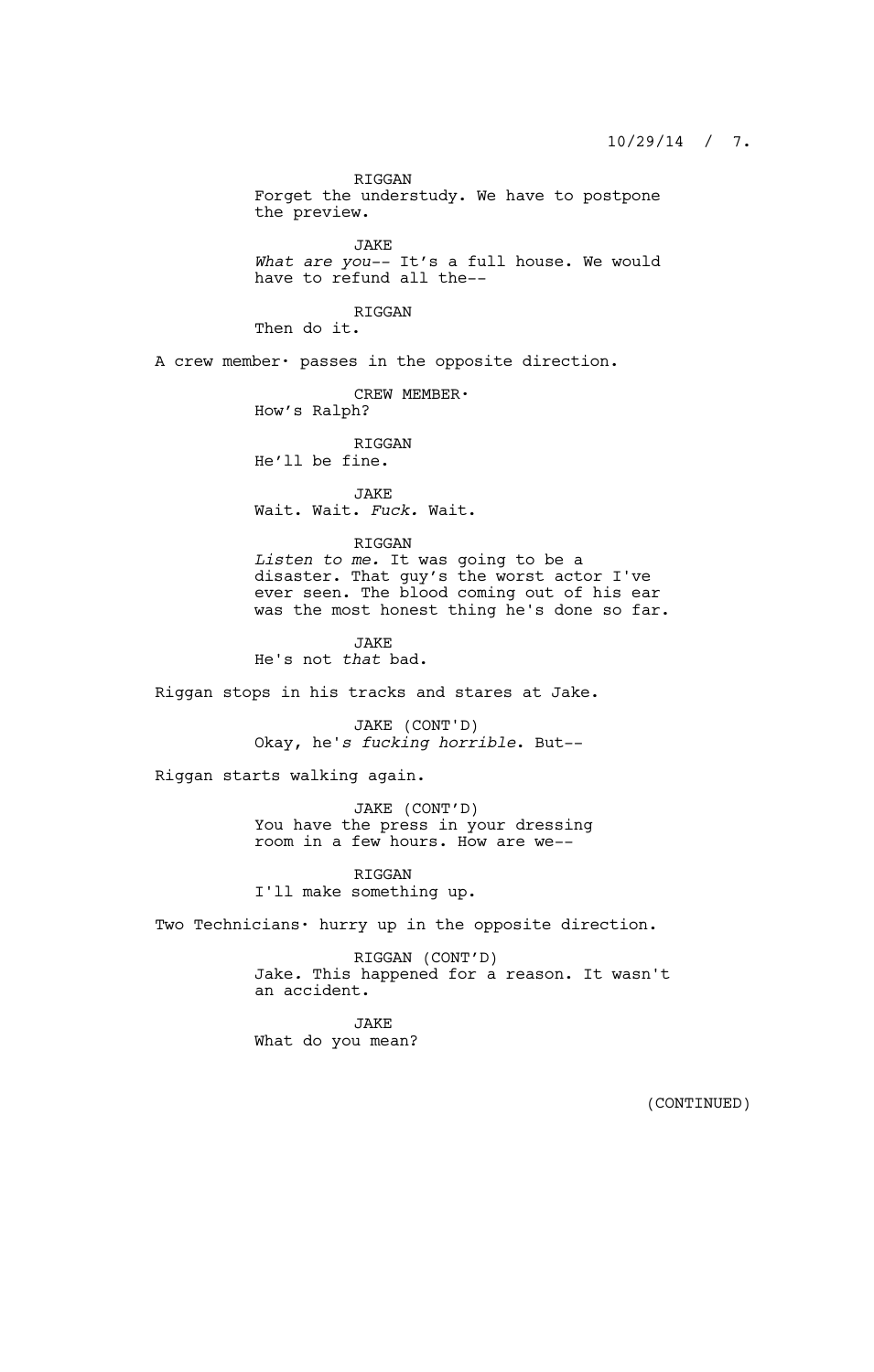10/29/14 / 8.

RIGGAN I-- (A beat.) I made it happen. JAKE Oh. Okay. (Beat.) Are you drunk? RIGGAN Find me an actor. A good actor. Philip Seymour Hoffman... JAKE He's doing the third Hunger Games. RIGGAN Michael Fassbender? JAKE Doing the prequel to the X-Men prequel. They arrive at Riggan's dressing room. RIGGAN What's his name? Jeremy Renner... JAKE Who? RIGGAN The... the Hurt Locker guy. JAKE Yeah. He's an Avenger. RIGGAN (With disgust.) Fuck. They put him in a cape, too? (A beat.) Look, I don't care. Find me someone. Riggan enters... 5 INT. RIGGAN'S DRESSING ROOM - THEATER - CONTINUOUS 5 ...his dressing room and tries to shut the door. Jake, still in the corridor, stops it with his foot. JAKE (Sticking his head in.) Ralph'll sue us. He'll sue us. And he's got a case.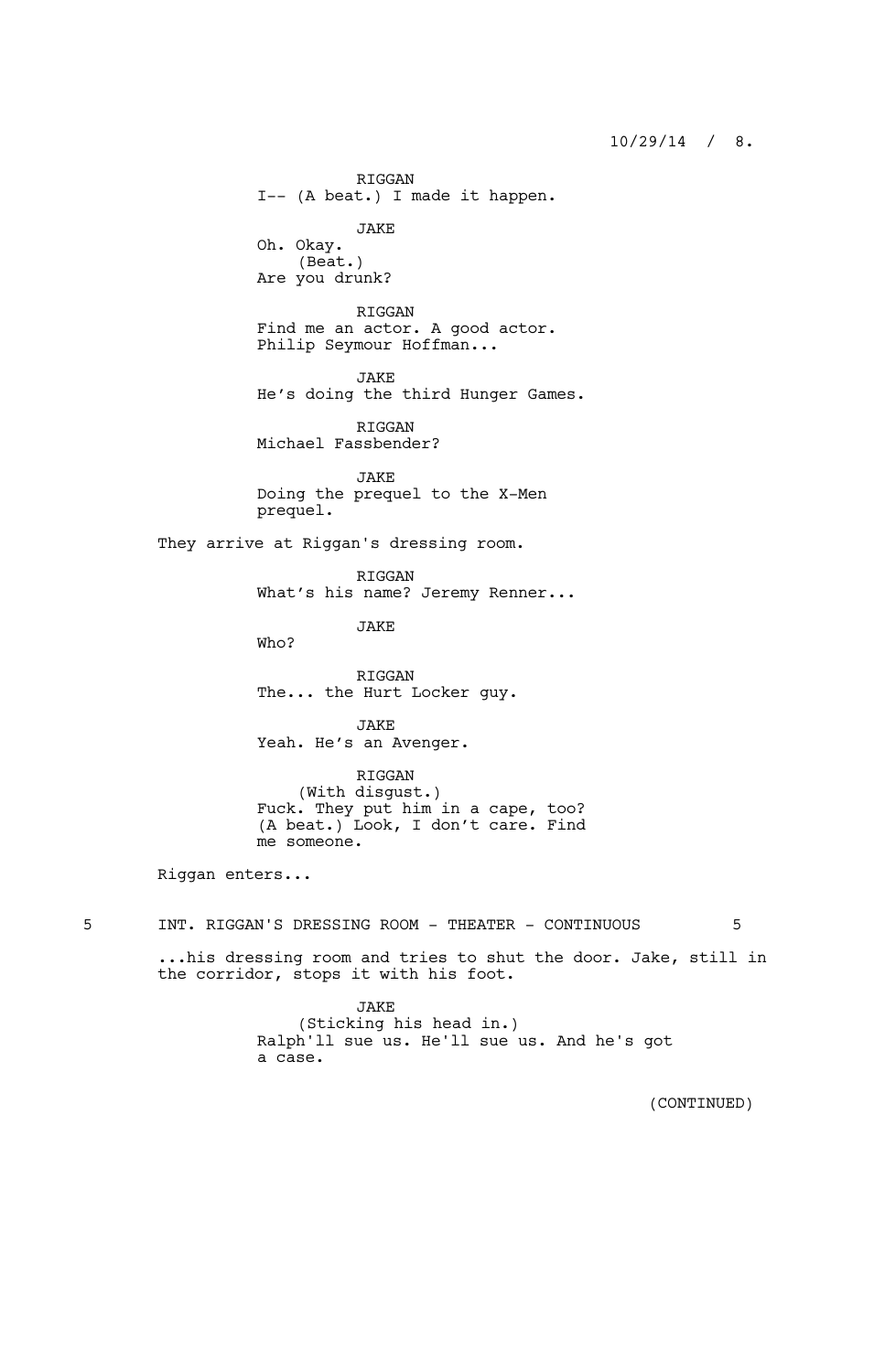10/29/14 / 9.

Riggan releases the door.

RIGGAN Then make him go away.

JAKE<br>How do you suggest I do that?

RIGGAN You're my lawyer, my producer and my oldest friend. We are going to make this work. Now just get out there and do what you were born to do.

JAKE What's that?

RIGGAN I have no idea. But I have faith. Now go away from me.

JAKE Do you think we should--

Riggan slams the door shut on Jake. A beat. On a television, a segment of E! News. A busty blond, with an exaggerated smile, hosts.

> BLOND WOMAN<br>...and when we come back, an exclusive interview with Robert Downey Jr., who tells us about the billion-dollar Iron Man franchise. The talented actor invited us onto the set of Iron Man 3...

Riggan slams the tv off, his mind racing. He sits on a chair.

MAN (V.O.) That clown doesn't have half your talent and he's making a fortune in that Tin Man get up.

Riggan stares into the mirror, in the reflection he catches sight of a poster from a movie called "Birdman 3". The superhero, Birdman (a younger Riggan in a bird costume), wings<br>widely spread, stares directly back at him. A hand written<br>note on the top of the poster reads: "Thomson, break a wing!<br>From the boys at Local 1." Riggan tries mantra...

RIGGAN *"Breathing in, I embrace my anger. Breathing out, I smile to it."*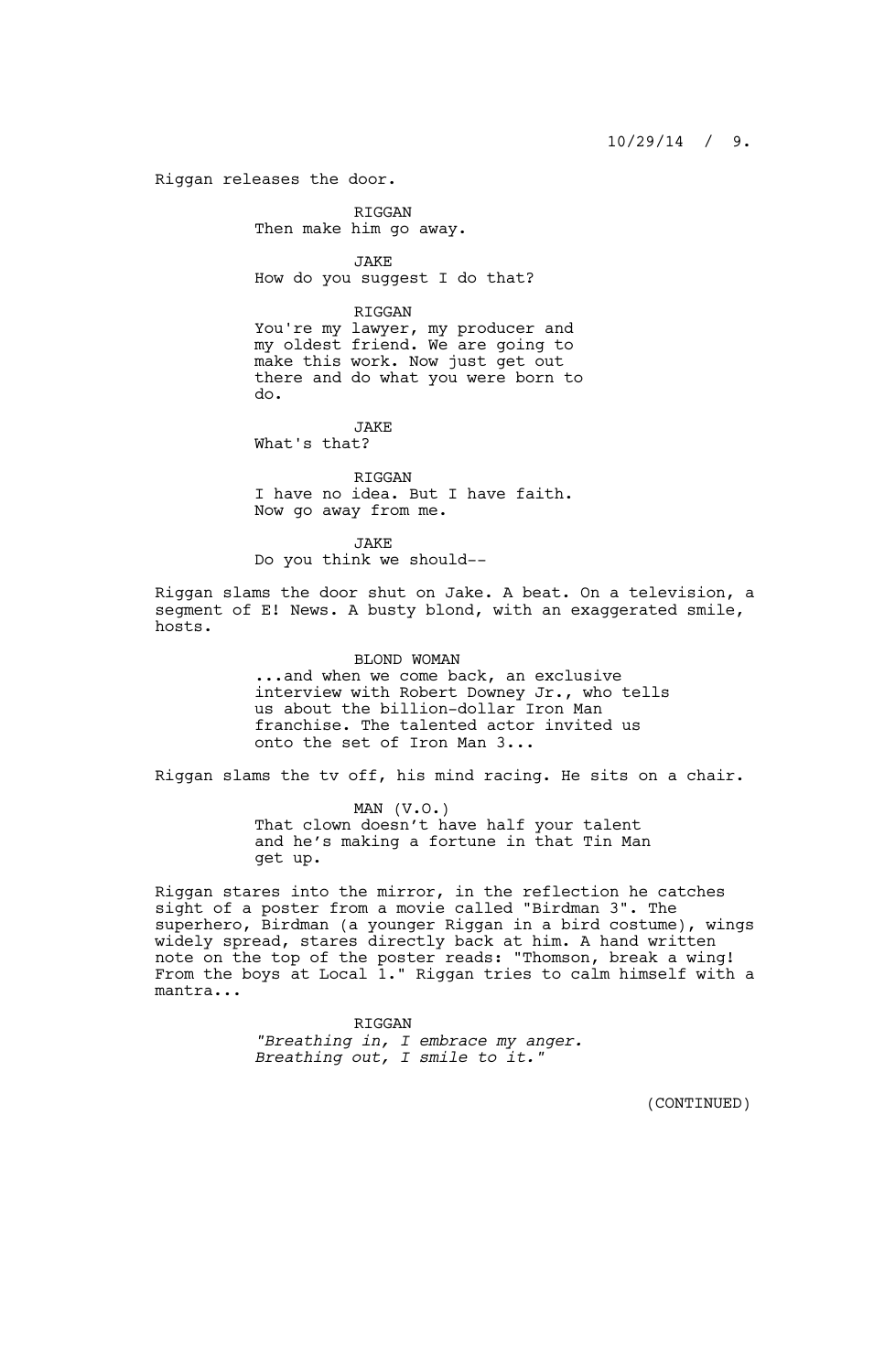BIRDMAN (V.O.) Embrace it. Kiss it. Turn it around and fuck it in the-- A knock on the door behind him. RIGGAN Not now! Laura opens the door and sticks her head in. LAURA Can I come in? RIGGAN No. LAURA Okay. Two words. Shia La Beouf. RIGGAN That's three words. LAURA It's two. RIGGAN Get out. LAURA I love you. She closes the door. Riggan tries to calm himself down, but Laura opens the door again. LAURA (CONT'D) I take it we're not going to dinner anymore? RIGGAN I don't have an actor. LAURA I don't have a life. RIGGAN Laura... LAURA Fine. Whatever. (Goes to leave but stops.) You remember at Joan's when you asked me to come do a Broadway play with you? You said it would be fun...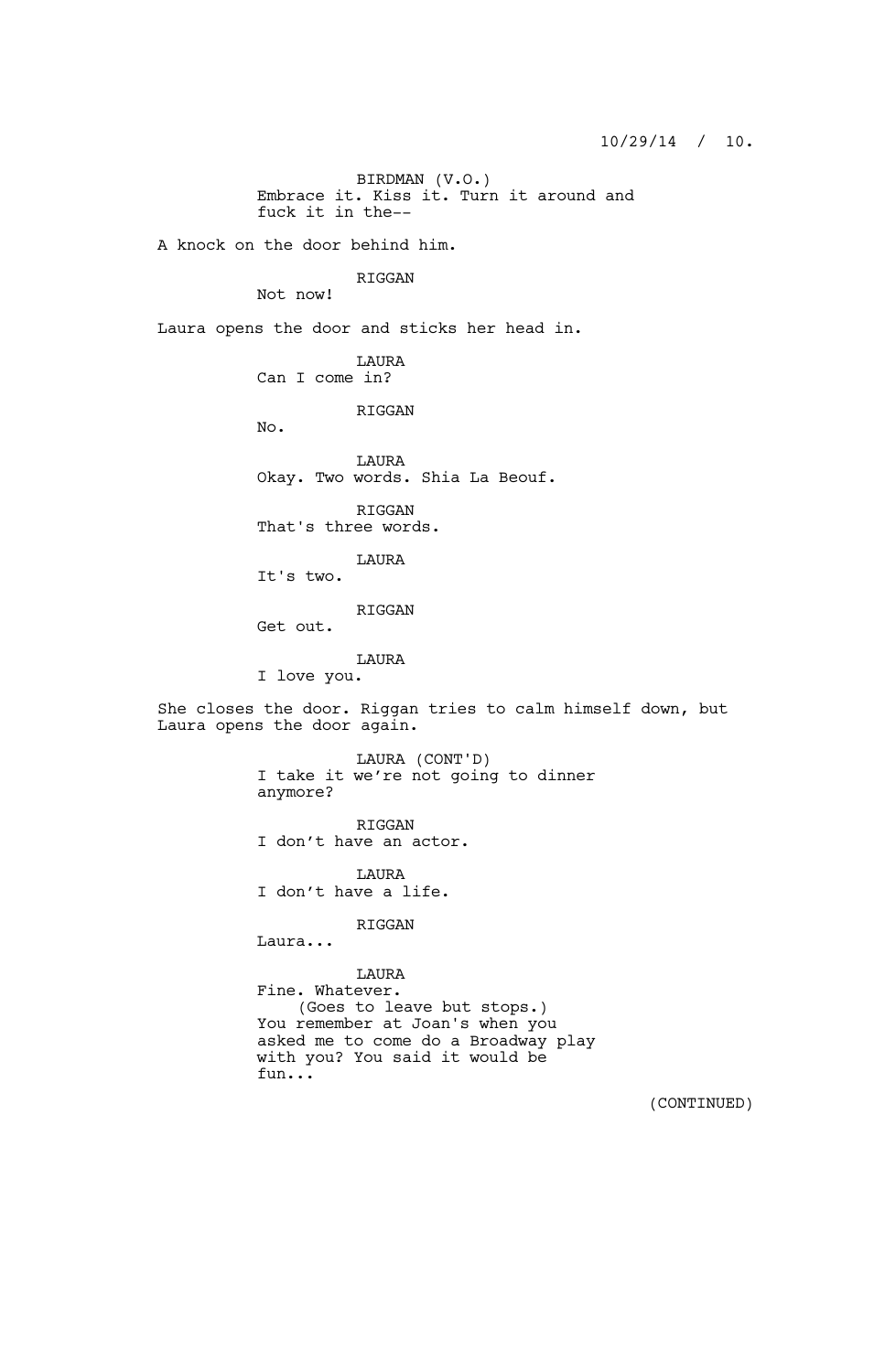10/29/14 / 11.

RIGGAN

Go away.

LAURA So far? No fun.

Riggan closes the door and looks at the Birdman poster.

BIRDMAN (V.O.) Fun? You know what would be fun? Getting the fuck out of here before we humiliate ourselves. That would be fun.

Riggan looks at himself in the mirror and begins to pull at his hair. As it comes off his head, we discover it was a wig. He turns away from the mirror, trying desperately to stay calm. Something catches his eye: a vase of roses on the end of the table. A card in them says, "They didn't have the<br>whatever you wanted - Sam". Enraged, Riggan focuses on the<br>vase. It begins to shift. Then, with a surge of anger,<br>without ever touching it, he sends it crashing agai wall on the other side of the room.

The camera pans over the roses scattered across the floor. It hovers over the carpet and around the perimeter of the room, until it finally settles on Riggan, now dressed in a casual blazer.

A5 A5

It is later the same day. He is sitting on the sofa and on three chairs in front of him are three journalists:

Gabriel, a geeky theatre journalist, wearing thick glasses and a thin tie. Clara, a reporter from an entertainment blog. And Han, a polite, obese Japanese journalist, who sits next to his translator, another Japanese guy.

> GABRIEL Why does somebody go from playing the lead in a comic book franchise to adapting Raymond Carver for the stage?

Riggan tries to remain calm.

GABRIEL (CONT'D) I mean, as you're probably aware, Barthes said, "The cultural work done in the past by gods and epic sagas is now done by laundry detergent commercials and comic strip characters." It's a big leap you've taken...

Riggan shifts nervously.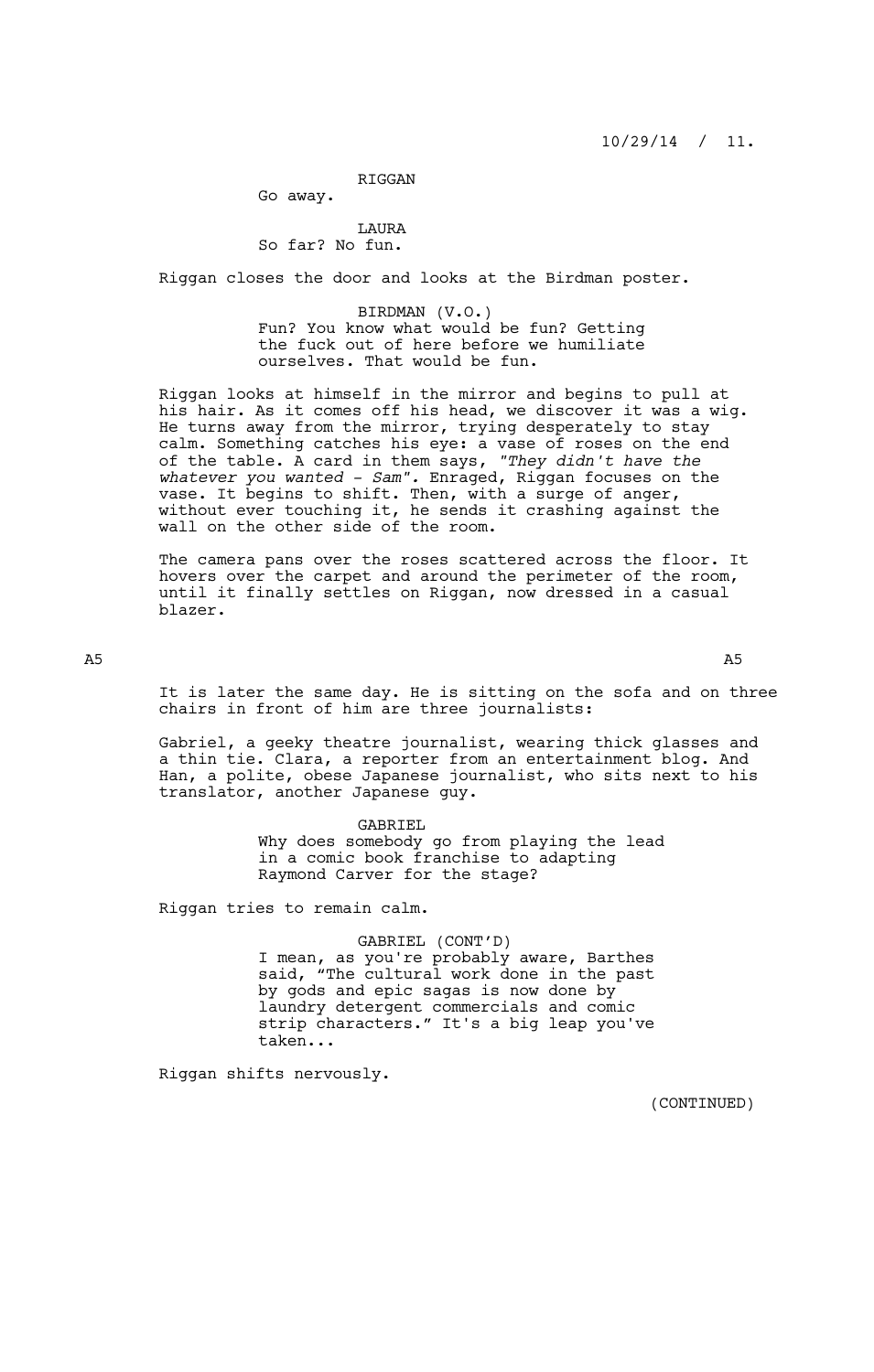10/29/14 / 12.

RIGGAN Well... Absolutely. As you said... that Barthes said... Birdman, like Icarus... CLARA Hang on. Who's this Barthes guy? Which Birdman was he in? GABRIEL Roland Barthes was a French philosopher,  $who--$ CLARA Oh. Okay. Sure. Now, is it true you've been injecting yourself with semen from baby pigs? RIGGAN *What?* CLARA As a method of facial rejuvenation. RIGGAN Who told you that? CLARA It was tweeted by... (checks her notes) @prostatewhispers. RIGGAN It's a lie. CLARA I know. But did you do it? RIGGAN No! GABRIEL Are you afraid at all that people will say you're doing this play to battle the impression that you're a washed-up super hero? RIGGAN No. I'm not. And that's exactly why 20 years ago I refused to do Birdman 4. HAN *Birdman 4??? You do Birdman 4???* Jake opens the door and the camera pans to him.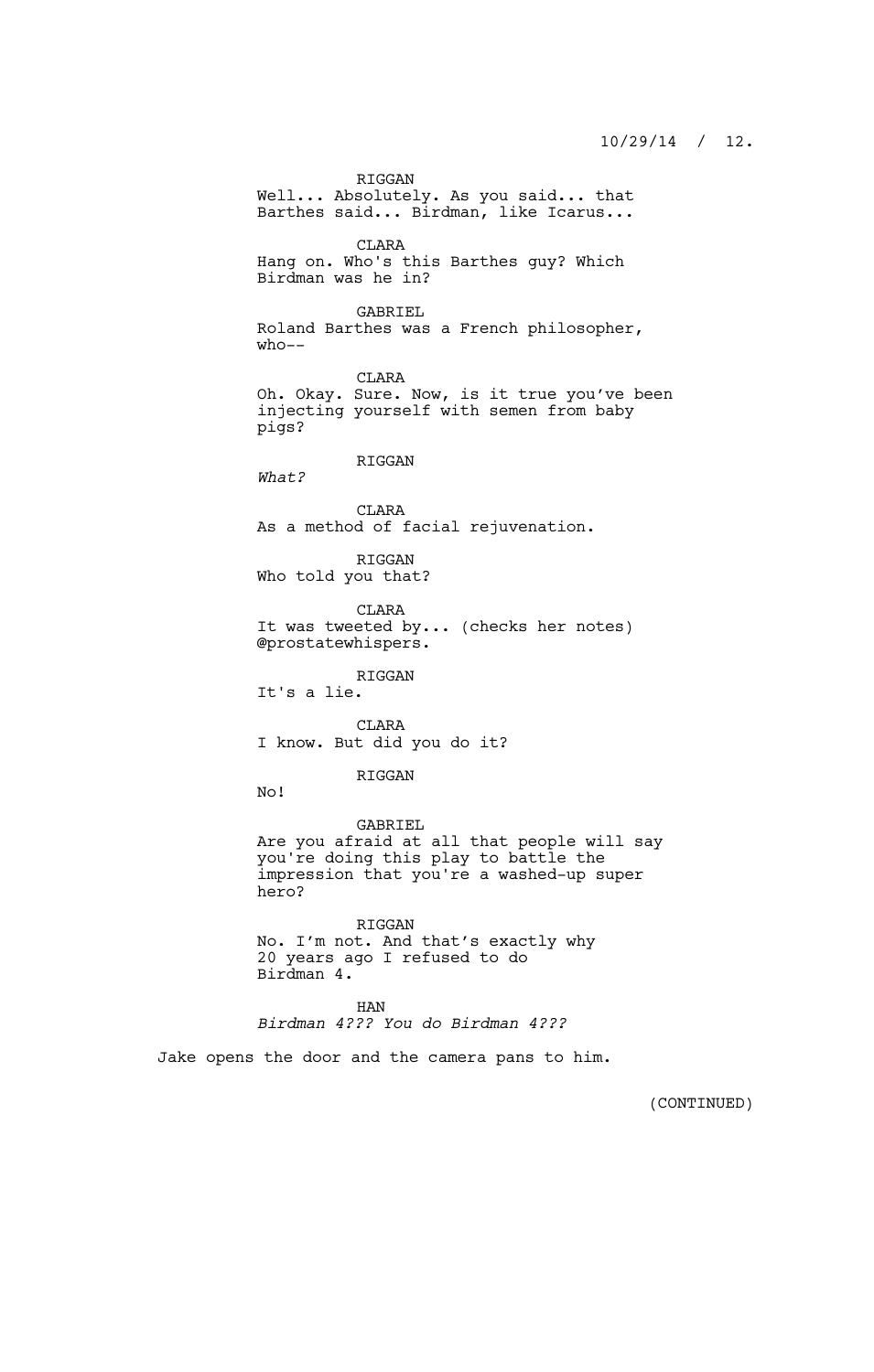JAKE Okay. That's enough for today. Thank you for coming. We're expecting some great pieces from you...

Riggan stares at the Birdman poster.

JAKE (CONT'D) Publicity guys are trying to get you a Times feature.

Riggan stands up and pulls the Birdman poster off of the wall.

> JAKE (CONT'D) So, How'd it-- Whoa. If I were you I wouldn't do that.

RIGGAN I don't want to look at it anymore.

JAKE That was a present from the crew. Don't fuck with those guys, they're union.

RIGGAN

I don't care.

Riggan leaves the poster on the floor, facing the wall, and walks to the window. He opens it. We can hear distant drums coming from the street.

> JAKE So... How'd it go?

> > RIGGAN

Great.

JAKE (Worried.) Did they ask about Ralph?

RIGGAN

Nope.

JAKE<br>Good. He did it, you know? The motherfucker threatened to sue us. Didn't even wait to get out of the hospital.

RIGGAN And, what did you say?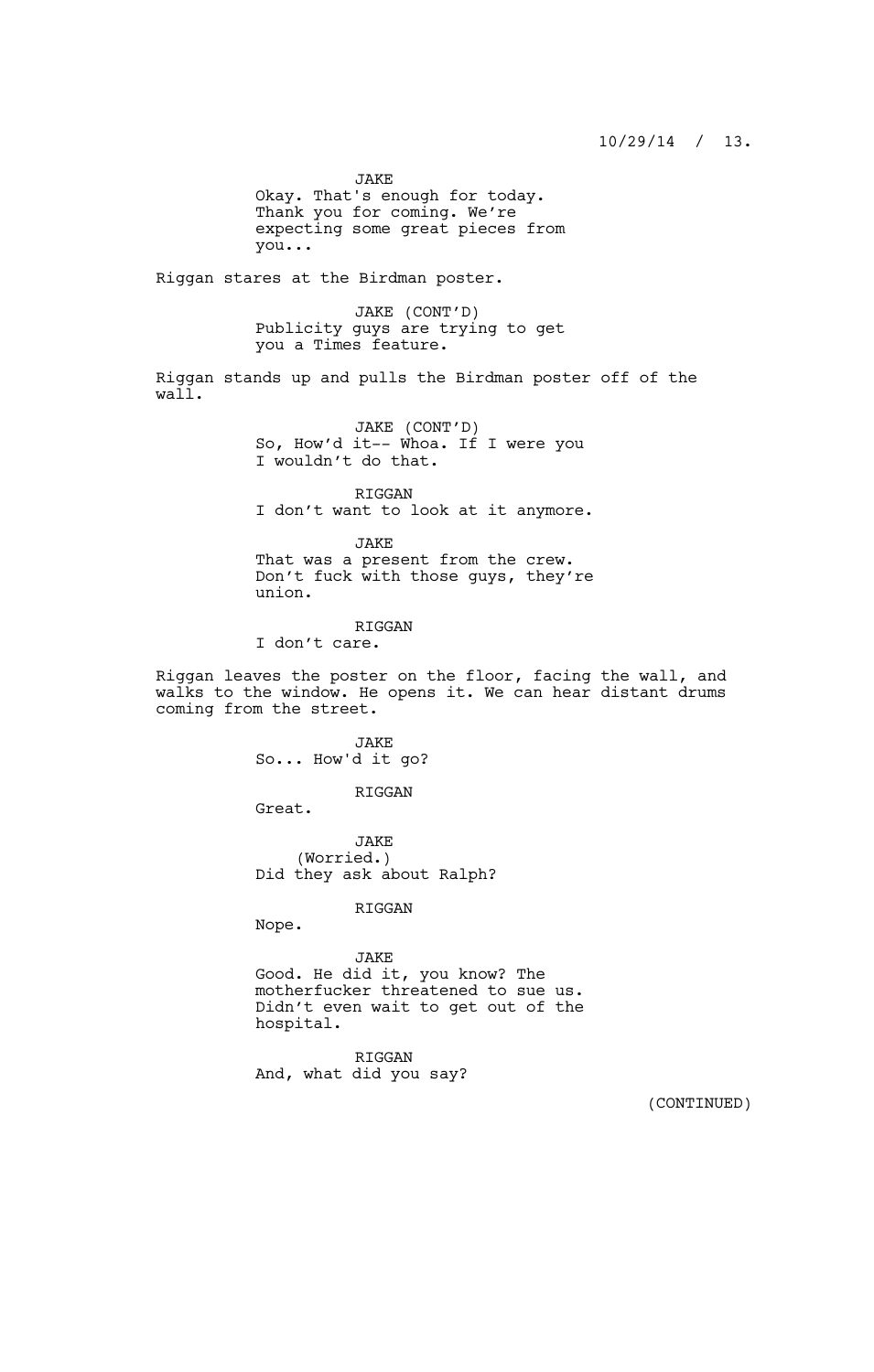JAKE What'd I say? I said, "You motherfucker. You're threatening me? ME? I swear to god, you fuck, I so much as get a letter from a lawyer, the press'll get the pictures we got off your computer."

RIGGAN What pictures?

JAKE

The guy has a thing for nuns... in diapers. What do you care? You shouldn't have any knowledge about it anyway. The important thing is that I made him go away.

RIGGAN

Right. That's great.

JAKE

Yeah, it's fantastic. One problem. *We don't have an actor.* And if we cancel the first preview the press will smell the blood. We can't afford to lose any more money. *At all.*

RIGGAN<br>What do you want me to do?

JAKE We pay an understudy, let's use the understudy.

RIGGAN

No.

JAKE *No?* Riggan, listen to me. Our dream actor is not going to knock on that door and say: "Hey fellas, when do we start?"

#### B5 B5

There is a knock at the door. Leslie peeks in.

LESLIE Can I talk to you for a second?

RIGGAN<br>Yeah. What's up?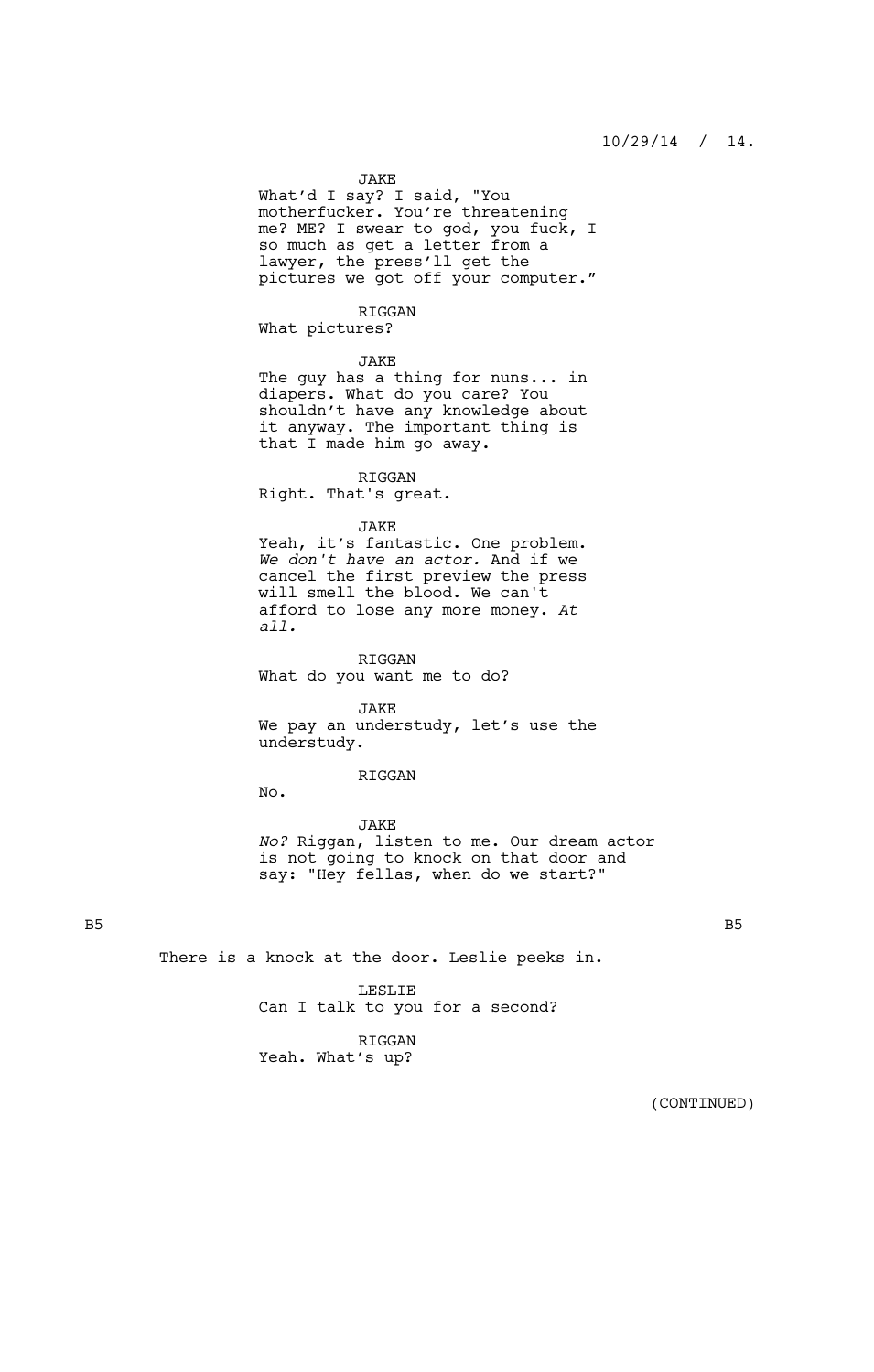LESLIE Did you find another actor? RIGGAN No. LESLIE Okay. Well... Mike's available. RIGGAN He is? JAKE Mike who? RIGGAN<br>I thought he was doing--LESLIE He was. He quit. Or got fired. JAKE Mike who? RIGGAN Which one? Quit or fired? LESLIE With Mike it's usually both. JAKE Mike Fucking Who? LESLIE Shiner. JAKE *Yes!* RIGGAN Jake... JAKE *Yes!* How do you know Mike Shiner? LESLIE We share a vagina. RIGGAN You think he'd want to do it? LESLIE Yeah.

(CONTINUED)

10/29/14 / 15.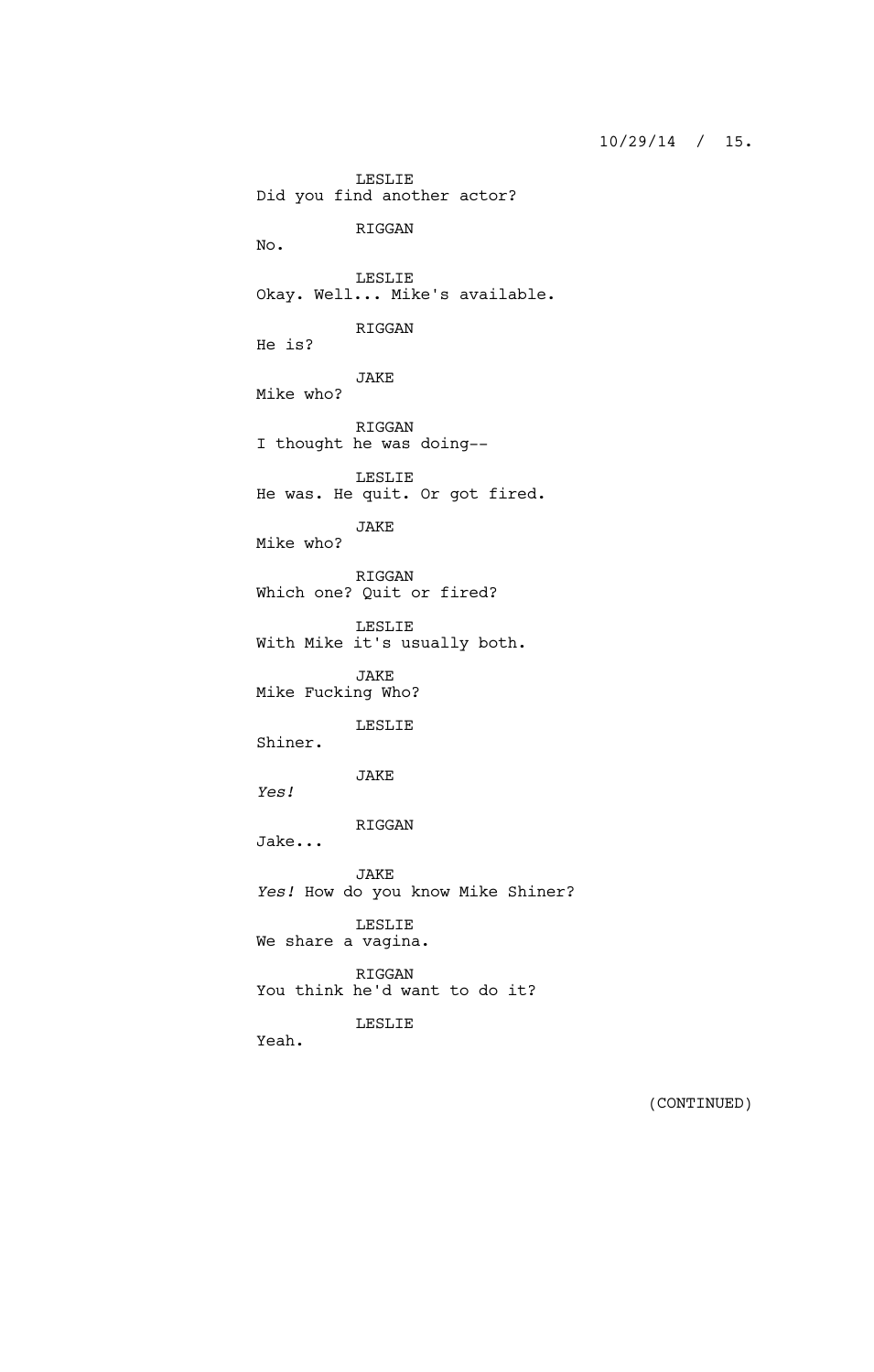10/29/14 / 16.

JAKE How do you know? LESLIE Because he said he'd want to do it. JAKE *Yes!* RIGGAN Jake. Hang on a minute. JAKE (to Riggan) Ask me if he sells tickets. RIGGAN Does he sell tickets? JAKE A *shitload* of tickets. Now ask me if the critics like him? RIGGAN Do they like him? JAKE They want to spooge on him. RIGGAN<br>(Indicating Lesley.) Hey. JAKE Leslie... LESLIE Right on his face. JAKE Everything for a reason, right? RIGGAN You think he'll be able to come tonight? LESLEY<br>I can call him and find out. Riggan gives Jake a look. JAKE I'll call his agent. Jake charges out of the room. The camera follows him into...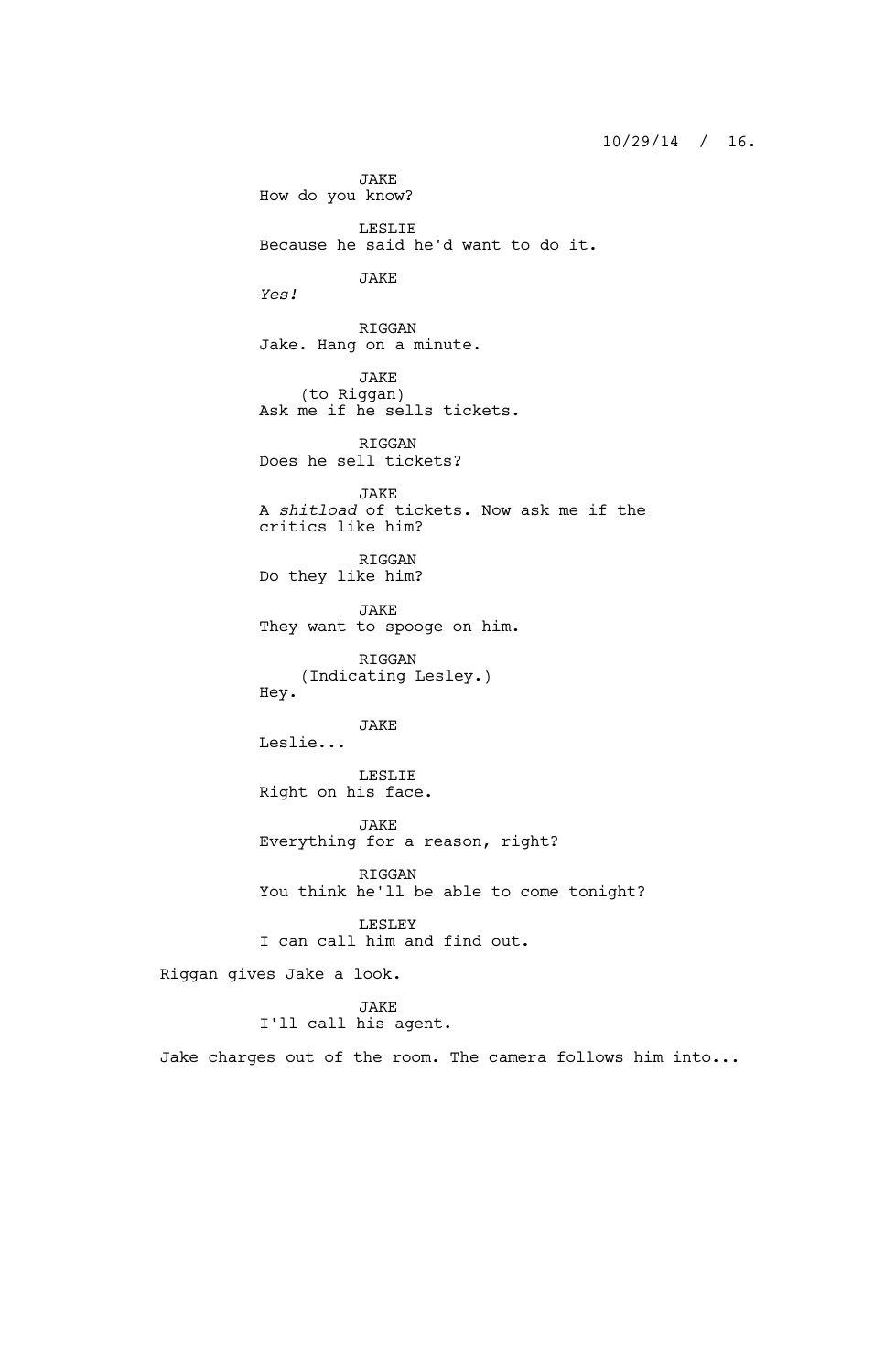### 6 INT. HALLWAY - THEATER - CONTINUOUS 6

...the hallway and as Jake makes a left turn, Annie enters from the right.

JAKE Annie, turn the work lights on and get me a fresh copy of the script. We're gonna have a "put in" tonight.

ANNIE

Who?

JAKE You'll find out...

Jake disappears down the hall and we follow Annie through the theater and onto...

7 INT. STAGE - THEATER - EVENING 7

...the stage, where she turns some of the stage work lights on. We pan along the stage until we find Riggan, wearing the same clothes as before, scanning the empty auditorium.

> MIKE (O.S.) Intimidating. Isn't it?

Riggan sees Mike Shiner (39) coming down the aisle, slovenly dressed with mussed hair and intense eyes.

MIKE (CONT'D) Do you have any idea who walked these boards before you? (Beat.) Geraldine Page, Marlon Brando, Helen Hayes, Jason Robards... And now you. Riggan Thomson.

Riggan, trying to hide the intimidation.

RIGGAN Thanks for coming on such short notice, Mike. I appreciate it.

MIKE Hey. This is what we do. (Indicates a script.) So, you wrote this adaptation?

### RIGGAN

I did.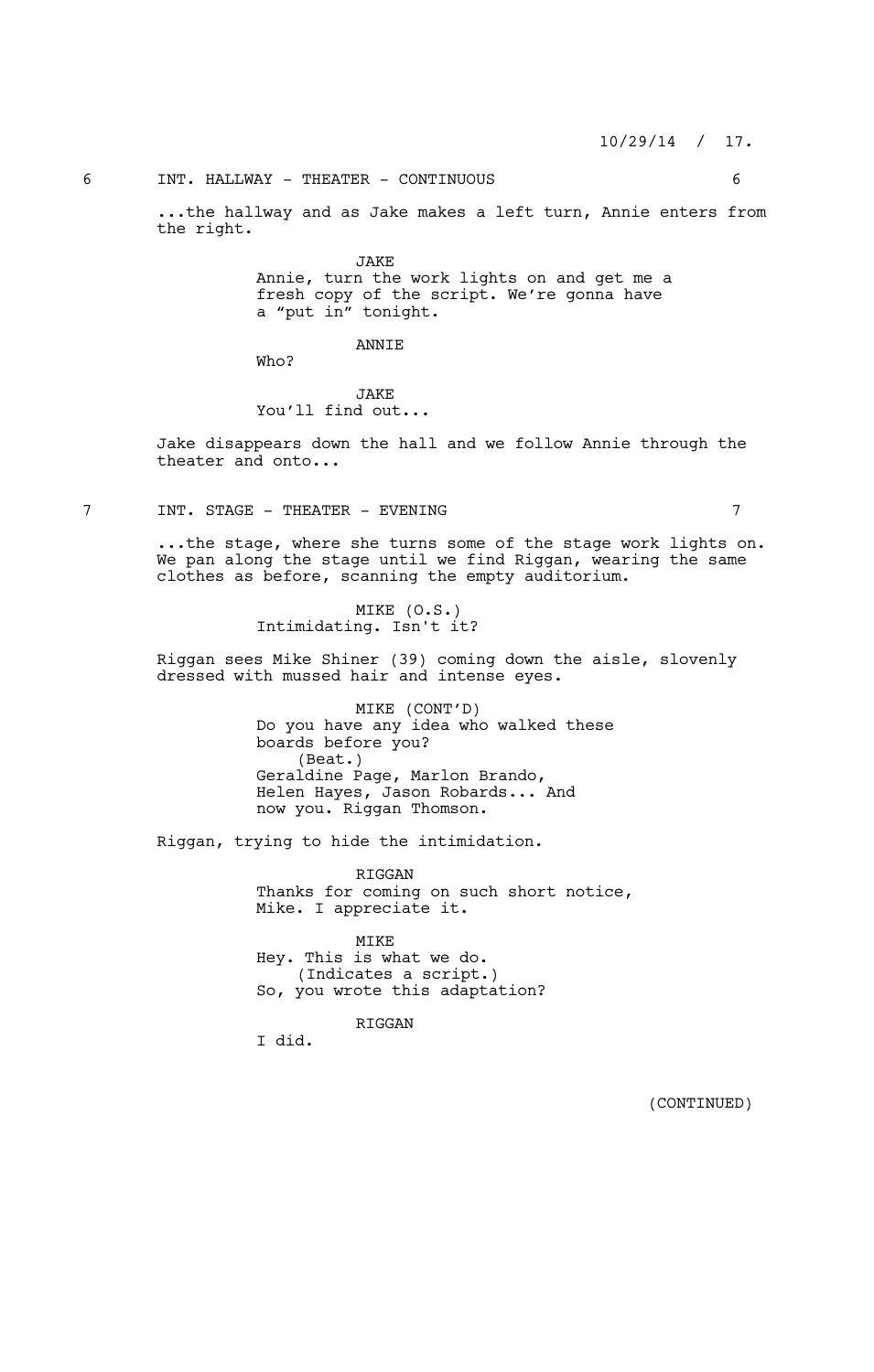MIKE And you're directing the adaptation and starring... RIGGAN I am. MTKE Ambitious. RIGGAN Thank you. A sly smile from Mike. He leaps onto the stage. MIKE Why don't we do a bit of it? RIGGAN Hey, I wasn't expecting you to-- MIKE First preview is tomorrow, right? RIGGAN Yeah, but you can go on with the script until you feel comfortable-- MIKE Let's just do some of it. Riggan tries to hide his excitement. He grabs the script from a nearby table and walks it over to Mike. RIGGAN Take a look at page twenty-- MIKE Yeah. I don't need that. RIGGAN What? MIKE I don't need the script. Just give me a cue. RIGGAN<br>What are you talking about? MIKE Feed me a line. RIGGAN I don't-- What? (CONTINUED)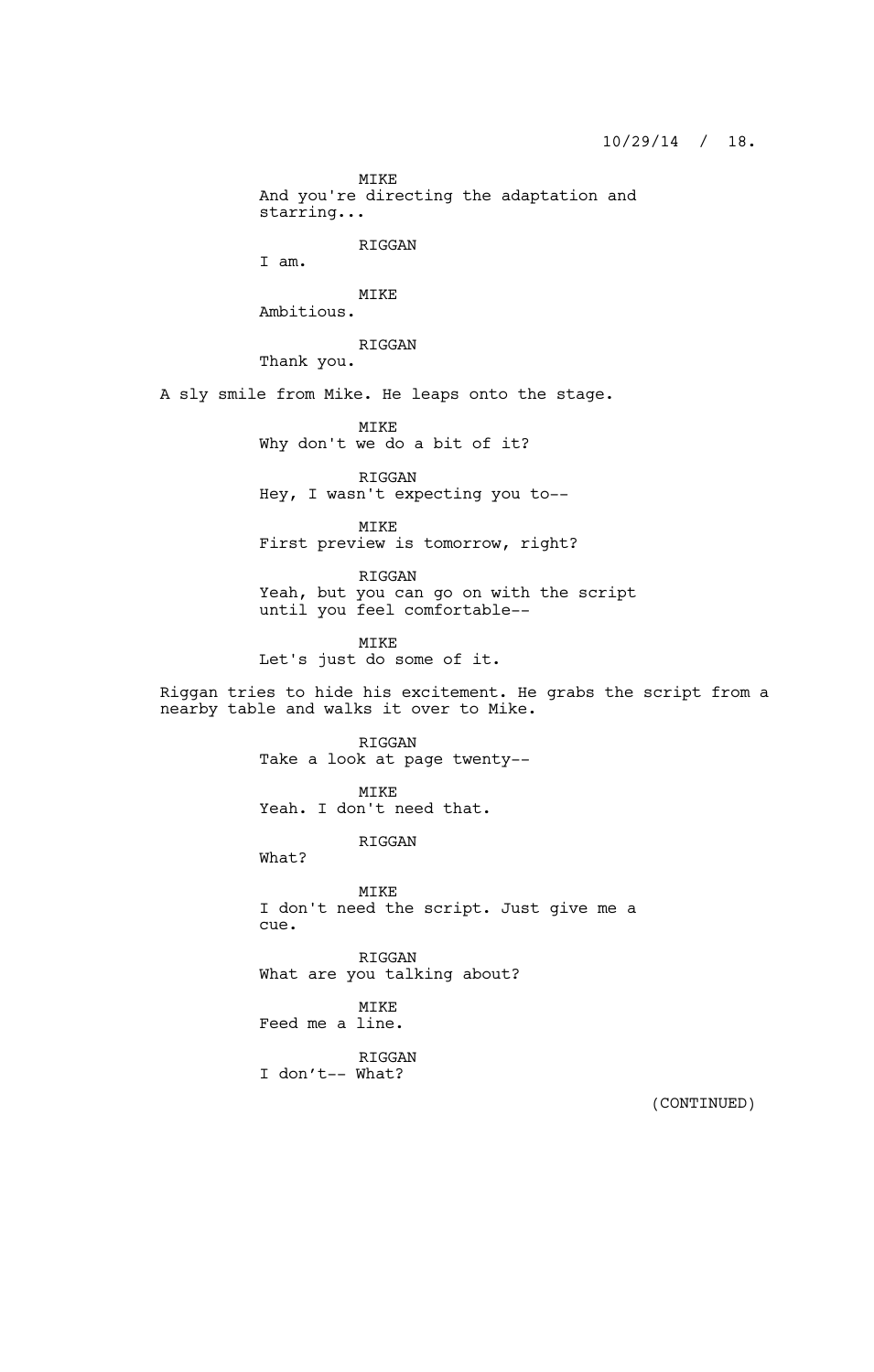MIKE *Feed. Me. A line.*

Riggan drops the script and begins the scene.

RIGGAN "I'm the wrong person to ask. I didn't know the man. I've only heard his name mentioned in passing. I wouldn't know. You'd have to know the particulars. But I think what you're saying is that love is absolute."

Mike stares at Riggan, hyper-focused.

MIKE (Ruminating.)

Am I saying that love is absolute? (He transforms.) *"Yeah. The kind of love I'm talking about is. The kind of love I'm talking about you-- "* (An intense pause.)

*Well, you don't try to kill people.*

Riggan is transfixed, and almost immediately intimidated.

RIGGAN

How do you know the lines?

MTKE.

I have a thing, a whatever, *a gift.*  (A beat.) Come on, I helped Lesley get off book. Hey, give me that cue again.

RIGGAN

"I'm the wrong person to ask. I didn't know the man. I've only heard his name mentioned in passing. I wouldn't know. You'd have to know the particulars. But I think what you're saying is--"

MTKE Okay, can I-- Do you mind if I--

RIGGAN

No, go ahead.

#### MIKE

Follow me. He says, *"I'm the wrong person to ask."* What's his intention? Is he fed up with the topic? Deflecting? Guilt about his wife maybe? Then four sentences all say the same thing... "I didn't even know the man."<br> $(MORE)$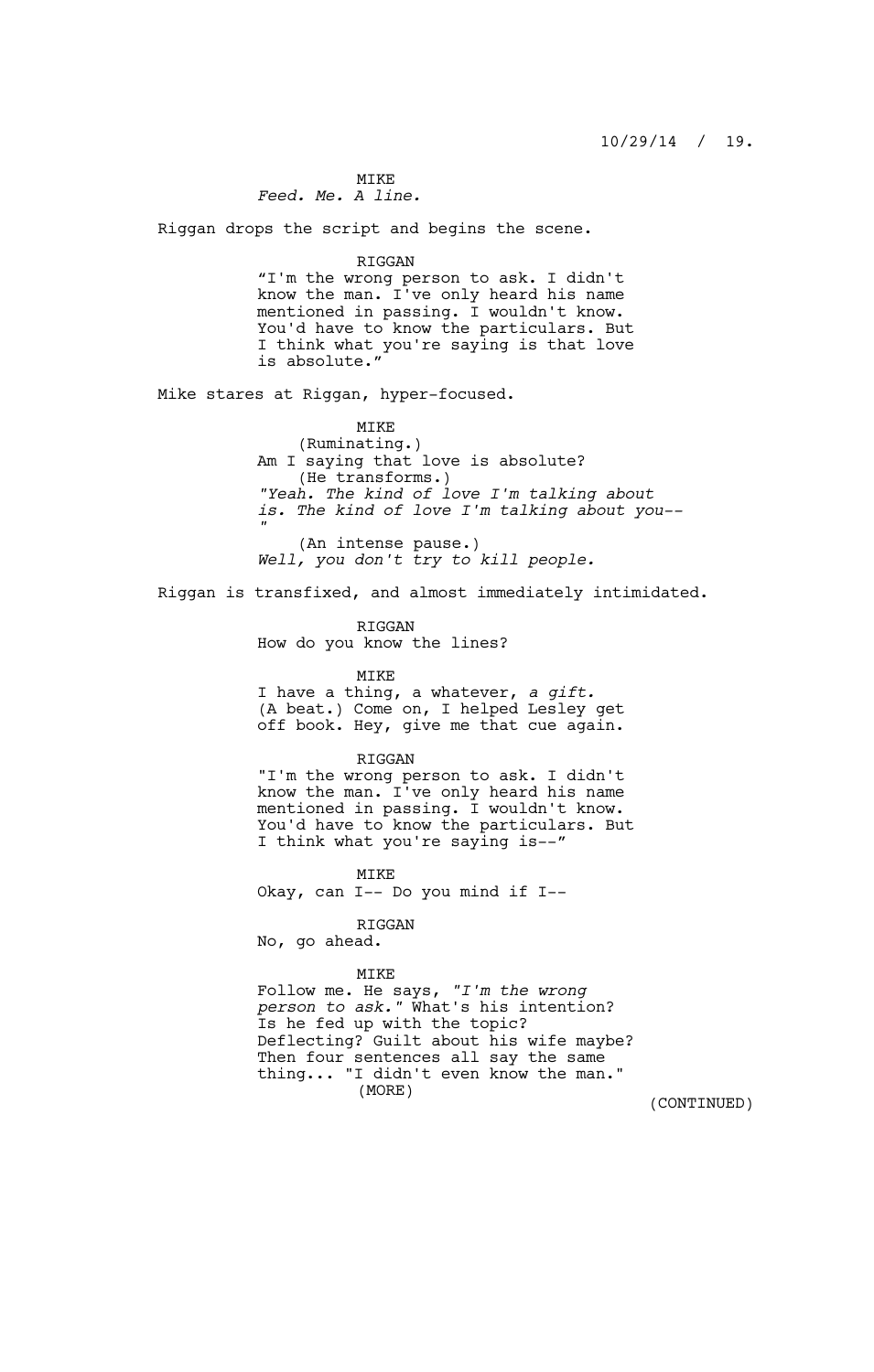MIKE (CONT'D)

"I've only heard his name mentioned in passing." "I wouldn't know." "You'd have to know the particulars." First of all, *particulars?* What are you, my grandmother? But the point is, YOU DON'T KNOW THE GUY, WE FUCKING GET IT. Make it one line. "I didn't even know the guy." Right? ...

RIGGAN

You pretty much know my lines too, huh?

MIKE

Can we-- Are we doing something here? Come on let's go. Cut it down, give it to me again.

RIGGAN "I'm the wrong person to ask--"

#### **MTKE**

Oh, right, sorry, you see? "I'm the wrong person to ask?" That's another fuck you. "Don't put me on the spot. Don't make me self conscious about my marriage when my wife is sitting right here..." See? Give it to me. Give me a good *fuck you*. Come on...

RIGGAN Okay, let me--

MIKE

Come on. Give it to me right now. Fuck me. Right now. Right here. Let's do it.

RIGGAN

Okay, yeah...

MIKE

*DO IT!*

RIGGAN

(Jumps in w/out thinking.) "Hey. I'm the wrong person to ask, okay? I didn't even know the guy. So what's your point?"

MIKE "What's my point?"

RIGGAN "*What's your point?* What are you saying? Spit it out. You're saying, what? That love is an absolute?"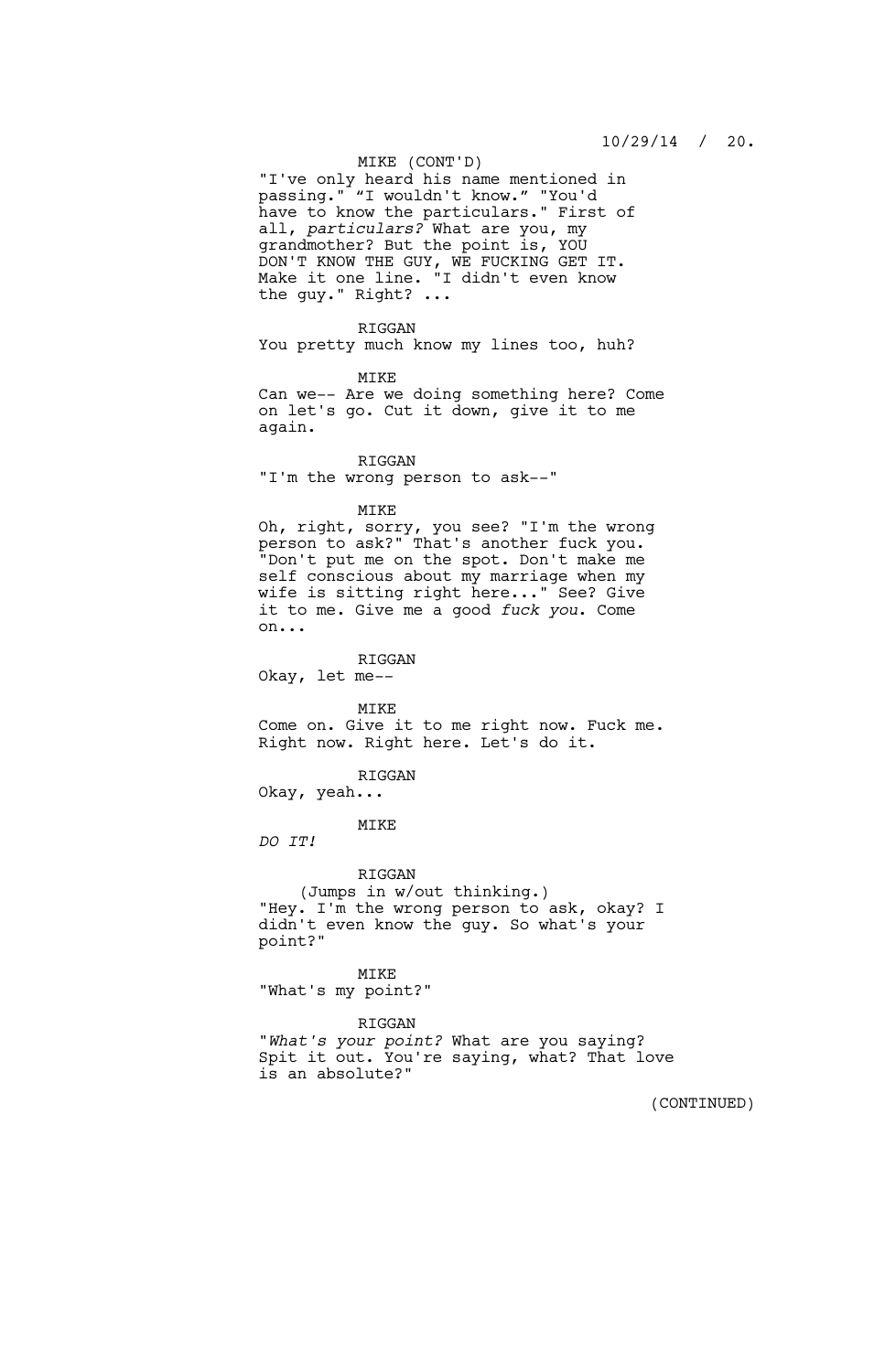10/29/14 / 21.

MIKE (Exploding.) "*Yeah! Alright?* The kind of love I'm talking about *is* absolute. The kind of love I'm talking about you-- (A painful memory.) Well, you don't try to kill people. Riggan stands silently, his heart pounding. MIKE (CONT'D) So what do you think, boss? Do I have a job? Riggan calls over to the wings. RIGGAN What do *you* think? Mike turns to see Sam, who has been there for a bit. SAM Larry needs to see him for a fitting. MIKE I'm gonna take that as a yes. (Walking to Sam.) And you are...? RIGGAN<br>That's my daughter, Sam. MIKE Right. Yeah. I can see it around the... (A beat) She doesn't look anything like you. (To Sam.) And your job is...? RIGGAN She's my assistant. MIKE Your *assistant*... (To Sam.) And can you speak? SAM Yup. I can even 'sit', 'stay' or 'roll over' if you have any treats. RIGGAN Welcome aboard, Mike.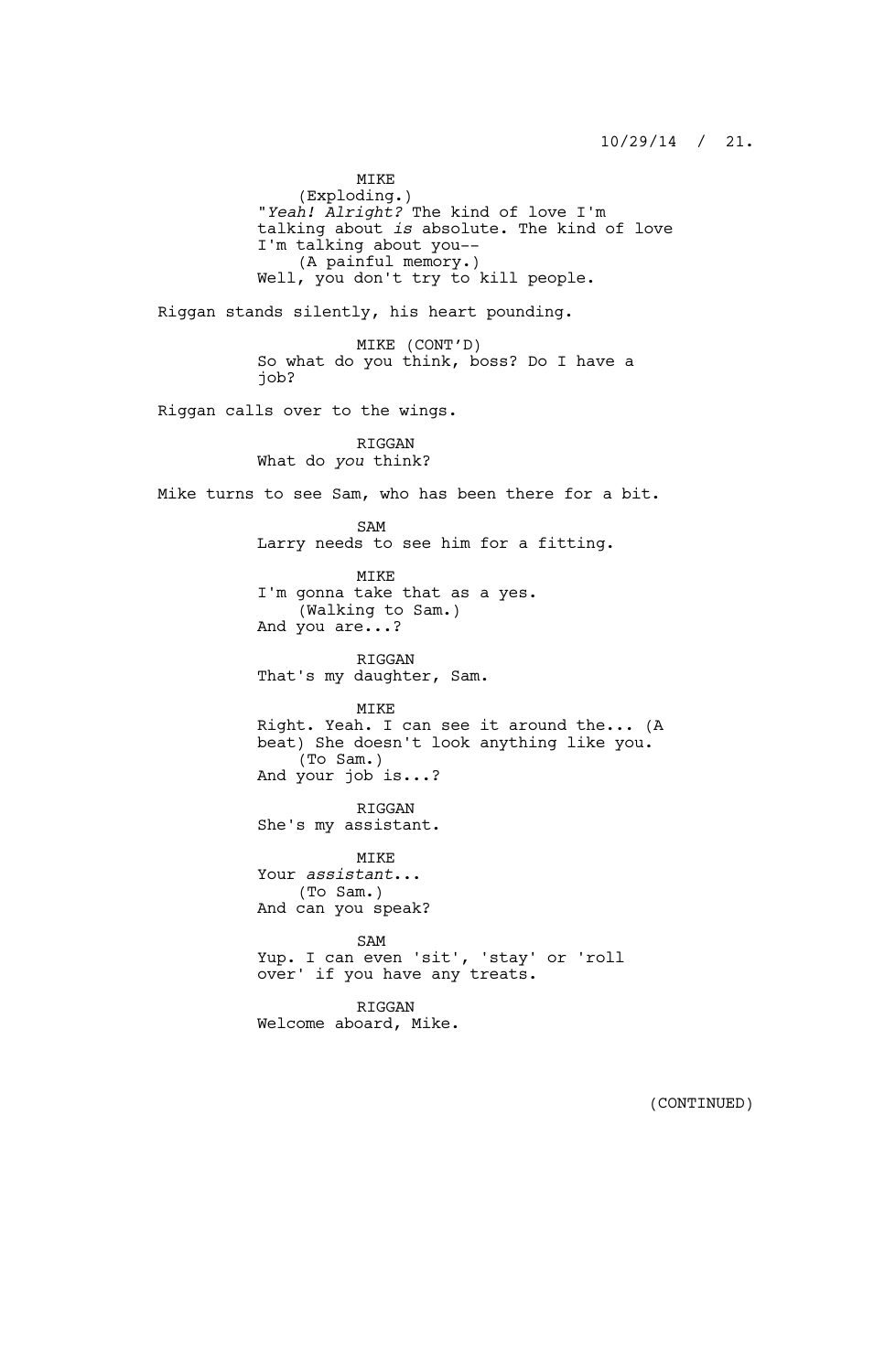MIKE (Mock saluting.) Thank you, Captain. We follow Mike and Sam off as they... 8 INT. HALLWAY - THEATER - CONTINUOUS 8 ...advance through the hallways. MIKE<br>I'm Mike Shiner, by the way. SAM<br>I know who you are. (Reluctantly honest.) I saw you in 'Hothouse' at the Geffen. It was... great. MIKE That ass is great. She turns her head toward him with a disgusted expression. **CAM** Dude. Seriously? Moving by her, into a dressing room. MIKE This is the theatre, honey. Don't be so self-conscious. She follows him into the room where we see... 9 INT. COSTUME DEPARTMENT - THEATER - CONTINUOUS 9 ...Larry stressing out while he works on a costume. He turns to see Mike standing there. Sam stands against the wall, focused on her cell phone. LARRY

Oh, thank the Lord and pass the biscuits! I finally have an actor to dress. Hello, Mr. Shiner.

MIKE How're you doing, Larry?

LARRY Better, now that you're here. Take off your clothes.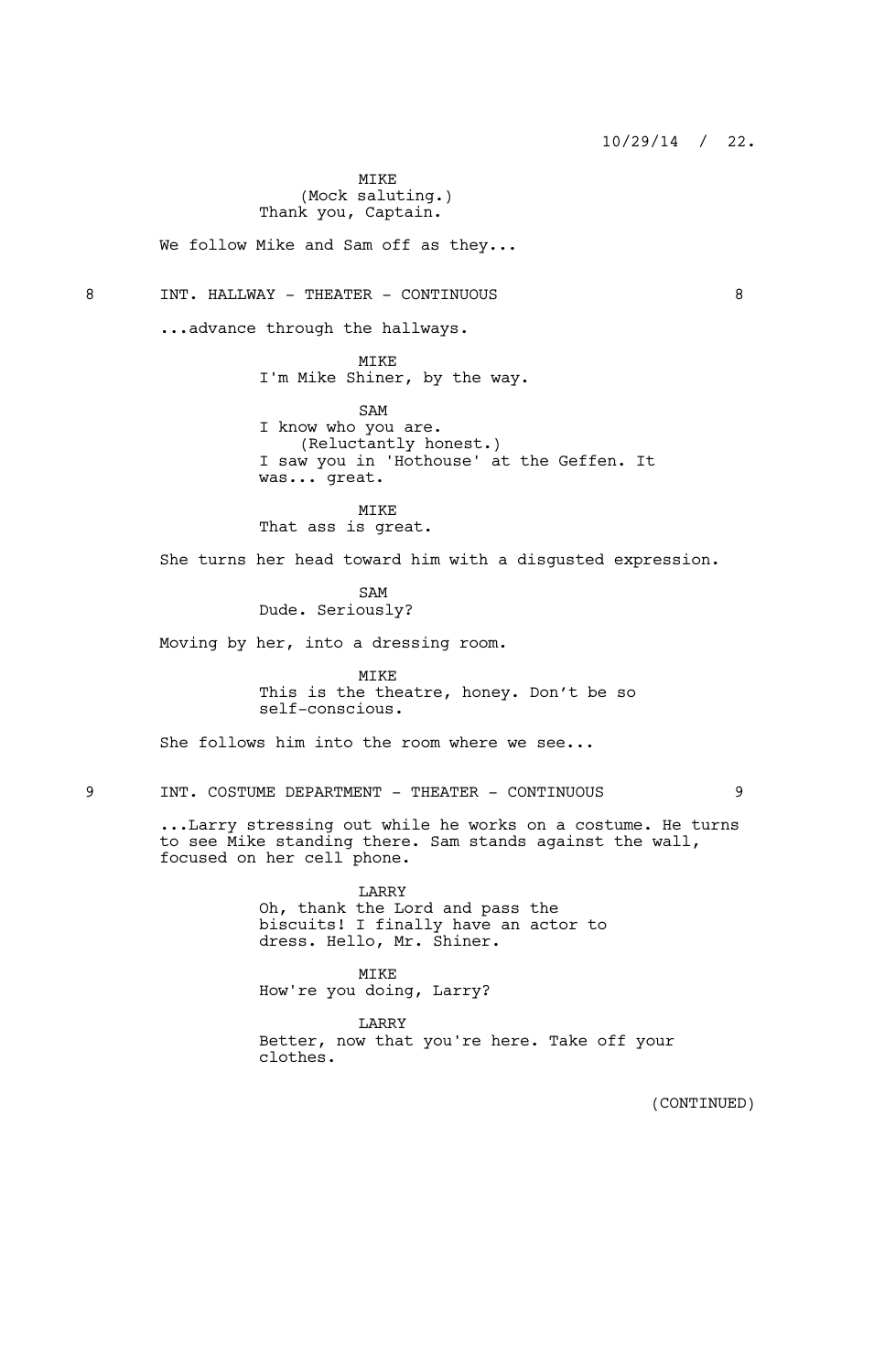10/29/14 / 23.

Mike takes off his shirt and hands it to Sam. She doesn't budge, and it hits the floor. He begins to unbutton his pants...

> MIKE You gonna stand there?

SAM (Glancing at her cell.) This is the theatre, honey. Don't be so self-conscious.

Larry searches for a few costume pieces.

LARRY Okay. I'm gonna have to start from scratch, with less than twenty-four hours... Let's see if these--

He turns to see a completely naked Mike.

LARRY (CONT'D) *Holy--* What is happening? Where are your underpants?

MIKE At home, under the bed, I think.

Sam glances at Mike for a second, then returns to her phone. Larry begins to help Mike into some pants which, given the situation, is very awkward.

> LARRY Okay. Everything is too small.

SAM Yeah, you're not kidding.

Lesley enters the room immediately coming face to face with a naked Mike. She doesn't notice Sam who is partially hidden by a clothes rack. She just goes about trying a costume shirt.

> LESLEY Oh, that's nice... (To Larry.) Forgive him, Larry. Mike's like my five year old son. Neither one of them has clean underwear...

> LARRY Or pubic hair, I imagine. (Folding the pants.) Okay, well, I can take out the suit but we're going to need some new pants and shirts.

(MORE)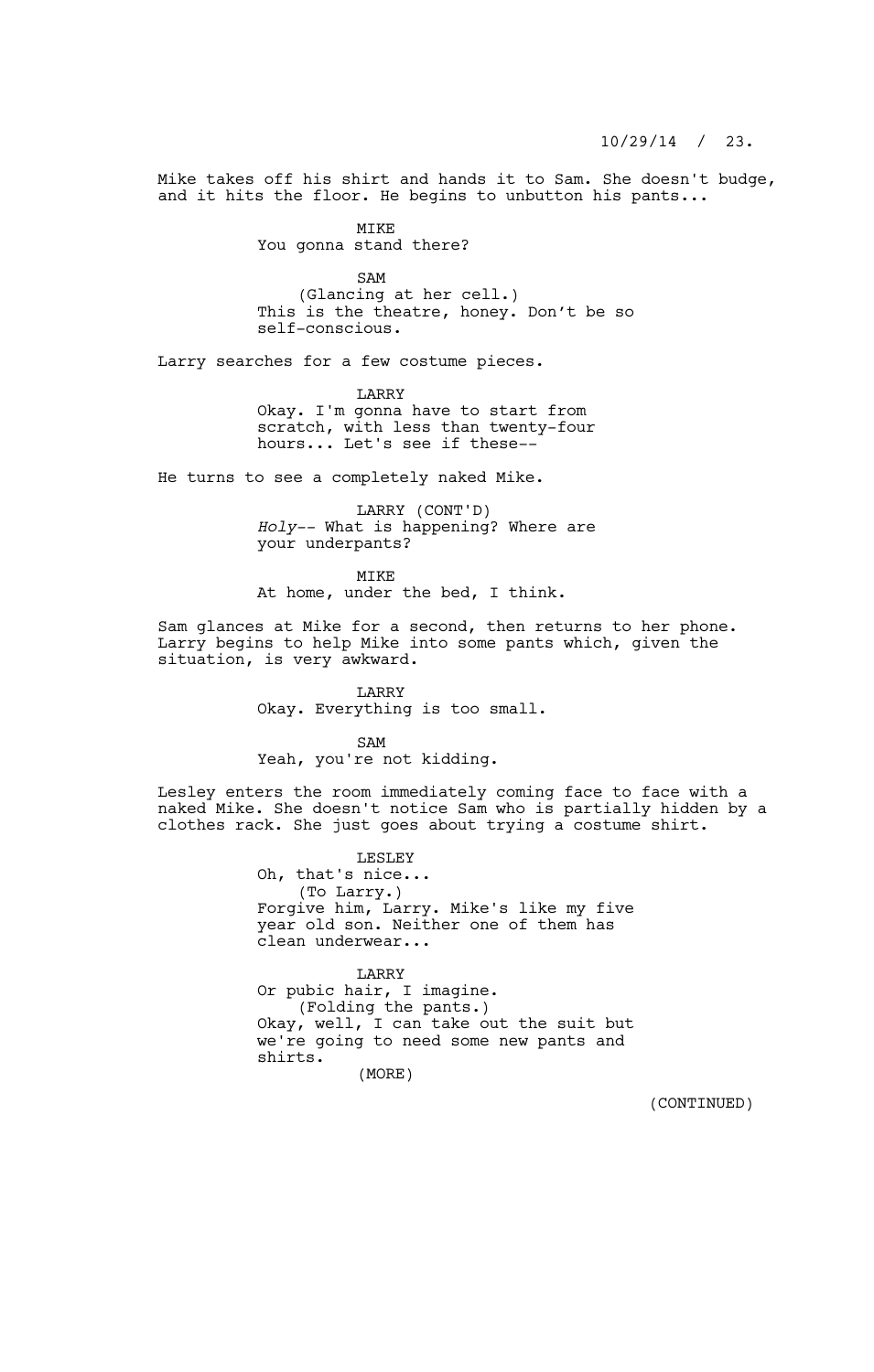(Looking back.) And underwear... Mike just stands there naked, staring at his penis in the mirror. LESLEY (To Larry.) This is too small. (To Mike.) What the hell are you doing? MIKE Waiting for Larry to finish. LARRY I'm finished. Larry disappears deeper into the costume room. **MTKE** Okay, well, then I'm just standing here with my balls out. LESLEY Get dressed. Riggan's daughter is hanging around, and I don't need her to walk in here and-- MIKE Leslie... LESLEY No, Mike. You haven't seen her. She's always hanging around, just-- I don't-- *Watching* everyone. It's creepy. It's-- MIKE Les... LESLEY I don't know if the drugs fried her brain or what, but I don't need her running to her father saying you showed her your junk. MIKE Okay, then we should probably get her out of here. Lesley's expression goes blank. LESLEY<br>Oh, God. Really? LARRY (CONT'D) (CONTINUED)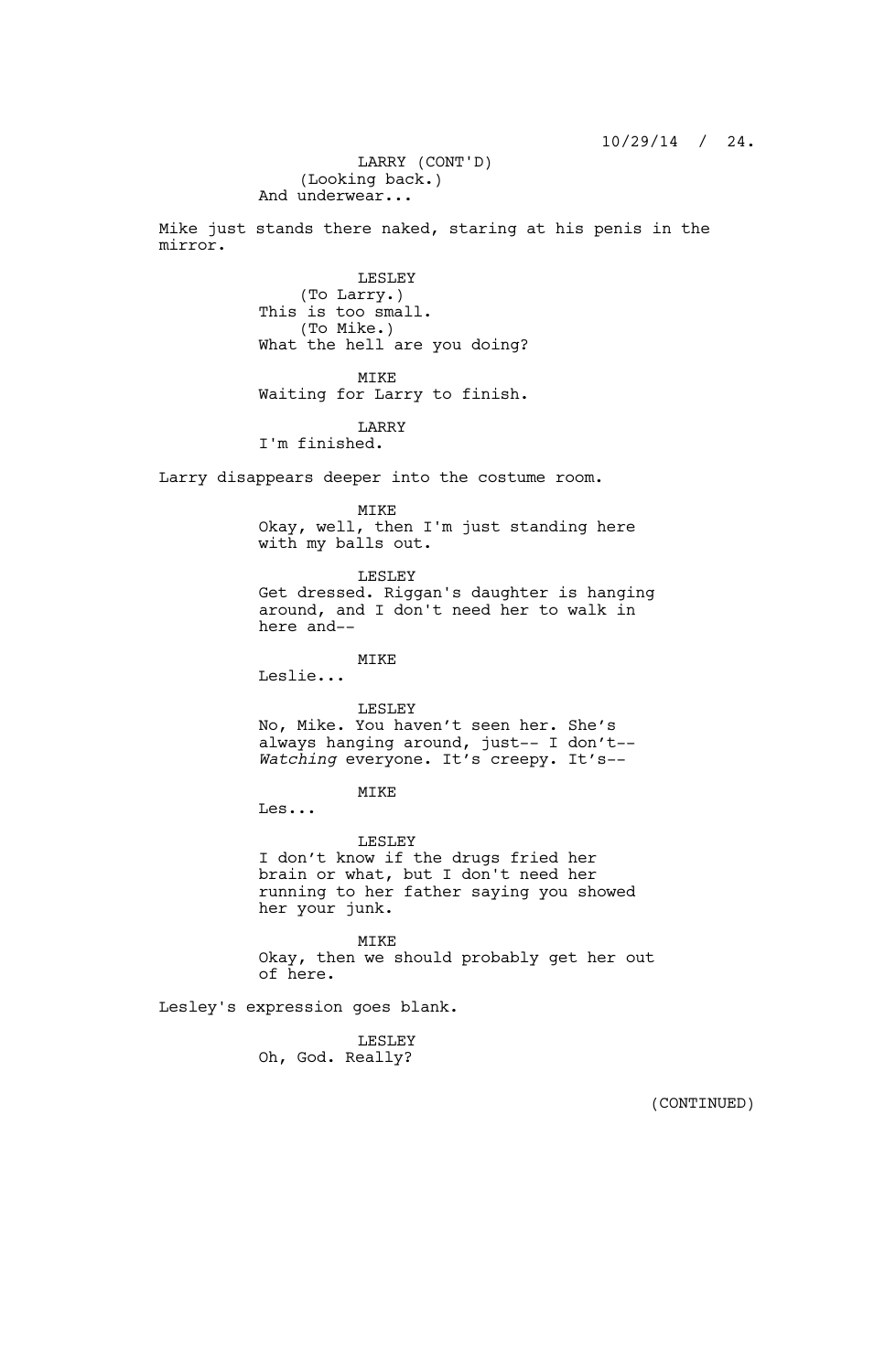10/29/14 / 25.

MIKE Hey, Sammy... SAM It's Sam. LESLEY *Fuck.* Sam steps forward. LESLEY (CONT'D) (To Sam.) I didn't mean-- SAM (Totally relaxed.) It's cool. He's a handful, huh? They both look back at Mike. LESLEY Almost. Sam smiles at her and exits. Lesley wheels on Mike. LESLEY (CONT'D) Jesus... How is it you always manage to find a new way to humiliate me? MIKE To be fair, you make it really easy. LESLEY What the hell was she doing here? MIKE She brought me. LESLEY And stayed??? MIKE I know, right? She's a little-- LESLEY Look at me, Mike. This is Broadway. I'm here. *Finally.* And I'm begging you, if you love me, please, do me a favor... *don't fuck it up*. MIKE<br>(Gently.) Come here.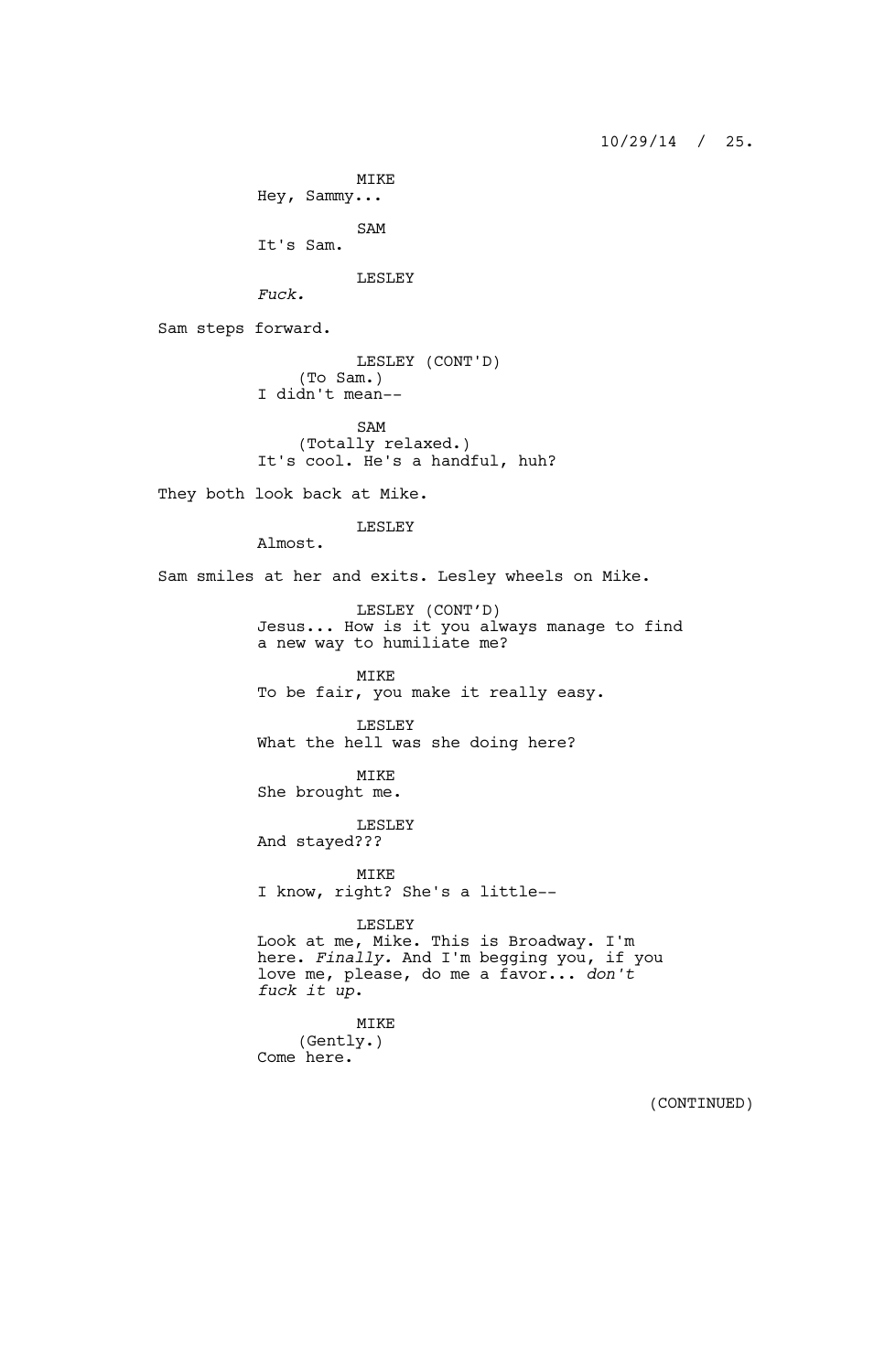Lesley moves toward Mike. He cups her face in his hands tenderly. They are face to face.

> MIKE (CONT'D) Play with my balls...

She twists his nipples hard and walks out.

MIKE (CONT'D) I won't fuck it up... Probably!

Larry reappears holding some clothes. We follow him out...

10 INT. HALLWAY - THEATER - CONTINUOUS 10

...through the hallway. He walks by Jake and Riggan who are mid conversation. We stay with them.

> RIGGAN (O.S.) I don't care, sign it. JAKE (O.S.) Listen to me. RIGGAN (O.S.) *No you listen to me--* JAKE (O.S.) I can't afford to listen to you... LARRY I'm gonna need to go shopping again. JAKE Fucking sew something, you old fuck! RIGGAN I don't care. Give him what he wants. JAKE His agent is asking for almost four times what we were paying--

RIGGAN Then go into the reserve.

JAKE The reserve is gone. You spent it on the fog. And those fake trees...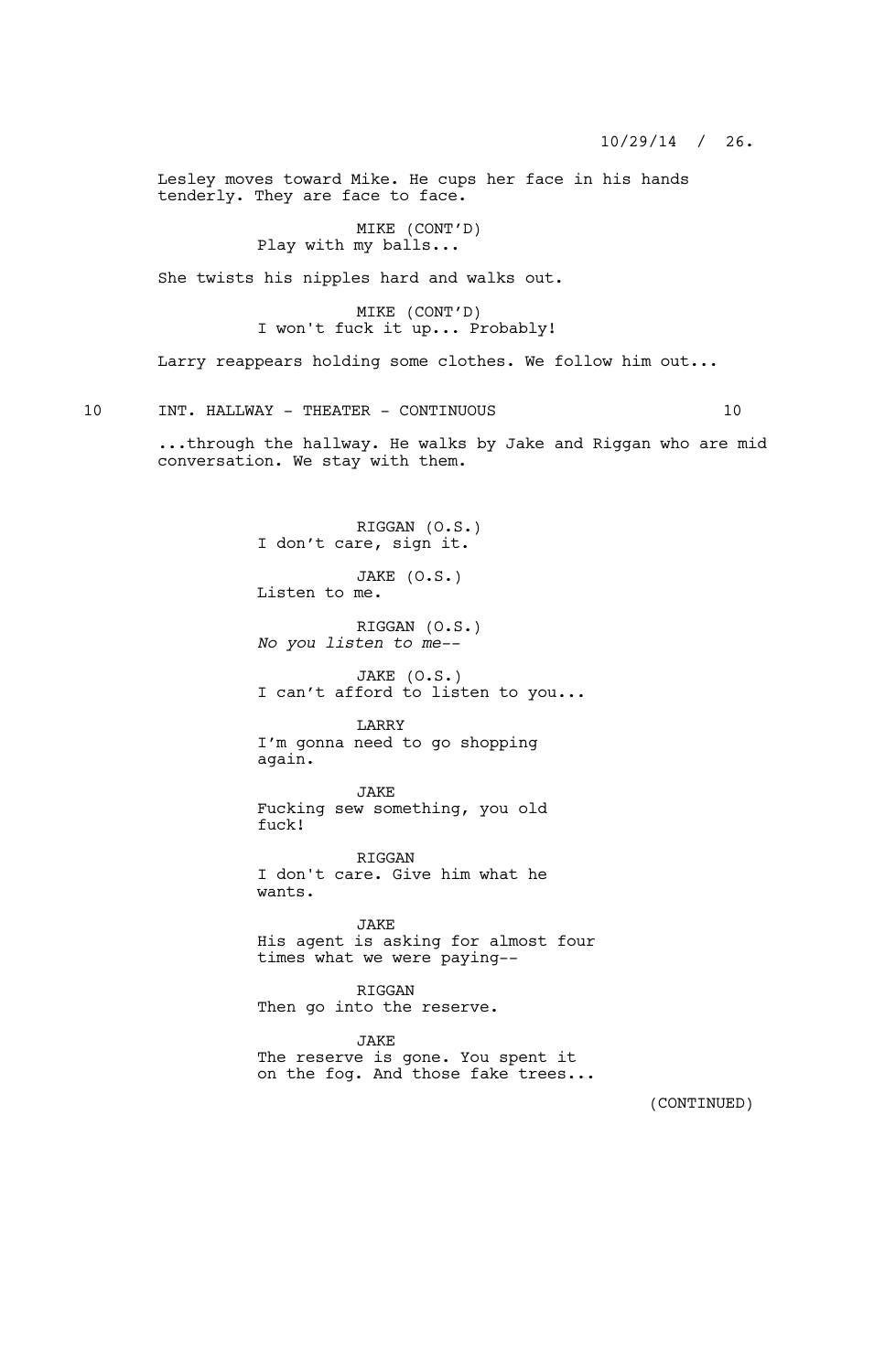RIGGAN It's a dream sequence, it-- JAKE And three union midgets that dance around like-- RIGGAN You're not supposed to call them midgets-- JAKE The reserve is gone! RIGGAN Listen to me, you didn't see what I just saw. But you will, at the preview tomorrow. Look, get the contract done. I'll get the money. Riggan begins marching toward the stage. JAKE (Calling after him.) When??? Laura comes down some stairs and chases Riggan. LAURA (Incredulous.) Hey, is it true? Shiner? RIGGAN He's in. LAURA Holy shit! When can I meet him? RIGGAN He's in a fitting with Larry. Lesley comes down the hallway. LESLEY I'm going to Starbucks. You guys want anything? RIGGAN<br>I'm fine. How's Mike? LESLEY Did you talk to your daughter? RIGGAN No.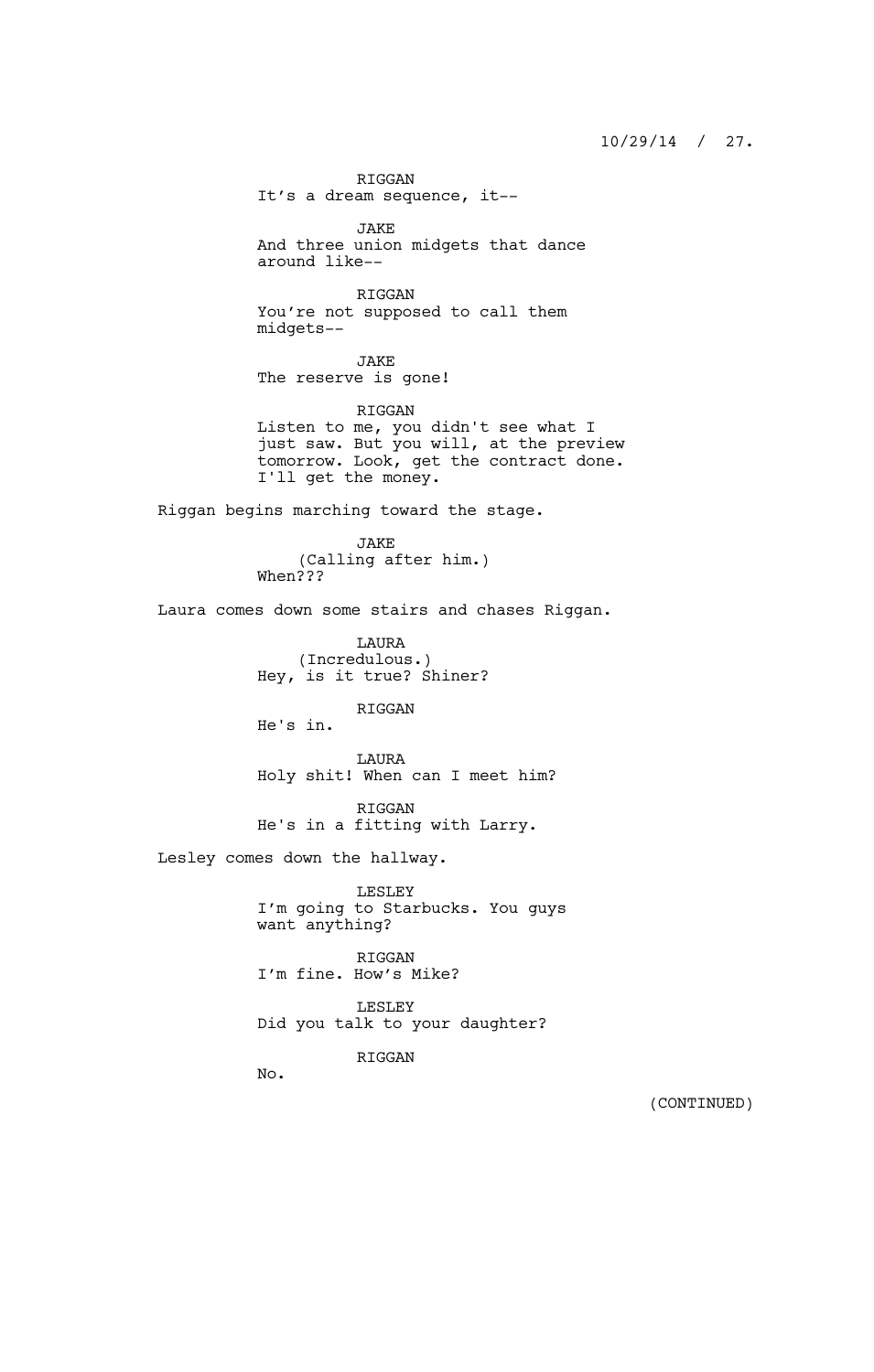10/29/14 / 28.

LESLEY He's great. LAURA (To Lesley. Matter-offactly.) Honey, your tits look like fucking *anjou pears* in that top! LESLEY (Uncomfortable.) Okay, well I'm gonna-- Thank you. She walks away. LAURA And that ass. Like two eggs in a hanky! A10 A10 Riggan walks, Laura follows him. LAURA Okay, I was going to tell you this over dinner, but everything-- I have some news too. RIGGAN Good or bad? Cause right now-- A technician walks by. LAURA (Whispering.) I missed my last two periods. (Beat.) I think it's happening this time. Riggan stops. Silent. A beat. LAURA (CONT'D) Is that good or bad? (He stares at her.) Riggan...? RIGGAN It's good. It's great. She smiles, her eyes filled with emotion. Riggan smiles back, and nods absently. LAURA Say something else...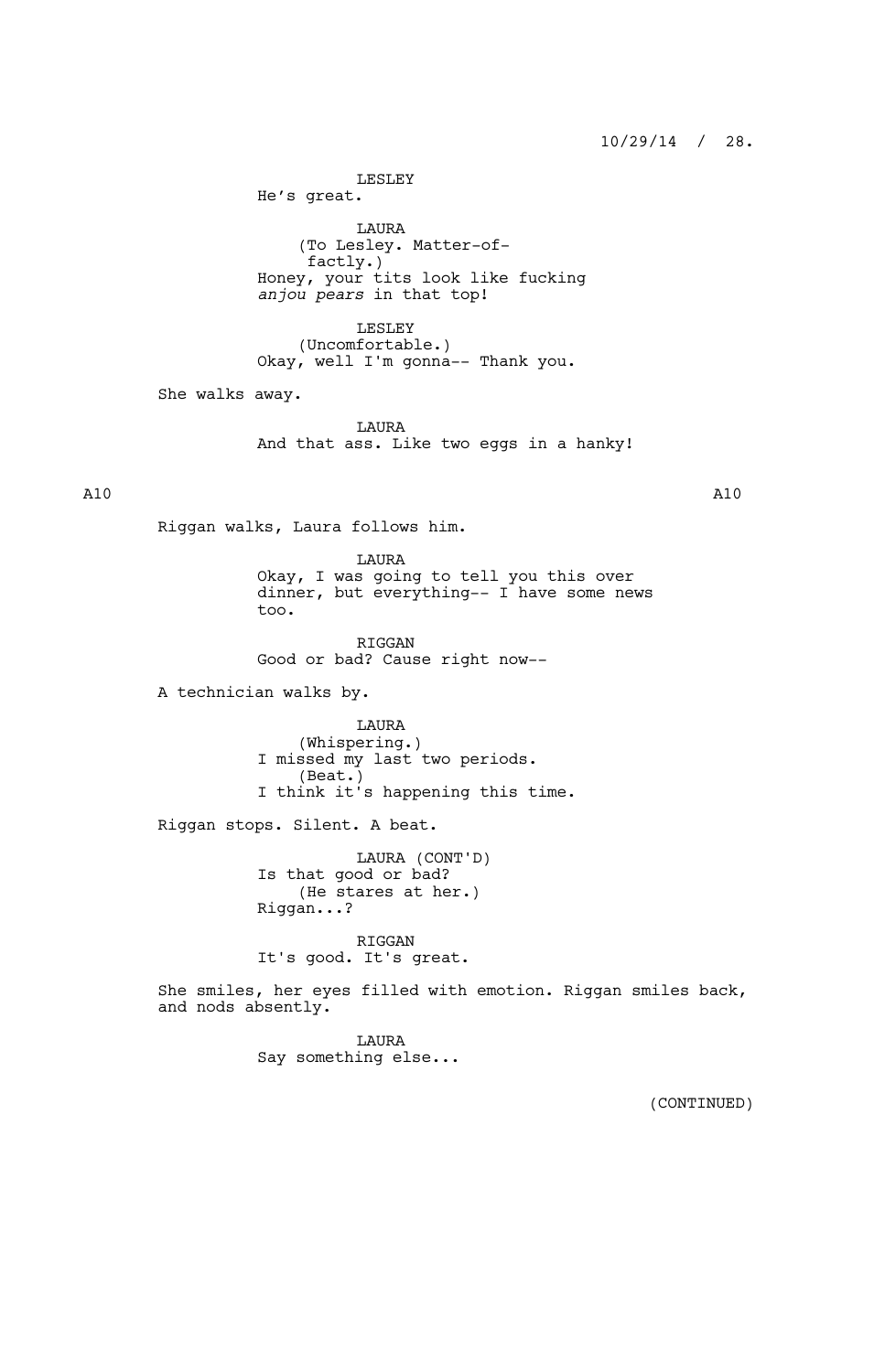10/29/14 / 29.

RIGGAN (Joking.) You're pretty sure it's mine?

LAURA (Unamused but plays along) Well, let's see. There's you. Jake. That masseuse wore a condom so... Yes, it's yours... idiot.

She puts her head on Riggan's chest. We see his mind racing. Laura is moved, and confused.

> LAURA (CONT'D) Are you excited?

> > RIGGAN

Yeah.

LAURA Me too.

Laura moves slightly away from him and suddenly slaps him across the face. Riggan looks at her, confused.

RIGGAN

What--?

LAURA You're not funny.

She kisses him intensely on the lips and briefly places his hand on her belly, then moves it up to her breasts. After a moment, she backs away.

> LAURA (CONT'D) First preview tomorrow. Here we go!

Laura turns and walks away. Riggan continues down the corridor. He passes by a Security Guard· in front of a small TV. The camera becomes Riggan's POV and advances until...

11 INT. BACKSTAGE - THEATER - EVENING 11

...we go through the stage door. We scan the backstage area to see the stagehands ready to do their jobs. We can feel the electricity of a first preview.

On stage part of the kitchen set from before is visible. Annie stands at her podium, calling the cues for the show.

> ANNIE<br>(Into her headset.) Cue 34 and 35. *Go.*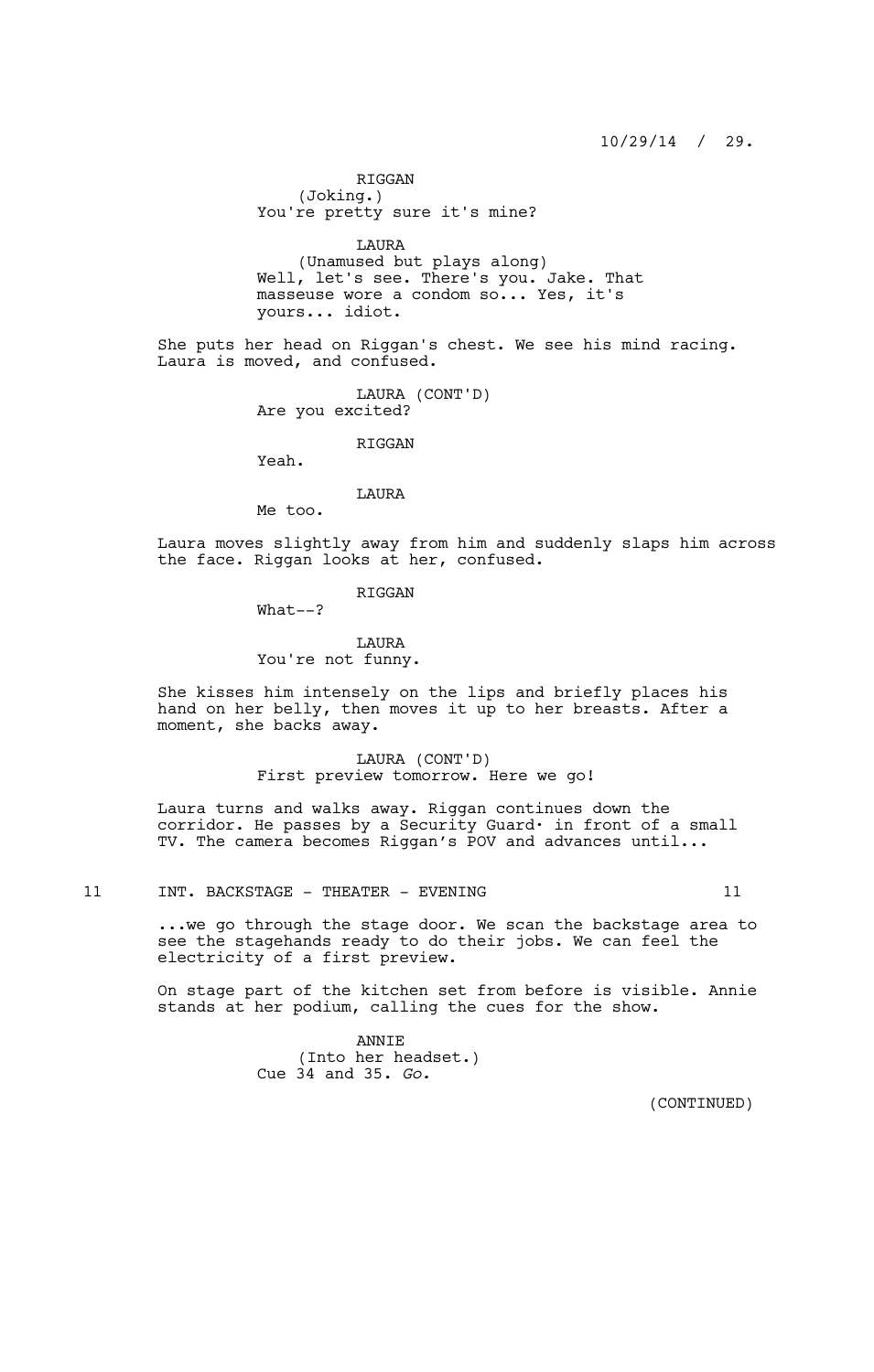She turns and looks directly into the camera.

ANNIE (CONT'D)

Places.

RIGGAN (O.S.)

Okay.

Riggan walks on screen wearing his costume, carrying a bucket of ice and a bottle of gin. He goes to the opposite side of the stage and takes his place in the wings. He peeks out at the audience who seem to be watching with interest.

Then we pan to the stage to find Mike, Lesley and Laura performing the scene we saw at the beginning, around the table. Mike looks comfortable, sipping at his drink. A half empty bottle of gin on the table.

MIKE The maniac shot himself right in front of us. I rode with him in the ambulance to the hospital.

LESLEY I'll never get that image out of my head. Right before he did it, his eyes-- they were so sad... lonely.

LAURA Did you have to treat him?

**MTKE** 

I didn't have to. But I did. (Pouring another drink.) He was in bad shape. His head swelled up to like twice the size of a normal head. I'd never seen anything like it. And I swear to God, I hope I never do again.

Riggan stands near Annie.

RIGGAN

He's good.

ANNIE He's incredible. I think he's drinking *real* gin.

Riggan looks out at Mike, who is refilling his glass.

RIGGAN What?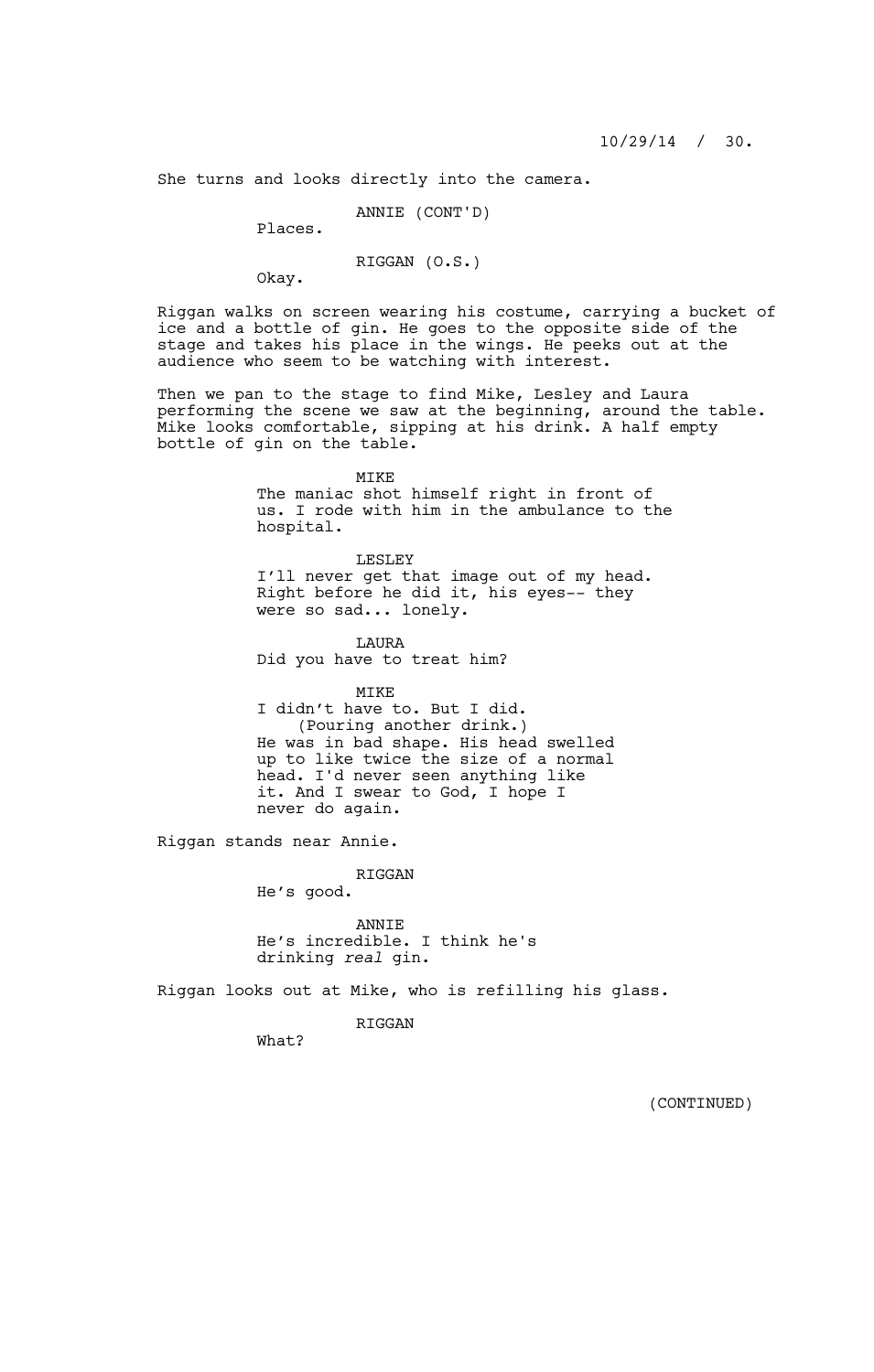A stagehand gives Riggan a bottle. Riggan watches and waits for his cue.

> MIKE Ask Nick what real love is. He'll agree with me. You watch.

LESLEY Why don't we just head to the restaurant?

LAURA Don't get him started, Mel. You haven't seen how he's been lately. He's been depressed. I'm worried about him. He's been--

She gently pushes Riggan and we follow him on stage...

### 12 INT. STAGE - THEATER - CONTINUOUS 12

...where Mike goes to refill his glass with the last of the real gin. Riggan snatches the bottle out of his hands and gulps the rest, straight from the bottle.

> RIGGAN Been what? (Beat.) I'll tell you what real love is. This happened a few months ago. (Drops bottle on table) And it ought to make us ashamed when we talk like we know what we're talking about when we talk about love.

LAURA Nick, for God's sake. Are you getting drunk?

RIGGAN (Pointed at Mike.) I don't have to be drunk to say what I think.

MIKE Nobody's drunk. We're just having a few drinks.

LESLEY<br>You've had more than a few.

RIGGAN<br>What are you, counting?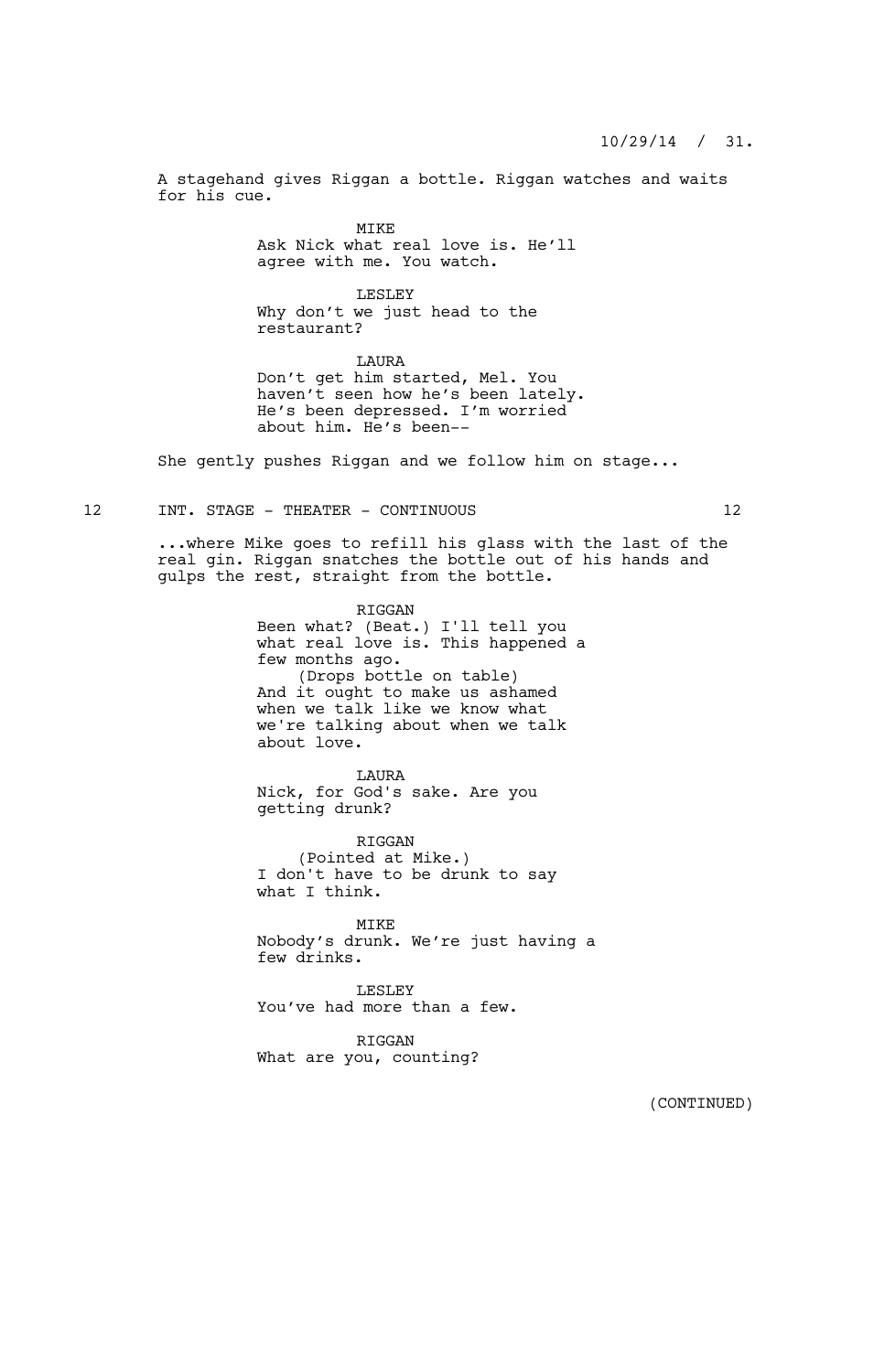LAURA Don't you talk to her like that. Don't talk like a drunk if you're not--

RIGGAN (Exploding.) *Shut up. For once in your life.*  Will you do me a favor and shut up for a minute? (Beat.) Like I was saying... There's this old couple, had a car wreck out on the interstate. Some drunk kid plowed his dad's pick up into their camper.

We begin to hear the underscoring of violins.

RIGGAN (CONT'D) Fucking teenager. By the time I got to the hospital, the kid was dead. He was off in a corner laid out on a gurney. We took the old couple up to the O.R.. They were a mess. We worked like hell on them for most of the night...

Over the speech, Mike reaches for the new bottle that Riggan placed on stage. He refills his glass.

> RIGGAN (CONT'D) When we were done, we wrapped them in full body casts. The husband was depressed. Even when I told him his wife was gonna pull through, he was still depressed. So, I got up to his mouth hole and asked him, and he told me it was because he couldn't see her through the eye holes. Can you imagine? I'm telling you, the man's heart was breaking because he couldn't turn his goddamn head and see his goddamn wife.

Riggan is doing a good job. Lesley and Laura are genuinely moved. Mike notices. He sips his drink.

> RIGGAN (CONT'D) I mean... It was killing him. Killing him that he--

MIKE I'm tired of this shit.

They all look at Mike. In silence.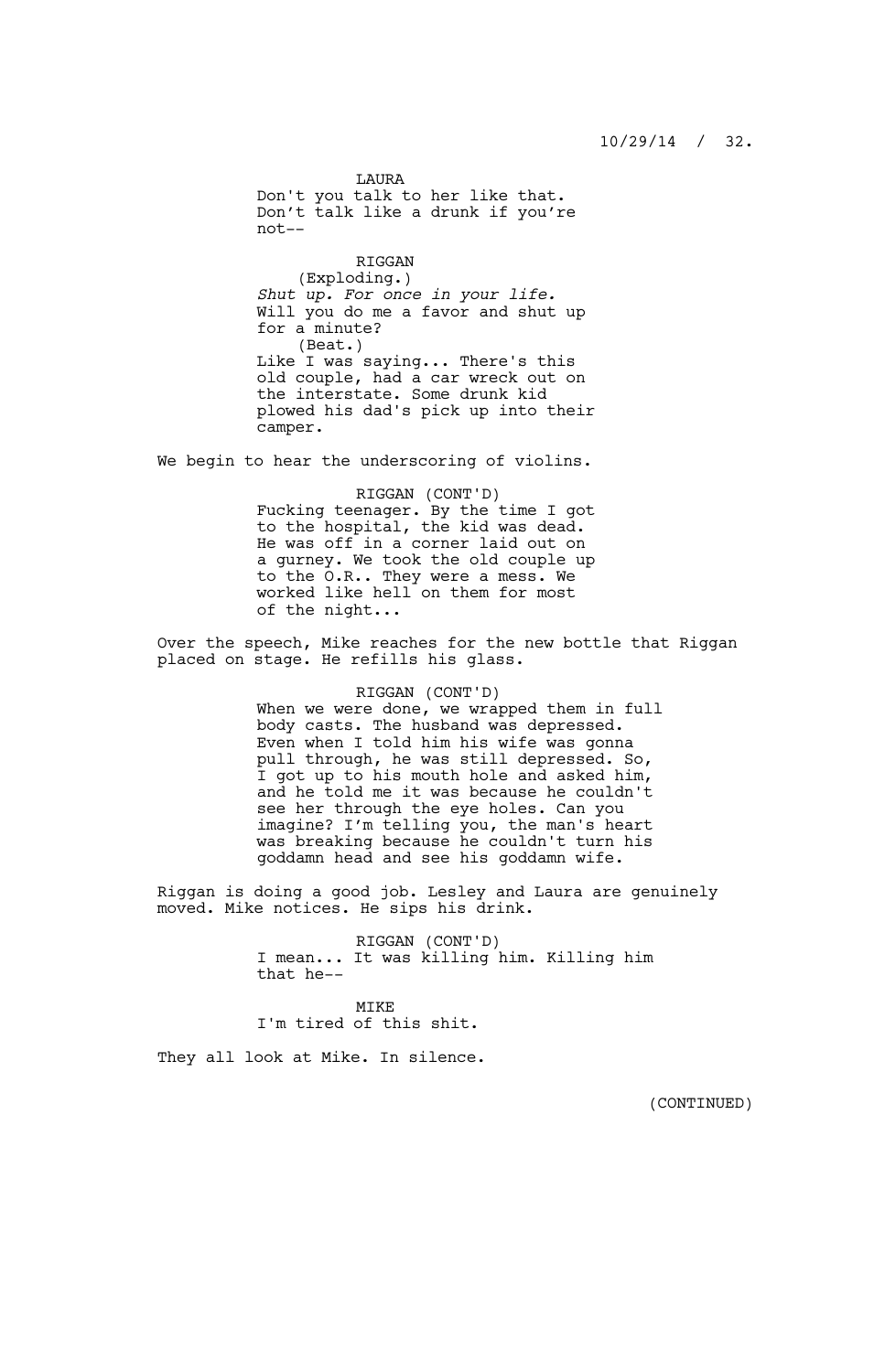MIKE (CONT'D) (to Riggan) What the fuck is this? Water?

He hurls the glass against the wall. Some laughter from the audience. Riggan stares at him, confused. He presses on.

> RIGGAN It was killing the old bastard...

MIKE Did you just give me water?

RIGGAN Come on, Mike.

MIKE Come on what?

RIGGAN Take it easy. You're drunk.

MIKE

*Of course I'm drunk!* I'm supposed to be drunk! This is Carver, man! The guy lost a piece of liver every time he wrote a page! If I'm supposed to drink gin then bring me fuckin gin! I mean, you fucked the time period! You took all the good lines for yourself! At least let me--

The audience is now hysterical. Dozens of cell phones pointing at the stage. Mike walks toward the apron, facing the audience.

> MIKE (CONT'D) Oh, okay. *Seriously?* You people are pathetic. Put the cell phones down and join the real world! Will somebody please just live in the real world?!!

He crosses to the refrigerator.

LAURA Where's he going?

LESLEY<br>(Firmly.) Mike, cut it out.

Mike rummages through the fridge.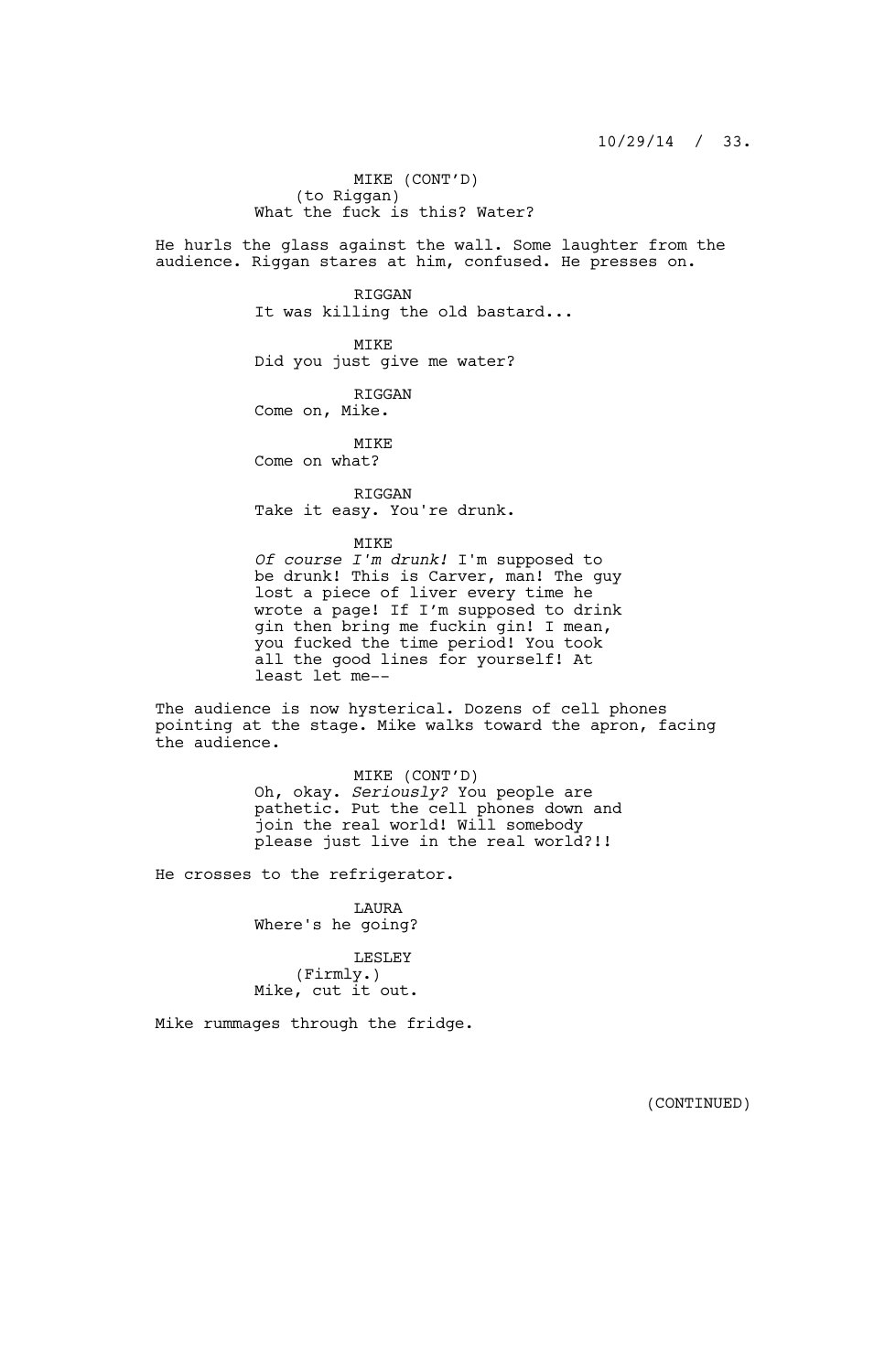10/29/14 / 34.

MIKE Look at this. It's all fake. (Tossing items out of the fridge.) The milk is fake. The butter is fake. Riggan storms off the stage. MIKE (CONT'D) (To Riggan.) Your performance is fake. (He finds some fried chicken.) Hey! There's chicken. *Real* chicken. The only thing real up here is the chicken. So I'm gonna stick with the chicken. The audience laughs harder. MIKE (O.S.) (CONT'D)<br>Hey, this is good bird, man! Riggan charges through the chaos backstage running into a panicked Annie. RIGGAN Get Mike out of here. ANNIE How do you want me to do that? Riggan keeps walking up to... 13 INT. HALLWAY - THEATER - CONTINUOUS 13 ...the hallway. Jake chases him. RIGGAN I want him gone. JAKE No. RIGGAN What? JAKE We can't do that. RIGGAN What are you-- Of course we can do that. It's our show.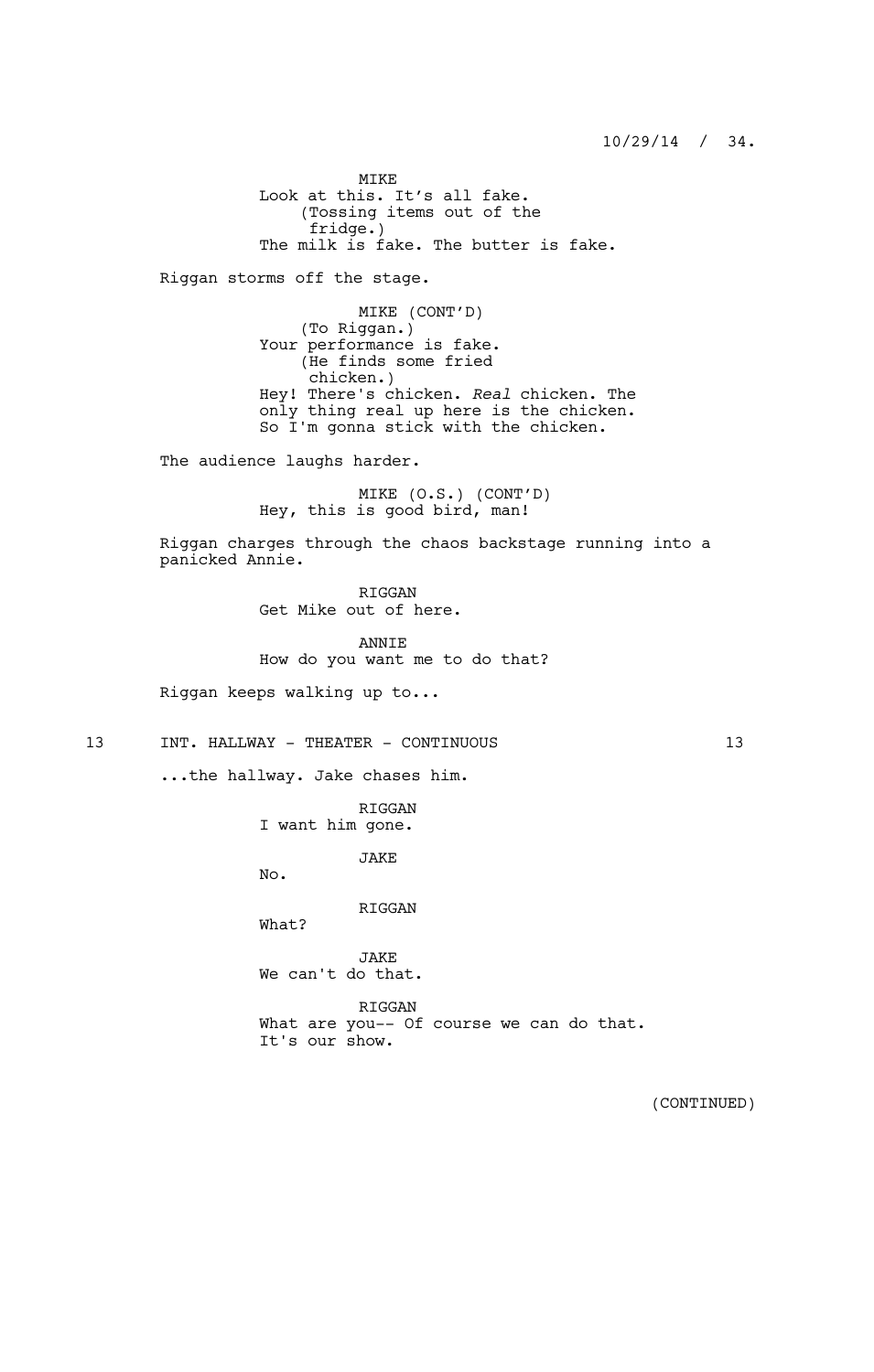JAKE Riggan, listen to me--

Riggan comes to a halt and faces Jake.

RIGGAN<br>No. You listen to me. Get him the fuck out of my play. Did you see him out there?

JAKE *It was a preview!* Nobody gives a shit about previews. Nothing matters until that old bat from the New York Times is sitting in that audience on opening night.

RIGGAN We're getting rid of him. I'm not going to stand up on that stage and--

JAKE

*Shut up!* Just shut up for once and listen to me. As soon as we announced he was taking over, the advance *doubled.* We can't afford to lose a preview. We can't afford to lose money. We can't afford to lose Mike. This is about being respected, validated, remember? That's what you told me. That's how you got me into this shit. Now, you're the director. Get him under control. (A beat. As a friend.) These are not the nineties anymore.

Jake storms away. Riggan heads toward his dressing room. Out of nowhere, Mike barrels into him, pinning him against a wall.

> RIGGAN (Startled.) Holy Fuck!

Mike presses up against Riggan, breathing down his neck. After a painful silence...

> **MIKE** (Like he's possessed.) You were good...

RIGGAN<br>Meet me in front of the theater in 10 minutes.

Mike chuckles and slaps Riggan gently on the face before he disappears into his dressing room. Riggan begins walking again. We follow him into...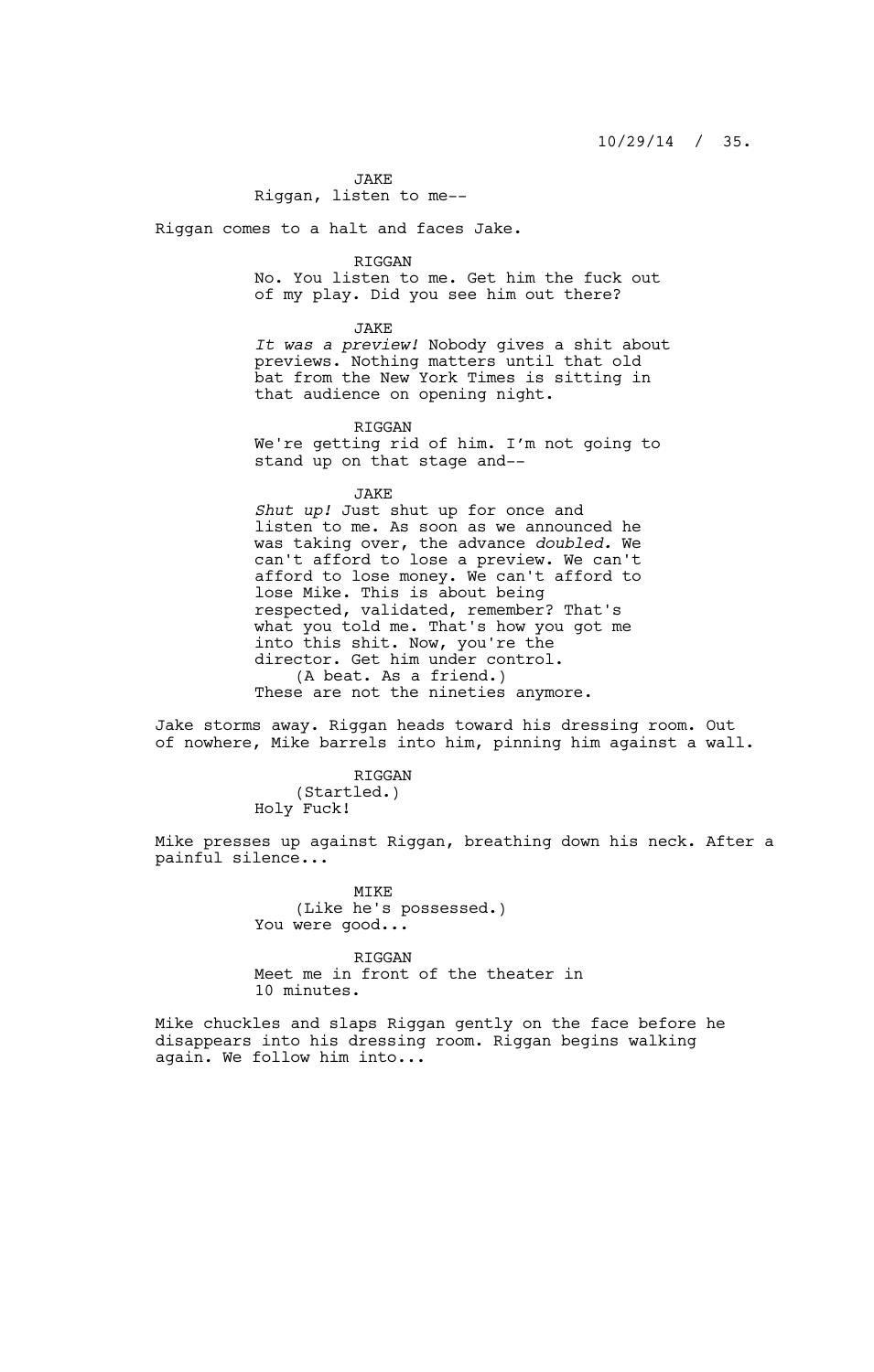10/29/14 / 36.

14 INT. RIGGAN'S DRESSING ROOM - THEATER - CONTINUOUS 14

...his dressing room. He goes into the bathroom and quickly washes his face.

> SYLVIA (O.S.) What the hell was going on up there?

We pan over to see his ex-wife Sylvia (43), standing in one corner, staring at Riggan. She is elegant and simply beautiful.

RIGGAN I didn't know you were here tonight.

SYLVIA That guy's an asshole, huh?

Riggan dries his hands with a towel and comes out of the bathroom.

> RIGGAN What are you doing here?

SYLVIA Sam and I are going to grab a bite after she's finished with--

RIGGAN No, I mean *here*. Now.

SYLVIA Well. I know how much this means to you, so--

RIGGAN I appreciate that.

A beat.

SYLVIA So, how's it going? RIGGAN The play?

SYLVIA No, you and Sam.

RIGGAN<br>It's good. (A beat.) It's the same.

SYLVIA Do you talk to her?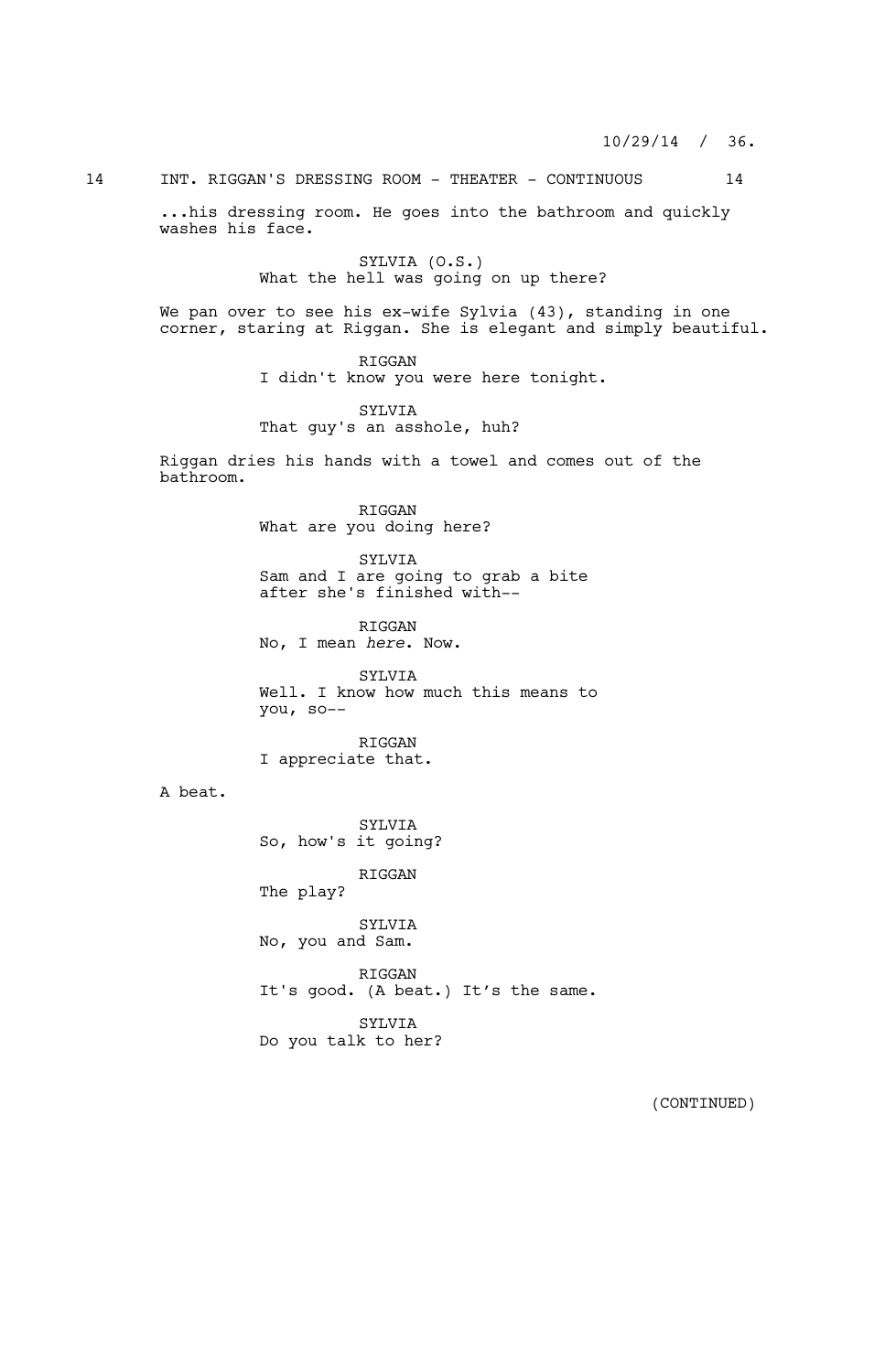10/29/14 / 37.

RIGGAN We talk. We-- I don't know, it's been crazy around here. SYLVIA You understand where her head is at right now. RIGGAN Of course. SYLVIA She's trying to stay away from everything and everyone that got her into rehab in the first place, but... RIGGAN ...I know, Sylvia... SYLVIA ...But that's all she had. So she's-- RIGGAN I really do get it. SYLVIA I know you're caught up in all this stuff, but-- RIGGAN Stuff... SYLVIA You know what I mean. (Beat.) Riggan... You don't have to be a great father right now, you just have to *be* one. RIGGAN Yeah. Suddenly, Laura opens the door and sticks her head in. LAURA (Noticing Sylvia.) Oh, sorry. She closes the door. Awkward silence. SYLVIA So how is *that* going? Is she and Sam--? RIGGAN I don't wanna talk about it.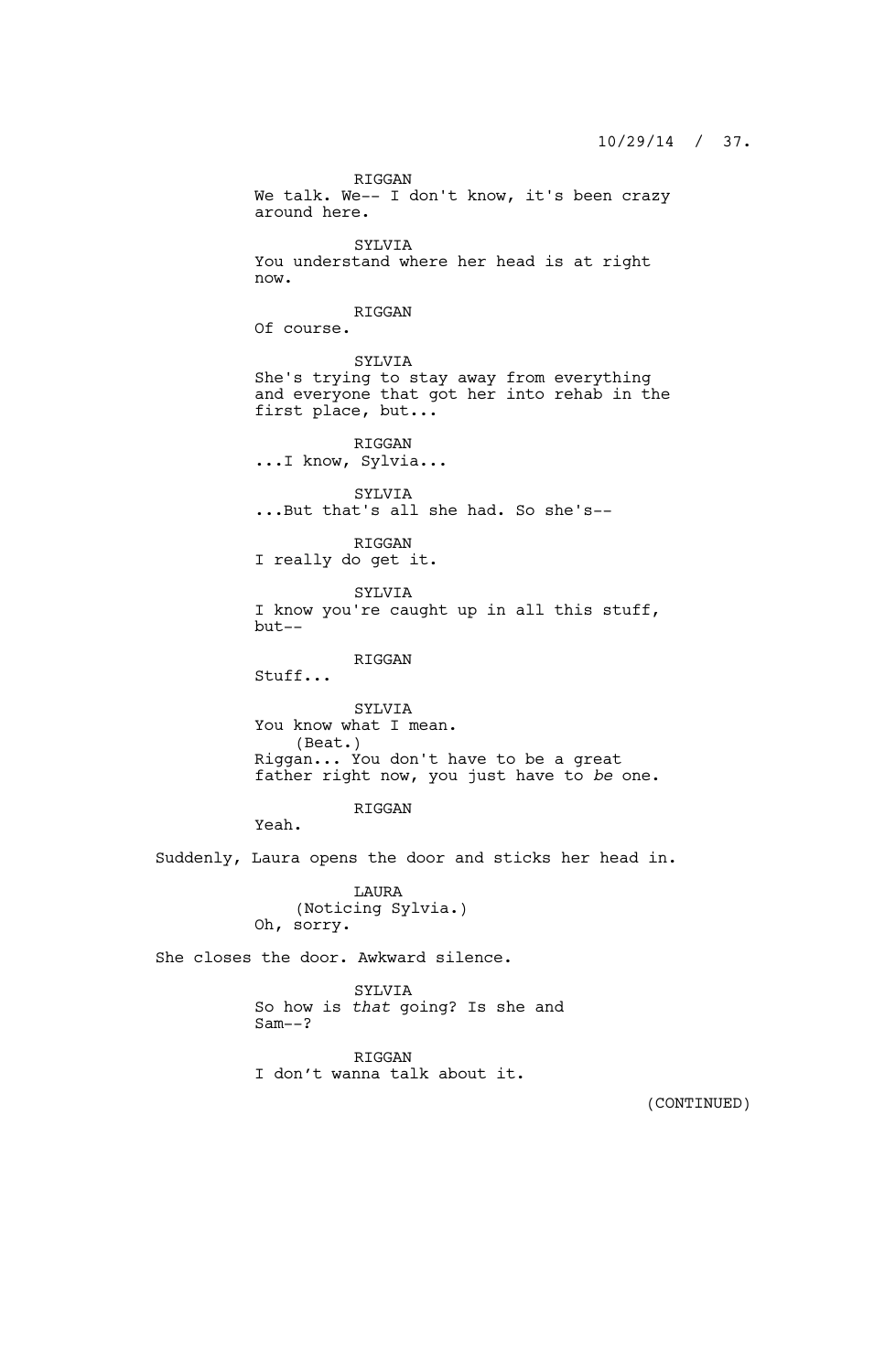10/29/14 / 38.

He goes to a small fridge, takes out a beer and closes it.

SYLVIA You're drinking?

RIGGAN<br>I'm having a beer.

SYLVIA

Okay...

He sits and sips in silence for a moment. Then he begins to take out the wig.

> RIGGAN So, what's going on with you?

> > SYLVIA

*Me?* Nothing. Everything's the same I guess. I'm going back to teaching.

RIGGAN I'm thinking about refinancing the Malibu house.

SYLVIA

Wh-- I'm sorry?

RIGGAN I'm thinking about--

SYLVIA

No, I heard you. I just need a second to-- (A beat.) That's gonna be Sam's house. Why would you-- (A beat.) What? For this play?

RIGGAN (Honest and vulnerable.) I need the money.

SYLVIA Do you have any idea how crazy that sounds?

RIGGAN What do you want me to say? My health lasted longer than the money... Go figure that out.

Riggan seems pensive and lost.

SYLVIA

Riggan... (Beat.) What's going on?... Look at me.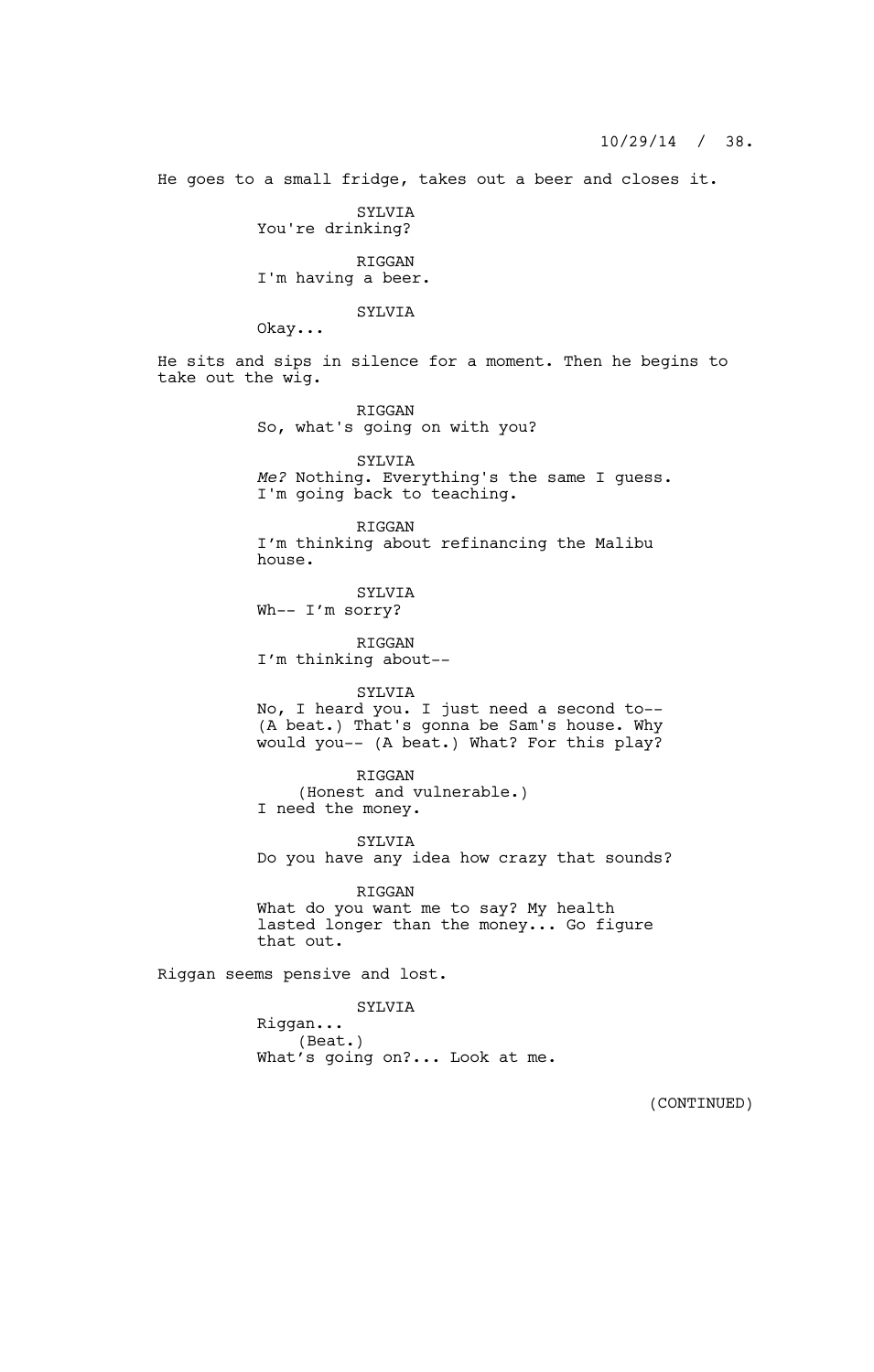Riggan gently looks up to Sylvia.

RIGGAN I have a chance to do something right. And I have to take it. I have to.

SYLVIA It's funny. I was sitting here waiting for you, and all of a sudden I couldn't remember why we broke up.

Silence. Then, as if he hasn't heard what she said.

#### RIGGAN

The last time I flew here from LA, George Clooney was sitting two seats in front of me. With those cuff links, and that... *chin*. We ended up flying through this really bad storm. The plane started to rattle and shake, and everyone on board was crying... and *praying*. And I just sat there-- Sat there thinking that when Sam opened that paper it was going to be Clooney's face on the front page. Not mine. (A beat.) Did you know that Farrah Fawcett died on the same day as Michael Jackson?

She smiles sadly. She kisses him on the head and goes to the door.

> RIGGAN (CONT'D) Why did we break up?

SYLVIA (Looks him in the eye.) You threw a kitchen knife at me...

Riggan is smacked by that memory. His eyes on the floor.

SYLVIA (CONT'D) ...and one hour later you were telling me how much you loved me. (Beat.) Just because I didn't like that ridiculous comedy you did with Goldie Hawn didn't mean I did not love you. But that's what you always do. You confuse love with admiration.

She smiles sadly. He looks at her. As Sylvia opens the door, she turns back to Riggan...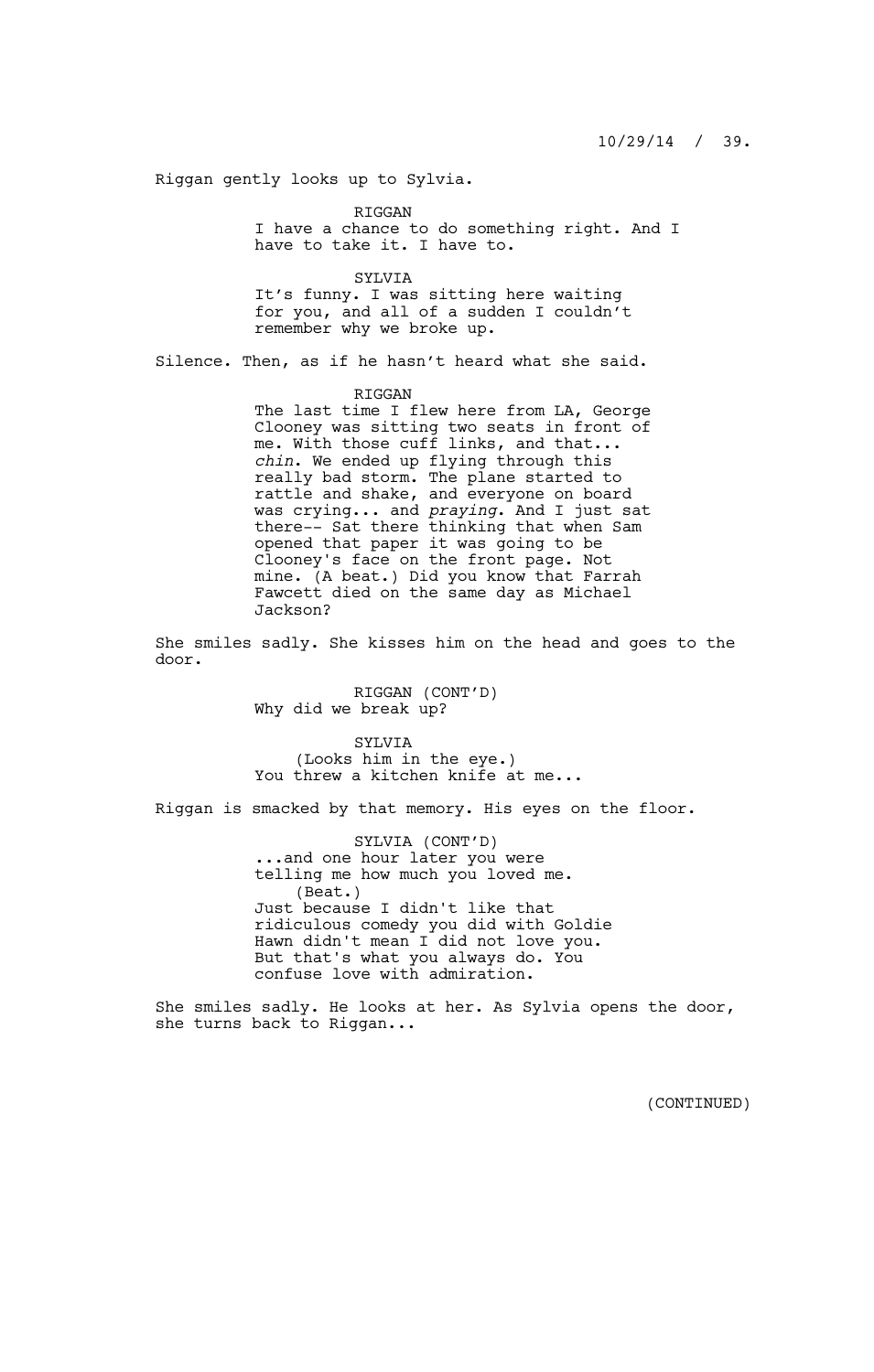10/29/14 / 40.

SYLVIA (CONT'D) It's your house, so do what you want with it. Just make sure you're there for our daughter.

RIGGAN I will.

SYLVIA You're not Farrah Fawcett, Riggan.

She exits. Painful silence... until...

BIRDMAN (V.O.) We should have done that reality show they offered us. "The Thomsons." That would've been good. Crazy, druggy, wise ass daughter. Milfy wife with the perky tits. People would have watched that.

RIGGAN (To the poster.) Shut up.

Riggan stands up and grabs his jacket. He opens the door and goes out to...

15 INT. HALLWAY - THEATER - CONTINUOUS 15

...the hallway.

BIRDMAN (V.O.) Where are we goin'?

RIGGAN (Almost whispering.) Leave me alone.

Riggan walks between crew members. Annie interrupts him.

ANNIE The sun bed is here.

**RIGGAN** What does that mean?

ANNIE It means there's a sun bed *out there* being delivered to *in here*.

RIGGAN Who ordered a sun bed?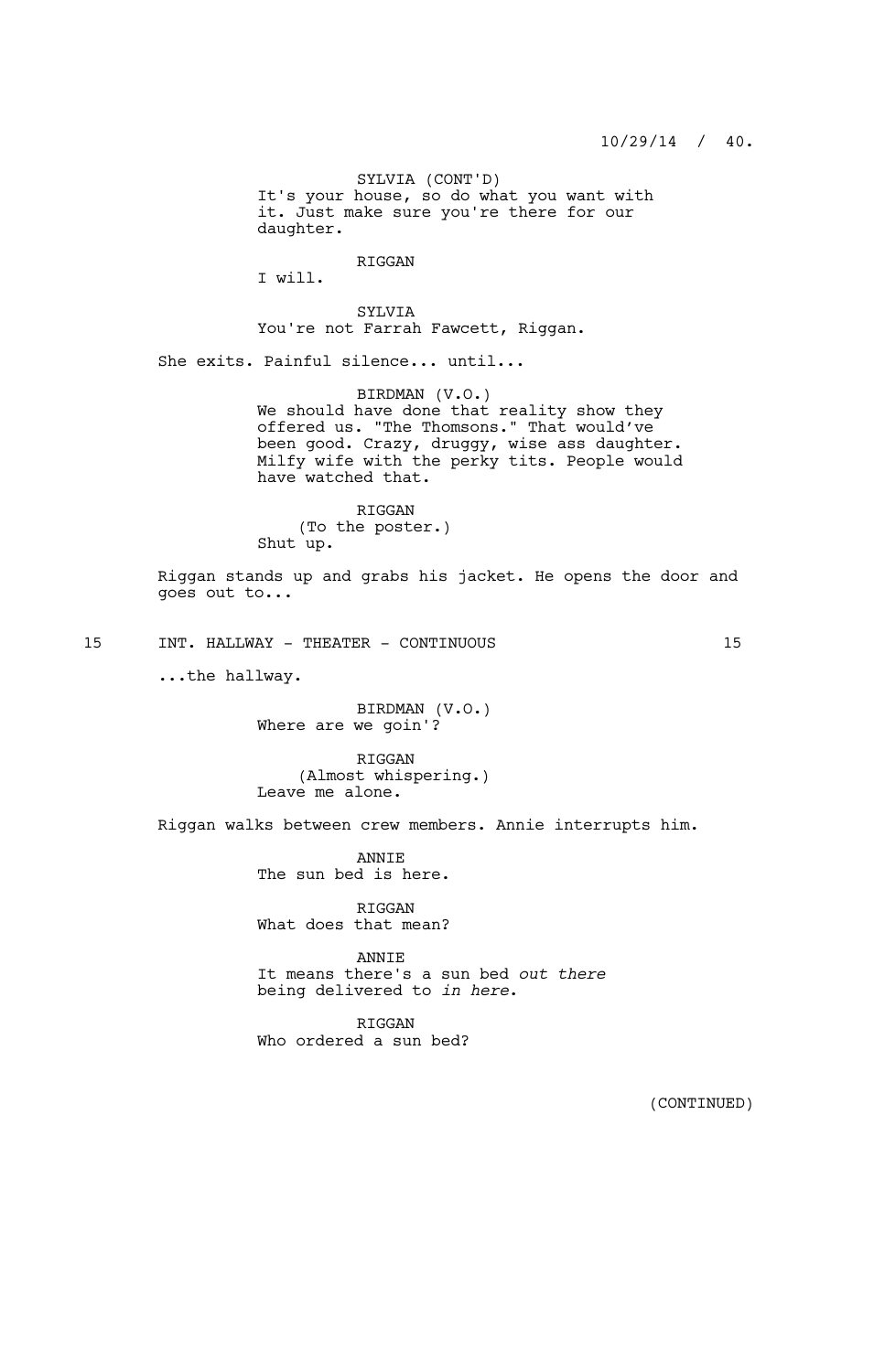ANNIE Mike. He says it's for his character. Carver's red necks, "people of the land". Part of his process and that shit.

Riggan cannot deal with this right now. He continues walking until he arrives at a metal door that takes him out to...

# 16 EXT. AN ALLEY WAY - OUTSIDE THE THEATER - CONTINUOUS 16

...an alley way. Riggan walks toward the street. There is a man playing drums. Riggan finds Mike leaning against a parked car, dazed and looking up at the marquis...

RIGGAN

Let's go. Walk.

Riggan begins to walk, Mike follows.

MIKE Where are we going?

RIGGAN To get you some coffee. Have I done anything to disrespect you?

MIKE

Not yet.

RIGGAN I have a lot riding on this play.

MIKE *Is that right?*

RIGGAN People know who I am, and--

MIKE

Bullshit.

RIGGAN

Mike--

MIKE *Bullshit.* People don't know you. They know the guy in the bird suit. They know the guy who tells those quaint, slightly vomitous stories on Letterman.

RIGGAN Well, I'm sorry for being popular, but that--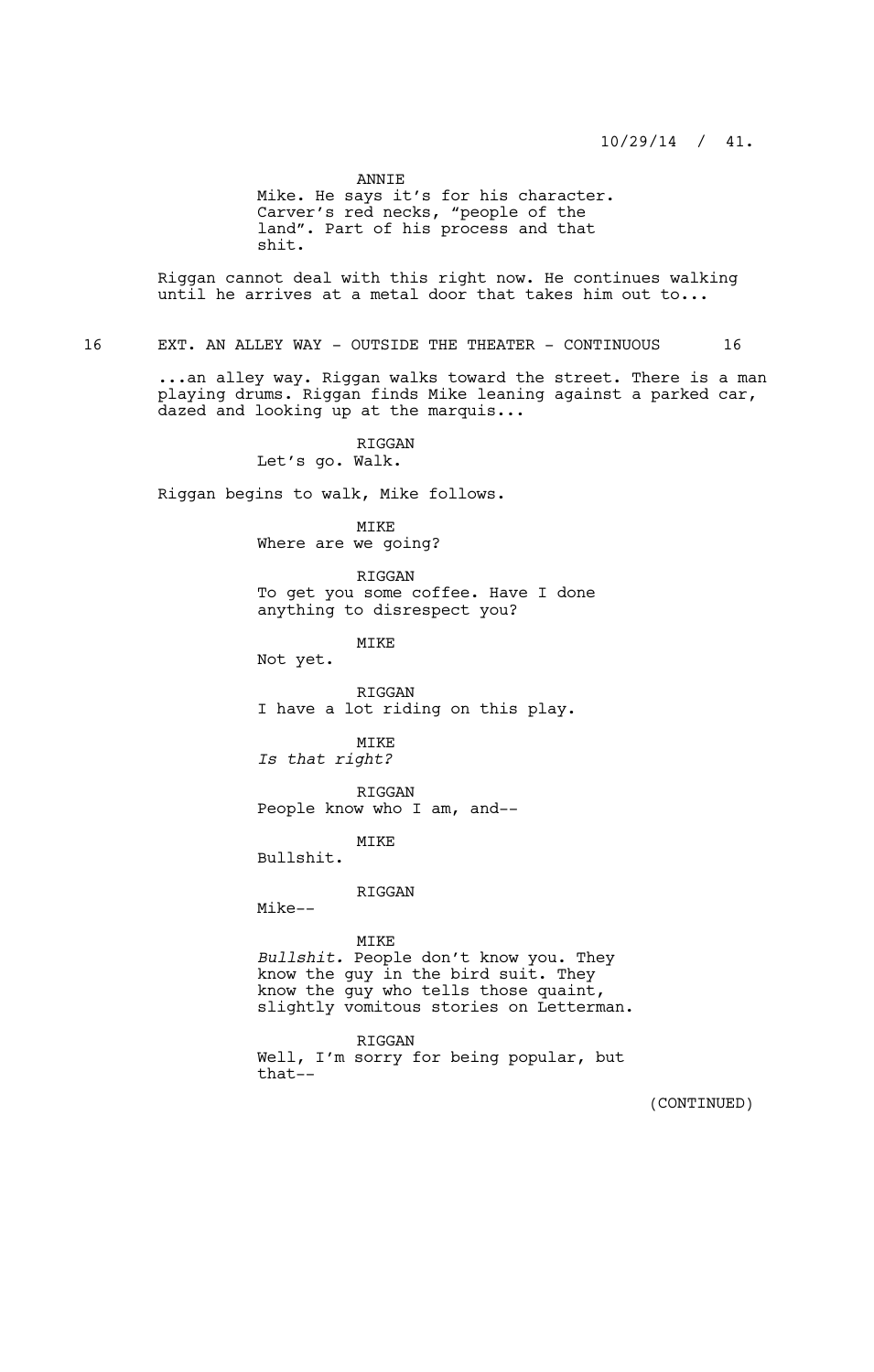MIKE

(With irony.) *Popular? POPULAR?...* Oh God, popularity is just the slutty little cousin of prestige.

RIGGAN<br>Okay, I don't even know what that--

MIKE My *reputation* is riding on this play. And that's... That is...

**RIGGAN** 

A lot?

### MIKE

A lot. Exactly. Fuck you. Yes. This doesn't work out for you, you get to go home to your studio pals and jump right back into that cultural genocide you guys are perpetrating. "There's a douchbag born every minute". That was P.T. Barnum's premise when he got rich inventing the circus. And you and your pals know nothing's changed, and whatever toxic shit you make people are still gonna pay to see it. But, after you're gone, I'll still be here. I'll still be making my living on the stage. Baring my soul. Wrestling with emotions, complex emotions.

#### RIGGAN

Right. Is that what tonight was about then? (Mocking him.) Wrestling with "complex emotions"?

#### MIKE

Tonight was about making it alive. About making it *bleed*. This isn't the Warner Brothers lot, Riggan. This is the city, and this is how we do things.

Mike turns and opens the front door of The Rum House.

RIGGAN Where are you going?

# MIKE

They have coffee in here.

He walks into the restaurant. Riggan backtracks and we follow him into...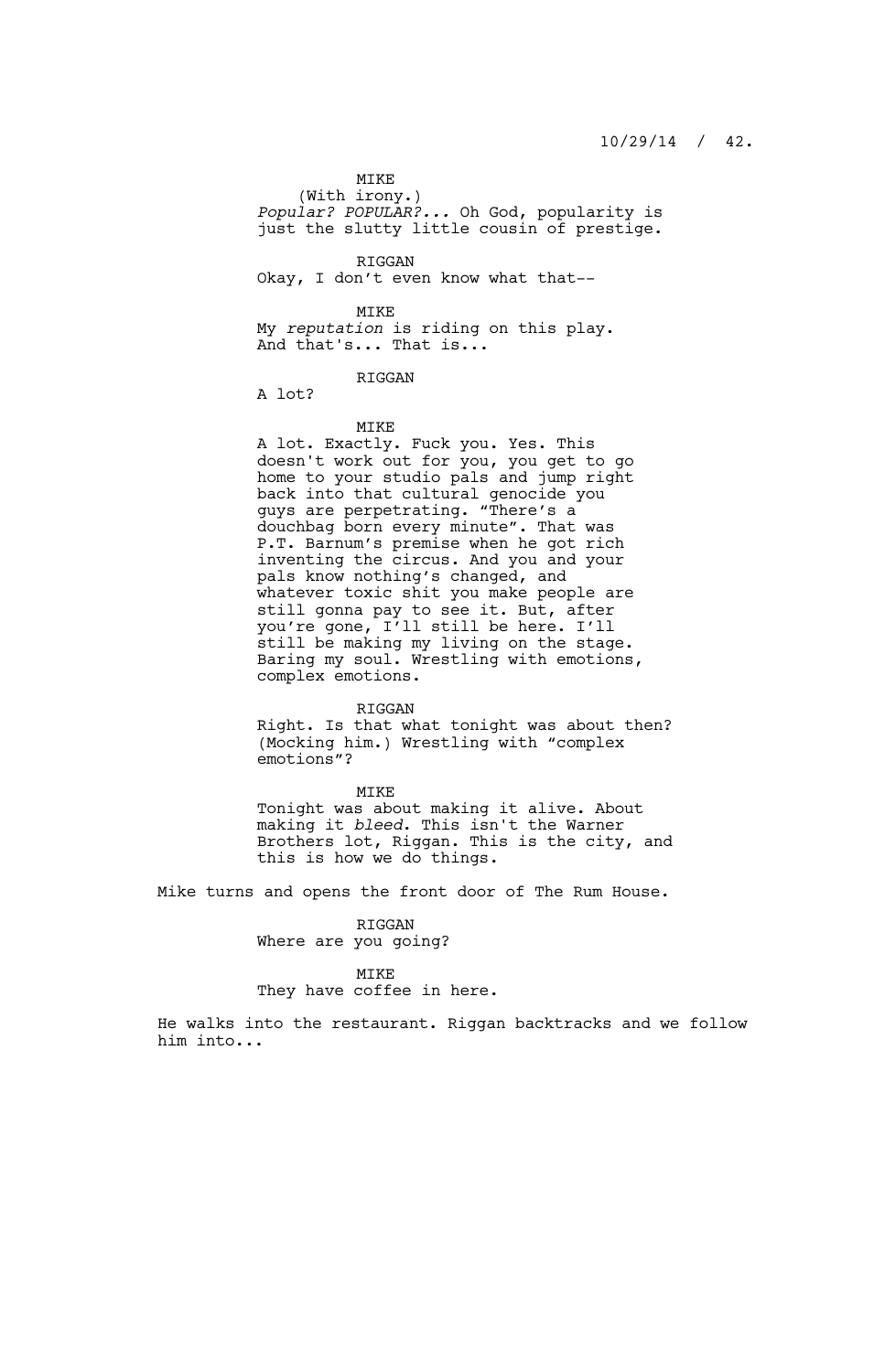#### 17 INT. RUM HOUSE - CONTINUOUS 17

...The Rum House. Mike stands at the bar, the bartender already pouring two whiskeys.

> MIKE<br>(To bartender.) Thanks, Tommy.

Tommy nods and walks away.

RIGGAN (Getting back on point.) *People were laughing in our faces.*

MIKE

(Handing Riggan a drink.) Tonight they were laughing, tomorrow they'll be... be.. *tweeting* about us. Fuck 'em. *Who cares???* These are the people who pay half price to watch us rehearse. *Stop fucking caring!*

**RIGGAN** We're doing Raymond Carver. This play is a drama. This play is--

MIKE *You don't know what this play is.* These are previews. This is where we find out what the play is.

Mike points to an Older Woman sitting at the bar. She sips a martini and scribbles in a notebook with a sour expression.

MIKE (CONT'D)

You see that woman over there? The one that looks like she just licked a homeless guy's ass? Nothing matters until she writes five hundred words about us in the New York Times.

**DICCAN** 

That's...

**MTKE** 

Tabitha Dickinson. Yes. And, believe it or not, the only thing that matters in theater is whether she likes us or not. She does, we run. She doesn't, we're fucked.

RIGGAN

(Preoccupied.) She does look like she licked a homeless guy's ass.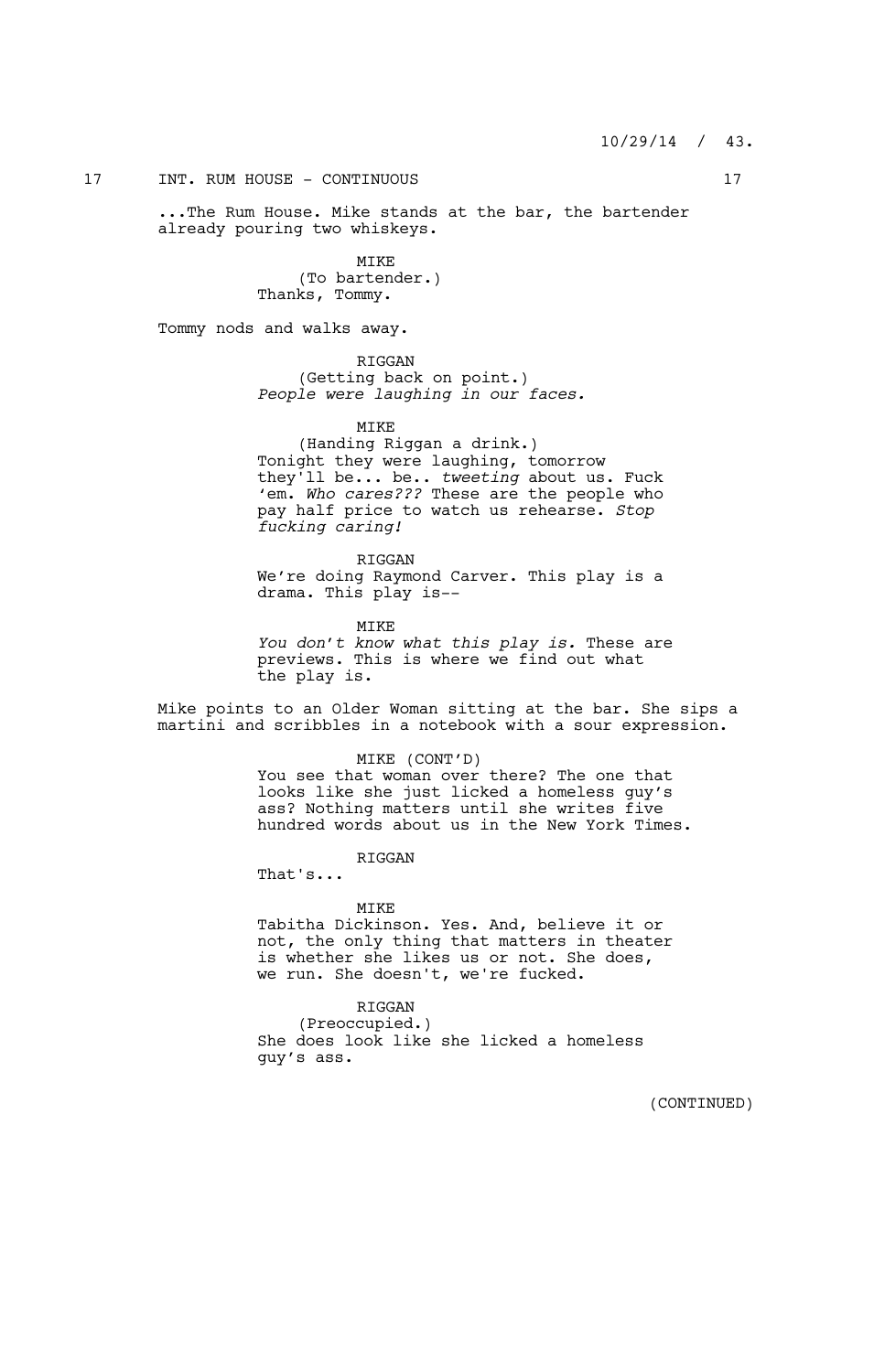10/29/14 / 44.

MIKE

Do me a favor, don't get your panties in a twist over a preview, alright? And don't tell me how to do my job. Cause, this is my town. And, to be honest, nobody gives a shit about you around here.

LADY (O.S.) You're Riggan Thompson, right?

Two fat tourists in "Mamma Mia" t-shirts, with a seven year old kid, approach the table.

> HUSBAND (Timidly.) We're sorry to interrupt...

LADY Would you mind terribly if we got a picture?

RIGGAN Of course. It's no trouble at all.

The Lady shoves her camera into Mike's hands.

LADY (To Mike.) Would you mind?

Mike gets up with a blank expression and takes the camera. The Lady pushes the kid into the booth next to Riggan.

> LADY (CONT'D) (Ordering Mike.) The button right on top there.

KID Who is this guy?

LADY (To his son.) Come on, Billy. He used to be like Batman.

She yanks the kid closer and they squeeze up against Riggan. Mike takes the photo and holds the camera to the lady.

> LADY (CONT'D) (To Mike) I think you screwed that one up. Take another one.

Mike takes another picture.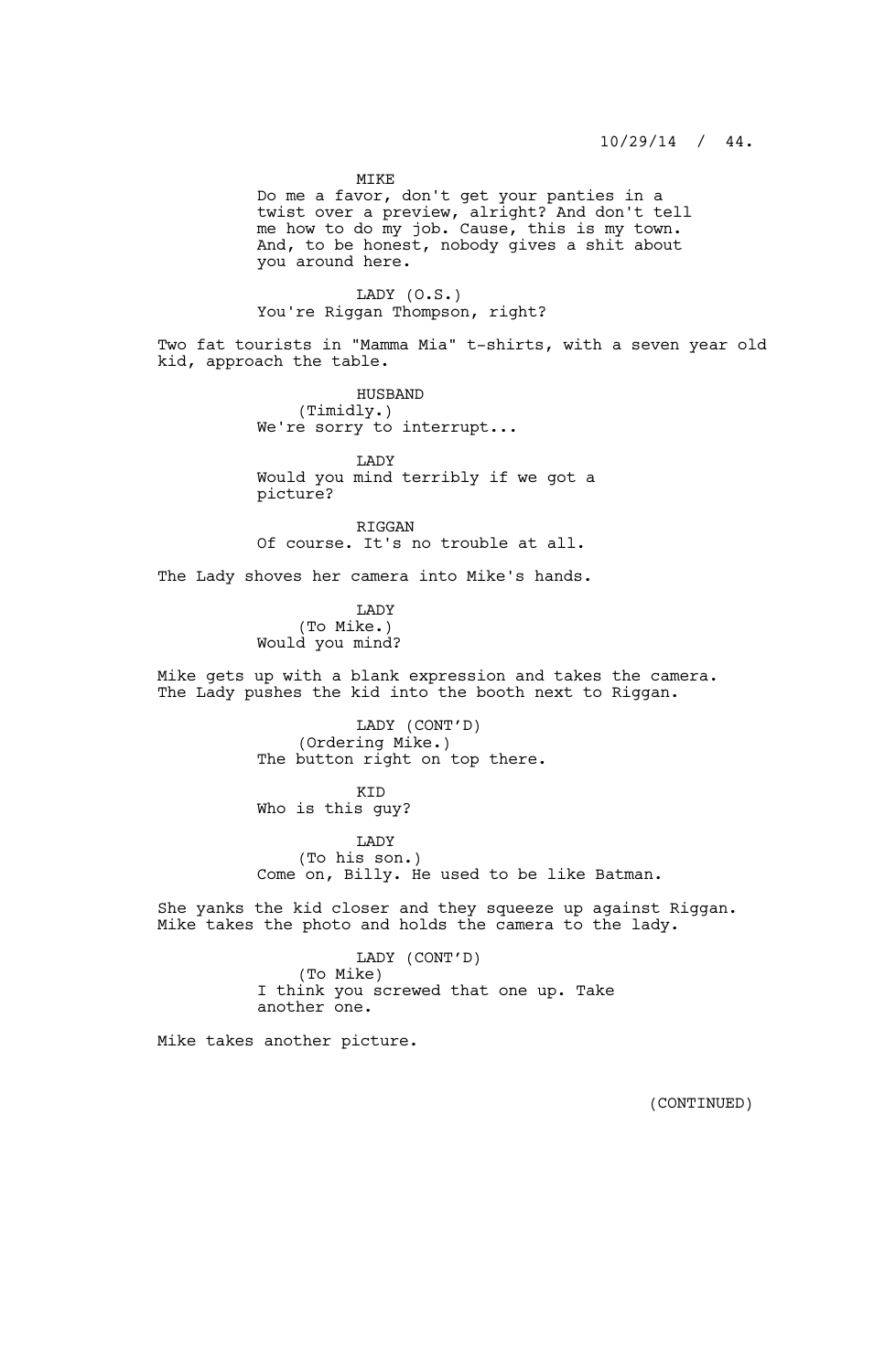10/29/14 / 45.

LADY (CONT'D) (To Riggan.) God bless you, darlin'. You're very sweet. And handsome!

She kisses Riggan hard on the mouth. Then gets up, giddy, and takes her son by the hand. As the couple leaves, husband shoves a five dollar bill into Mike's hands.

> HUSBAND We really appreciate it.

An agitated Mike takes a sip of whiskey.

MIKE Are we good here? Cause I'm gonna go.

RIGGAN See you tomorrow.

Mike places the dollar under one of the shot glasses and begins to walk away, but then stops and turns curiously.

MIKE

Why Raymond Carver? You never told me.

Riggan looks at Mike for a second, than reaches for his wallet and produces an old cocktail napkin with some writing on it. He slides it to Mike.

> **RIGGAN** A long time ago, I did a play back in high school in Michigan. He was in the audience. He sent this backstage after.

MIKE *"Thank you for an honest performance. Ray Carver."* What is this?

Riggan looks vulnerable. He is trying to make Mike understand the importance of the napkin, to build a bridge between them.

> **RIGGAN** And that's when I knew I was going to be an actor.

Mike can't stop himself from smiling.

RIGGAN (CONT'D) Why is that funny?

MIKE<br>He wrote it on a cocktail napkin.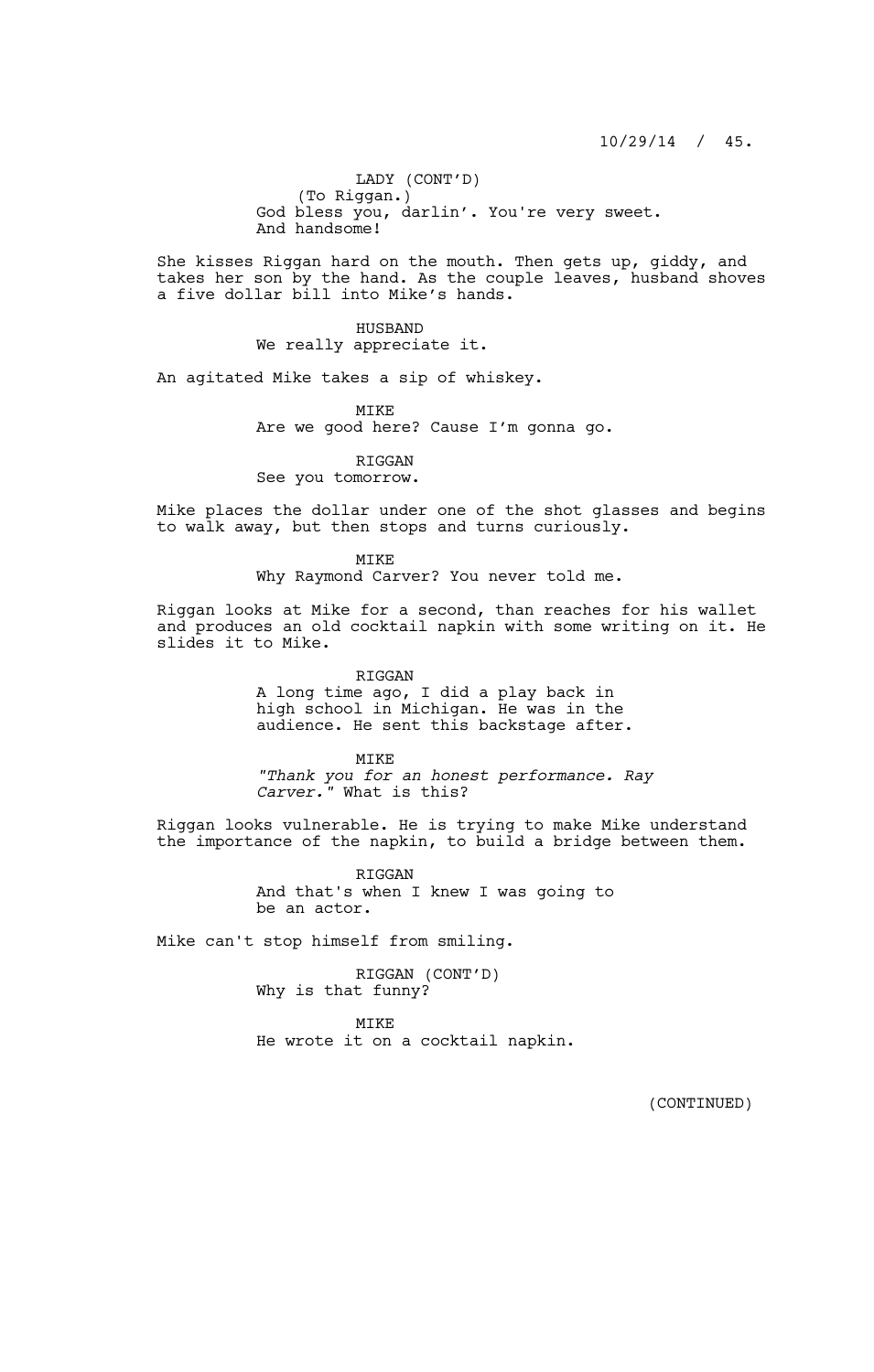10/29/14 / 46.

RIGGAN

 $So...$ 

Mike slides the napkin back to Riggan.

MIKE He was drunk.

A17 A17

He walks away and we follow him as he passes by the bar next to Tabitha Dickinson, the Critic.

TABITHA<br>You headed to Hollywood, Mike?

Mike stops.

MIKE Hollywood's headed here, Tabby.

TABITHA (A devilish smile.) Good luck with that.

Mike looks directly into her eyes.

MIKE *"A man becomes a critic when he can not be an artist, in the same way that a man becomes an informer when he cannot be a soldier."* Flaubert, right?

He flashes his own devilish smile. She stares back. If she weren't so much older than him, you'd swear there was sexual electricity between them.

> TABITHA He's a Hollywood clown in a Lycra bird suit.

MIKE Yeah. And at 8 o'clock tomorrow, he's gonna get on stage and risk everything. What're you gonna be doing?

A standoff.

TABITHA Don't you ever worry that I'll give you a bad review?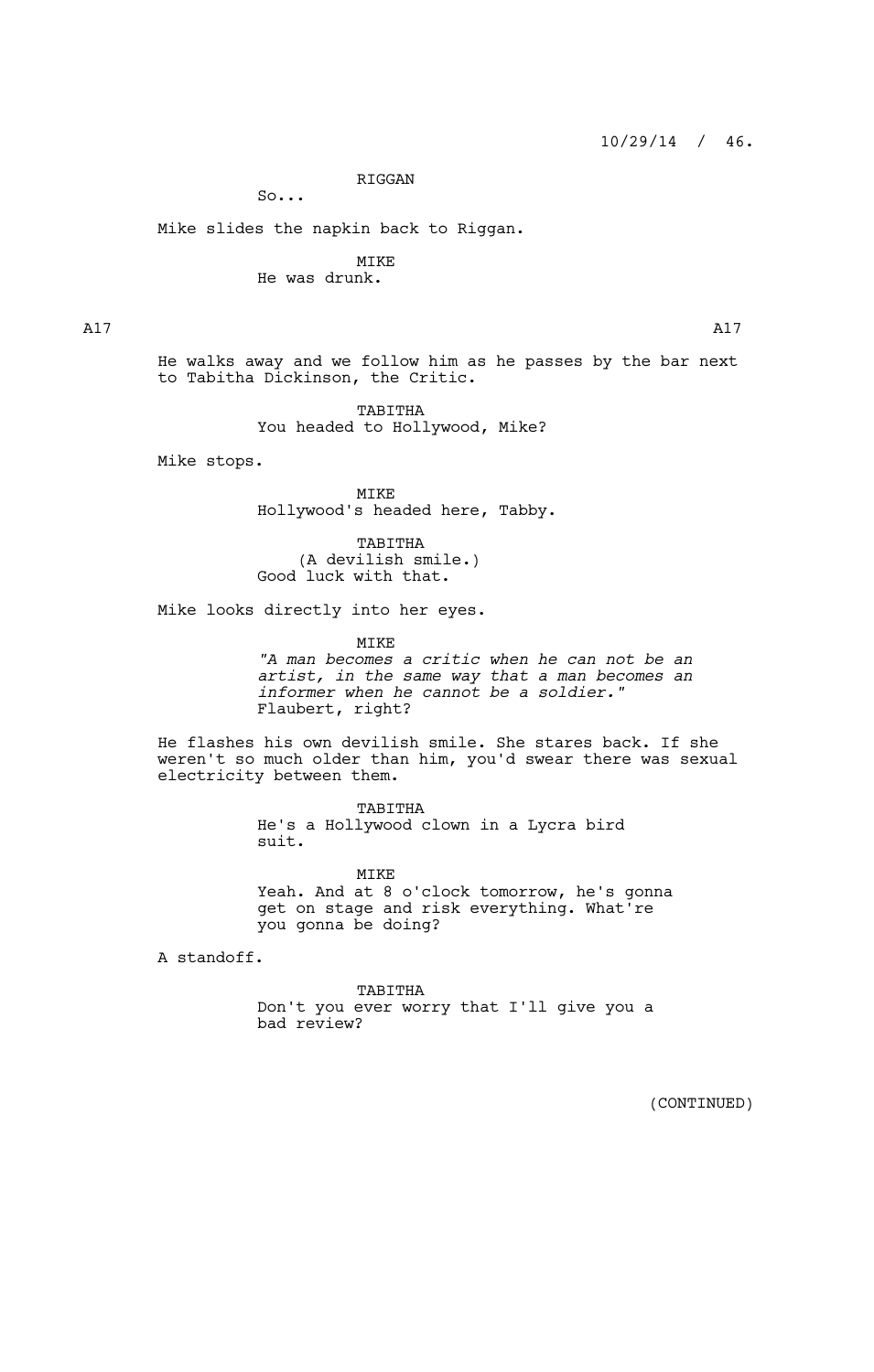10/29/14 / 47.

MIKE Oh, I'm sure you will. If I ever give a bad performance. (Beat.) Ms. Dickinson.

### TABITHA

Mr. Shiner.

Mike smiles and waves over to an obviously nervous Riggan. He goes toward the exit, but we stay with Tabitha, scribbling on her notebook. Suddenly she raises her eyes and, with a dark expression, looks at Riggan who is passing by.

We follow Riggan toward the exit. Through the window we see him leave the restaurant. Then we pan to a wooden wall, and this wall takes us to...

# 19 INT. HALLWAY – THEATER – LATER 19

...the theater hallway. Riggan walks through the quiet corridor, until he arrives at...

# 20 INT. GREEN ROOM - THEATER - CONTINUOUS 20

...the Green Room. Sam sits listlessly, drawing some lines across a roll of toilet paper.

> RIGGAN What're you still doing here?

SAM (Continues scribbling.) Nothing. I'm-- Nothing. Your costumes are hanging in your room.

RIGGAN

Great...

SAM I got the coconut water you wanted. If you want me to get--

RIGGAN

Hey.

SAM

What?

RIGGAN I'm not sure if I said thank you.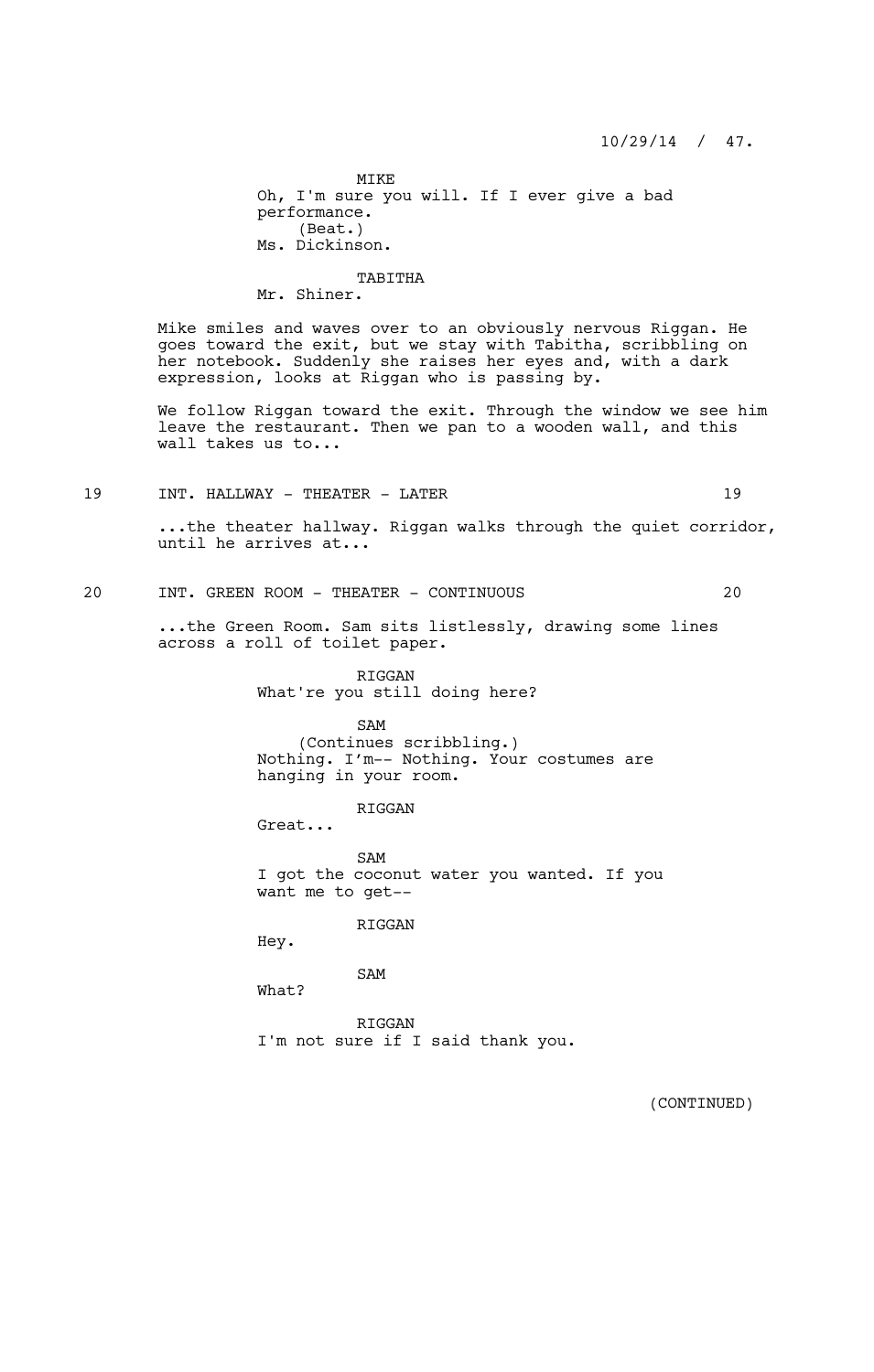10/29/14 / 48.

SAM For what? RIGGAN All of it. You've been doing a good job. And I've been... SAM Yeah. RIGGAN So, I just wanted to say that-- (He stops abruptly.) What is that? SAM What...? RIGGAN That smell. SAM I don't-- RIGGAN Look at me. SAM What are you-- RIGGAN *Look at me.* She does. He examines her eyes, then immediately rises, scouring the room. SAM Dad... RIGGAN (Continuing to search.) You have to be shitting me... Where is it? SAM Could we not do this? Riggan pulls a jar of peanut butter from the trash. RIGGAN What is this? SAM That is chunky peanut butter that happens, by the way, to have Omega-- (CONTINUED)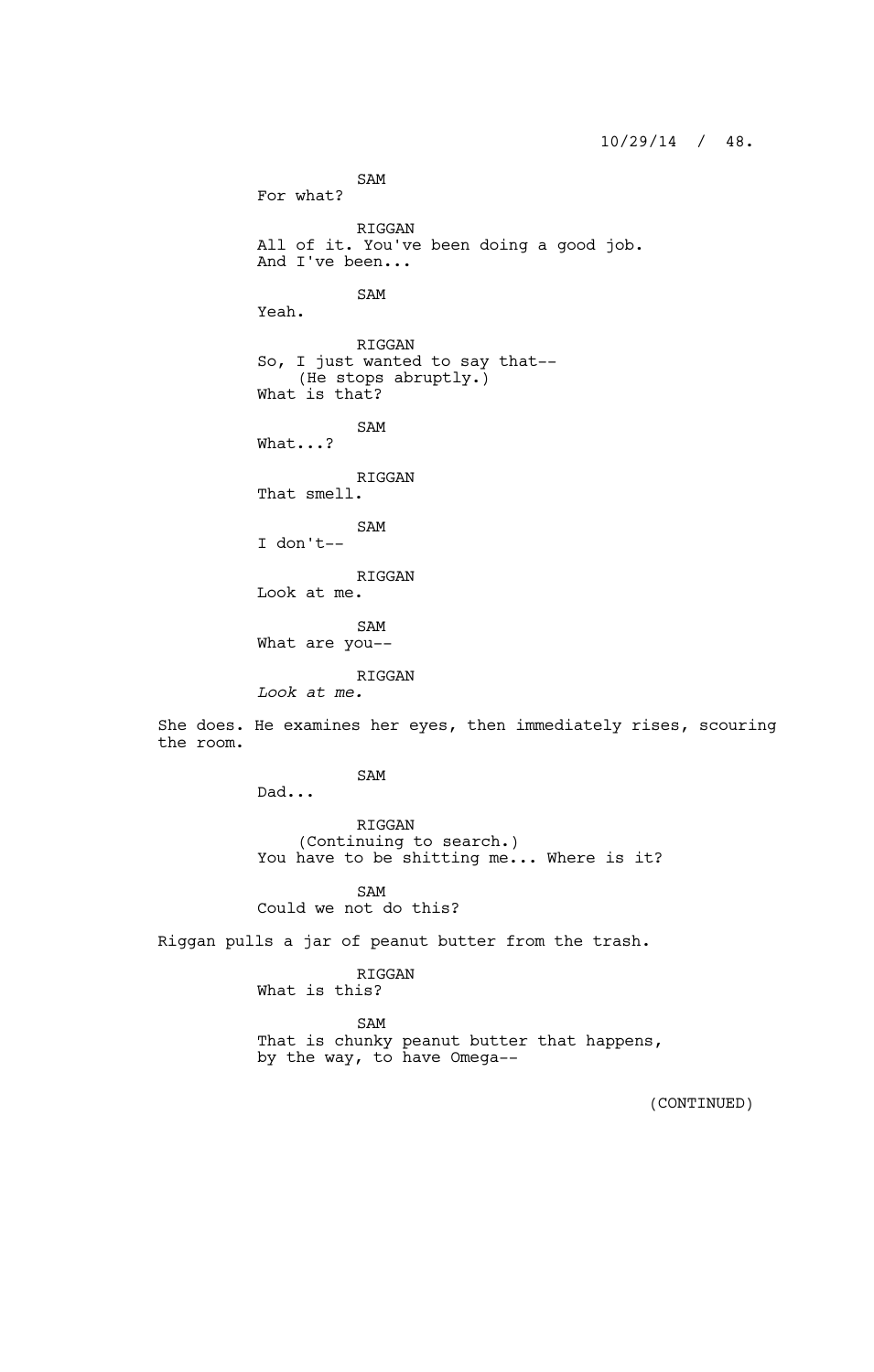Riggan pulls a stubbed joint out of the jar. RIGGAN *This.* SAM Oh. That's pot. RIGGAN *Sam.* SAM Alright, just relax. RIGGAN Relax? What the hell are you doing? SAM Protecting myself from cataracts? RIGGAN You can't do this to me! SAM To *you*? RIGGAN SHUT UP! You know what I'm talking about. SAM Yeah. You're talking about *you*. What else is new? RIGGAN Don't try to-- SAM What? Make it about me? I wouldn't dream of it. RIGGAN Listen to me. I'm trying to do something that's important... SAM *This is not important.* RIGGAN It's important to me! Alright? Maybe not to you, or your cynical playmates whose sole ambition is to end up going viral and who, by the way, will only be remembered as the generation that finally stopped talking to one another. But to me... To me... This is-- *God.* This is my career, this is my chance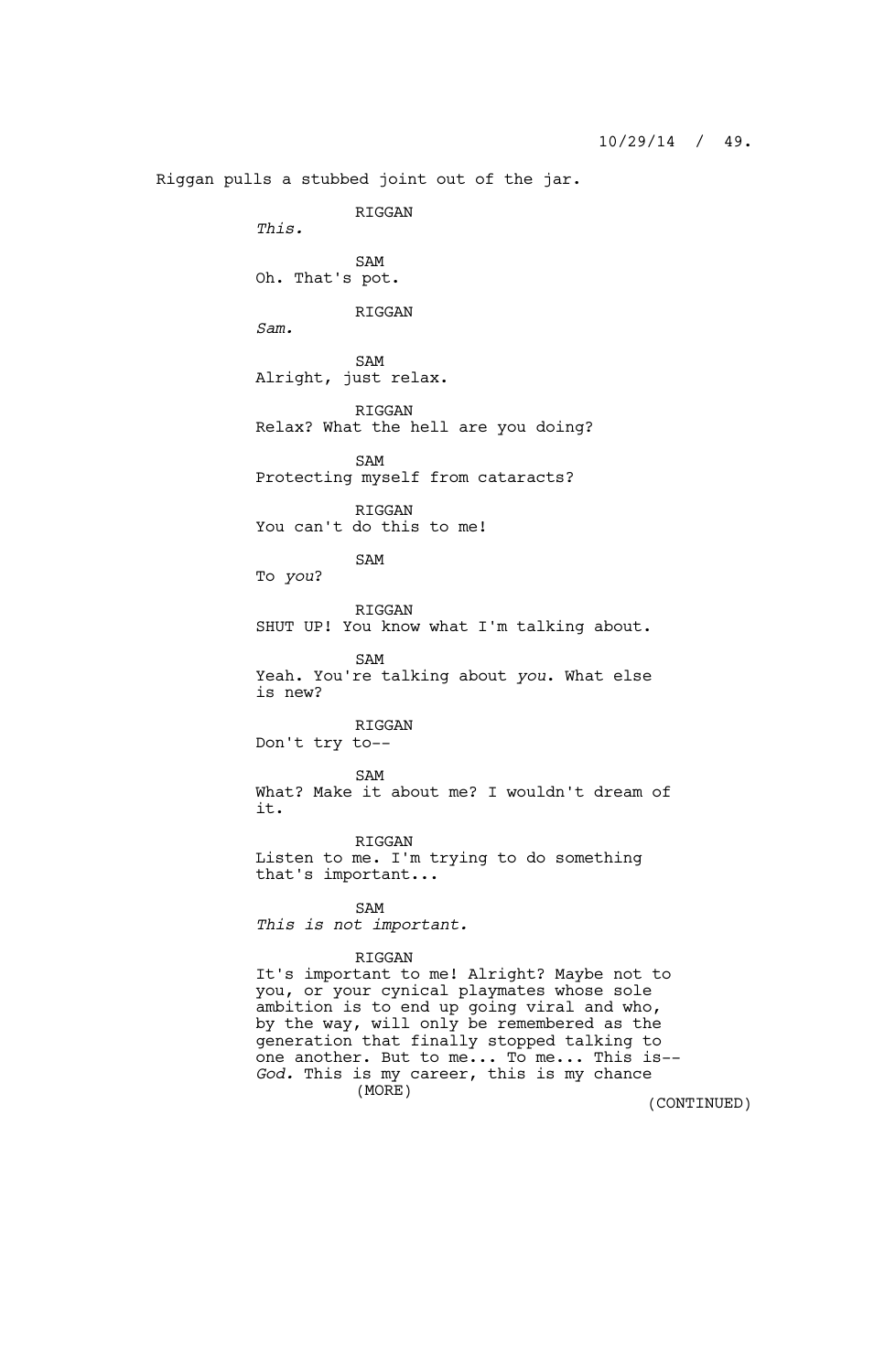to do some work that actually means something. RIGGAN (CONT'D)

SAM

*Means something to who?* You had a career before the third comic book movie, before people began to forget who was inside the bird costume. You're doing a play based on a book that was written 60 years ago, for a thousand rich, old white people whose only real concern is gonna be where they go to have their cake and coffee when it's over. *Nobody gives a shit but you.* And let's face it, Dad, it's not for the sake of art. It's because you just want to feel relevant again. Well, there's a whole world out there where people fight to be relevant every day. And you act like it doesn't even exist! Things are happening in a place that you willfully ignore, a place that has already forgotten you. I mean who are you? You hate bloggers. You make fun of twitter. You don't even have a Facebook page. *You're* the one who doesn't exist. You're doing this because you're scared to death, like the rest of us, that you don't matter. And you know what? You're right. You don't. It's *not* important. *You're* not important. Get used to it.

Silence. Riggan seems devastated, and Sam can see that.

Sam (CONT'D)

Dad...

She looks at him sympathetically, but not knowing what to say... exits.

After a moment Riggan gets up and heads for the trash can. He digs out the roach, grabs some matches and lights it. Music begins to sound. He inhales deeply and holds the smoke for a few seconds and finally exhales. He coughs, tosses away the joint and heads out of the kitchen. We follow him...

## 21 INT. HALLWAY - THEATRE - CONTINUOUS 21 21

...as he slowly walks until he disappears into the darkness of the corridor. We keep moving forward until we end up...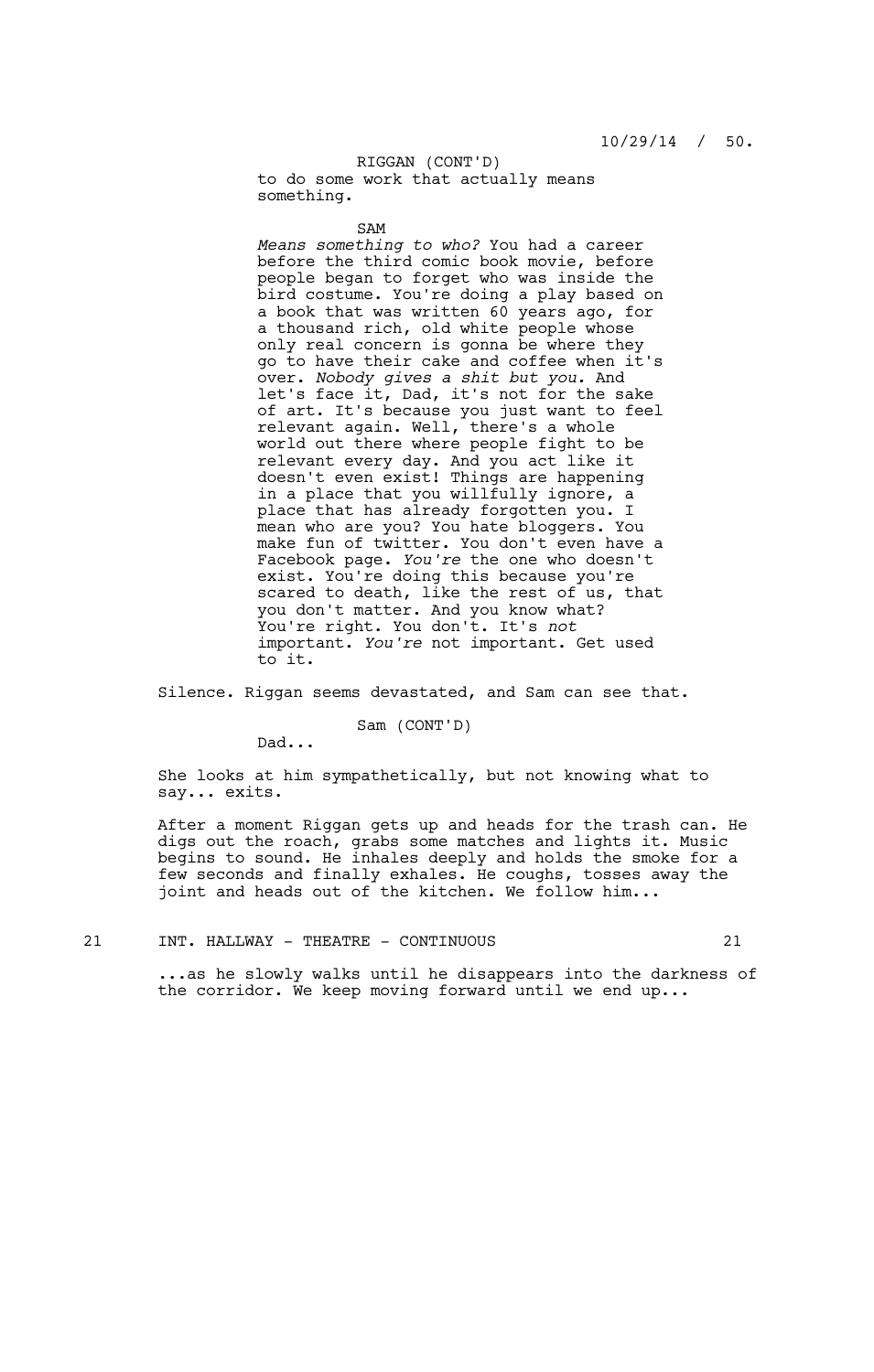10/29/14 / 51.

### A21 INT. BACKSTAGE - THEATRE - EVENING A21

...backstage. We are in the middle of the second preview. The music continues, it belongs to the play.

Laura is by herself on stage performing the end of a scene. She stands in the middle of a surrealistic forest set, at dusk. There is fog, and trees. A strong, artificial wind blows through Laura's hair. Desolate music.

> **T.AURA** (To the audience as soliloquy.) In the days before Nick's depression really started to eat away at him, he had no idea I was pregnant. And I never intended on telling him. I guess we make choices in life, and we choose to live with them. Or not. I didn't want that baby...

Three dancers on stage pass by in front of Laura. We follow the dancers backstage where we find Mike and Lesley wearing pajamas.

> LAURA (O.S.) (CONT'D) ...Not because I didn't love Nick. And not because I didn't love the-- The idea of it. But because I just wasn't ready to love myself. There's a certain distance to it all now. A wistful distance. Underscored by a gentle breeze and the sound of the birds... laughing at the whimsy of it all.

A stage hand helps Mike and Lesley into a double bed. The camera slips under the covers with them and stays there.

MIKE (Whispering.) Hey, Les... LESLEY (Whispering.) What? MTKE

I'm hard.

LESLEY No, you're not. It's just that sometimes you don't consider other people's feelings.

MIKE<br>No. I'm *hard*. Feel.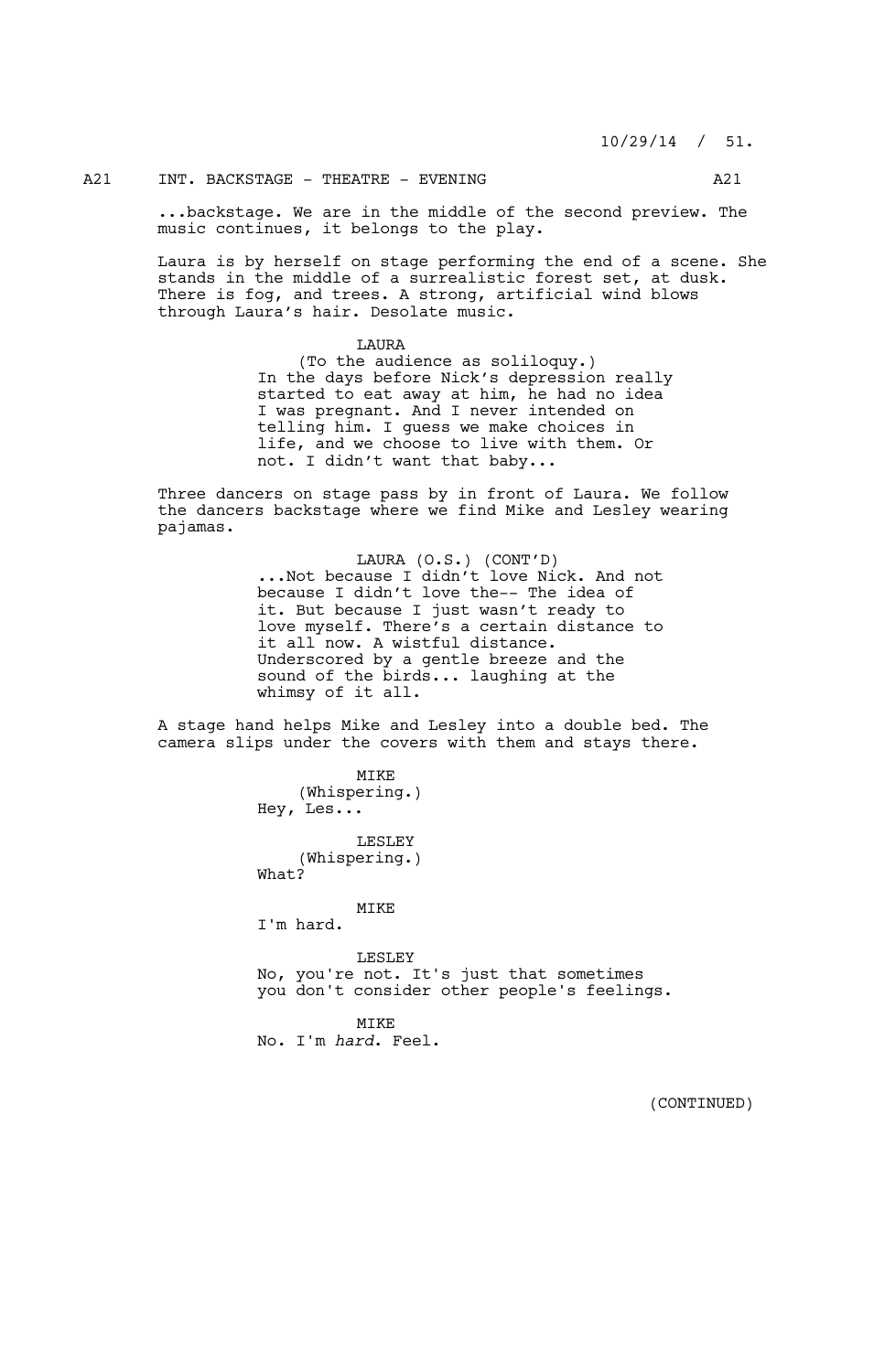LESLEY Oh, you gotta be kidding. The stage begins to revolve as we hear... 22 INT. STAGE - THEATER - CONTINUOUS 22 ...music through the transition. It remains dark. MTKE Let's really do this. Let's fuck. LESLEY *Are you crazy? No.*  Mike rolls on top of Lesley. LESLEY (CONT'D) *Cut it out...* Mike continues to maneuver himself. LESLEY (CONT'D) I'm serious, Mike. *Stop!* MIKE I'm Mel. Not Mike. Mel. A knock on a door. RIGGAN (O.S.) Terri! Terri! A furious Lesley tries to reposition herself under Mike. RIGGAN (O.S.) (CONT'D) Terri! I know you're in there! The knocking gets louder. RIGGAN (O.S.) (CONT'D) Terri???

> Mike, lost in his libido, has begun to have sex with Lesley. The camera comes out from under the covers and pans to Riggan who stumbles into what is now the Motel Room set. He wears a mustache and a long wig, that makes him look like a wild man. He holds a gun in his right hand. A neon "Motel" sign is illuminated. A clever effect of falling rain is visible behind the set, accompanied by the appropriate sound effect. Riggan is wet because of the "rain".

Lesley uses Riggan's entrance to escape from Mike.

(CONTINUED)

10/29/14 / 52.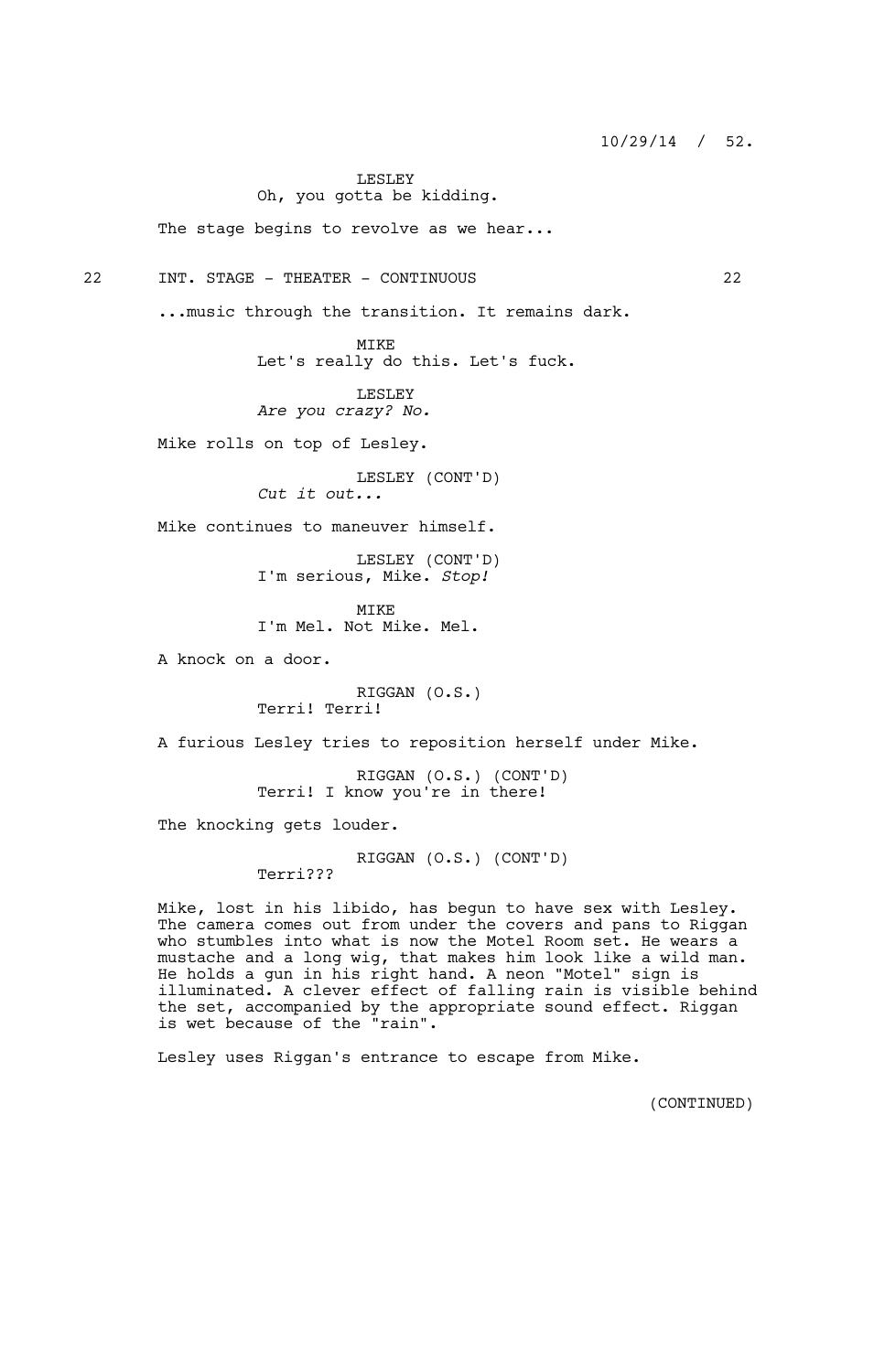LESLEY

Mike hops out of bed, unaware of the very noticeable erection protruding underneath his pajama bottoms.

Some laughter from the audience.

Ed!

LESLEY (CONT'D) What are you doing here?

Lesley doesn't understand the audience response, until she notices the erection herself.

> RIGGAN (To Lesley.) Why? I need you to tell me why. I lived for you. I worshipped you...

MIKE Listen Ed, I know this is hard but--

More laughter. Riggan is disturbed, but he continues...

RIGGAN (to Mike) Fuck you. Shut up. *Fuck you*.

He shoves Mike violently to the floor.

LESLEY Eddie! Please!

Riggan points the gun at Mike's head.

RIGGAN

*What's wrong with me?* Why do I end up having to beg people to love me?

LESLEY

Ed. Eddie. Please... Give me the gun.

She begins to cry. Her performance is beautiful.

LESLEY (CONT'D) Just look at me. I was drowning. I was not capable of-- You deserve to be loved. You do.

RIGGAN I just wanted to be what you wanted. (Beat.) Now I spend every fucking minute praying to be someone else. Someone I'm not. Anyone...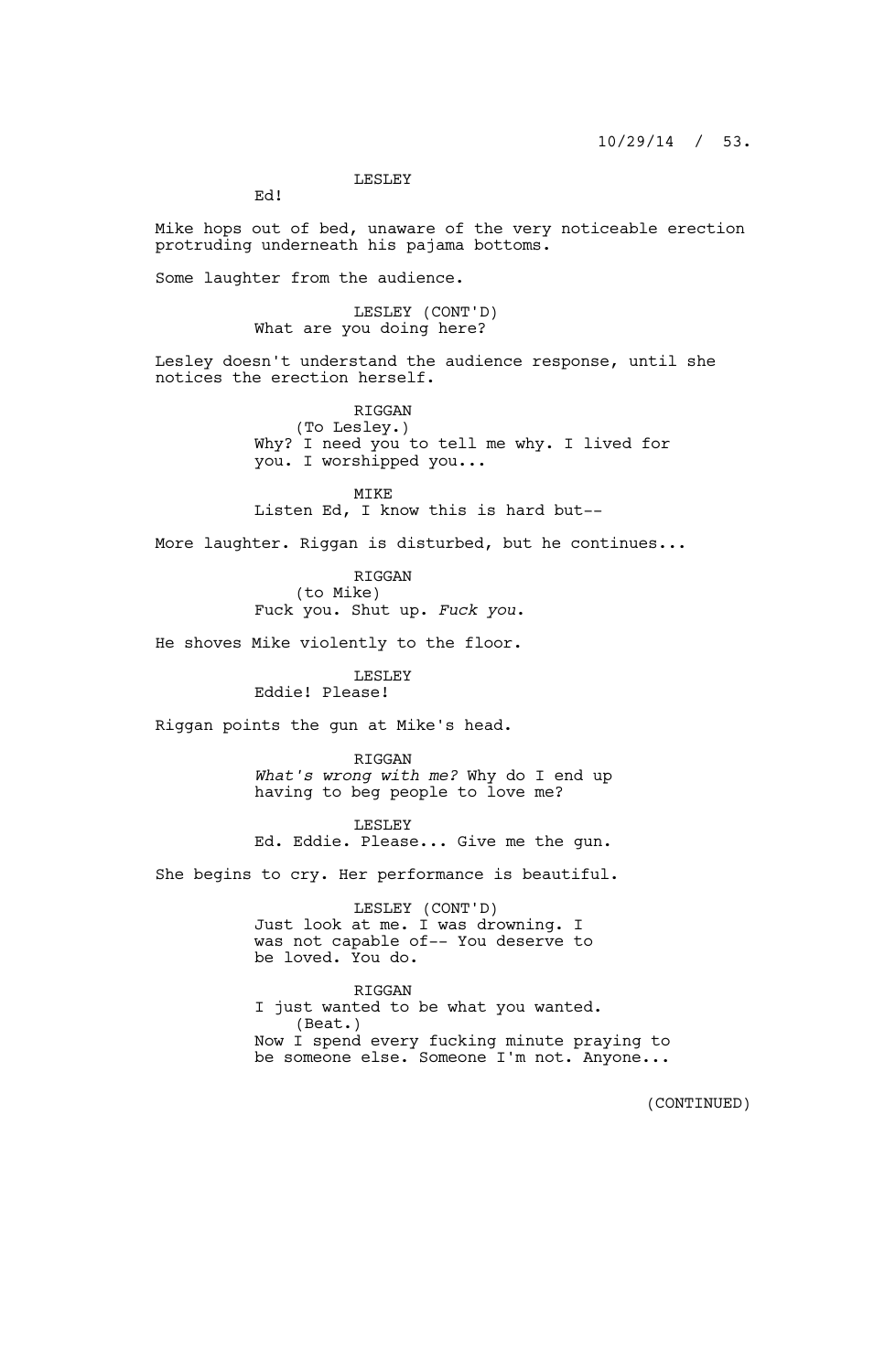MIKE Put down the gun, Ed. She just doesn't love you anymore. The audience is silent. RIGGAN (A sad smile.) You don't, do you? LESLEY (With sympathy.) No... RIGGAN And you never will... LESLEY I'm sorry. RIGGAN (A revelation.) I don't exist. I'm not even here. I don't exist. None of this matters.

Riggan points the gun at Lesley. Then at Mike. Finally, he puts the gun to his own head and pulls the trigger. PUM! And with the explosion, a fake blood mechanism splatters brains onto the stage. Riggan drops to the floor.

A blackout. The audience applauds politely. The curtain falls. We follow Riggan off stage and into...

# 23 INT. BACKSTAGE - THEATER - CONTINUOUS 23

...the wings, where Annie immediately helps him remove the bloody and wet wig with the propeller mechanism. Laura waits next to them for their bows. Meanwhile, a stage hand crosses behind them, and we follow him as he goes on stage to...

#### 24 INT. STAGE - THEATER - CONTINUOUS 24

...reposition some scenery for the curtain call. The camera carries us to the other side of the stage, where Mike and Lesley are in a heated exchange...

> MIKE Just, keep your voice down...

LESLEY (Furious.) You have to be shitting me. You can't get it up in six months...<br>(MORE)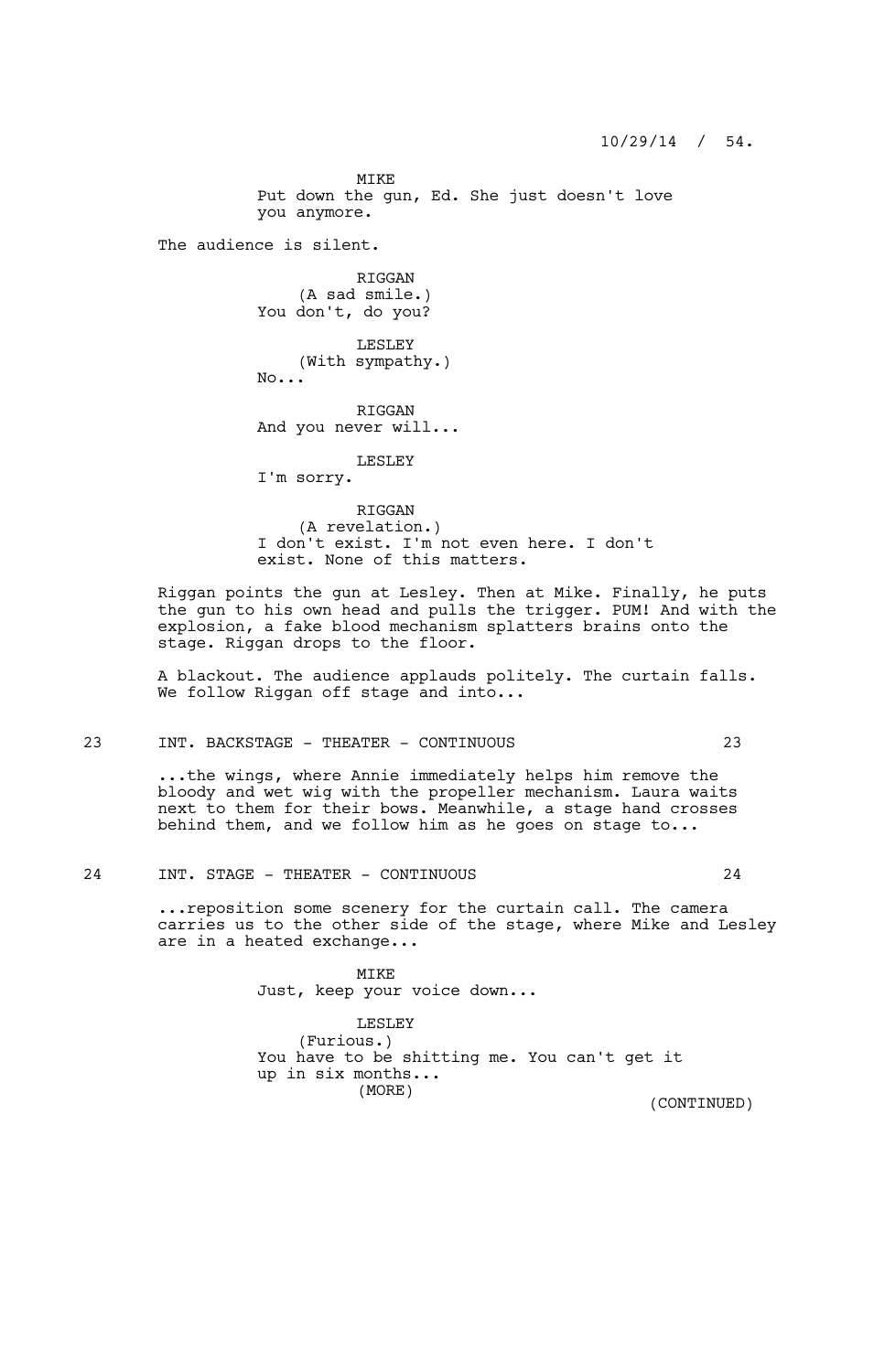10/29/14 / 55.

(She starts hitting him.) ...and now you try to fuck me in front of eight hundred strangers??? LESLEY (CONT'D)

MIKE<br>What do you want from me? I have to feel it. You know that. I told you that from the--

LESLEY Oh, *fuck you*...

Music begins and the curtain rises. The audience applauds as Lesley and Mike stride onto the stage and take their bows, smiles plastered on their faces.

> MIKE ...I was in the moment...

LESLEY I told you to stop. You fucking *animal*.

MTK<sub>E</sub> But... You were incredible.

LESLEY What is wrong with you?

Lesley starts back for the wings, and Mike follows her. In the background we see Riggan and Laura enter from the other side to take their bows.

> MIKE Listen I'm sorry, alright, I--

LESLEY I want your shit out of the apartment.

They go back on stage and join Riggan and Laura for the company bow.

MIKE

Can we--

LESLEY No we can't. Maybe up here you're Mr. Truth, Mike. But in the real world, where it counts, you're a fraud. How's that for truth? You... *dick*.

Lesley storms off, leaving Mike and a confused Riggan on stage. Laura chases her off and straight into...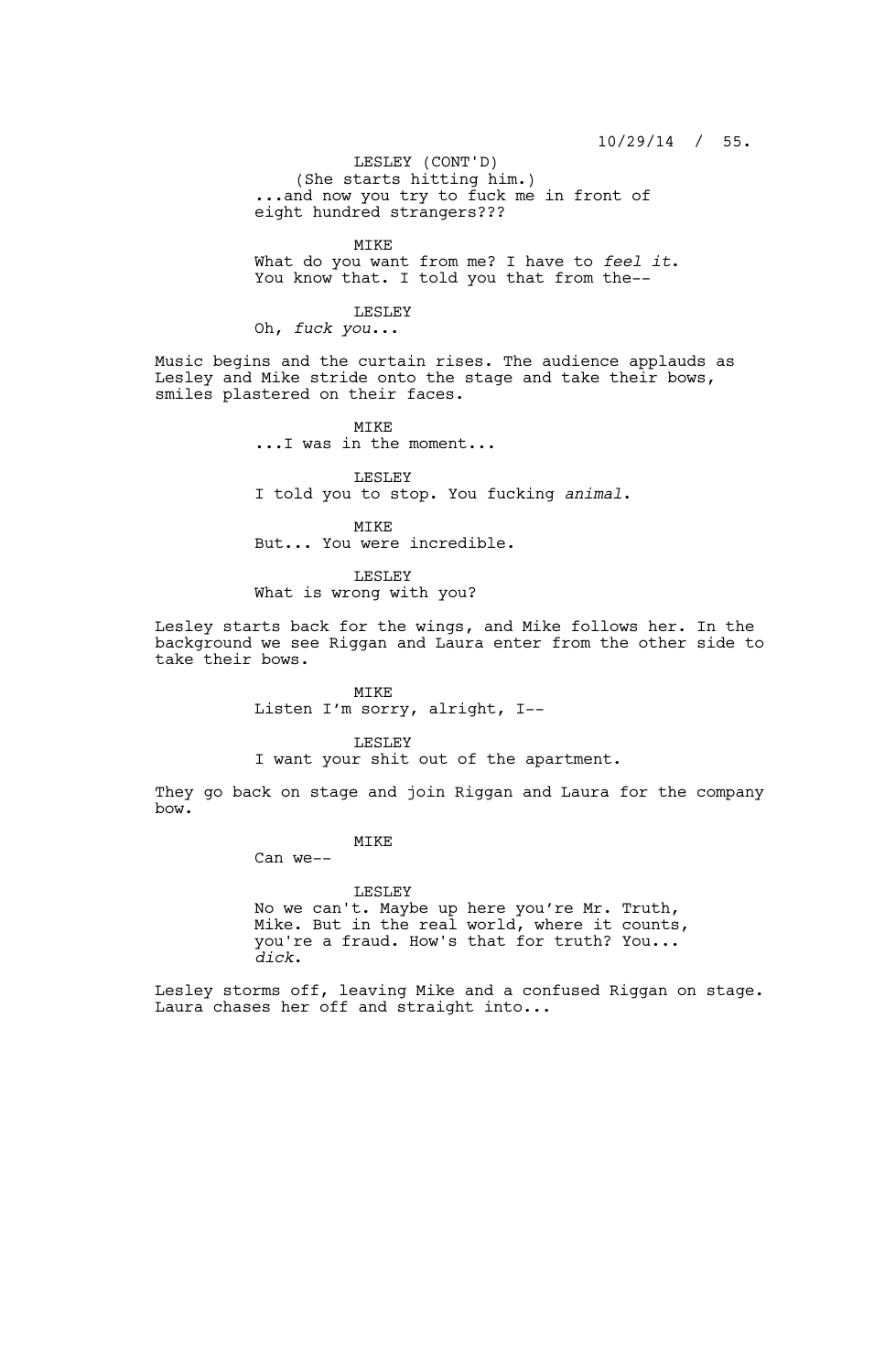25 INT. HALLWAY - THEATER - CONTINUOUS 25 ...the hallway.

> LAURA What's going on?

LESLEY<br>.He's an asshole

**T.AURA** What did he do now?

LESLEY Oh, nothing. He just tried to fuck me in front of a full house.

LAURA

Oh, my God...

LESLEY

*Right?*

LAURA That's kind of hot.

She follows Lesley into...

26 INT. LESLEY AND LAURA'S DRESSING ROOM - THEATER - CONTINUOUS26

...the dressing room and closes the door. Lesley proceeds to smash everything on her dressing table. Then she looks in the mirror holding a hairbrush.

> LESLEY Why don't I have any self-respect?

LAURA You're an actress, honey.

Lesley begins to cry. Laura hugs her.

LESLEY

I'm pathetic. You know, I've dreamt of being a Broadway actress since I was a little kid. And now I'm here. And I'm not a Broadway actress. I'm still just a little kid. And I keep waiting for someone to tell me I made it.

LAURA (Hiding how moved she is.) Hey. You made it.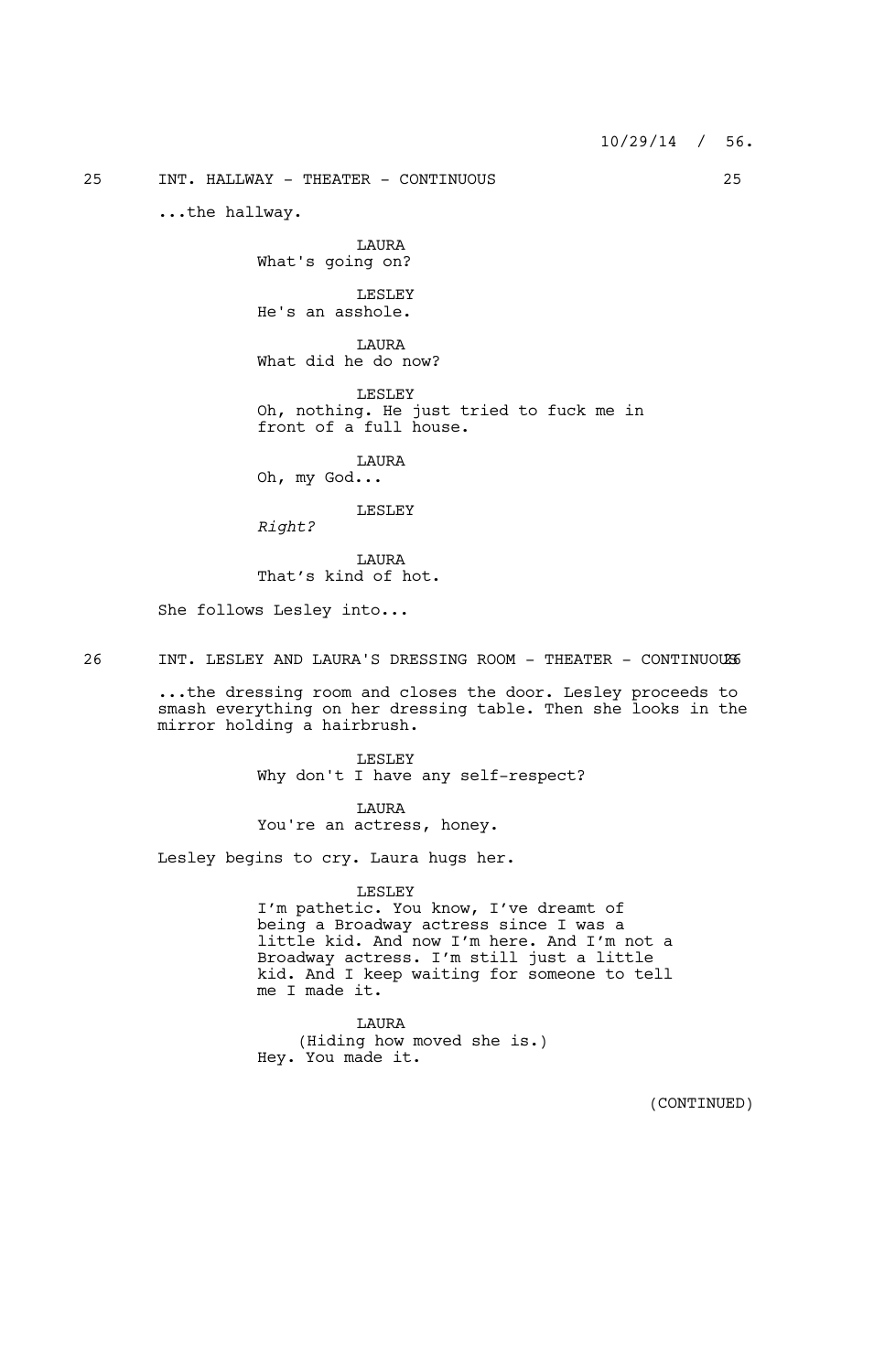10/29/14 / 57.

LESLEY I did? LAURA Sadly, it was with Mike Shiner, on a fake motel bed, in front of-- LESLEY (A little laugh.) Shut. Up. Riggan steps into the doorway and sees Laura hugging Lesley. RIGGAN Is she okay? LAURA She's gonna be fine. Riggan enters gingerly and walks up to Lesley. RIGGAN None of this is your fault. (Into her eyes.) You're beautiful. And talented. And I'm lucky to have you. Okay? LESLEY Okay. RIGGAN Okay. Riggan leaves the room. Laura leans on the makeup table. LESLEY That was very sweet. LAURA Yeah. Laura is suddenly teary. LESLEY What's wrong? A beat. LAURA (Smiling.) Nothing. Two years, he's never said anything like that to me.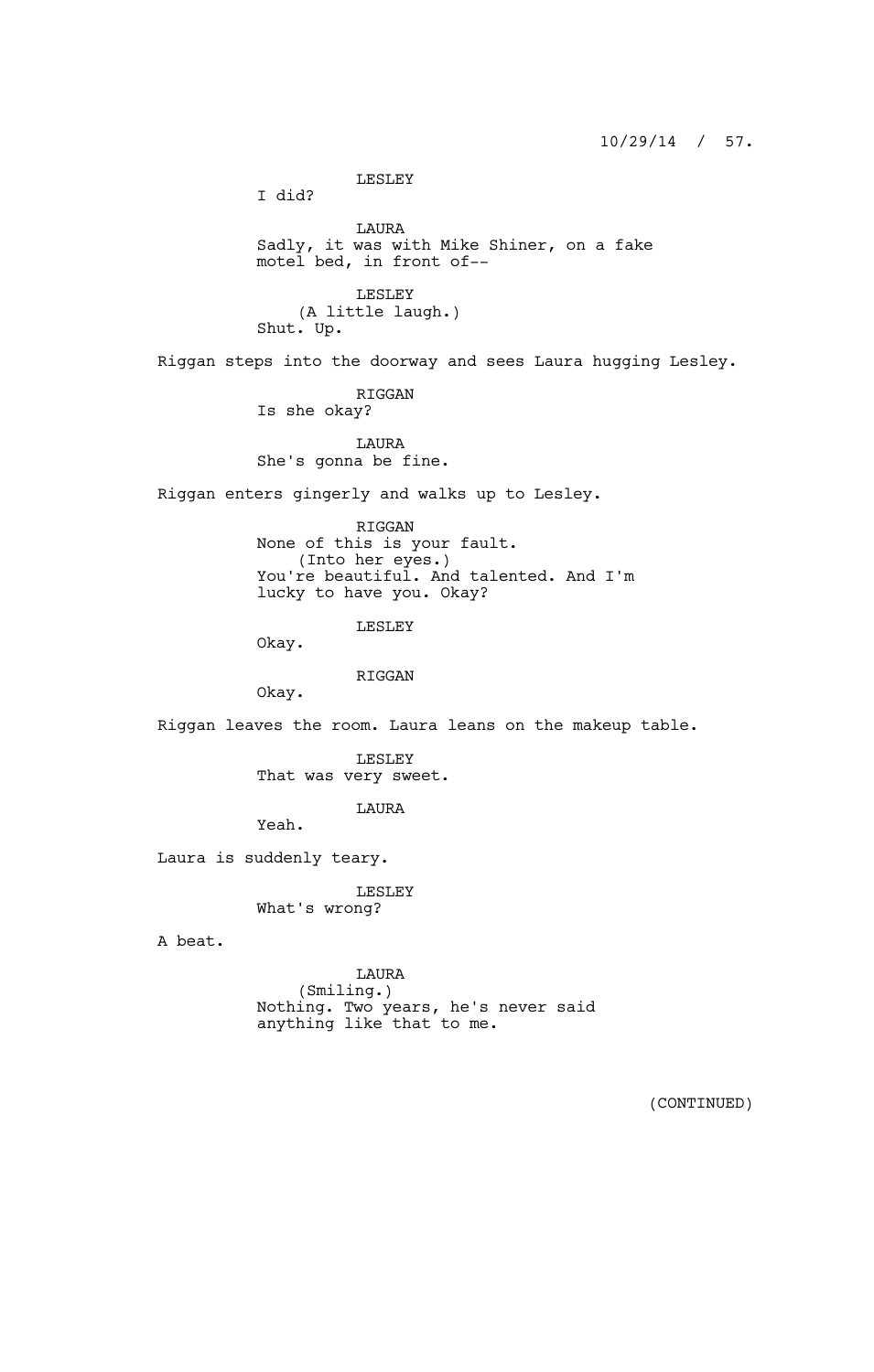10/29/14 / 58.

LESLEY (Into her eyes.) Hey. You're smart. And beautiful. And talented. And I'm lucky to have you. Okay?

LAURA We're gross.

LESLEY

We are.

Laura smiles and caresses Lesley's hand. They look at each other. Then Laura leans forward, close to Lesley's face...

> LESLEY (CONT'D) (Nervous.) What are you doing?

> > LAURA

Nothing.

Laura kisses Lesley tenderly on the lips. Lesley seems confused. A few seconds of silence. Then...

> LESLEY Do it again.

Laura kisses her again. A knock at the door. They separate. Mike opens the door holding the prop gun.

> **MTKE** (To Lesley.) Can we talk about this like two--

Lesley hurls the hair brush at his head.

LESLEY *FUCK YOU!!!*

MIKE

Okay, well, you're not ready.

Mike points the prop gun at her, pretends to fire and...

MIKE (CONT'D)

That was hot.

He exits the room. We follow him...

27 INT. HALLWAY - THEATER - CONTINUOUS 27

...down the hallway up to Riggan's dressing room. Riggan sits at his table, picking the brains out of his hair.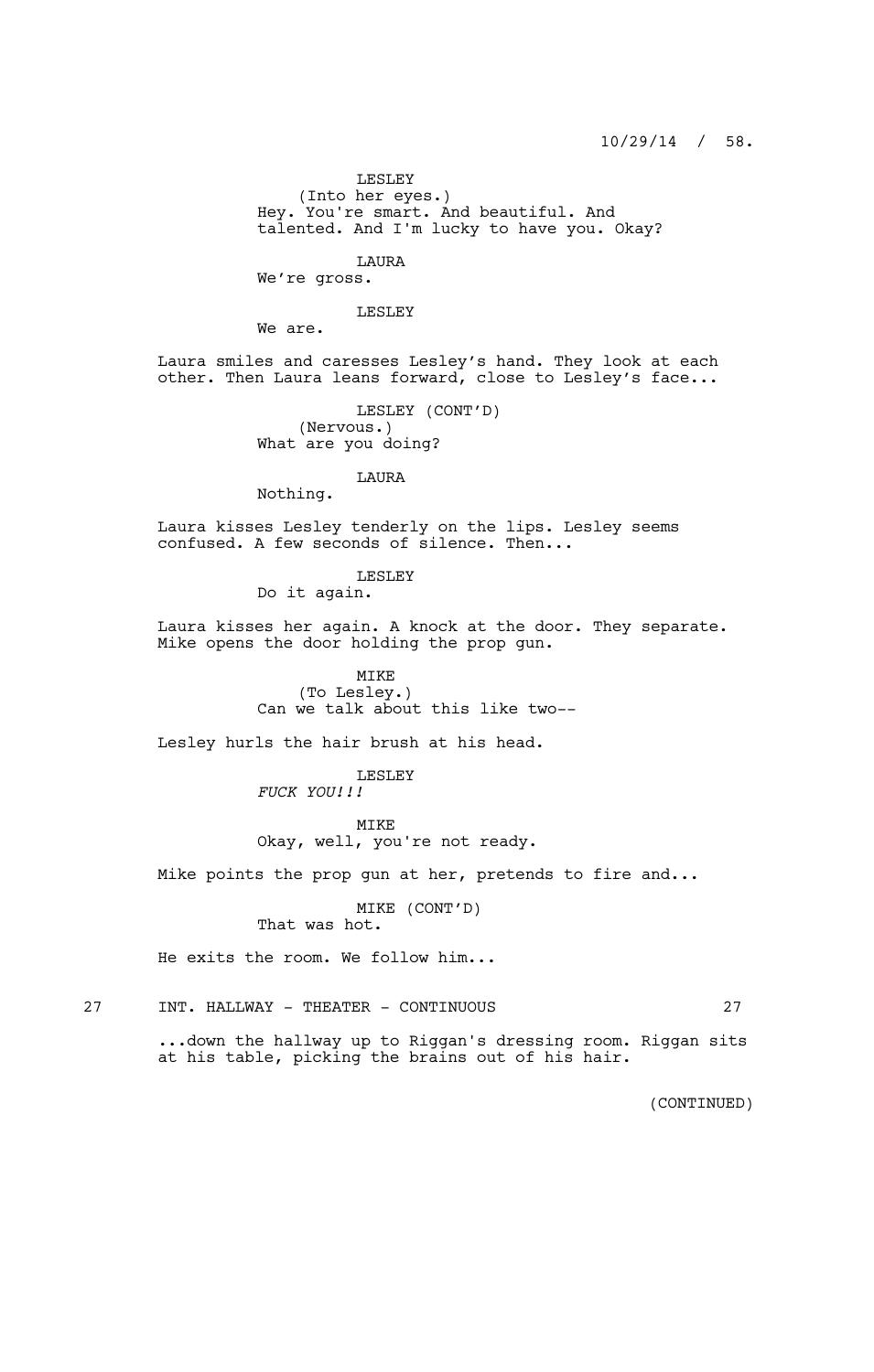10/29/14 / 59.

MIKE (Holding the gun.) Your gun is ridiculous. It looks like a plastic toy. And it still has the red plug in the barrel. (Shows the plug.) You look like a seven year old when you're holding it. I'm not threatened by it at all.

He tosses the gun onto Riggan's table.

MIKE (CONT'D) Have some self respect and get a new one. (Takes a step then turns.) That was a fun crowd, huh?

We follow Mike to...

### 28 INT. STAIRS - THEATER - CONTINUOUS 28

...the stairs. He climbs them as he lights a cigarette. He goes through a metal door that takes him out onto...

### 29 EXT. ROOFTOP - THEATER - CONTINUOUS 29

...a rooftop. The Marquis' of the other theaters glowing with the street lamps, a classic Broadway view.

Mike is surprised to find Sam sitting on the cornice of the building, a good fifty feet above 45th street. He goes next to her, looking down at the street.

> MIKE I don't think it's high enough.

Sam turns to him, uncomfortable by his presence.

SAM Me neither. MIKE So, what are you doing up here?

SAM (Hesitant.) Adrenaline. Just came out of rehab. Closest I get to a drug.

MIKE You were in rehab?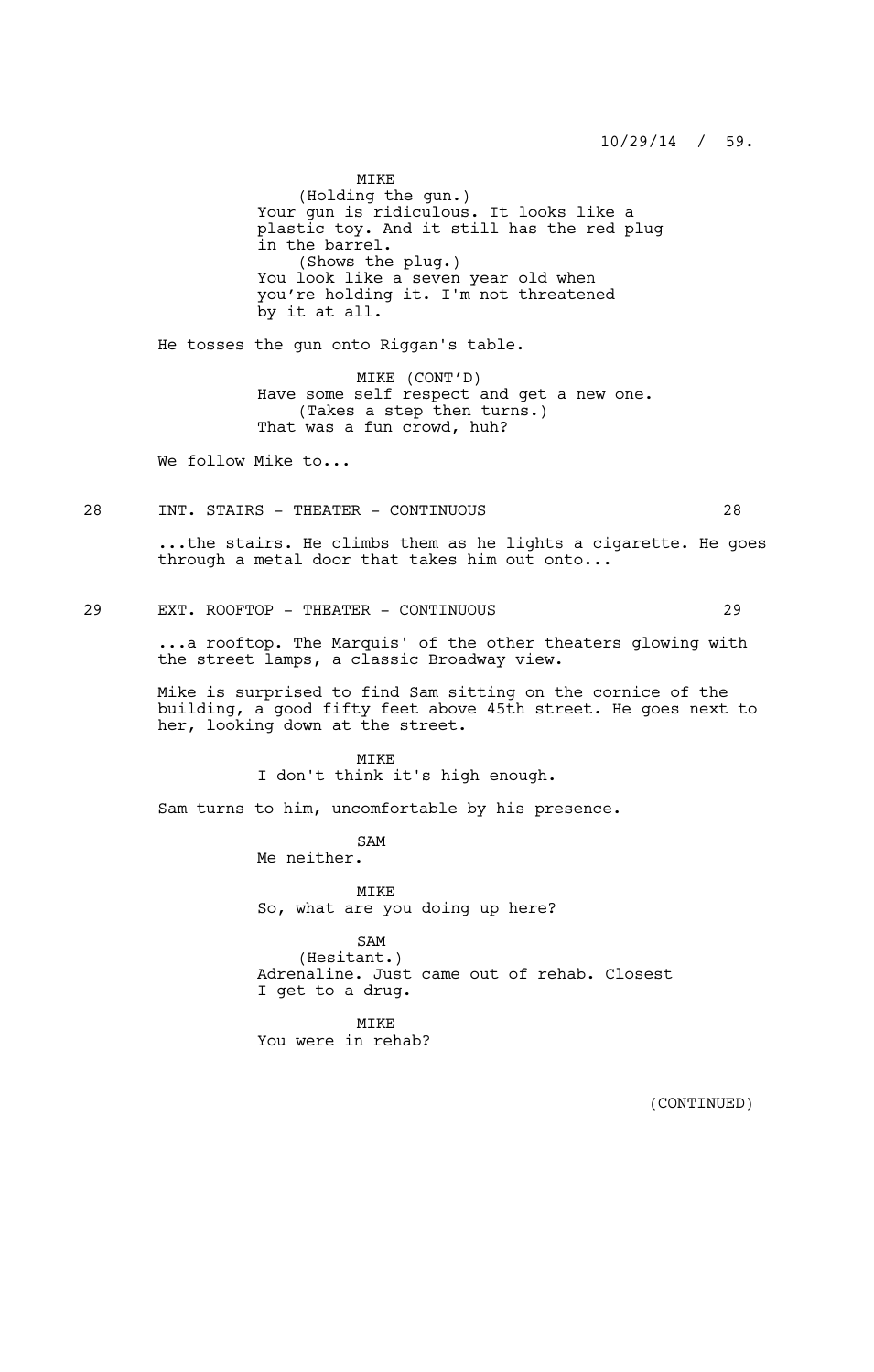10/29/14 / 60.

SAM (Distant.) Yeah. MIKE Cool. SAM It wasn't all Dr. Drew or anything, but that dude from American Pie was there. A VOICE (From the street below.) *Juuump!* SAM (Calling down.) *Eat me!* A VOICE *Okay. Jump on my face!* SAM (To Mike.) I love this city. MIKE Yeah. SAM<br>(Casually.) Why do you act like a dick all the time? Do you just do it to antagonize people? MIKE Maybe... Sam turns and faces Mike. SAM You really don't give a shit if people like you or not... MIKE Not really. SAM (More comfortable.) God, that's cool. MIKE Is it...? Mike leans on the railing, looking down at the street. For a moment, he is somewhere else... (CONTINUED)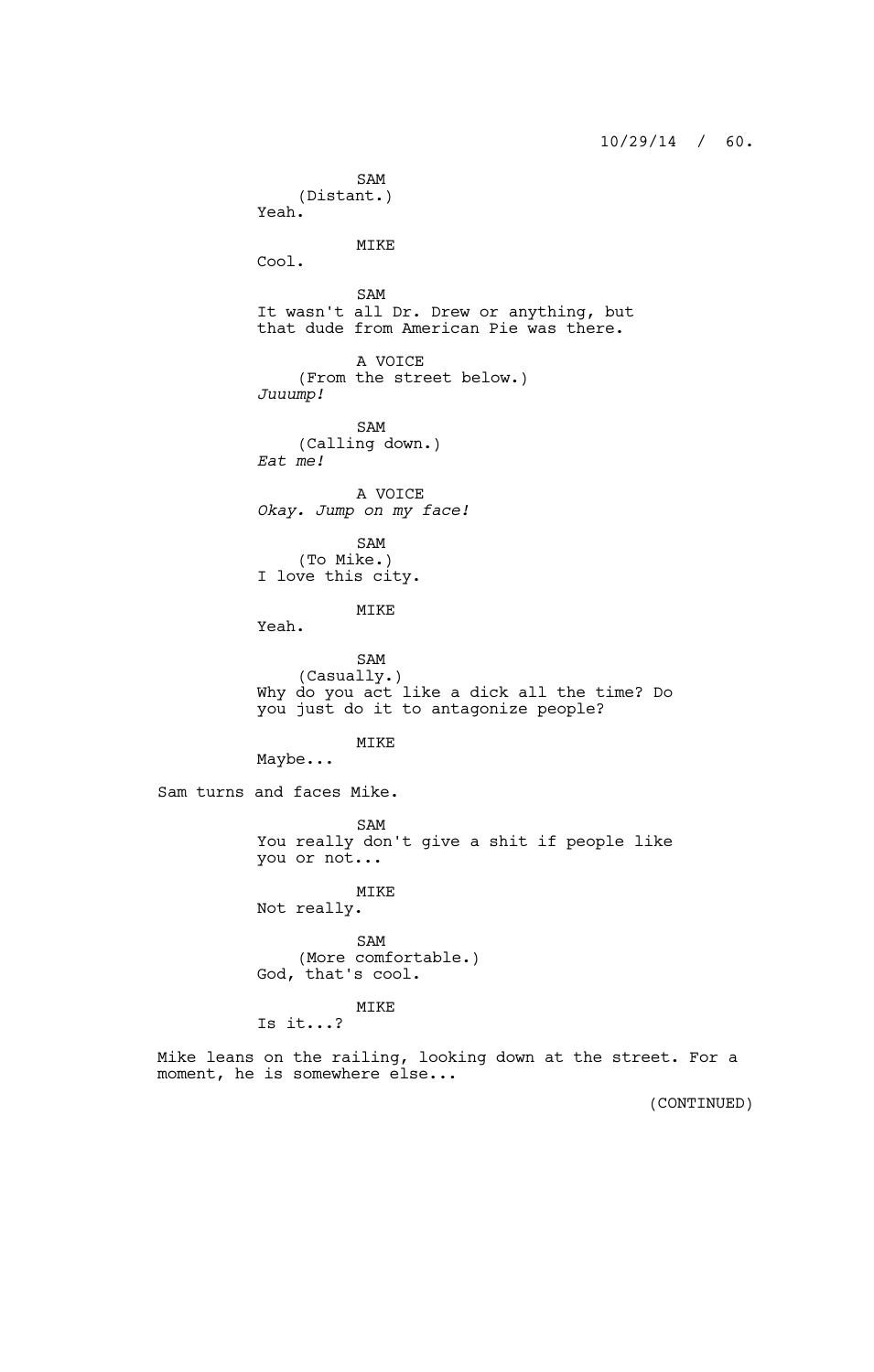SAM Hey. (Mike doesn't respond. She pushes him.) *Hey...* MIKE What? SAM Let's play a game. MIKE A game? SAM Yeah. MIKE What are you, *eight*? SAM What are you, *seventy-eight*? Truth or dare...? MIKE You gotta be-- SAM *Truth or dare?* He looks at her, intrigued. MIKE Truth. SAM The first time we met, you made a comment about my ass. Why'd you do it? MIKE Because you have a great ass, and I noticed it. So, I said it. (A beat.) Truth or dare? SAM Dare. MIKE Really... SAM Uh-huh.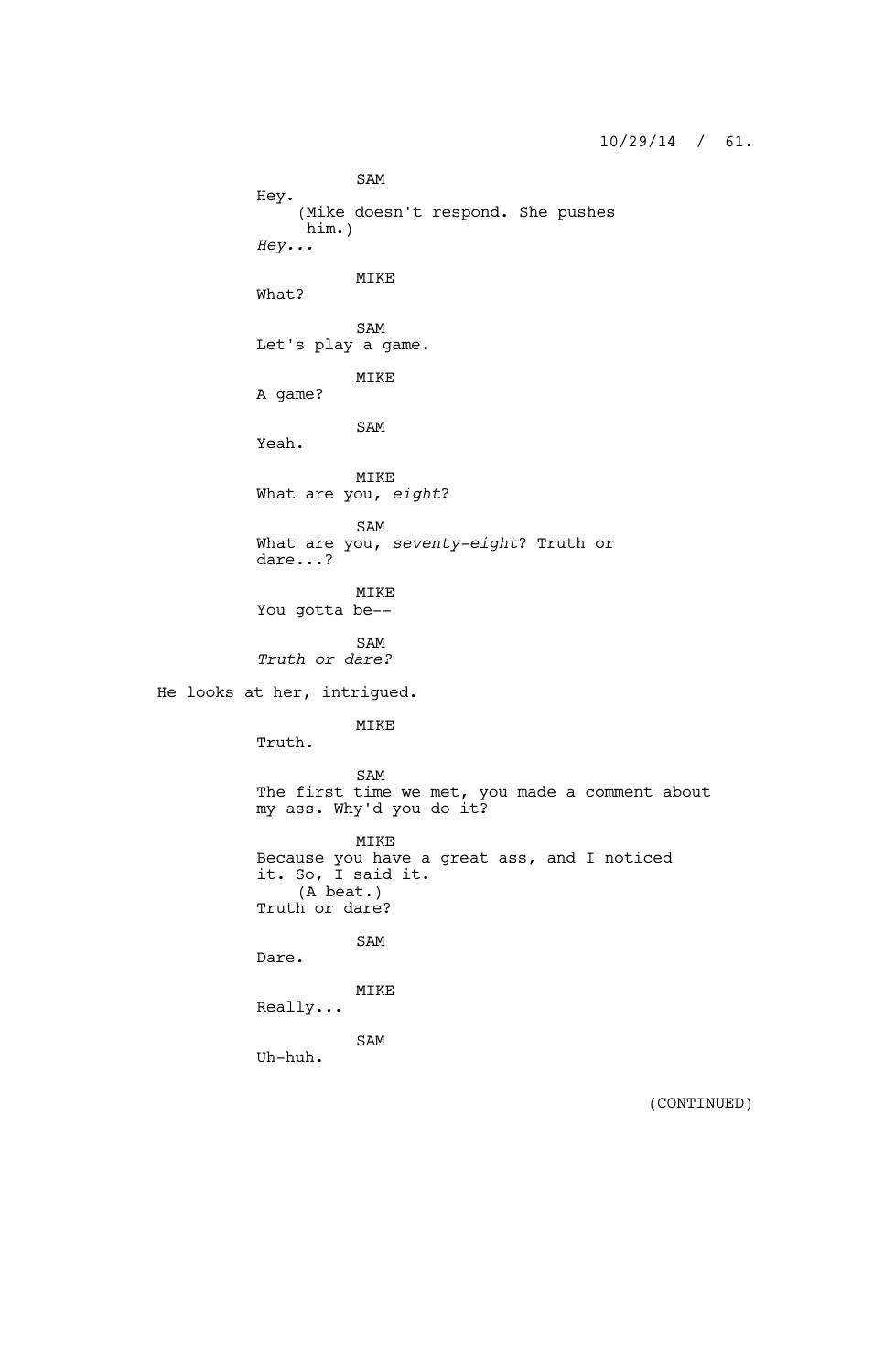A moment of tension.

MIKE (Looking at the street.) There's a bald guy about to walk by down there. Spit on his head.

SAM

*No!*

**MTKE** You said dare.

Truth.

MIKE

SAM

Too late.

She stares into Mike's eyes, knowing she's being tested. She leans over the railing and spits down toward the street.

SAM Happy?

MAN (O.C.) (From the street) *Fuck you*!

Sam laughs. Mike smiles at her carefree laugh. It could be the first time we've seen a genuine smile from him.

SAM Truth or dare? MIKE Truth.

SAM You're boring.

MIKE Truth.

She stares him down.

SAM (Nervous, pretending.) Do you want to fool around with me?

A pause.

MIKE No.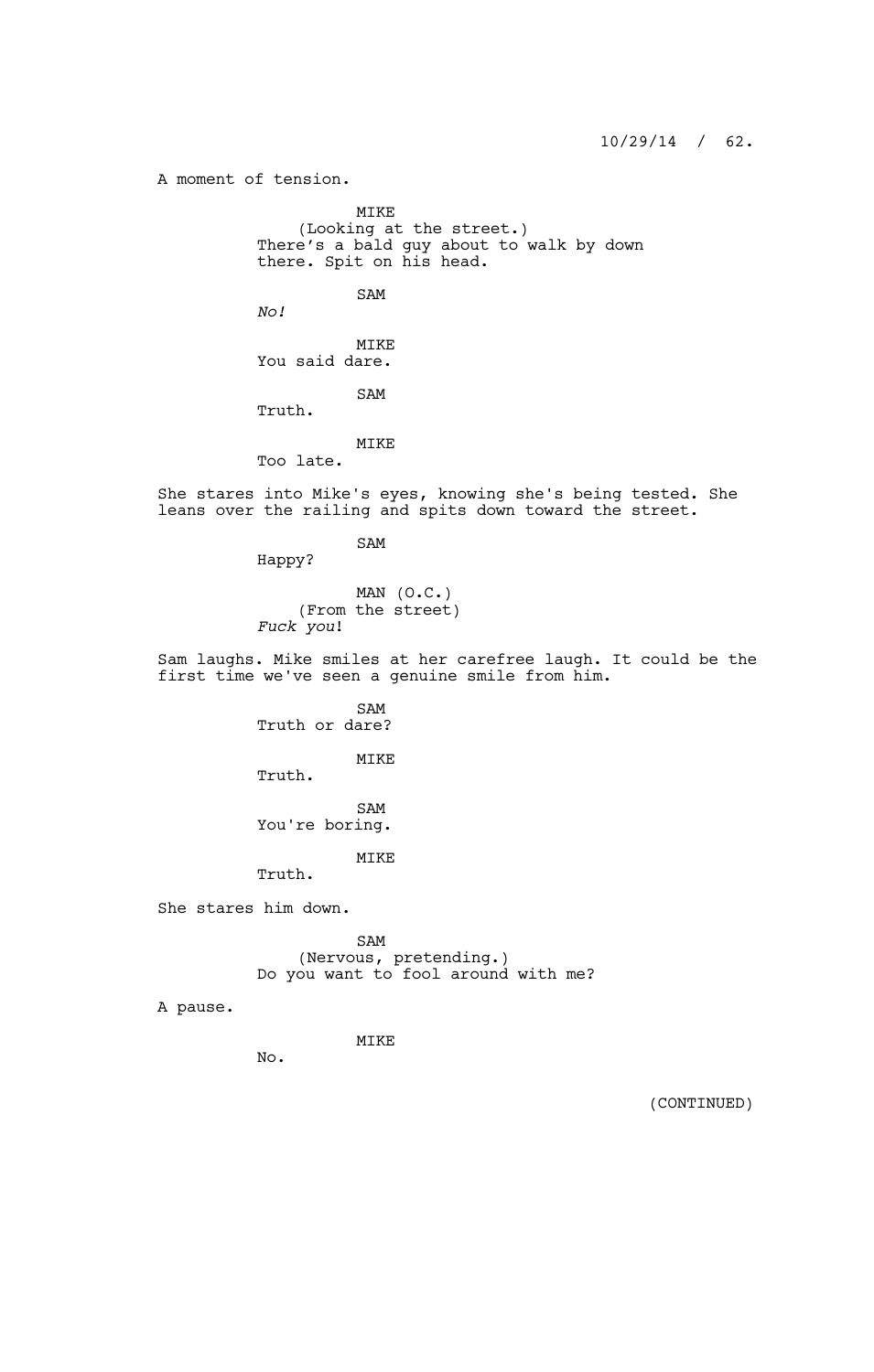10/29/14 / 63.

SAM (Taken aback.) *Really?* Why not? MIKE That's a second question. SAM It's a second part. A pause. MIKE I'd be afraid I couldn't get it up. Impressed with his honesty. SAM That didn't seem to be a problem for you on stage. MIKE Nothing's a problem for me on stage. SAM I wanna ask another question... MIKE You just asked-- SAM One more. MIKE Go 'head. SAM If you weren't afraid. What would you want to do to me? He carefully considers it, then moves his face close to hers. MIKE I would want to pull the eyes out of your head... SAM ...That's sweet... MIKE ...And stick them in my skull, and then look out at this street and see it the way I saw it when I was your age.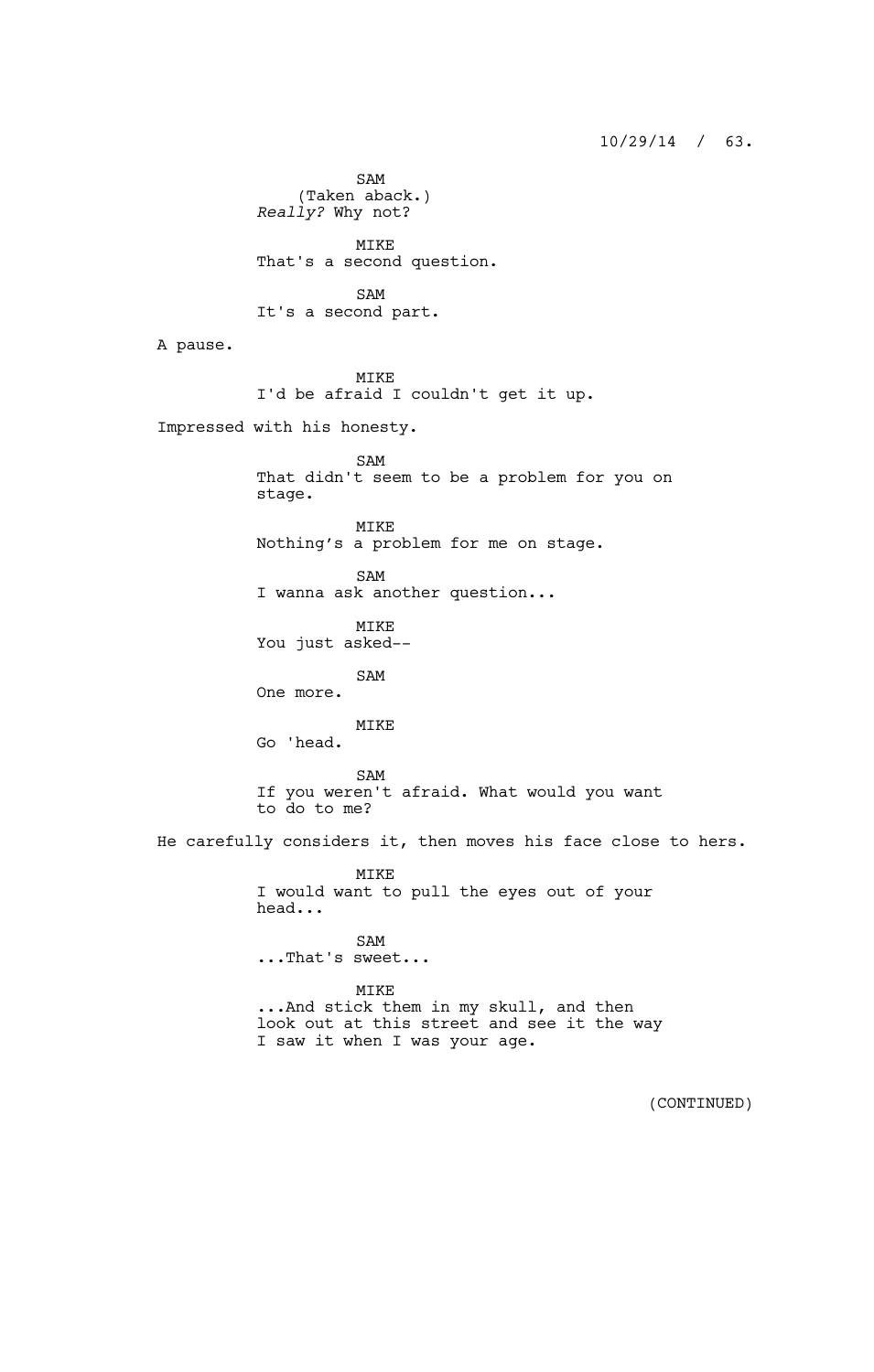Mike turns and stares out at the street once more. Sam stares at the mystery that is Mike.

> SAM G'night, Mike.

She walks away and into the building, never looking back.

A29 A29

Mike stares out into the night. We move to his POV. The street. Night turns to day. Pedestrians begin to walk below.

B29 B29

We crawl down the wall until we arrive at Riggan's dressing room window. We push in to find...

30 INT. RIGGAN'S DRESSING ROOM - THEATER - DAY 30

...Riggan siting with his feet on the window frame, staring at a manila envelope in his hands that reads... "R, MALIBU REFINANCE DOCS. SIGN AND SEND ASAP. J." Riggan sighs and props the letter up against the mirror.

With a soft knock, Laura enters. She stands in the doorway with an odd expression on her face.

RIGGAN

What now?

Laura lays the Arts section of the New York Times down in front of Riggan.

> LAURA Don't kill the messenger.

Riggan picks up the paper. His expression immediately changes. Laura watches him sympathetically.

LAURA (CONT'D)

He's an asshole.

Now we see the cover of the Arts section. There is a picture of Mike lounging on a black sofa, his bare feet on a table as he sips a glass of wine. The Title of the article reads... "CARVING OUT HIS PLACE IN THEATER HISTORY. *Shiner says Raymond Carver is the reason he became an actor."* Riggan involuntarily squeezes the paper as he reads on, filling with rage.

> BIRDMAN (V.O.) He's fooling you.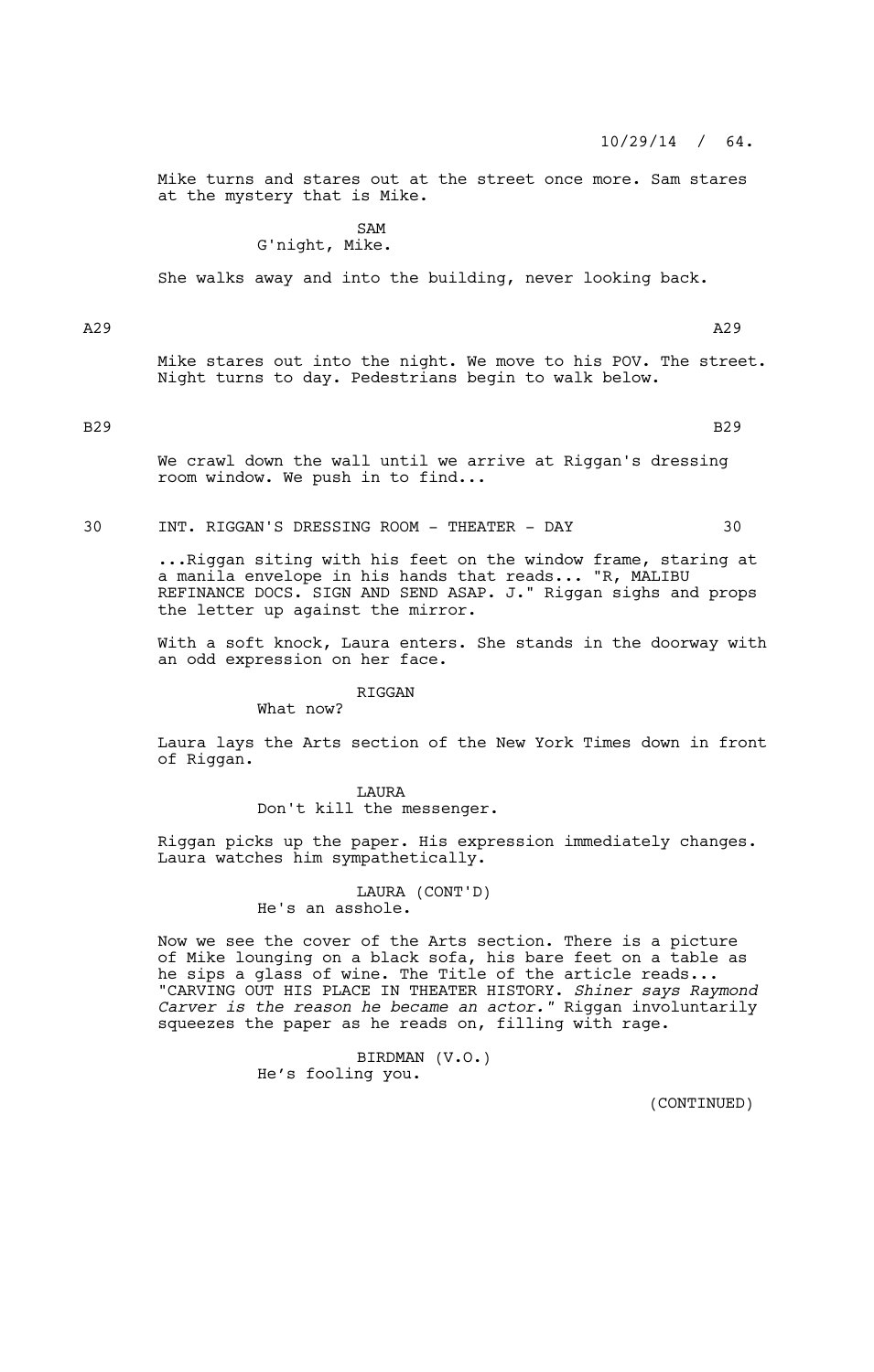10/29/14 / 65.

RIGGAN

Shut up.

LAURA (Confused.) I didn't say anything.

RIGGAN Fuck. This is it? (He passes a few pages.) This can't be it.

**T.AURA** 

Page twelve.

Riggan searches desperately for page twelve. When he gets there, he finds a huge ad of the new Toyota Camry that almost fills the entire page, and down in the left corner a tiny press release with the title:

"From Birdman to Carver: An aging Action Hero Grasps for His Youth."

> RIGGAN (Reading.) "Riggan Thompson, better known as the face of the Birdman films, tries not to lay an egg on Broadway..." (Flipping pages.) Where's the rest of it?

T. ATTRA

There is no rest of it.

RIGGAN They didn't use the photo I sent them.

LAURA What photo?

RIGGAN The one you liked. The one you said I look like a young Jack Nicholson.

**T.AURA** (She lights a candle.) Don't worry about it. Someone'll be using that to pick up dog shit tomorrow.

RIGGAN How can you be so calm about this?

LAURA<br>What are my other choices?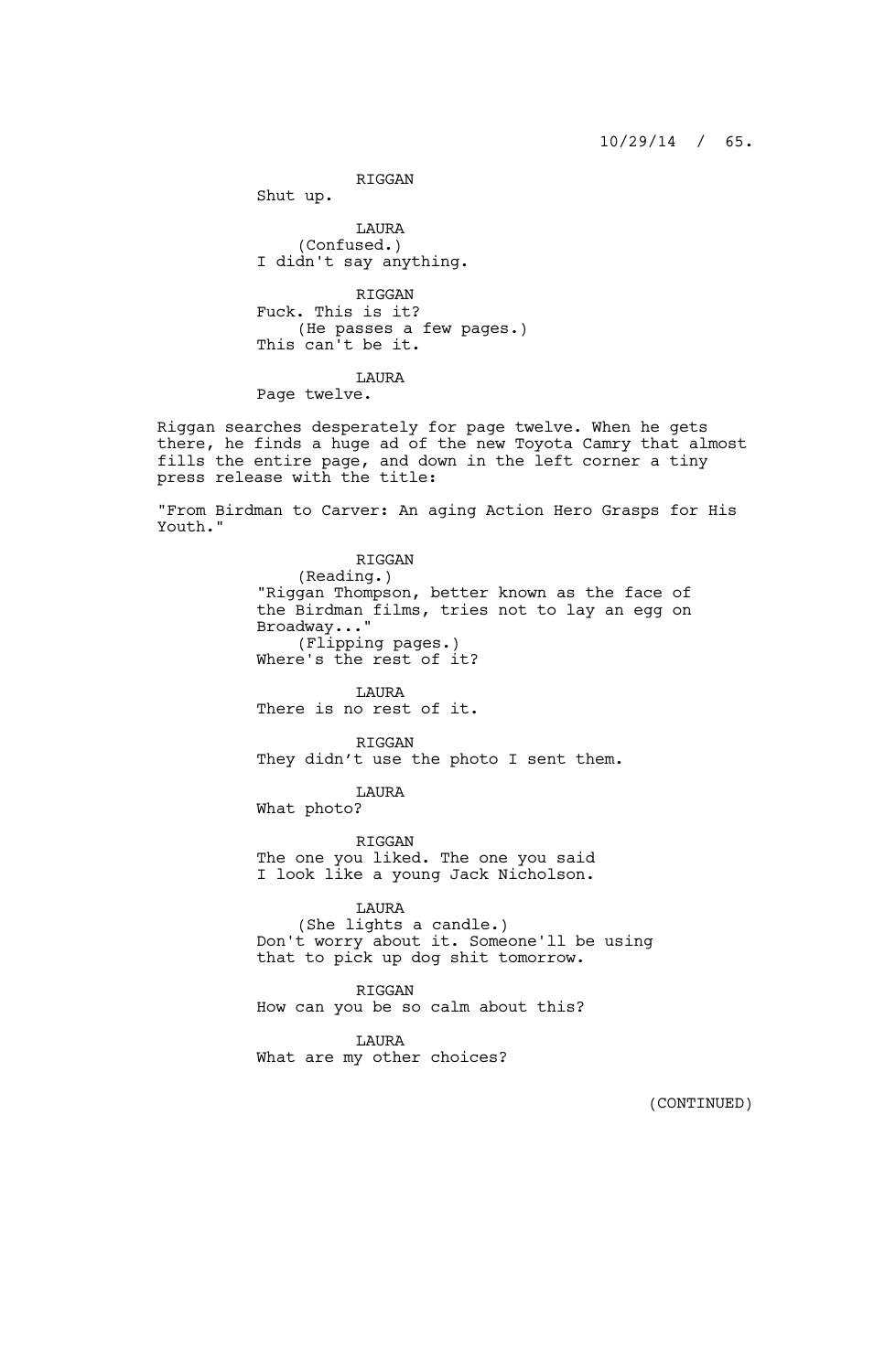10/29/14 / 66.

RIGGAN Aren't you scared at all?

LAURA About what?

RIGGAN About being humiliated out there.

LAURA It won't be the first time I've been humiliated.

RIGGAN I bet it won't.

Laura looks at him with fire in her eyes.

**T.ATIRA** You're an asshole.

She charges to the door and is about to leave when she turns back to Riggan...

> LAURA (CONT'D) By the way... I'm not pregnant. So there's one thing you don't have to worry about.

She leaves, slamming the door behind her.

Riggan remains still. Mike seems to be smirking at him right through the cover of the Arts section...

> BIRDMAN (V.O.) That pretentious, little, theater fuck is stealing your thunder.

Riggan charges out of the room and into...

# 31 INT. HALLWAY - THEATER - CONTINUOUS 31

...the hallway. He walks to Mike's dressing room, finds the door half opened and enters...

32 INT. MIKE'S DRESSING ROOM - THEATER - CONTINUOUS 32

...discovering Mike lying in a sun bed. His arm is sticking out of it, holding on to a copy of Borges's 'Labyrinths'.

Riggan yanks the sun bed open. Mike is asleep, wearing tiny sun goggles. Riggan slams the lid down on him.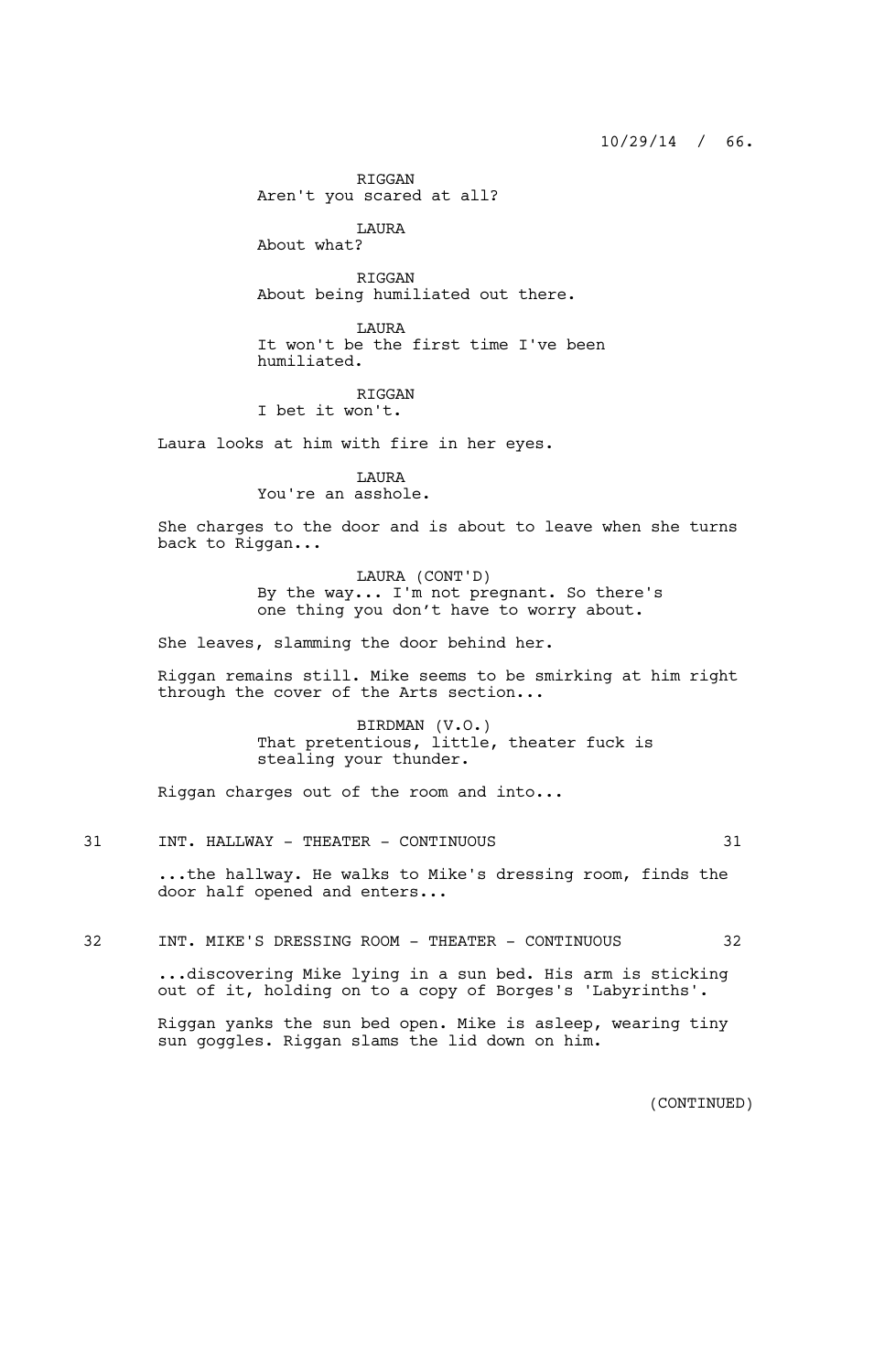MIKE What the fuck is going on! RIGGAN *Get up!* MIKE Back away. RIGGAN Get up. Riggan slaps Mike on the arm. MIKE Ow, fuck that hurts! RIGGAN So, Carver is the reason you became an actor? MIKE What? RIGGAN *This is my play!* I did the work. I raised the money. I arrange the press. MIKE They called me for an interview. I said-- I don't know, I said the first thing that came to mind. *Jesus, we got the cover of the Arts section!* RIGGAN

You said the first-- *Fuck the Arts section*. The first thing that came to mind? Right. Cause that's you. Mr. Natural. Mr. Fuck the scene, just stare at my massive hard-on. Because that's the truth of the moment.

**MTVF** 

You think it looked massive?

RIGGAN Shut up. *Shut the fuck up.* You don't get hard on my stage unless I tell you to.

#### MIKE

*Your stage?* This stage belonged to a lot of great actor's, pal. But you are not one of them.

Mike storms out of the room. Riggan follows him into...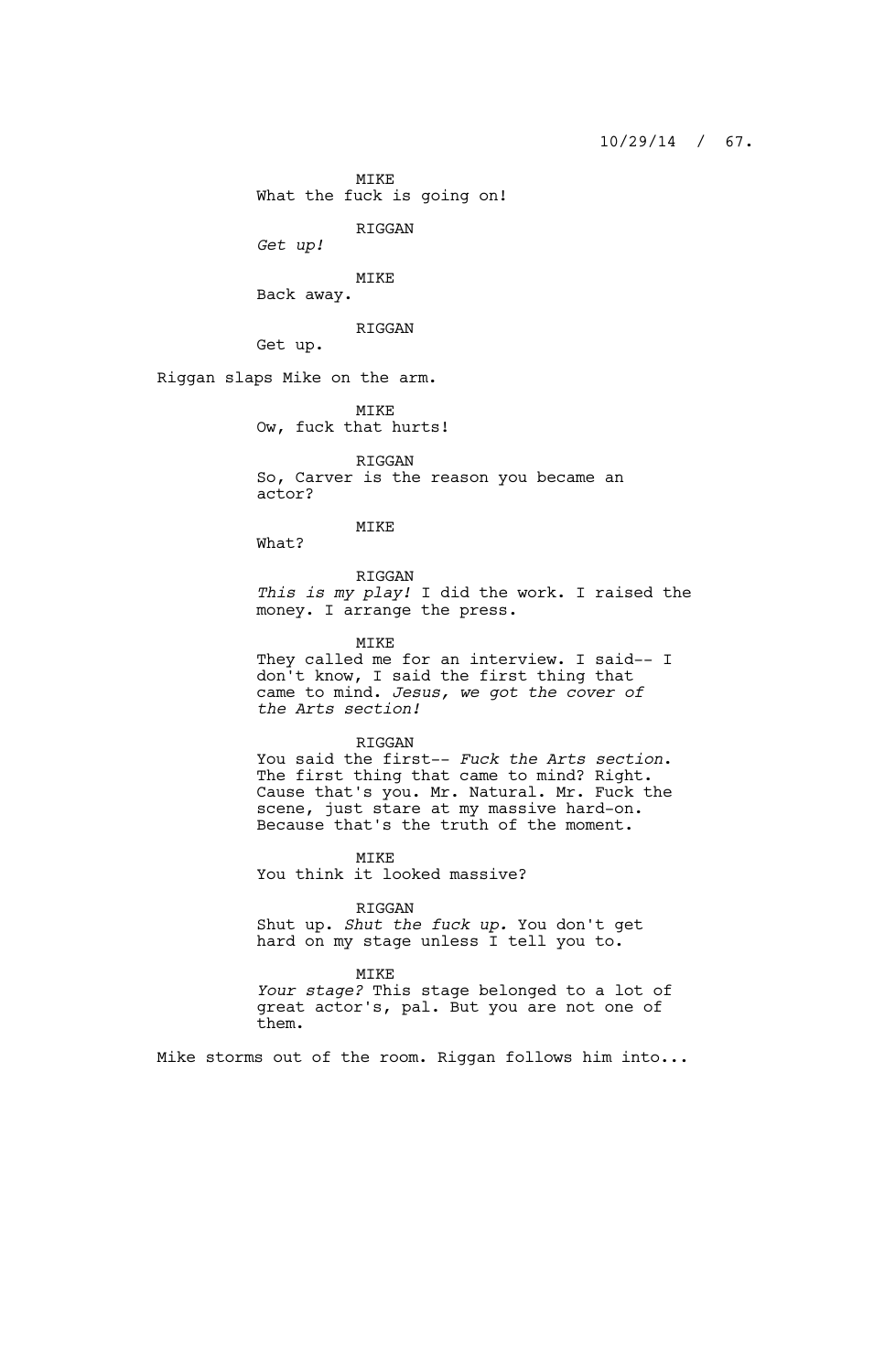33 INT. HALLWAY - THEATER - CONTINUOUS 33 ...the hallway. He slaps Mike on his sun burned back. RIGGAN So, you wrote your own lines? He slaps him again. MIKE Ow. Fuck. Yes I did. RIGGAN You changed a few words, and mumbled a little, you self absorbed prick. MIKE Look who's talking... RIGGAN Let me tell you something, you spiteful nobody piece of shit. MIKE Nobody? My hard-on has already fifty thousand views on youtube. RIGGAN Fifty thousand views? A cat playing with a dildo has more than that. **MTKE** I don't care. RIGGAN Yes you do. (Beat.) Everybody says: "Mike is so honest". (Smacks him.) "So truthful". (Smacks him again.) MIKE (Like a child.) Ouch. Fuuuuuck. Cut the shit! Riggan corners Mike against the wall. RIGGAN You said in the interview that your father was a drunk, like Carver. Is that true Mike? Is it really true? Riggan stares intensely into Mike's eyes. Mike looks away. (CONTINUED)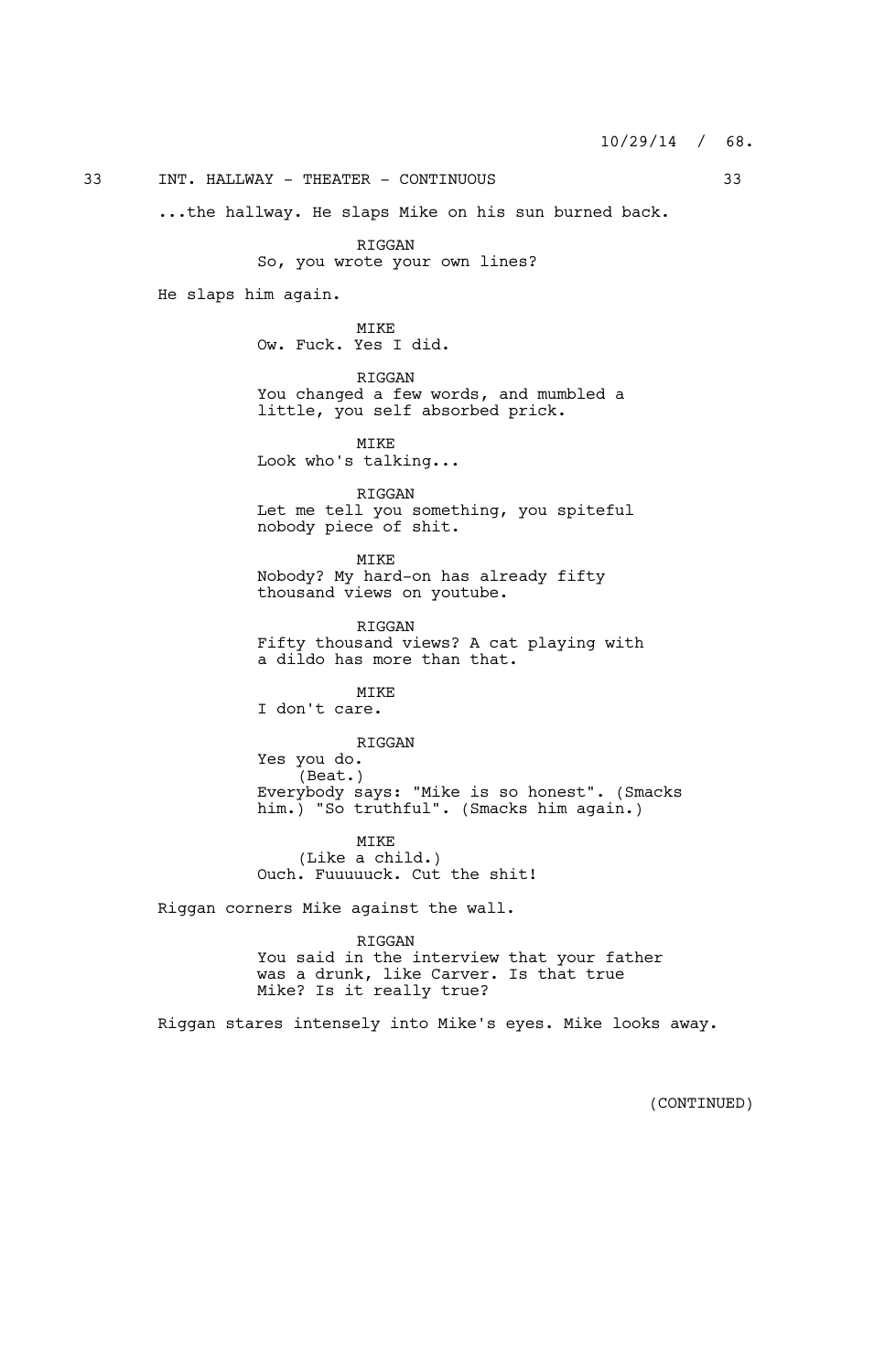#### RIGGAN (CONT'D)

Because my father was. My father was a *mean* fucking drunk. Beat the shit out of us. But we were okay with the beatings. You know why? Because at least when he was beating us, he wasn't thinking about taking us out to his tool shed...

Mike's expression changes.

RIGGAN (CONT'D) That sonofabitch would smile and say, "Do you want to kneel down and unbuckle my belt? Or do you want me to take it off and use it?" I learned how to make myself numb. But my sister-- (Holding back tears.) My little sister...

Riggan can't go on. Mike is horrified.

**MTKE** 

Jesus, Riggan. I'm really sorry. I didn't-- That's fucking horrible...

RIGGAN (Crazy smile.) Yeah. It's also not true. See? (Cracking up.) I can pretend too, you little dick!

Riggan shoves Mike violently.

RIGGAN (CONT'D) Don't fuck with me, Mike.

MIKE You're crazy...

RIGGAN You have no idea what I'm capable of. You understand me?

Riggan pulls the paper out of his back pocket.

RIGGAN (CONT'D) Working with Riggan Thomson is like waltzing with a monkey?

He smacks Mike in the head with the paper and begins to jump in front of him, ready to fight.

> RIGGAN (CONT'D) Let's go. Put your hands up.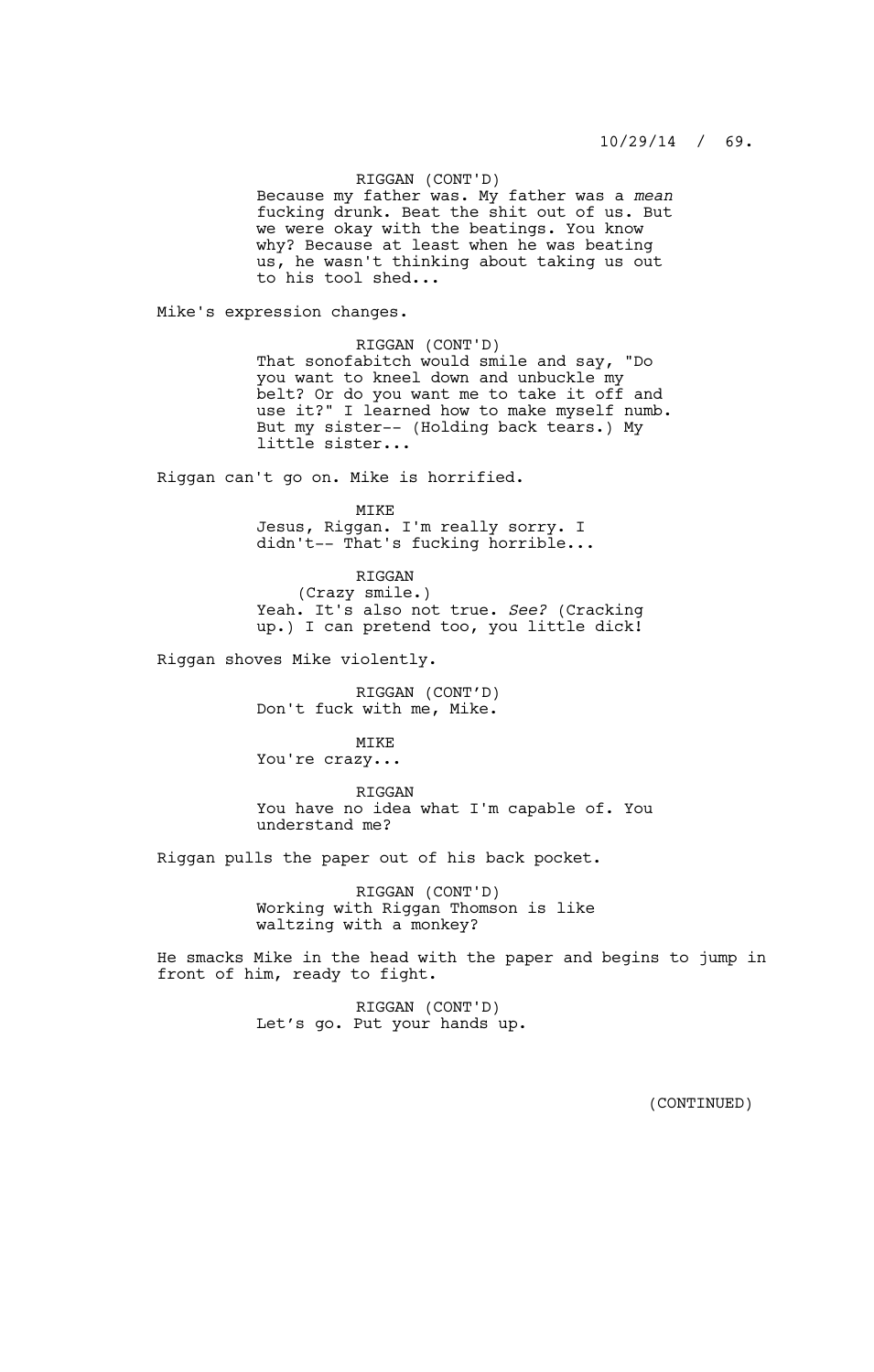10/29/14 / 70.

MIKE (Tauntingly.) Don't you want to go put on your tights and your--

Riggan punches him on the face. Mike needs a few seconds to understand what has just happened. Then they begin to wrestle in the hallway. Mike breaks free from the headlock.

> MIKE (CONT'D) What are you gonna do? You gonna get rid of me? Huh? What do you think my friend Tabitha is going to write in the Times after you get rid of me?

Riggan stares at Mike, paralyzed by the truth. Finally, he turns and marches to his dressing room, and we follow him...

34 INT. RIGGAN'S DRESSING ROOM - THEATER - CONTINUOUS 34

...Riggan slams the door shut and paces in a rage. He glares at a make-up box on the table and, points his finger at it, and sends it flying across the room.

> BIRDMAN (V.O.) You are lame, Riggan. Rolling around with that third rate actor in an 800 seat shithole like this.

**RIGGAN** (Whispering.) Breathing in, I feel my rage. Breathing out, I embrace my mental formations.

BIRDMAN (V.O.) You're going to let that poncey theater fuck threaten you?

Riggan continues breathing deeply with his eyes tightly closed. He smiles a tiny artificial smile.

> RIGGAN (Whispering.) Breathing in, I am calm. Breathing out, I ignore my mental formations. This is a mental formation. This is a mental form--

BIRDMAN (V.O.) Stop that shit. I am not a mental formation. I am "you", asshole.

Riggan looks down at the poster on the floor.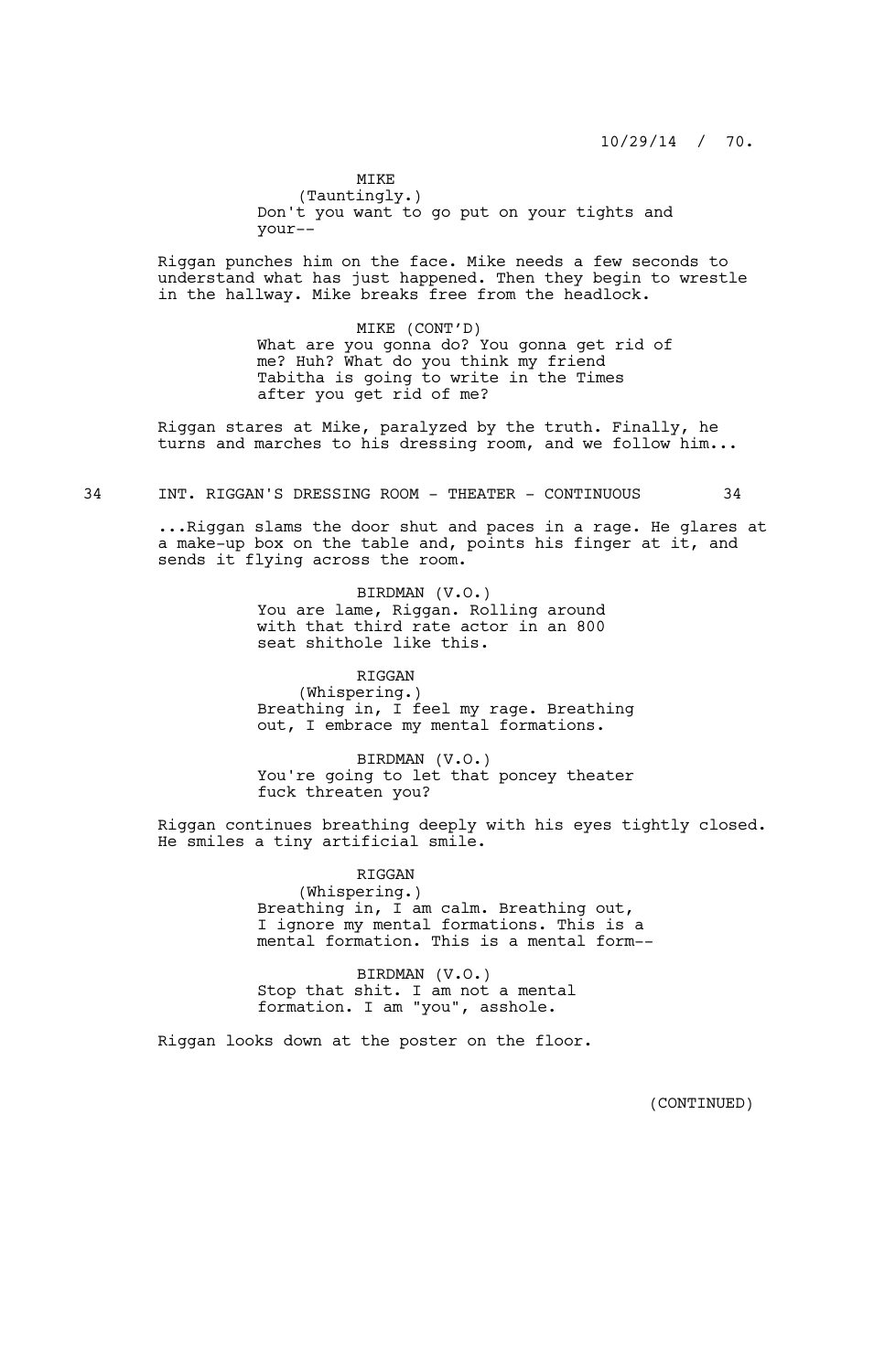10/29/14 / 71.

RIGGAN (Whispering.) Leave me alone.

BIRDMAN (V.O.) You were a movie star, remember? Pretentious, but happy...

Riggan opens his eyes, slowly. A sad expression on his face.

**RIGGAN** I was not happy.

BIRDMAN ...Ignorant but charming. Now you are a tiny bitter cocksucker.

RIGGAN Shut up! Stop whining! I was miserable!

BIRDMAN (V.O.) Yeah. But fake miserable. Hollywood miserable.

Riggan points his fingers at a lamp and sends it flying.

BIRDMAN (V.O.) What are you trying to prove? Huh? That you're an artist? You're not.

RIGGAN

Fuck you!

Riggan points his fingers at a chair and sends it flying.

BIRDMAN (V.O.) Fuck *you*, coward! And fuck those critics that made you quit. Our franchise grossed billions worldwi--

RIGGAN

And billions of flies eat shit everyday! So what? Does that make it good? (Beat.) And I don't know if you've noticed, but that was 1992! Look at me! (He takes off his shirt.) This is what's left! (Grabbing his neck.) This! (Grabbing his<br>chest.) This! (Totally exploding.) *I'm<br>fucking disappearing!* I'm the answer to a fucking trivial pursuit question.

Riggan sits down, exhausted.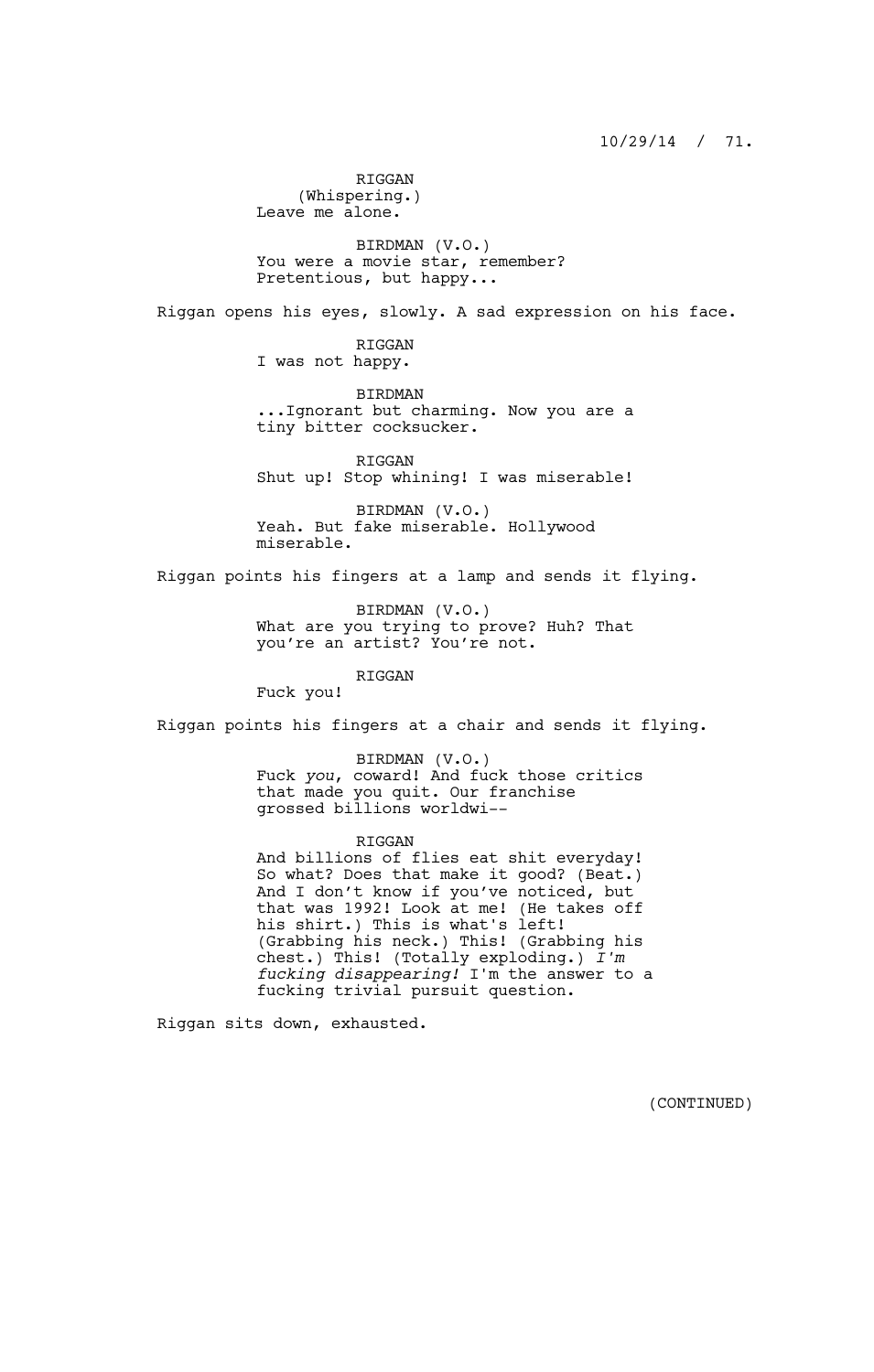10/29/14 / 72.

RIGGAN (CONT'D) What part of that don't you get? You're fucking dead.

BIRDMAN (V.O.) *We are not dead. We're--*

**RIGGAN** Stop saying 'we'! There is no 'we'. I am not you. *I'm Riggan fucking Thomson.*

BIRDMAN (V.O.) No. You're Birdman. Because without me, all that's left is "you". A sad, selfish, mediocre actor, grasping--

Riggan points his finger and sends the poster flying, spearing it on a coat rack, piercing Birdman right through the heart. Finally, silence. Until...

> BIRDMAN (V.O.) What the hell did you do that for? I liked that poster.

A confused Riggan looks over to the wall, where the lamp on the floor is creating a shadow of his figure. Only in the shadow, it appears as if Riggan is wearing the Birdman costume. Stunned, Riggan slowly lifts one arm and in the shadow we see a wing.

> BIRDMAN (V.O.) It's always 'we' brother.

The television turns on by itself, playing an episode of the original Birdman cartoon. Riggan points his fingers at the tv and sends it hurling at the shadow. Then he proceeds to destroy everything in his room with his telekinetic powers.

We slowly pan to see that, behind Riggan, Jake stands on the other side of the half-opened door. We push in on Jake, watching in shock. The camera turns and becomes Jake's POV...

35 INT. HALLWAY - THEATER - CONTINUOUS 35

...and now, from his view, we see Riggan yelling at the shadow.

RIGGAN

Fuck you! Fuck you!

He picks up a chair and throws it down. He then picks up the newspaper from the floor and tossing it all around. And now we understand that he is not using telepathy. He has been using only his hands. Completely mad. As Riggan turns to pick up something else, he spots Jake on the other side of the door. He immediately calms himself and walks over.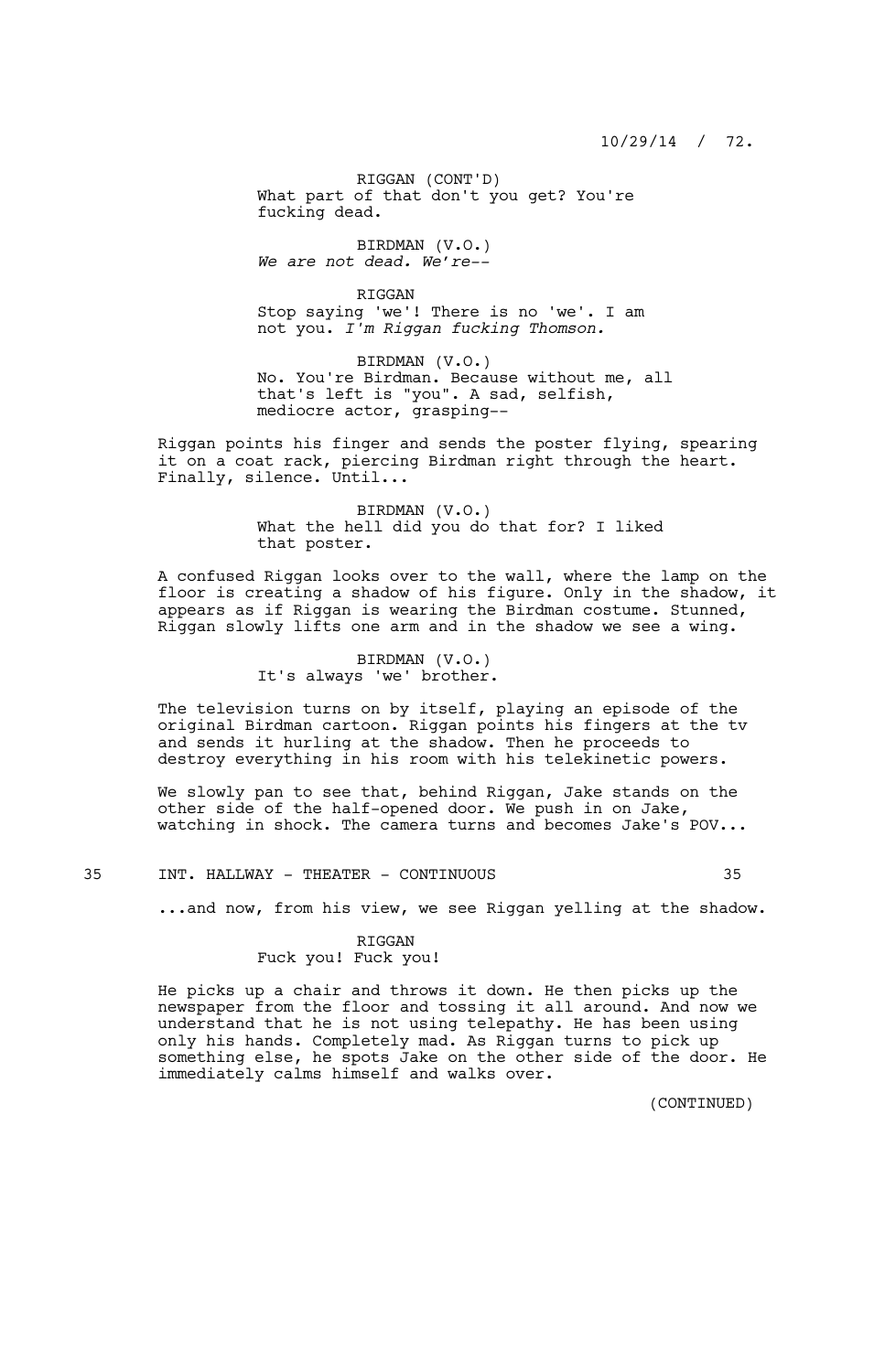RIGGAN (CONT'D) What's up? JAKE Um... Well. Two hours to curtain. Why don't you rest a little bit? RIGGAN Yeah. Sure. JAKE Last preview, buddy. We're almost there. RIGGAN Okay. JAKE How ya doin? RIGGAN Good. *Great.* JAKE Good. That's good. (A beat.) The, uh, money came through. I just have to transfer it to the account. RIGGAN Oh, that's terrific... JAKE Okay. Well, I'm gonna do that. (He stares at Riggan who seems about to collapse.) You know I'm proud of you, right? This took balls. And you did it. Riggan nods. An exhausted sadness in his eyes. RIGGAN I can't do this anymore, Jake. JAKE What? RIGGAN I think I'm gonna cancel the preview. I'm exhausted. JAKE It's a joke, right? (He forces a laugh.) Good one, Riggan.

(CONTINUED)

10/29/14 / 73.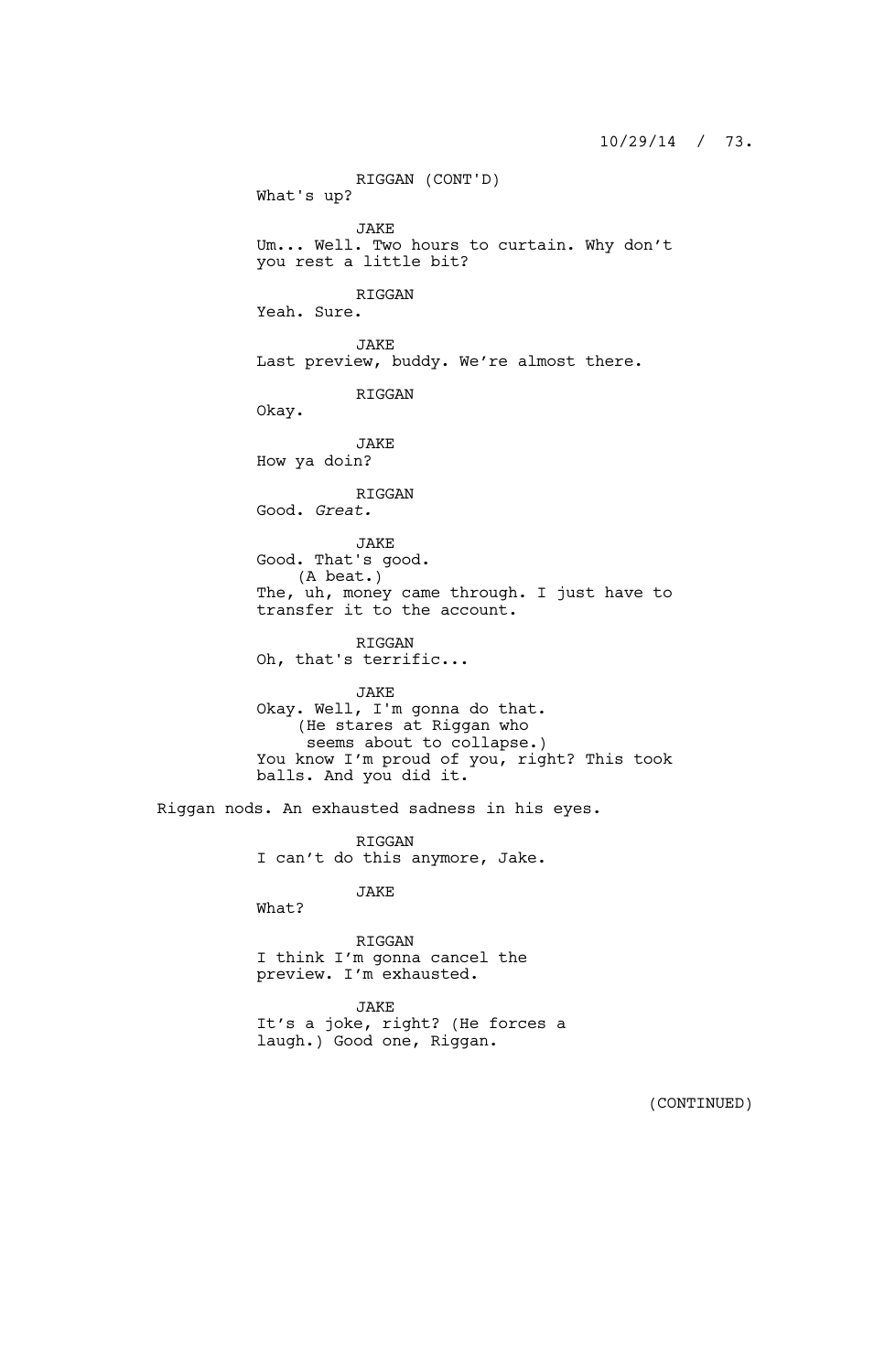RIGGAN

I'm starting to believe that this is not for me. The applause is... lukewarm. I think they're laughing at me.

JAKE What are you--? Listen. There's a three block line of people waiting to see you. We are sold out. It's a full house.

**RIGGAN** Really?

JAKE Yes. And the French embassador is coming. And the prince of Saudi Arabia, with one of his wives. And... I wasn't going to tell you this, but-- Martin Scorsese. He's casting for his new film. But don't tell anyone, okay? This is between you and me.

RIGGAN Okay. I'll be ready.

Riggan smiles. He has forgotten about his existential doubts. A worried Jake closes the door. He walks a few steps and finds Laura and Lesley. They've been listening to his conversation with Riggan.

> LESLEY How is he? JAKE He'll be okay. LESLEY Poor creature.

LAURA Is it true? Scorsese?

JAKE Yes. And the new Pope too. (Beat.)

They both understand.

LAURA You're an asshole, Jake.

JAKE<br>I'm the one keeping this boat afloat.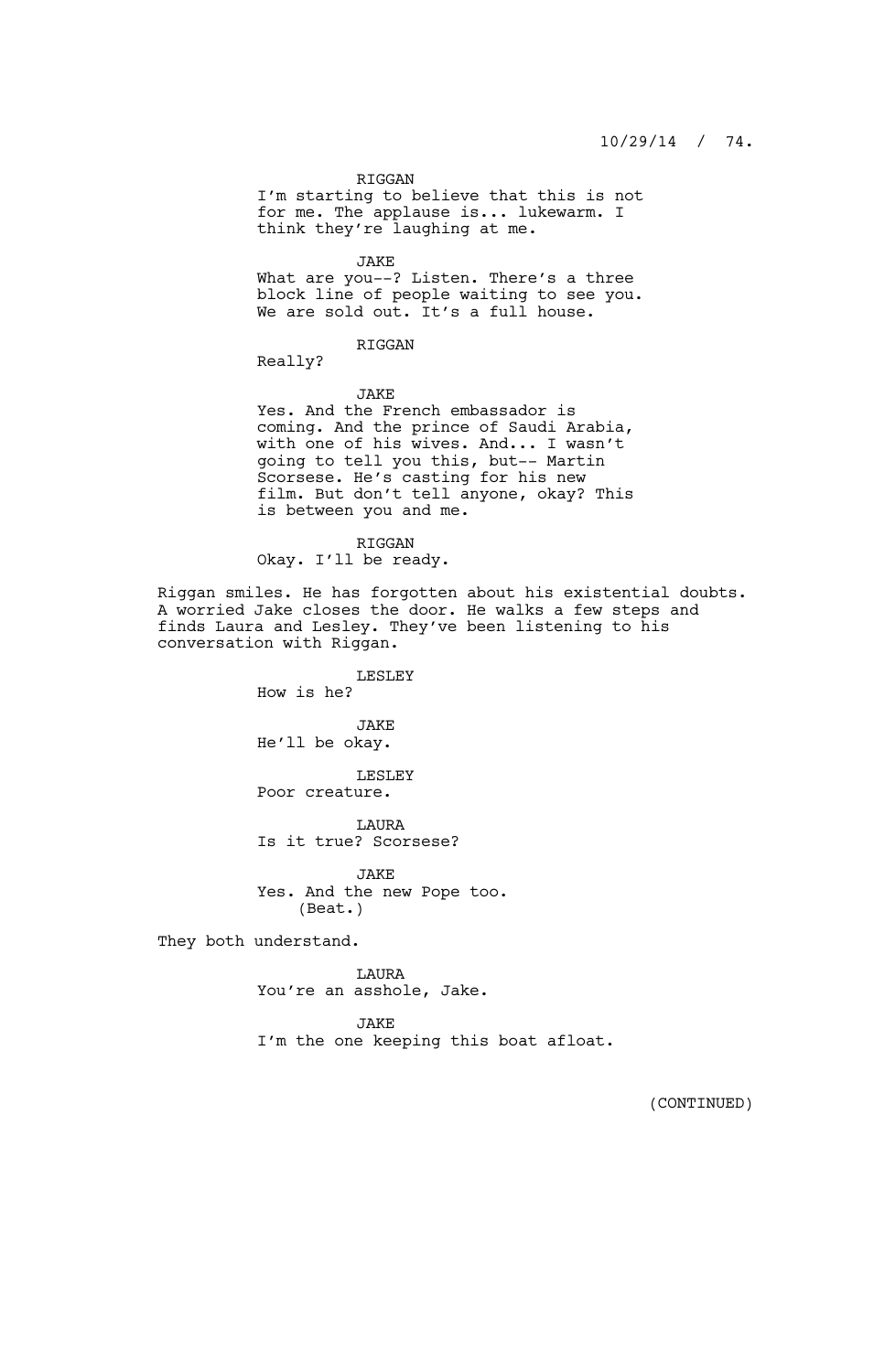10/29/14 / 75.

LESLEY So there is no line of people out there? JAKE I don't know. Now go and get ready. That's your job. (He begins to walk.) I'll better invest in a taco truck, or a strip joint near the airport.

Laura leaves. We follow Lesley up to Riggan's dressing room. She knocks on the door. Nothing. Silence. She half-opens the door and, from behind her, we see Riggan examining his right hand. He has blood falling from the palm to the wrist.

> LESLEY Are you okay? RIGGAN (Smiles.) Yeah, I-- This is nothing. Shaving.

He cleans his hand against his trousers.

LESLEY I just want to say I'm sorry.

RIGGAN

For what?

LESLEY I knew what Mike was capable of, and I brought him in, anyway.

RIGGAN You did good.

Lesley nods. A beat.

LESLEY Tomorrow's my first opening night on Broadway.

RIGGAN

Mine too.

LESLEY And I want you to know that, whatever happens, I'll always be grateful to you for that.

RIGGAN<br>Me too. It's going to be great. Full house.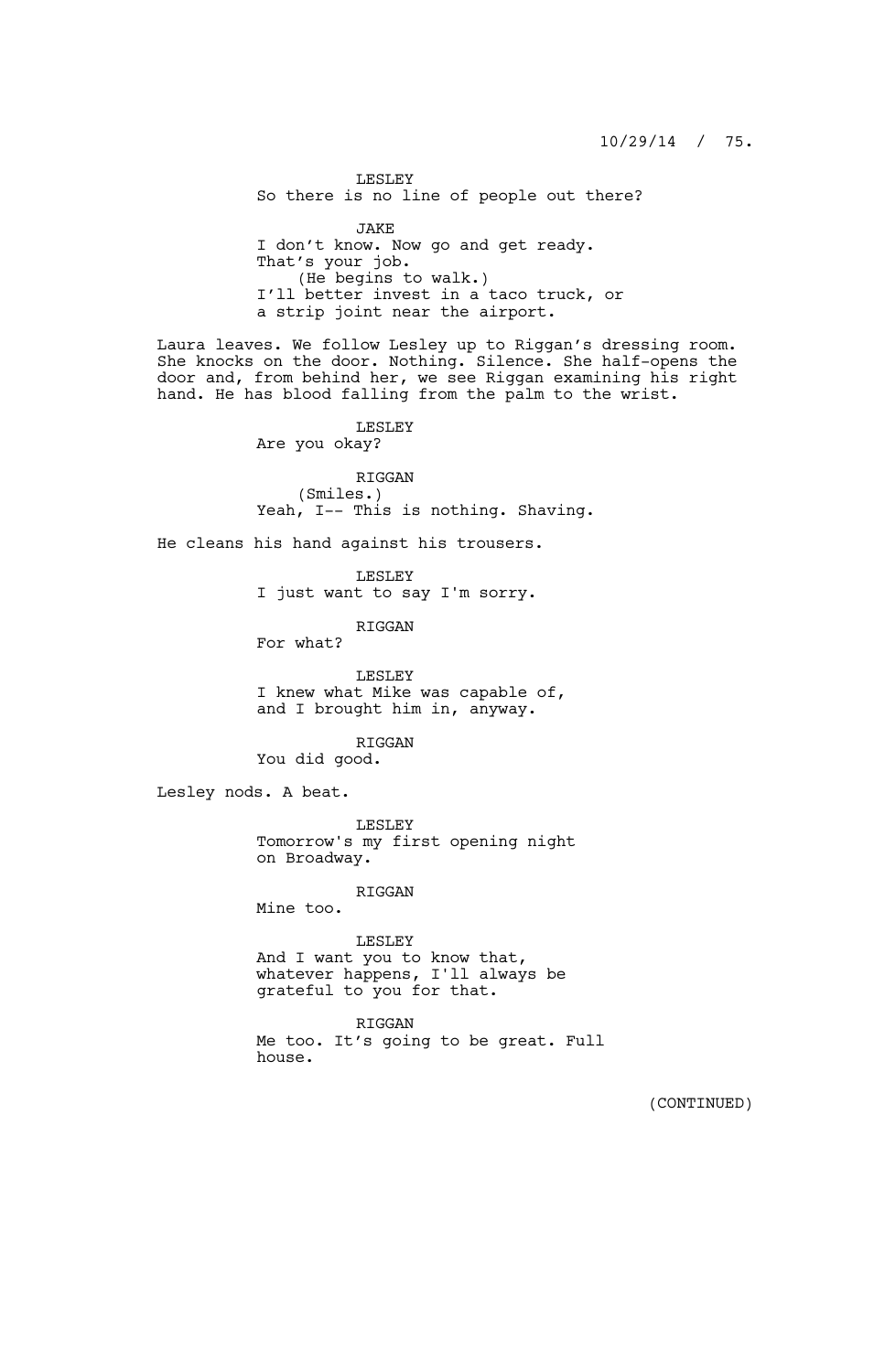10/29/14 / 76.

She looks at him with tender eyes. Then we follow her along the corridor until she passes by Mike's dressing room. Mike half-opens the door and sees Lesley walking by. He has a black eye. He waits for Lesley to be completely gone, and then he comes out of his dressing room and we follow him up the stairs to...

38 EXT. ROOFTOP - THEATER - DUSK 38

...the rooftop. He finds Sam standing on the cornice, looking at the street.

MIKE For fuck's sake, just jump already. Sam stares out, a smile creeping over her face. SAM How did you know I'd be up here? MIKE I didn't. I was just hoping. Silence. Mike walks up next to her and stares out as well. SAM Where's Lesley? MIKE Moving on. SAM Smart girl... MIKE I appreciate that. A beat. SAM<br>Ready for the last preview? (Noticing his black eye.) Who did that to you? Mike smiles. No answer. SAM (CONT'D) Could have been anybody, I guess.

(After a beat.) I'm sort of hoping it was Lesley.

He barely says no, smiling, and lights a cigarette. She understands.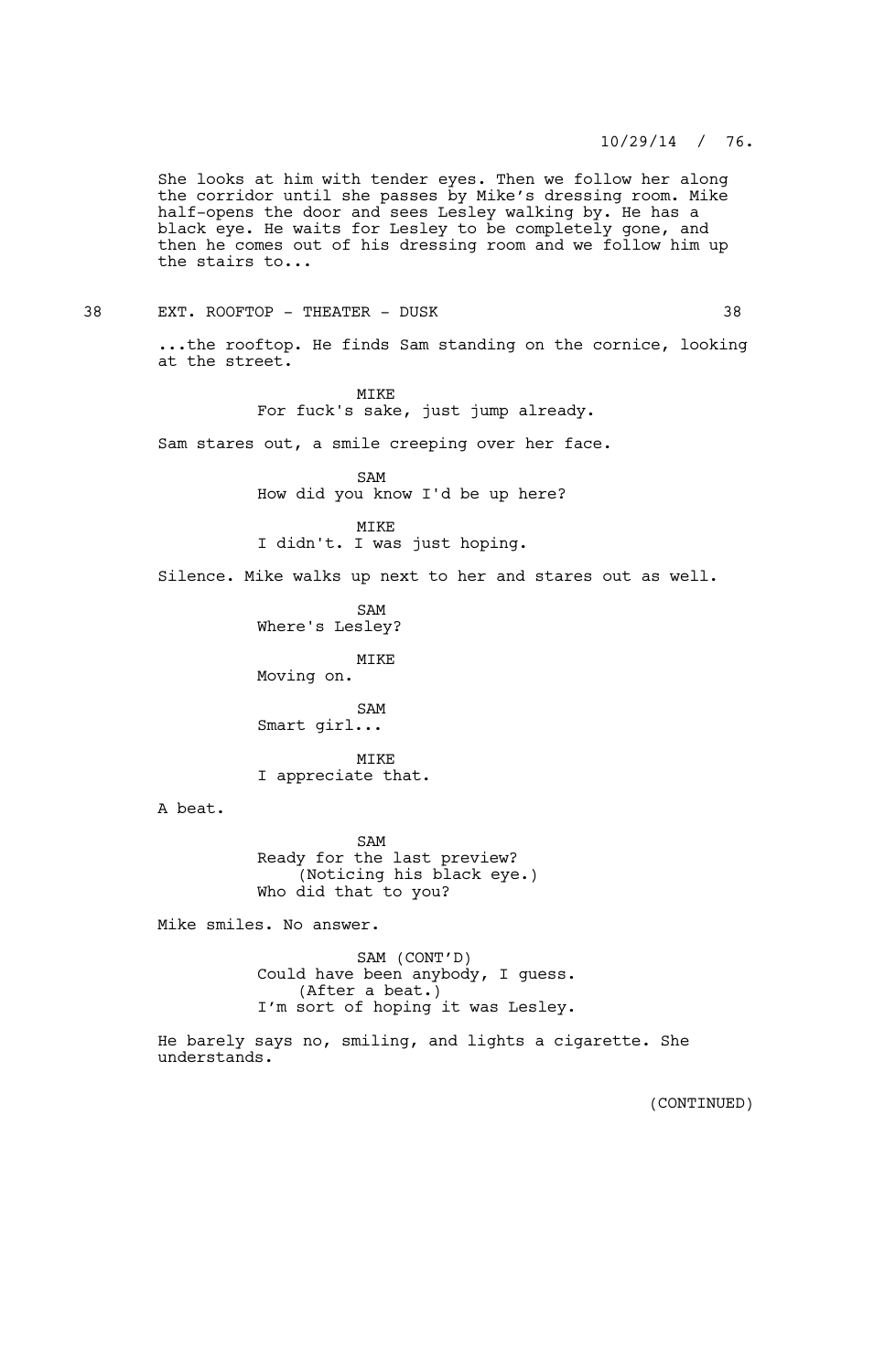SAM (CONT'D) Oh, don't tell me... Silence. MIKE<br>What's the worst thing he ever did to you? Sam is surprised by the question. She thinks for a moment. SAM He was never around, so... MIKE That was--? SAM No. That was-- Who gives a shit. It was the way he tried to make up for it by constantly trying to convince me I was special. (A beat.) What about you? MIKE My dad? SAM Yeah. MIKE He pretended I was his son. She stares him down. Silence. SAM So, what happens now? MIKE I have no idea... SAM Yeah... A beat. MIKE He was right, though. SAM About what? MIKE<br>About your being special. You're hanging around here  $trying$  to make yourself (MORE) 10/29/14 / 77. (CONTINUED)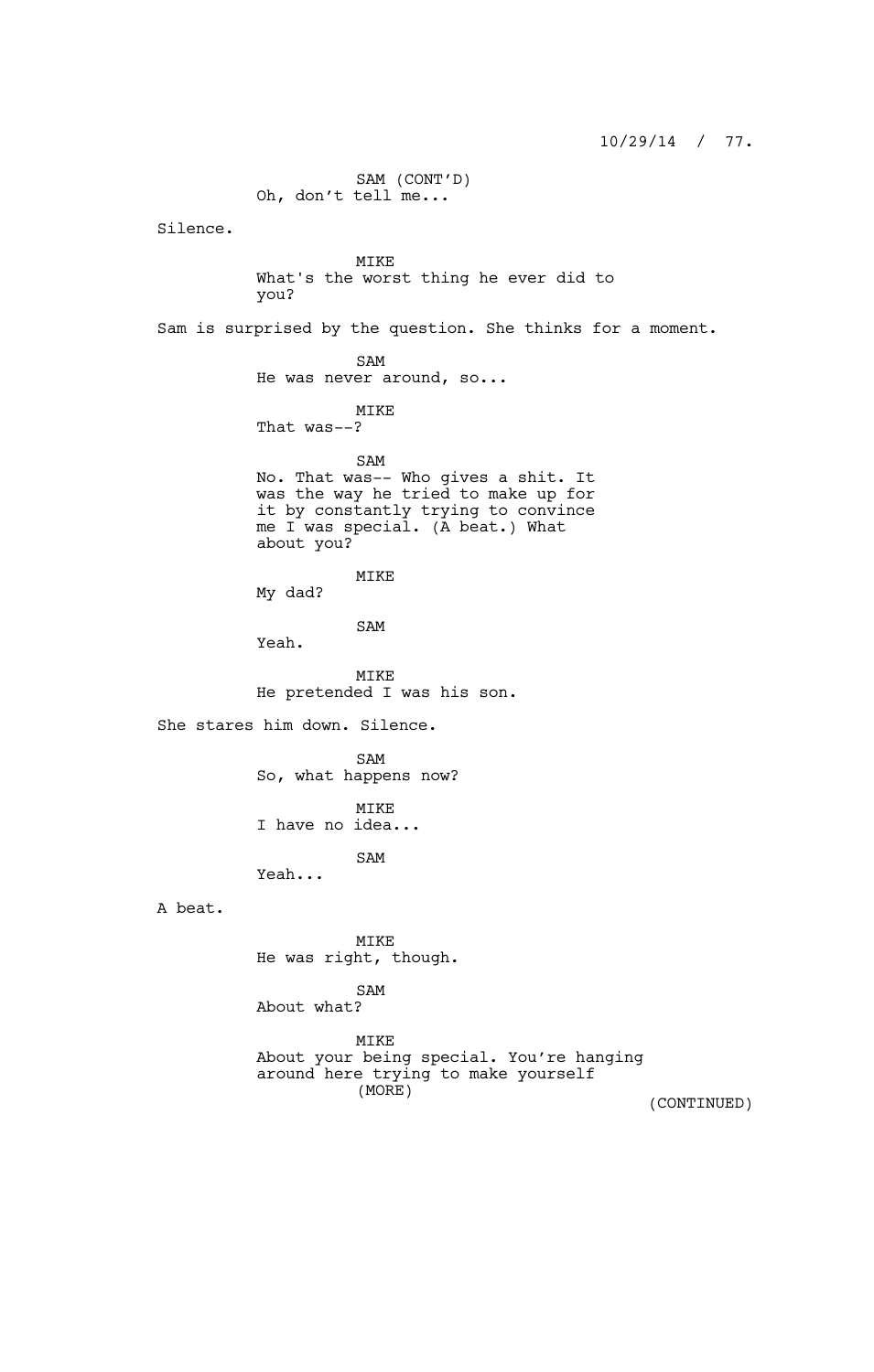10/29/14 / 78.

invisible behind that fragile little fuck up routine. But you can't. You're anything but invisible. You're big. And you're sort of this really great mess, a candle burning at both ends, and no amount of booze or pills is gonna hide that. MIKE (CONT'D)

Sam tosses Mike's cigarette over the balcony, and kisses him. He leans into the kiss.

MAN'S VOICE (From below.) *Jesus Fuck!*

She suddenly pulls away.

SAM

It's a good thing you're an actor and not a writer cause that little speech was just like, Oprah... Hallmark... *R. Kelly* bad.

She kisses him lightly one more time and then walks away. When she gets to the door she stops and leans on the frame.

> SAM (CONT'D) Truth or dare? MTKE Truth. SAM No. MIKE Truth.

SAM No. Truth or dare?

The slightest smile as she exits through the door, and after a short pause, Mike follows...

39 INT. HALLWAYS - THEATRE - CONTINUOUS 39

...along a darkened hallway. They reach a tiny wooden door and Sam leads the way through it.

> MIKE Do you have any idea where you're going?

SAM Absolutely not.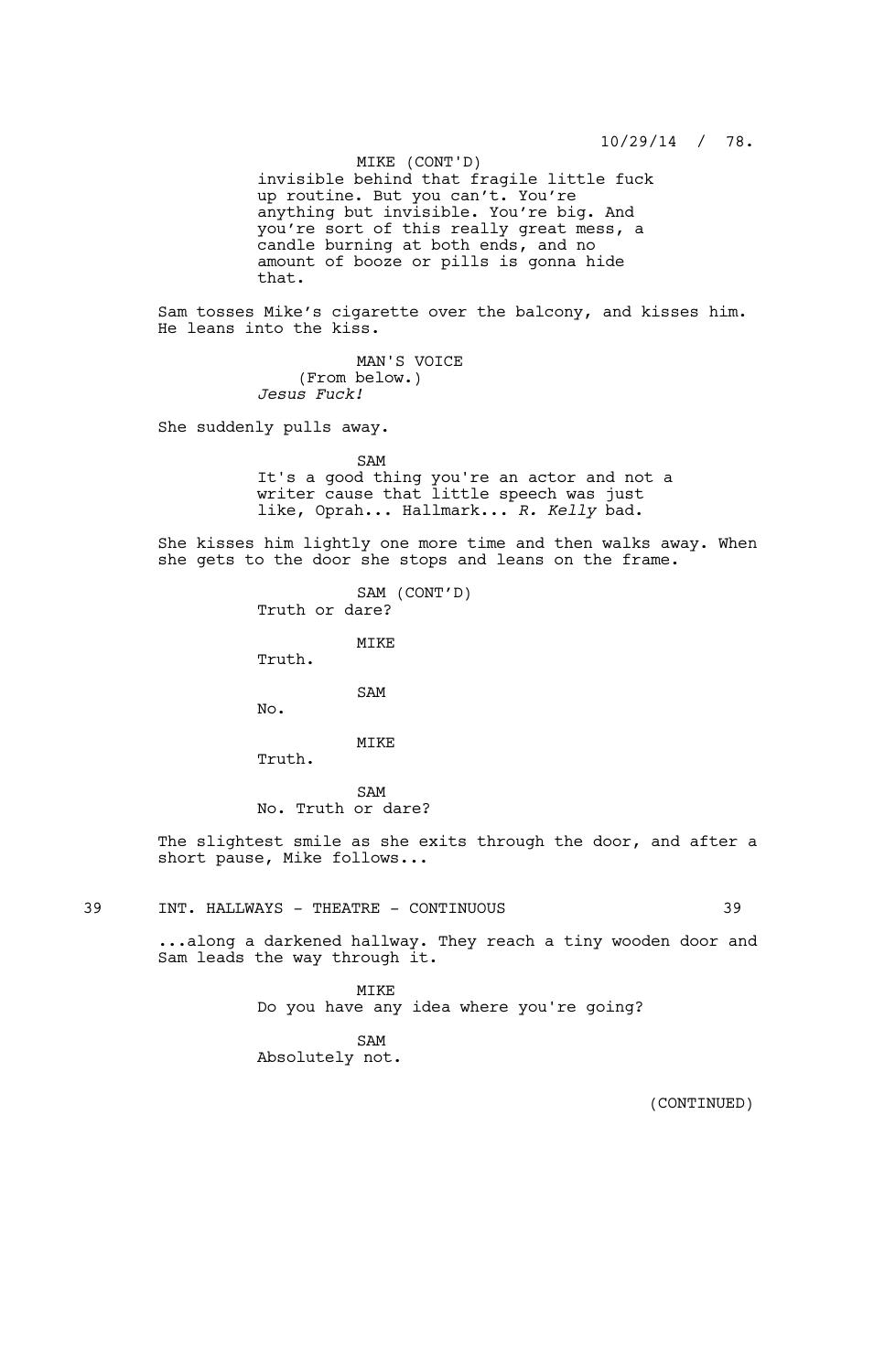She continues on until she gets to... 40 INT. ABOVE STAGE - THEATER - CONTINUOUS 40 ...the "grid" above stage where the lights are located. We can see, below us, the empty seats of the auditorium and the kitchen set. MIKE What now...? Mike reaches up to kiss her. She stops him. SAM How do you do it? MIKE What? SAM How do you go out there and pretend to be someone else in front of all those people? MIKE I don't pretend. Not out there. Just about every place else, but never out there. SAM Good to know. They stare at one another... MIKE What are we doing here? SAM What do you mean? MIKE I mean, what are we doing here? She moves in. SAM Adrenaline... They kiss. The camera begins to drift down toward the stage... RIGGAN (O.S.) Fucking teenager. As the camera continues down from the grid, we discover an auditorium full of people staring at the actors on stage.

(CONTINUED)

10/29/14 / 79.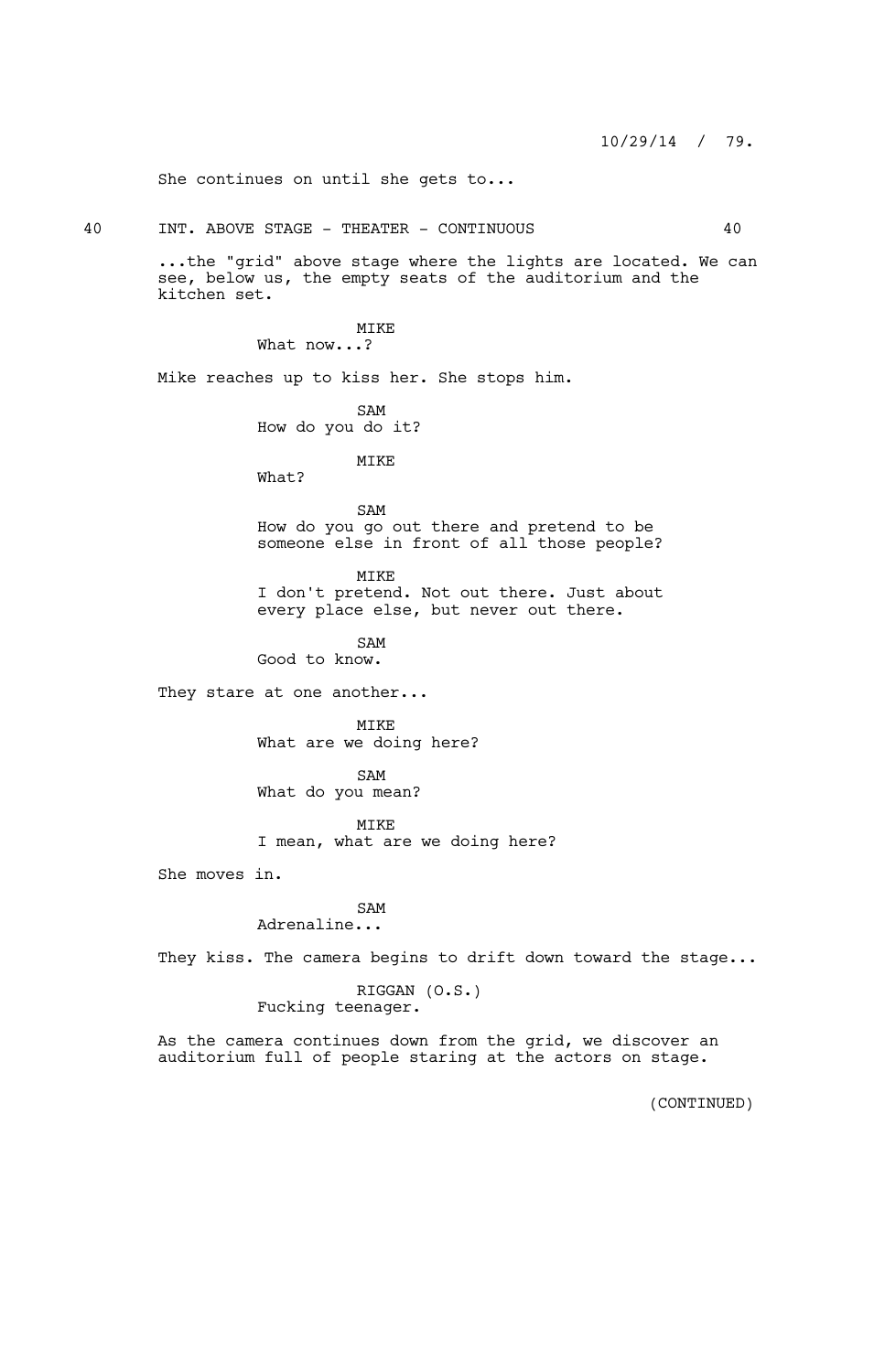10/29/14 / 80.

RIGGAN (O.S) (CONT'D) By the time I got to the hospital, the kid was dead. He was off in a corner laid out on a gurney. We took the old couple up to the O.R.. They were a mess. We worked like hell on them for most of the night...

We pan along the auditorium back to the stage to find Riggan, Mike, Lesley and Laura in the kitchen.

RIGGAN (CONT'D) When we were done, we wrapped them in full body casts. The husband was depressed. Even when I told him his wife was gonna pull through, he was still depressed. So, I got up to his mouth hole and asked him, and he told me it was because he couldn't see her through the eye holes. Can you imagine? I'm telling you, the man's heart was breaking because he couldn't turn his goddamn head and see his goddamn wife.

LESLEY (In genuine tears.) That's terrible. (Beat.) Perfect. And terrible.

She is crushed. Laura holds Lesley, trying to control her own emotion.

RIGGAN

(Taking this in.) Yeah. So I guess what we have to ask ourselves is... What do we talk about when we talk about love?

The lights go to a blackout and the audience applauds as some scene change music plays. As we follow Riggan off stage, the lights are turned on again, but now they have an orange mood. Lesley is the only one on stage, doing a monologue.

> LESLEY Mel and I have been together five years, been married for four. But it was Ed who taught me something no one else could... He taught me what it felt like to really feel loved. And the terrible thing is that if something happened to Mel or myself, if something happened to either one of us tomorrow, I think the other one would grieve for a while, you know, but then would go<br>(MORE)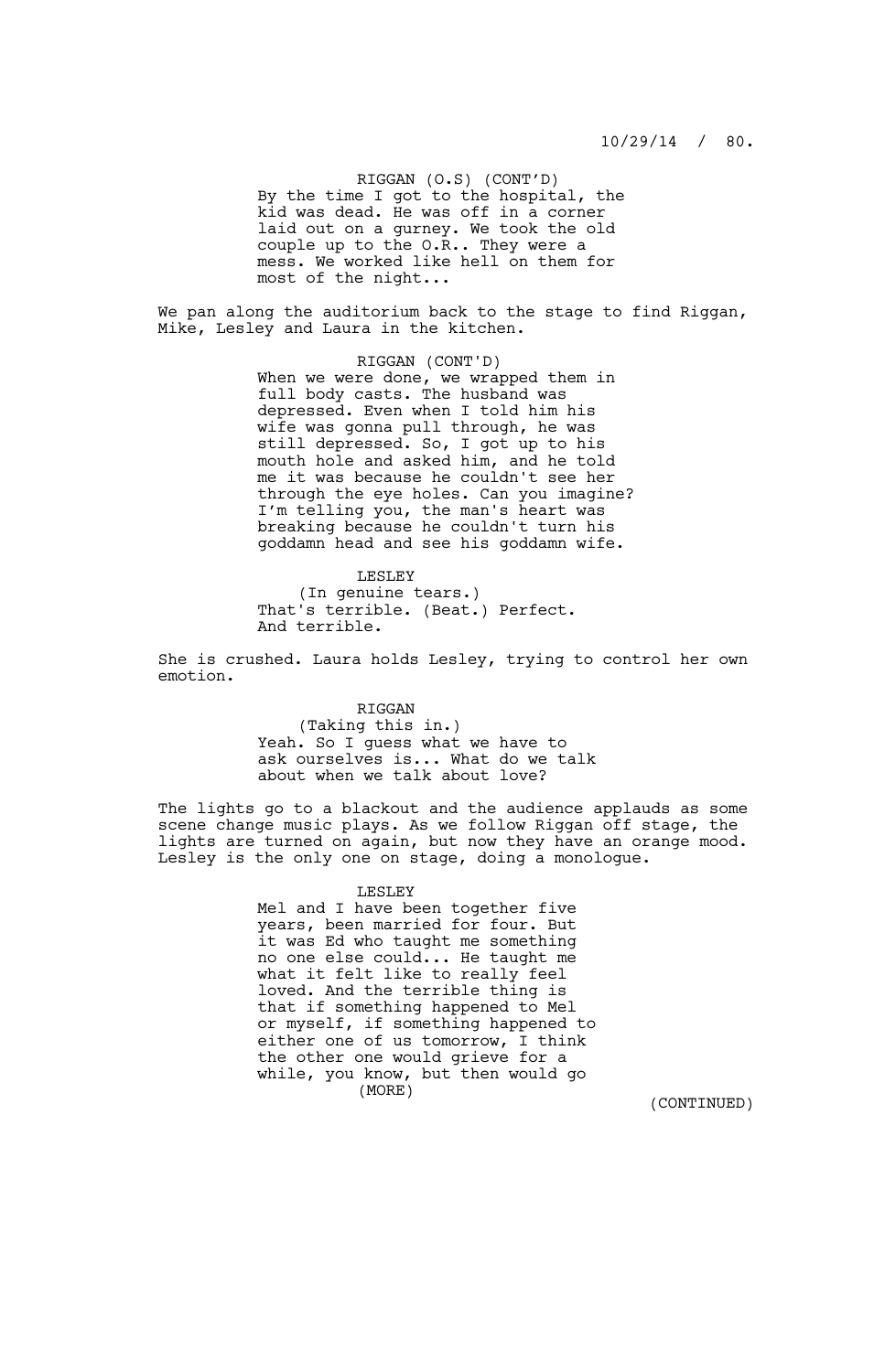10/29/14 / 81.

out and love again, have someone else soon enough. All this-- All of this love we're talking about... it would just be a memory. Maybe not even a memory. Am I wrong? I mean, I don't know anything. And I'm the first one to admit it. LESLEY (CONT'D)

A Dresser waits in the wings to help Riggan with his change.

DRESSER That was amazing!

Riggan looks proud. Things are finally going well. He undresses to his underwear and puts on a robe and his moccasins, as the stage begins to revolve. Laura, in costume, walks up beside him. Over the following dialogue, the kitchen gives way to the extravagant garden set we saw before.

> LAURA (A bit distant.) It's actually going well.

RIGGAN Yeah. (A beat.) Hey. I think we have to talk.

LAURA (Sad smile.) No. We don't.

Riggan nods.

RIGGAN Right. (Beat.) We will eventually, though, 'cause that's the only way I get to say I'm sorry. I really am.

Silence.

LAURA We could've made good parents.

RIGGAN Horrible. We would've been just--

LAURA Awful. Would have raised, like...

RIGGAN ...a serial killer...

LAURA<br>...or Justin Bieber. (She smiles at him.)<br> $(MORE)$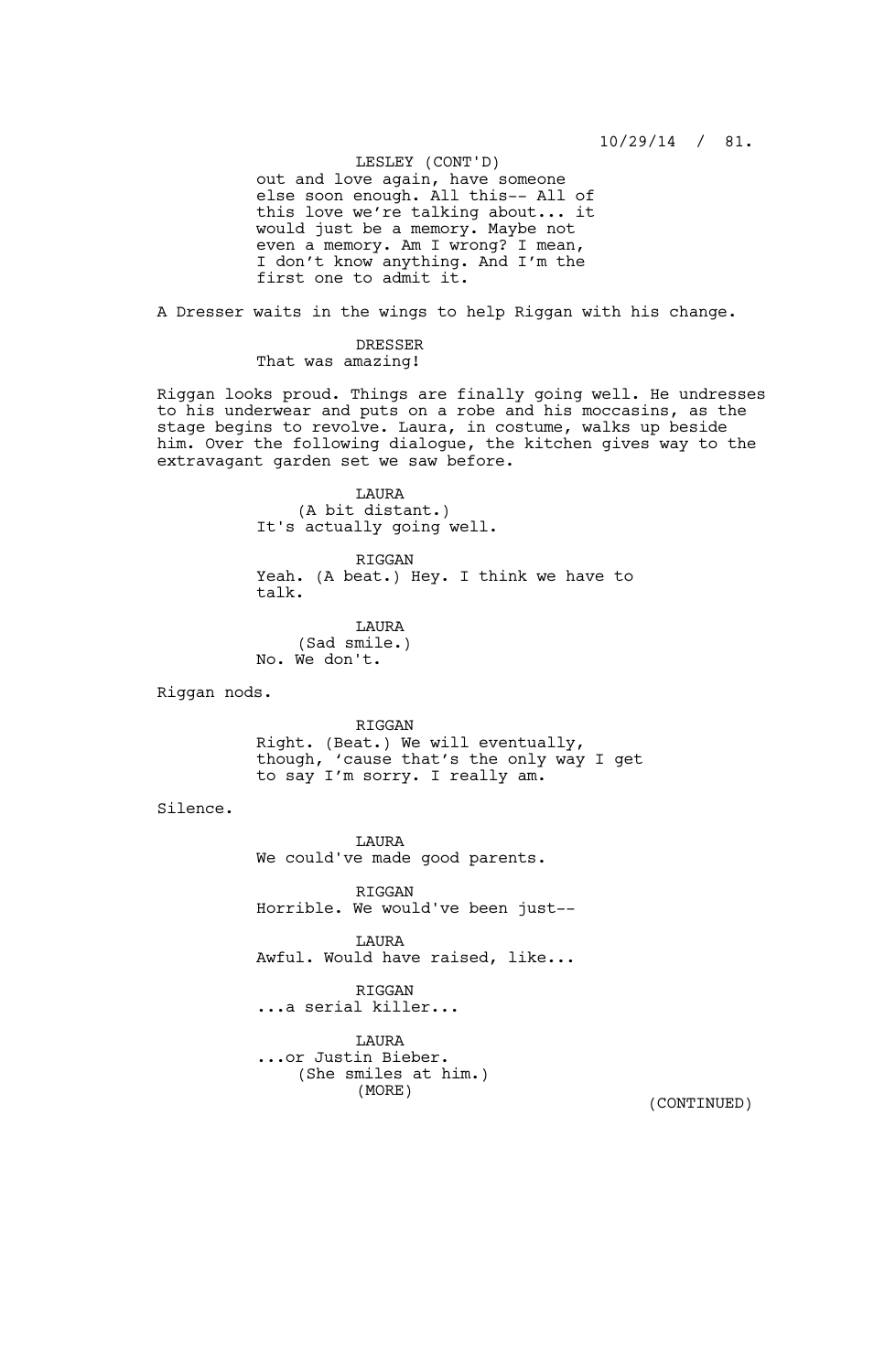10/29/14 / 82.

I'm not really the housewife type anyway. I thought I could be a mom. My body seems to disagree. LAURA (CONT'D)

The lights come up and Laura walks onto the stage.

## LAURA (CONT'D) (Back to him.)  $\overline{w}$ ere right. This was fun.

Riggan watches her go, but something else grabs his attention. We pan across the stage to see Sam and Mike on the other side. They talk and laugh. Sam kisses Mike softly. Mike playfully grabs her ass.

We pan back to Riggan. His expression morphs from brokenhearted to rage. He marches over to a stage hand.

#### RIGGAN

You have a cigarette?

The stage hand holds out a pack, Riggan takes one.

STAGE HAND You need a light?

Riggan snatches the lighter and storms out through the hallway, and out the back door of the theater to...

41 EXT. AN ALLEY WAY - OUTSIDE THE THEATER - CONTINUOUS 41

...the alley. Down at the end, we can see the tourists making their way about the streets. Riggan lights the cigarette and leans back against the stage door trying to calm himself.

> RIGGAN Breathing in, I calm myself. Breathing out, I ease myself.

But this is New York City. A fluorescent light buzzes above his head. Taxis honk their horns. The sound of pedestrians yelling at one another. All fueling his agitation.

Riggan checks his watch. He pulls one last drag from the cigarette before he tosses it, and turns to head back in, only to realize the door has locked. He tries to pull it open to no avail. He begins to knock loudly on the door. There is no response. He knocks louder. Nothing.

He is turning to walk away when he realizes that his robe is caught in the door. He checks his watch again and now is beginning to panic. He tries to tear at the robe but the terry cloth is too strong for him to rip. Frantically, he looks around for an answer. No answer. No time. He pulls the robe off of him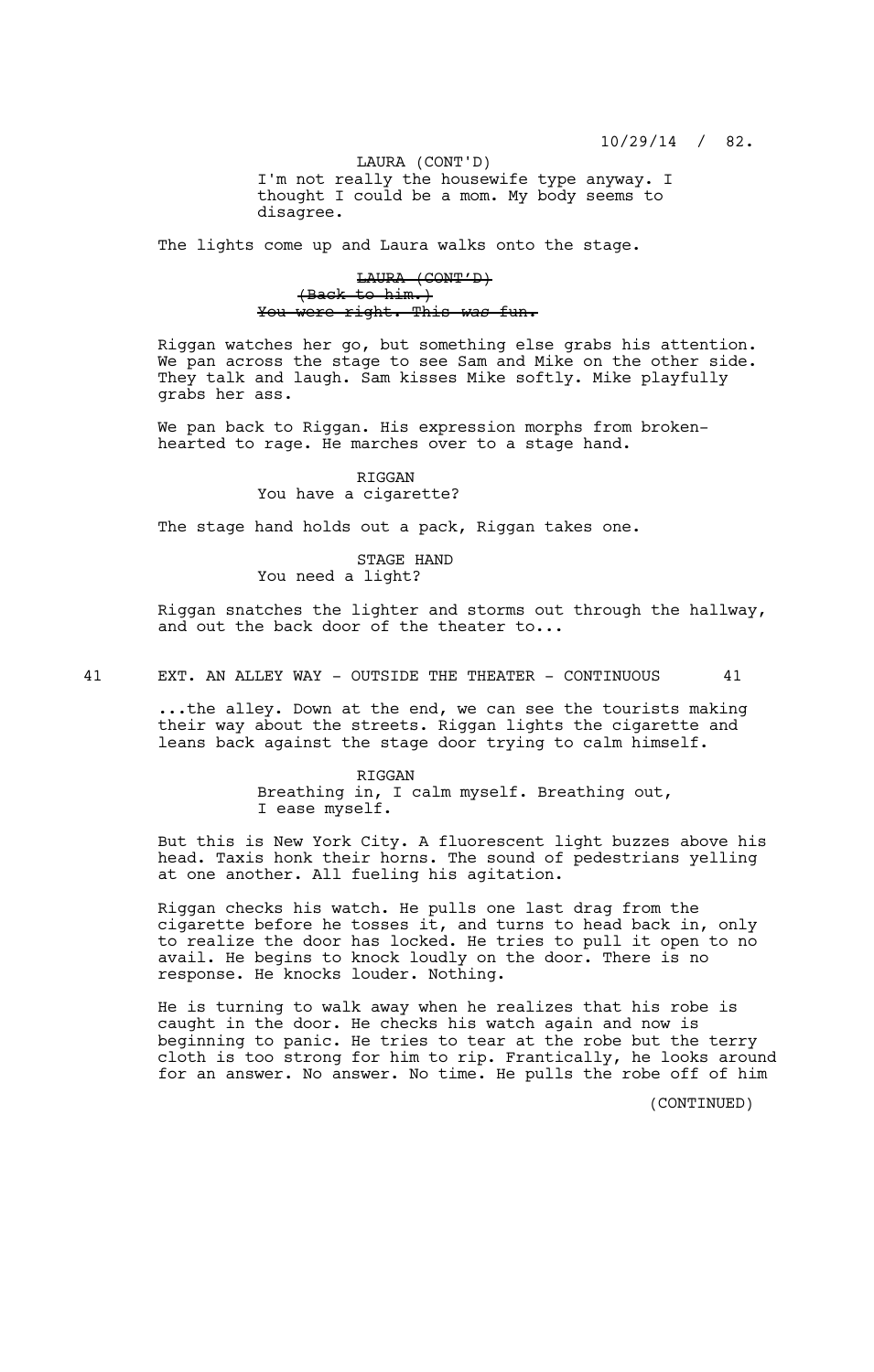and, wearing only his underwear and moccasins, he charges down the alley way toward...

42 EXT. STREET - CONTINUOUS 42

...the street. Now, rushing down the block in his underwear. A tourist spots him.

> TOURIST Hey, aren't you...?

RIGGAN I'm sorry. I can't really--

TOURIST Riggan Thompson! Holy Shit! Let me get an autograph.

Riggan marches on as a few more people begin to notice. The Tourist runs in front of him, forcing him to stop.

TOURIST (CONT'D) Come on, man. Don't be a dick. Let me have an autograph.

The man produces a pen and a magazine from his pocket. More people begin to gather...

MAN ON STREET<br>Birdman!

Seeing no other way out, Riggan signs the autograph.

TOURIST Dude! You fuckin' rock!

Directly in front of him stand a lady and her two kids.

LADY<br>Can we take one picture?

RIGGAN Are you kidding me?

KID #1 Why is he naked?

LADY One picture...

 $KID$  #2 I can see his weenie.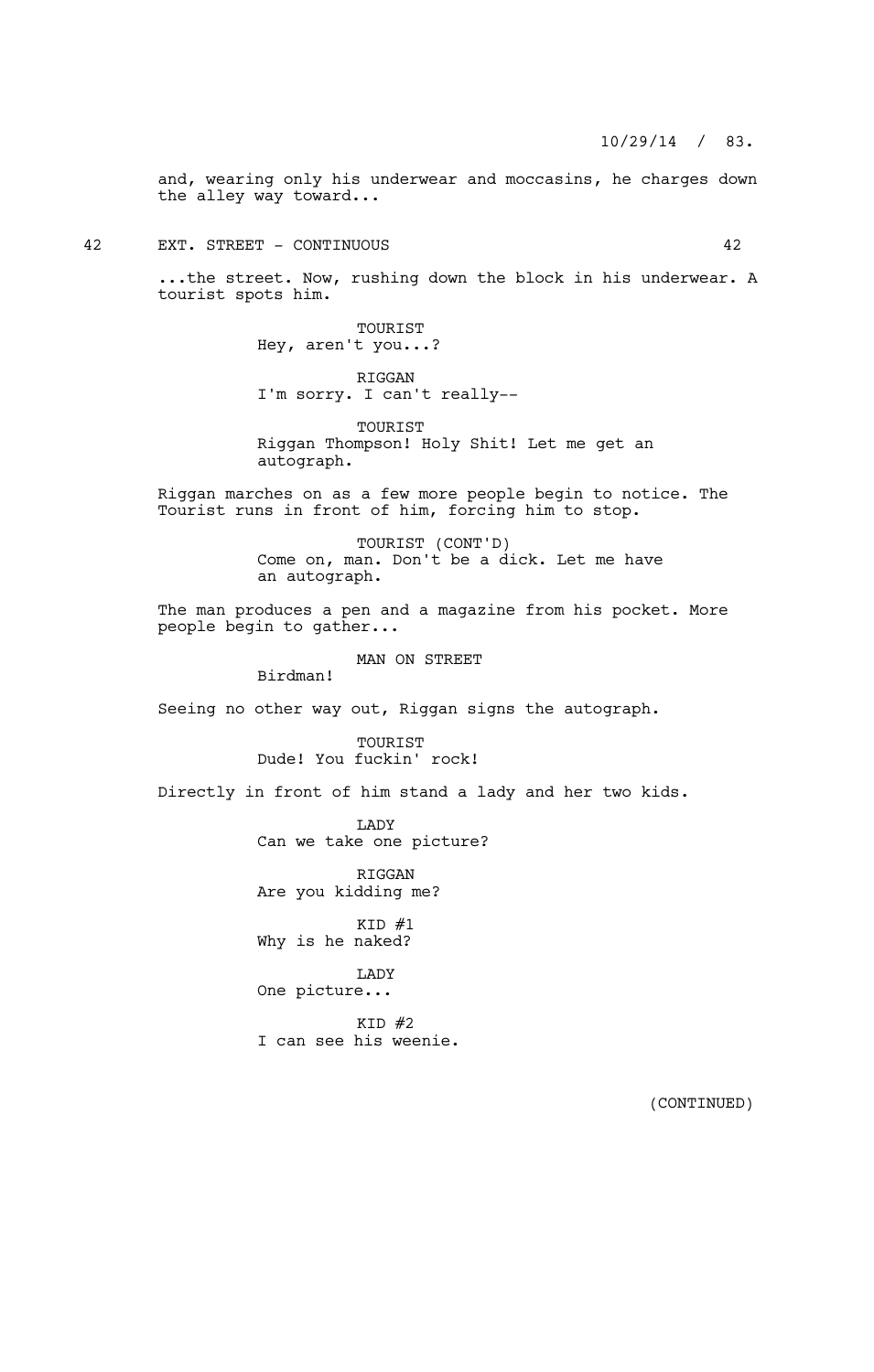Riggan tries to get past them, but a crowd has formed. A swarm of cell phones begin to glow like fireflies.

> LADY (To her kids.) Get next to him!

**RIGGAN** Give me a fucking break, lady.

The kids run up next to him. Even more people crowding around. Riggan puts up his middle finger, just as the Lady takes the shot. He shoves the kids aside and moves on.

> WOMAN ON STREET He looks so old in person.

MAN ON STREET (From across the street.) *You suck!*

RIGGAN

*Fuck you!*

Riggan pushes through the crowd to get to the lobby. The people begin to chant. Dozens of cell phones recording him.

**CROWD** *Bird-man! Bird-man! Bird-man!*

Riggan pushes his way through to the lobby doors...

43 INT. LOBBY - THEATER - CONTINUOUS 43

...to be stopped by the vision of Ralph in a wheelchair. His head wrapped in a bandage. A man in a suit next to him.

> RIGGAN Jesus Christ! What're you doing here?

RALPH Waiting for Jake. This is Mr. Roth, my attorney.

Riggan continues walking toward the auditorium. Ralph and Mr. Roth follow him.

> MR. ROTH We're pursuing financial remuneration for the injuries Mr. Pinkus suffered while rehearsing your--

RIGGAN I have a play to do.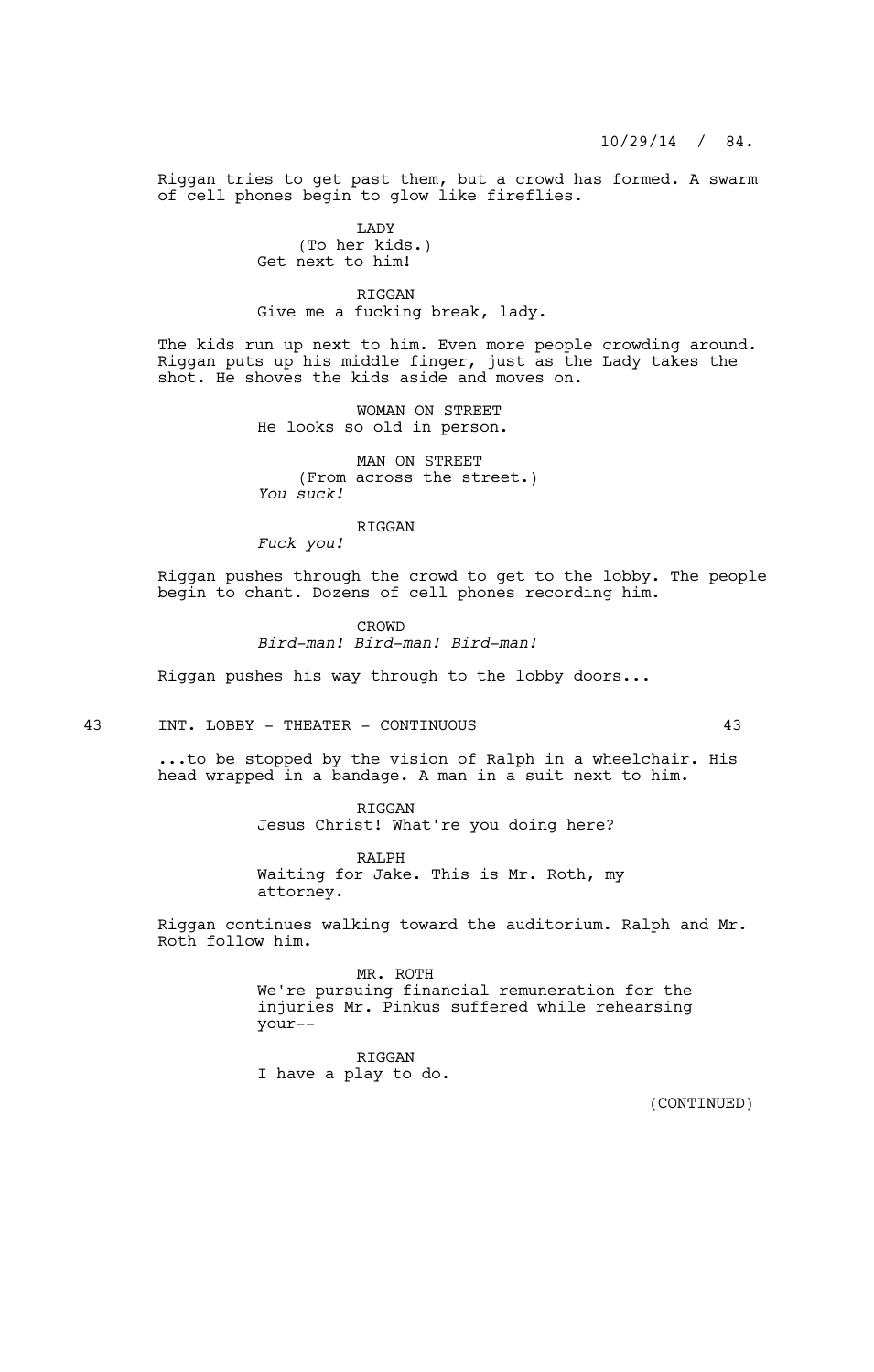10/29/14 / 85.

## RALPH

# I'm going to ruin you!

Riggan storms toward the auditorium, but is stopped by an old Usher.

> OLD USHER I'm sorry sir, you're going to have--

Riggan shoves the old lady aside and enters...

# 44 INT. AUDITORIUM - THEATER - CONTINUOUS 44

...the theater. Riggan stands in the back among the audience. He sees the "rain" falling on the stage. The "Motel" sign is lit. Mike and Lesley are in bed, for the motel scene, waiting for the knock on the door. With nothing else to do, Riggan yells his line from the back of the auditorium...

# RIGGAN

Knock knock knock! Terri! Terri!

The audience turns to see Riggan standing in his underwear. They begin to murmur and laugh and point at him.

Riggan marches down the aisle. He looks haggard and covered with perspiration.

Lesley and Mike, confused, come out of bed.

LESLEY Ed! What are you doing here?

RIGGAN Why? I need you to tell me why. I lived for you-- I worshipped you...

MIKE Listen Ed, I know this is hard but--

RIGGAN Fuck you. Shut up. *Fuck you*.

Giggles from the audience. Riggan turns threateningly and points to an audience member on the aisle who is giggling at him.

RIGGAN (CONT'D)

Shut up!

The guy stops smiling. The audience goes silent. Riggan arrives at the apron of the stage. Annie from the wings slides the gun towards him. Riggan grabs it and points it at Mike.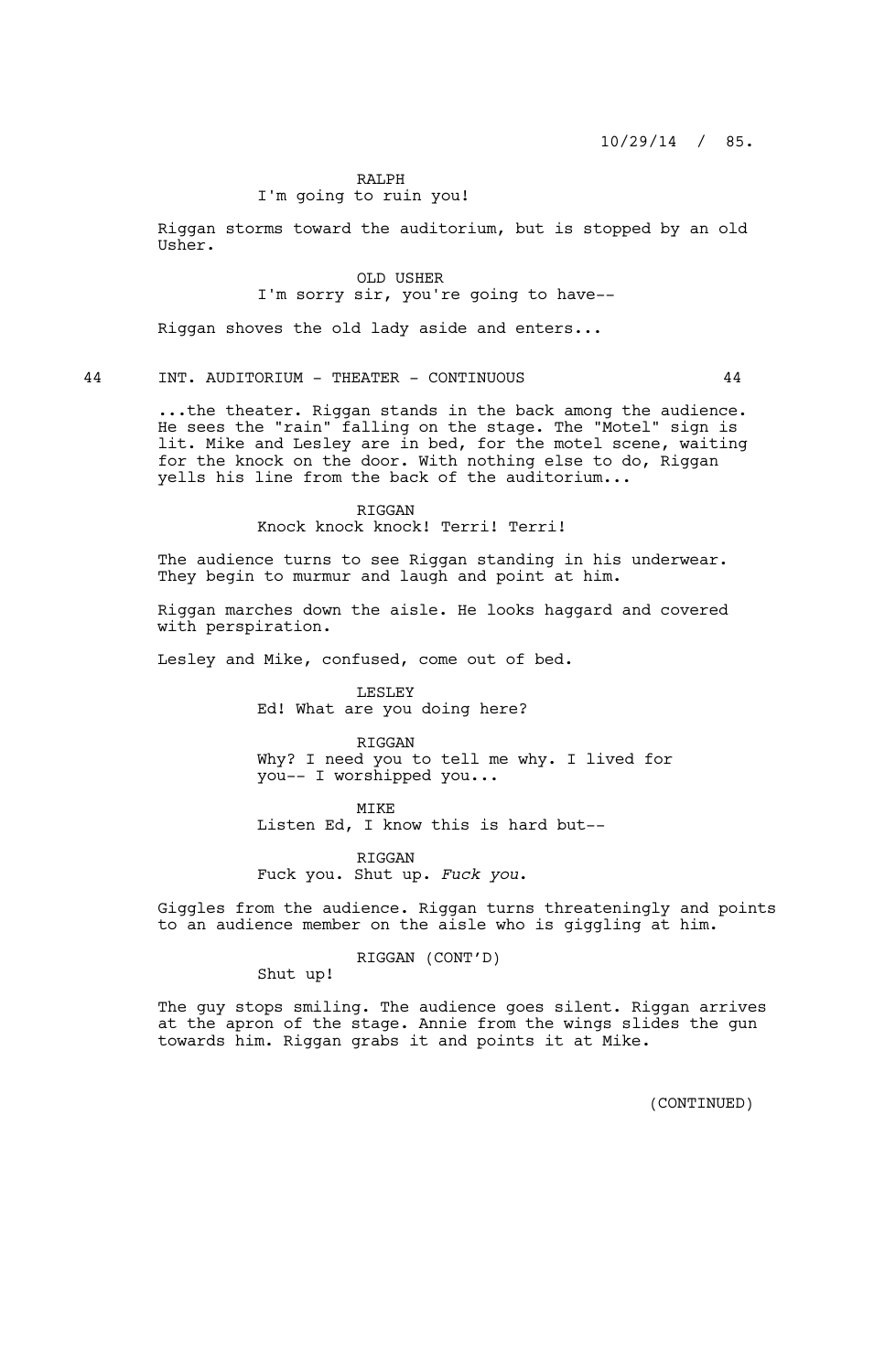10/29/14 / 86.

## LESLEY Eddie! Please!

Riggan climbs onto the stage. Exhausted. He goes to Mike and, with a last effort, pushes him lamely.

> RIGGAN *What's wrong with me?* Why do I end up having to beg people to love me?

LESLEY Ed. Eddie. Please... Give me the gun.

We pan to the wings where Jake is staring in disbelief. His cellphone begins to vibrate, and he answers.

> JAKE Yeah. (A beat.) What?... No no no no no no no. Wait there. I'm coming out in--

He walks toward the hallway and we follow him...

# 45 INT. HALLWAY - THEATER - CONTINUOUS 45

...through the corridor.

JAKE

No. Wait. Wait for me. I'll be there in a second. (Beat.) What is that, a threat? (Beat.) What wheelchair? (Beat.) Wait. Don't hang up. Mr. Roth, we can discuss-- Hello?... Hello?...

He goes out one of the exits and we are left with the silence of the empty hallway. After a few seconds, the sound of the gunshot from the scene echoes through the theater. The audience applauds. The camera starts to move forward. A few seconds later Riggan takes over the POV with his bloody long wig and the fake gun. We follow up to...

46 INT. RIGGAN'S DRESSING ROOM - THEATER - CONTINUOUS 46

...his dressing room. He puts on a robe. He walks to his refrigerator without acknowledging Sam who is sitting on the couch, scribbling her dashes on the toilet paper once again. Riggan takes out a plastic container of bologna and a jar of mustard. He sits in front of his dressing table, peels open the bologna and opens the jar of mustard. Slice by slice, he dips the bologna in the mustard and shoves it into his mouth.

SAM Dad...?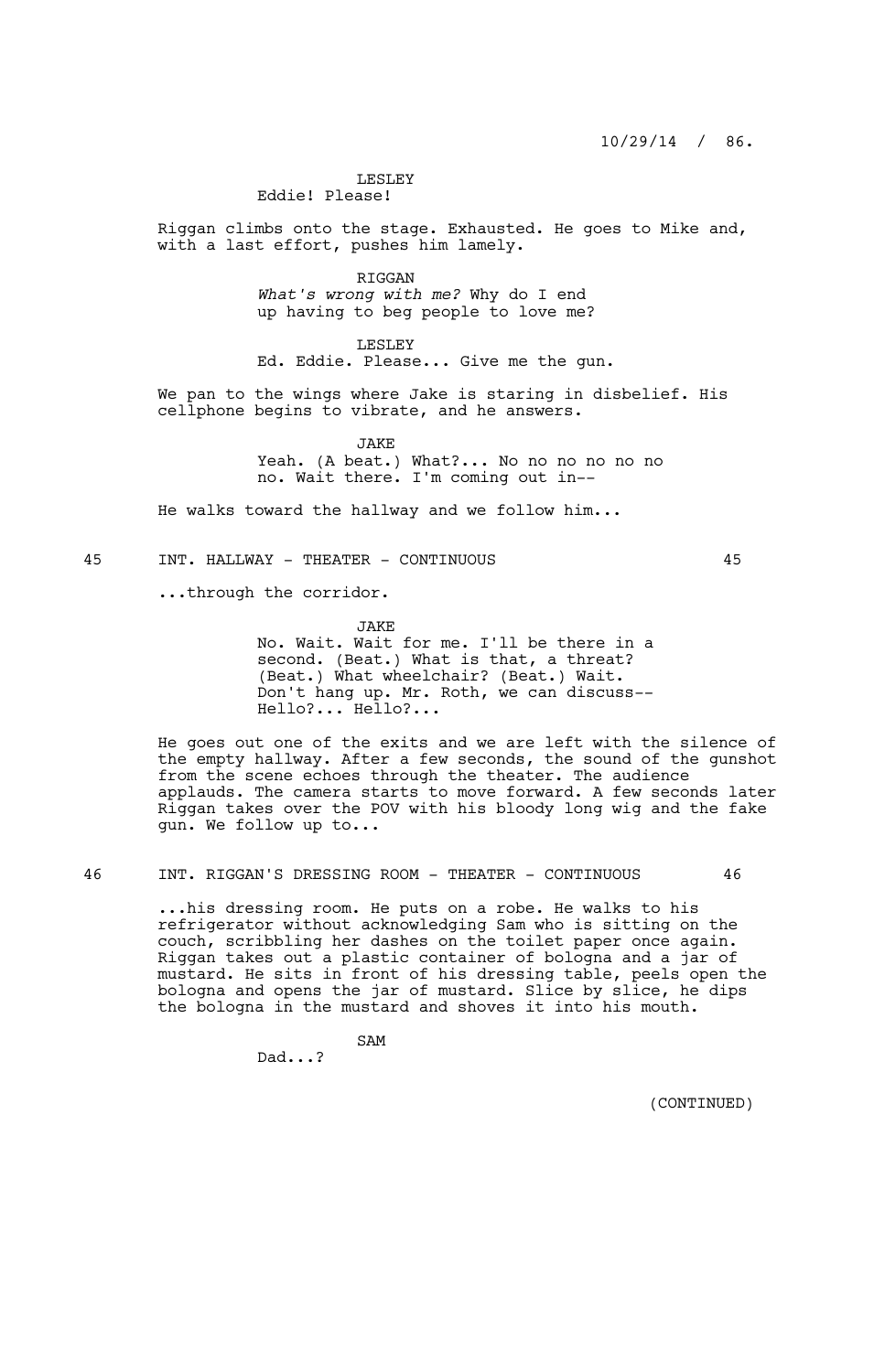RIGGAN (Looking up.) *Hey.* How ya doin'? SAM Are you okay? RIGGAN Why? SAM I don't know. You seem-- RIGGAN (Eating.) I'm good. This is good. (Holding out a piece.) You want some? SAM I'm good. RIGGAN Great. Great. He continues to eat. She tries to fill the odd silence. SAM So. Opening night, tomorrow. RIGGAN Yeah. SAM That's exciting, huh? RIGGAN *Yeah.* Well... I don't know. The previews have been a train wreck. We haven't been able to get through a performance without a raging fire... or a raging hard-on. I'm not really sleeping, you know, at all. And I'm pretty much broke. Oh, and also, this play feels like a miniature, deformed version of myself that keeps following me around, hitting me in the balls with a tiny hammer. (Beat.) Sorry, what was your question? SAM (Looking through phone.) Never mind... Tonight wasn't bad. It was weird. But that's sort of cool. People seemed to like it. (CONTINUED)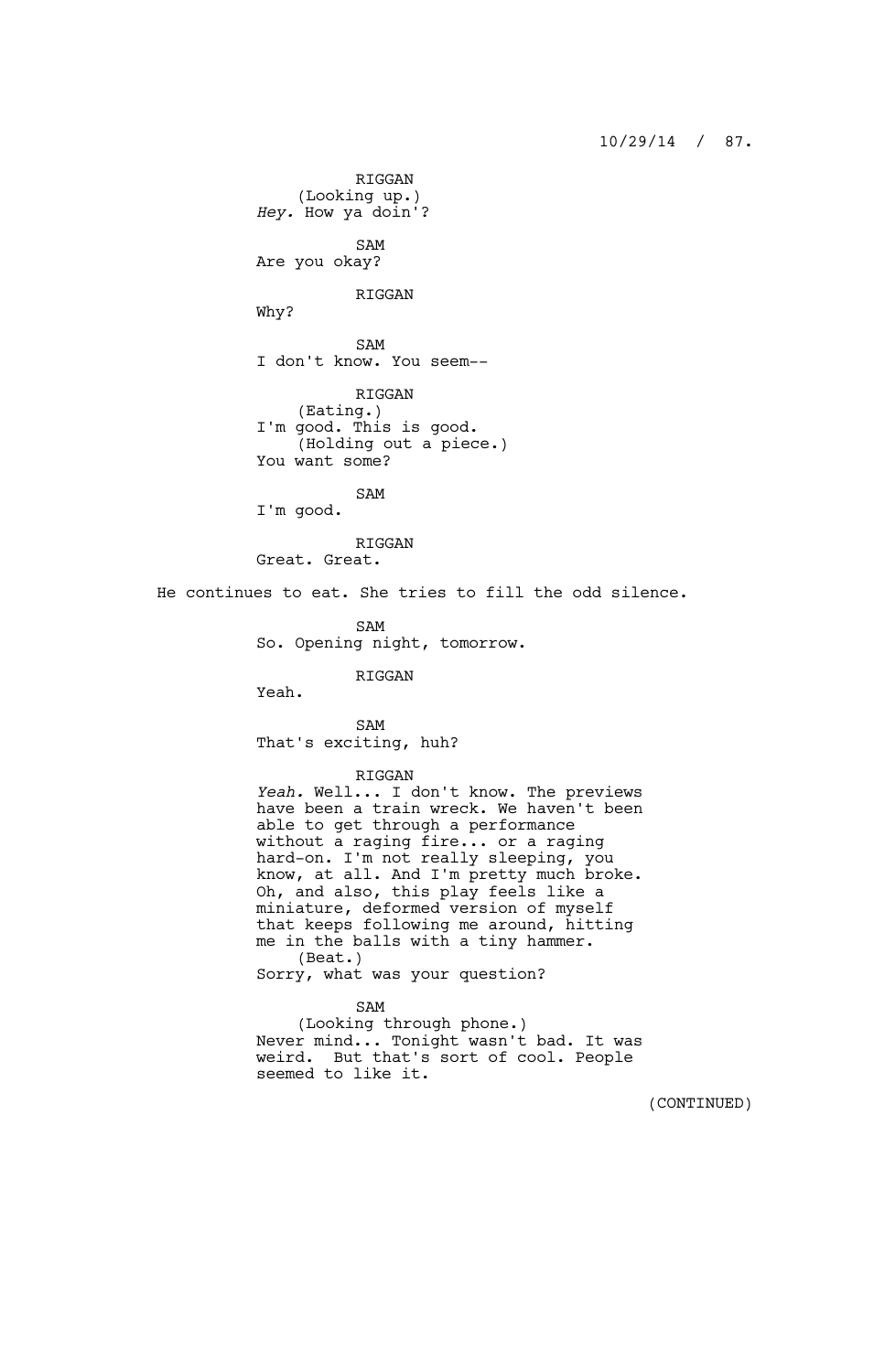Silence. Riggan notices the toilet paper.

RIGGAN

What are you doing? Some homework?

SAM<br>No. I don't-- When I was in rehab, they made us do this.

RIGGAN

Really...

SAM

Yeah. These dashes, represent the six billion years the planet has existed. Each dash represents 100 years.

She unravels the roll and we see that there are thousands of black marks running along the toilet paper. She takes the last two panels and tears them off.

> SAM (CONT'D) And this... (Hands them to him.) ...is supposed to represent the entire time us humans have been here. One hundred and fifty thousand years. That's it. (Beat.) I guess they were trying to remind us that that's what all our egos and selfobsession are worth.

Riggan stares at the paper, and then at Sam.

RIGGAN (Casually.) I was a shitty father, wasn't I?

SAM No. You were a-- (She stops herself.) You were fine.

He stops chewing and stares out.

Dad!

What?

RIGGAN *Fine...* You're right. I am just "fine". Adorably mediocre.

He smiles to her sadly, and then he wipes the mustard from his face with the piece of toilet paper.

SAM

RIGGAN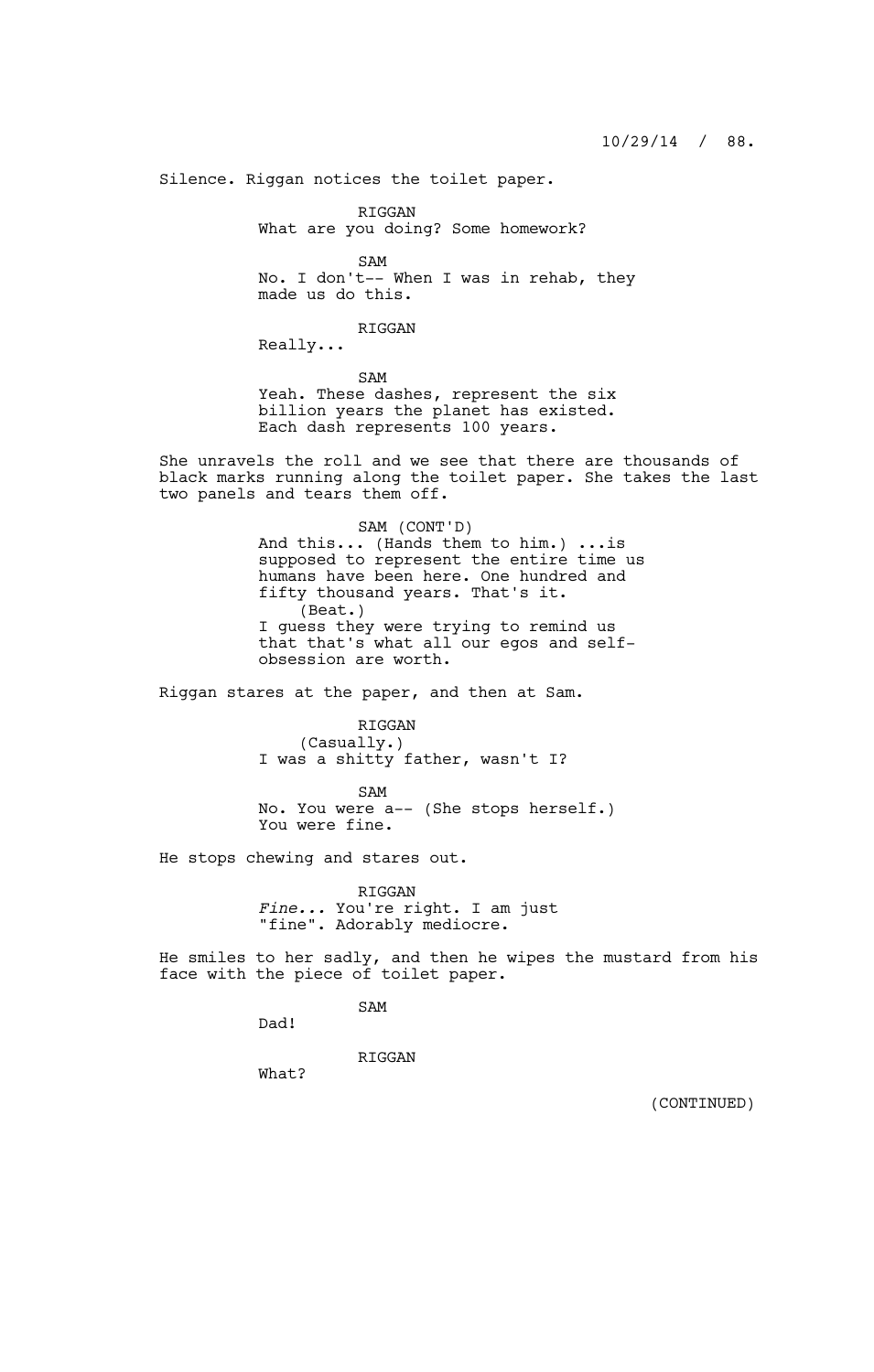Sam looks at the ruined toilet paper in his hands.

RIGGAN (CONT'D) Oh... Shit. I'm sorry.

SAM (Smiling.) It's okay. You just destroyed the entire human race in one blow.

Riggan looks at her with the saddest of expressions.

SAM (CONT'D) Dad. (She hesitates.) Do you know you're becoming a trending topic?

RIGGAN Really? What does that mean?

Sam searches for something on her iPhone and then hands it to Riggan. Riggan looks at the phone and sees a hand-held video of himself in the streets in his underwear.

> SAM 350,000 views in less than an hour. Believe it or not, this is power.

Riggan looks at more footage, seemingly confused. After a moment, the phone vibrates and the video is interrupted by a text message, which reads "Truth or Dare?"

RIGGAN

It's for you.

She grabs the phone and looks at the screen. Then at her father. Riggan is staring at her. She looks down.

RIGGAN (CONT'D)

Go ahead...

SAM (Hesitant.) Are you...?

**RIGGAN** 

Go.

A sympathetic smile. An understanding. Sam exits.

Riggan stares into the mirror absently. His eyes locked on his reflection trying to find himself in the image. Then he spots a vase with dying roses, the same roses he flung to the ground previously.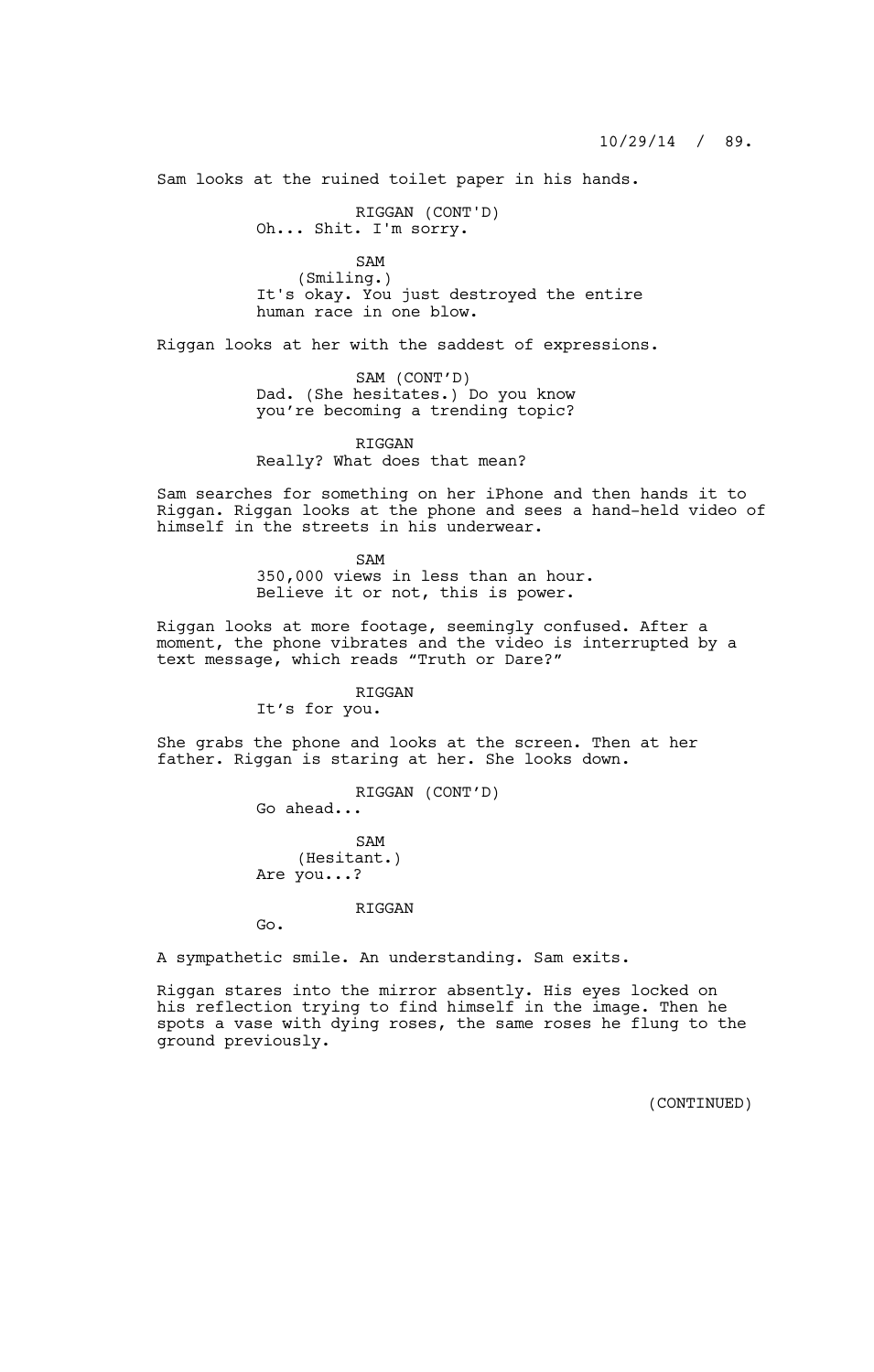10/29/14 / 90.

He gets up and goes into the bathroom. He pulls off the long wig and the mustache. He washes his face. Then he opens a small bottle and uses the liquid to scrub his goatee. The dark dye begins to run out, leaving only white hair. For the first time we see that Riggan has a white beard.

He puts on new clothes and comes out of the bathroom. He grabs a beige raincoat and heads out of the dressing room and into...

# 47 INT. HALLWAY - THEATER - CONTINUOUS 47

..the hallway. As he passes by Mike's door he can hear Sam and Mike. They're trying to be as quiet as possible, but we can hear them flirting and laughing.

He pauses for a moment but continues on. After a few seconds, his phone vibrates. He looks at it. A text from Jake reads: "Have you seen this??? Awesome!!!" He clicks the attachment and sees the, now infamous, video of his underwear escapade in the street. We zoom in until the image fills the screen, when we finally pull away, we discover that...

48 INT. RUM HOUSE - LATER 48

...Riggan's video is being played now in a television in the bar. We see the MTV logo on the bottom of the screen and a video caption that reads: "Birdman goes viral, 930.000 views and counting". The camera pans to find Riggan sitting at the bar, drunk. He is one of the few customers. He polishes off his drink.

> **RIGGAN** Let me have another one.

> > BARTENDER

You got it.

The bartender pours another whiskey for Riggan. A waiter steps up to the bar. The bartender points to a martini.

BARTENDER (CONT'D) (To the waiter.) That's going over to Ms. Dickinson.

Riggan's head tilts at the mention of the name. He looks over to see Tabitha sitting at a table, scratching in her notebook.

> RIGGAN<br>(Hands the waiter a bill.) I got it. She's a friend of mine.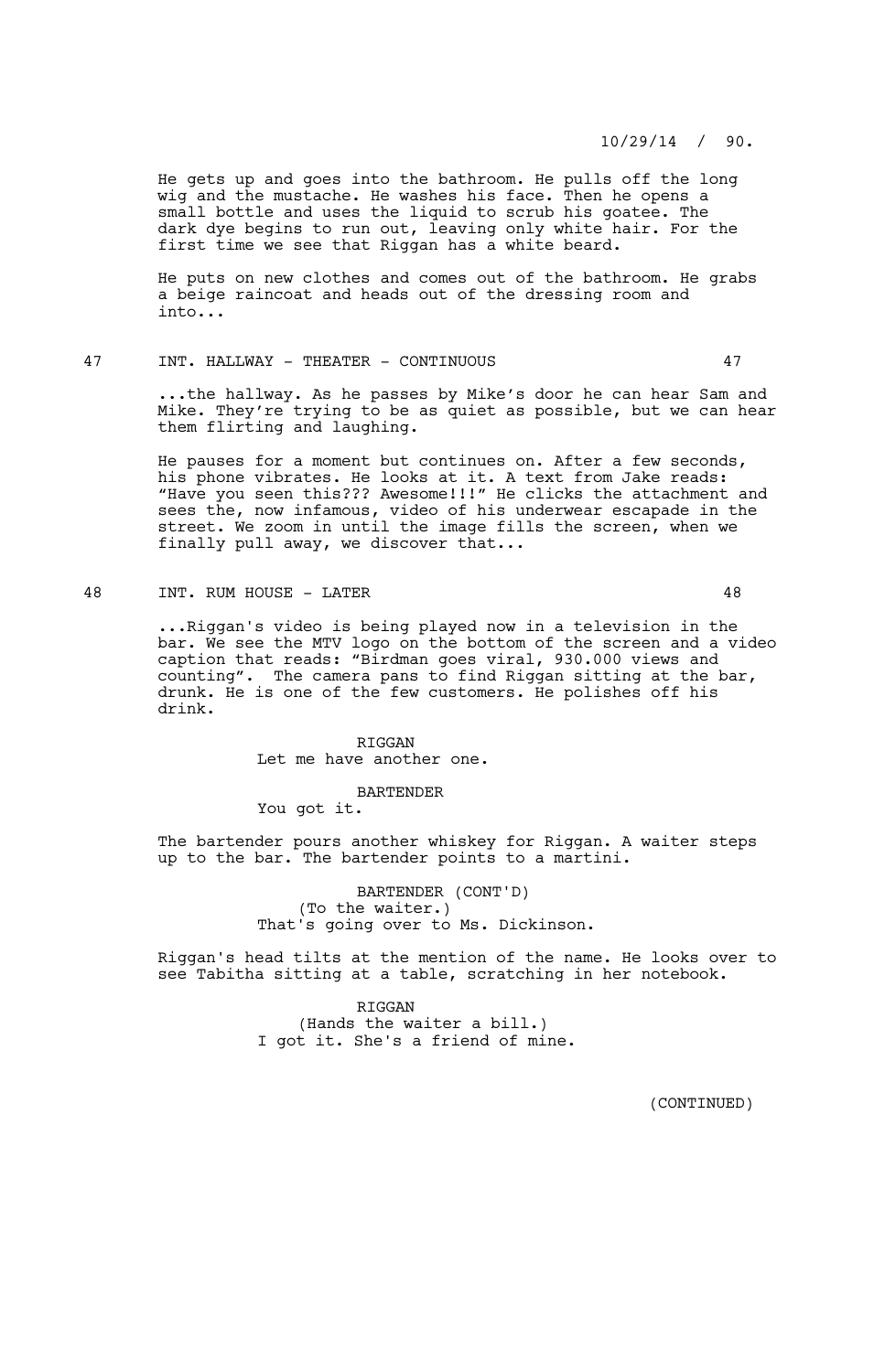10/29/14 / 91.

The waiter pockets the money and gives Riggan the drink. He walks it over to Tabitha and places it down in front of her. Not looking up, she pulls the drink closer and takes a sip.

Riggan sits down across from her. She looks up and immediately recognizes him. He takes out the Carver cocktail napkin and pushes it in front of her. She looks at him, and then down to the napkin. She reads it in silence.

> RIGGAN (CONT'D) (Re: The napkin.) That was twenty years before I put on that damned costume.

A pause. Then she pushes the napkin back toward him.

TABITHA

I don't care.

RIGGAN I'm just saying, when you come tomorrow night, I want you--

TABITHA

It doesn't matter.

RIGGAN What are you--

TABITHA<br>I'm going to destroy your play.

RIGGAN You haven't even seen it. I don't-- Did I do something to offend you?

TABITHA

As a matter of fact you did. You took up space in a theater which otherwise might have been used on something worthwhile.

RIGGAN

But you don't even know if it's--

## TABITHA

That's true. I haven't read a word of it, or even seen a preview, but after the opening tomorrow I'm going to turn in the worst review anybody has ever read. And I'm going to close your play. Would you like to know why? Because I hate you. And everyone you represent. Entitled. Spoiled. Selfish. Children. Blissfully untrained, unversed and unprepared to even attempt real art. Handing each other awards for cartoons and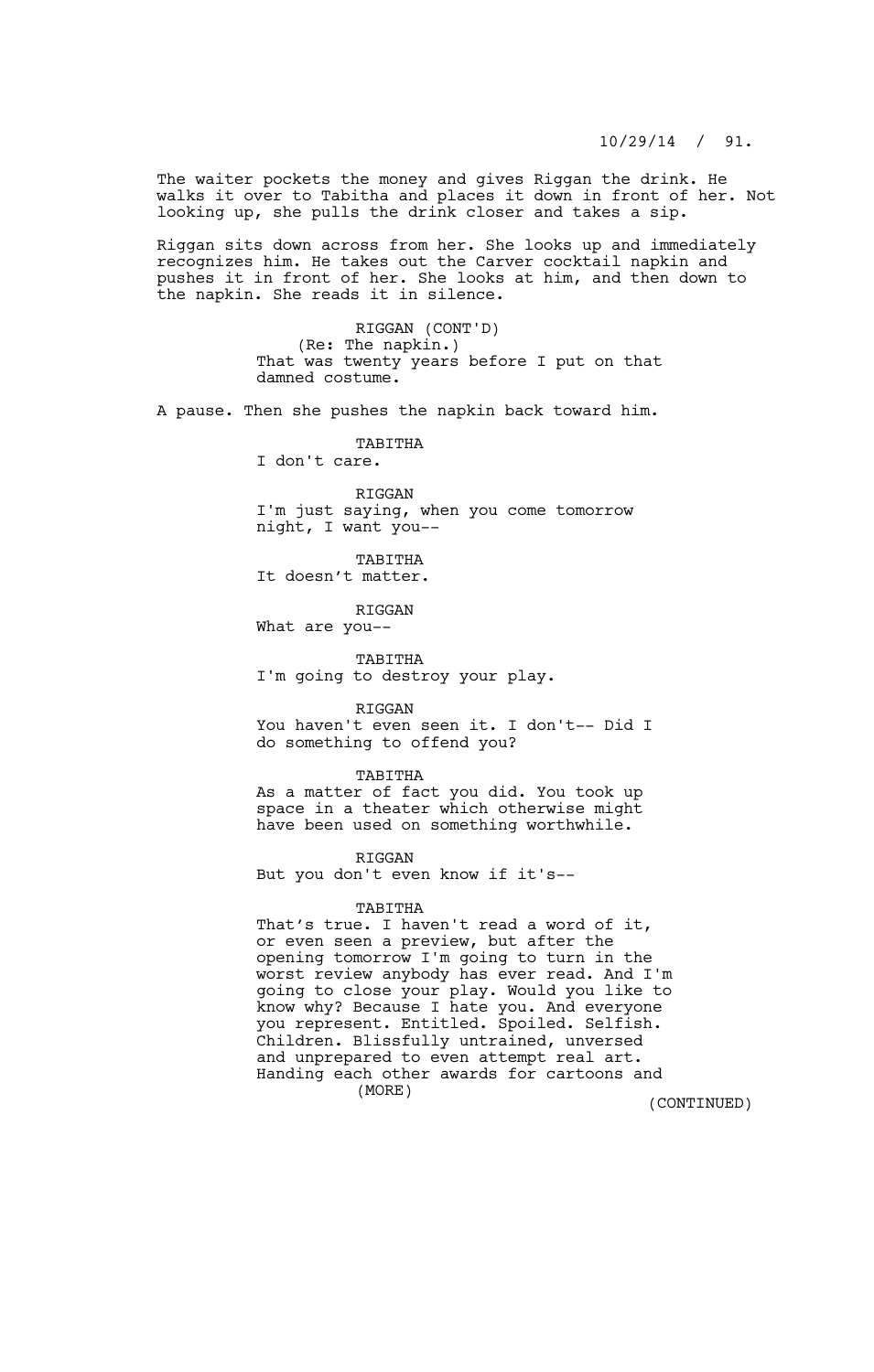10/29/14 / 92.

TABITHA (CONT'D)

pornography. Measuring your worth in *weekends*. Well, this is the theater, and you don't get to come in here and pretend you can write, direct and act in your own propaganda piece without going through me first. So, break a leg.

Tabitha goes back to her writing. Riggan sits for a moment.

RIGGAN What has to happen in someone's life, for them to end up becoming a critic?

She looks up at him.

RIGGAN (CONT'D) Whatcha writin'? You reviewin' a play? Was it good? Bad? Did you even see it? Lemme read.

He snatches the notebook from her.

TABITHA I will call the police.

**RIGGAN** No you won't. Let's read your review! (He scans the notebook.) "Callow". A label. "Lackluster". Label. "Marginalia". Sounds like you need penicillin to clear that up. None the less... label. (Looks to Tabitha.) All labels. You're a lazy fucker aren't you? (Looks one last time at the notebook.) Epistemological vertigo?

Tabitha wants to reach for the notebook, but her pride won't let her. Riggan takes a flower from a vase at the center of the table.

> RIGGAN (CONT'D) You know what this is? You don't, do you? You can't even see it if you don't label it. You mistake those sounds in your head for true knowledge.

TABITHA Are you finished?

RIGGAN<br>(Wrinkling one of the pages.) Nothin' about intention, structure,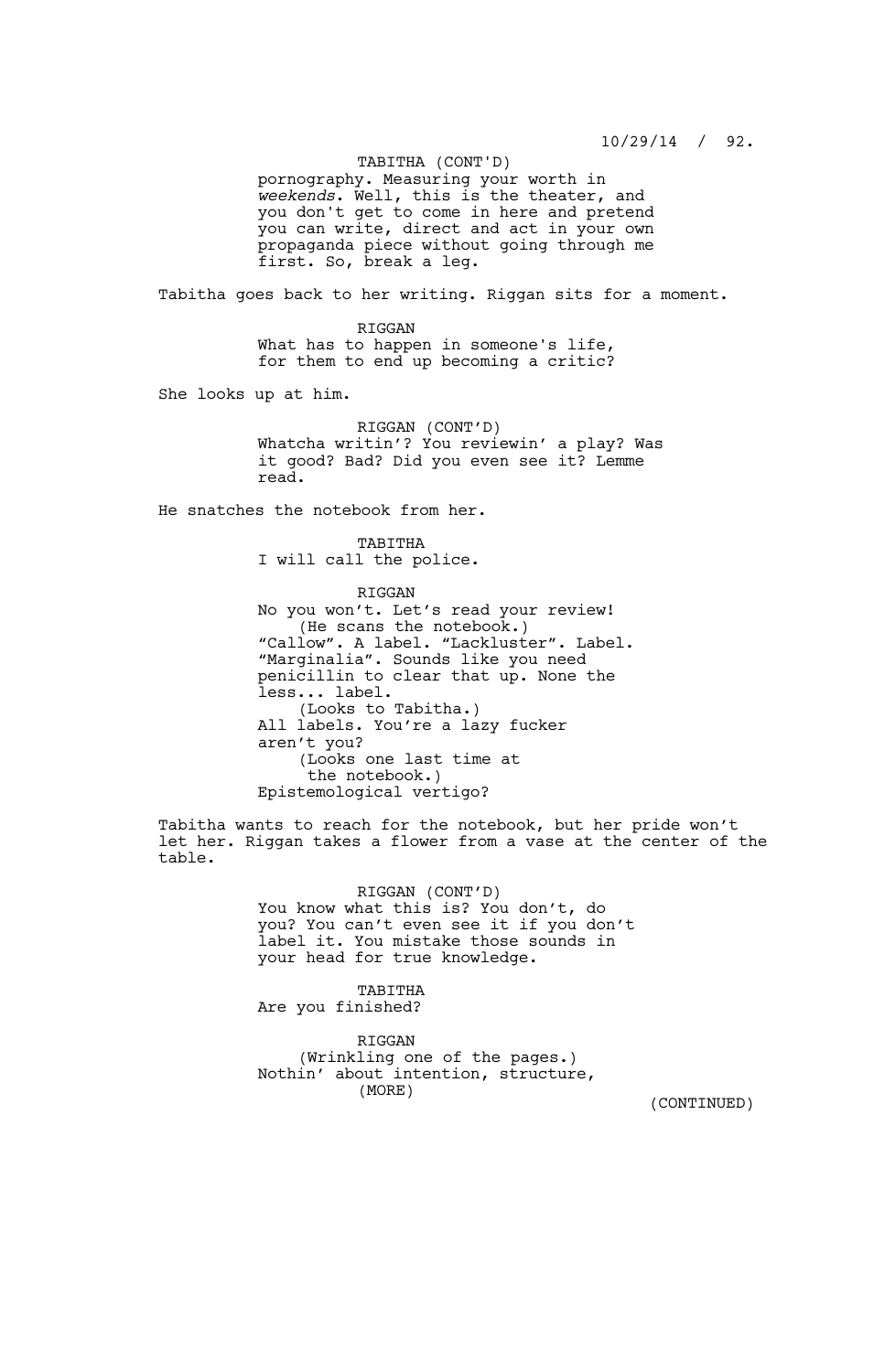10/29/14 / 93.

technique. Just crappy opinions backed up by crappy comparisons. You're incapable of writing more than a couple of paragraphs, and you risk nothing of yourself. (He tears out the page and tosses the notebook.) Well, I'm an actor and this play has cost me everything. So you can take your cowardly, malicious, shittily written reviews and shove them up your... (Showing her the wrinkled page.) ...wrinkly, tight ass. RIGGAN (CONT'D)

Riggan wears a proud smile. And suddenly, Tabitha begins to smile with him.

> TABITHA You think you're an actor? (Calls to the waiter.) Eddie!

Eddie the waiter approaches the table.

WAITER Yeah, Mrs. Dickinson?

TABITHA Give us some Shakespeare.

WAITER No problem. Got anything in mind?

Tabitha looks over at Riggan picking the perfect verse.

TABITHA The Scottish Play. Act five...

WAITER

*Tomorrow, and tomorrow, and tomorrow, Creeps in this petty pace from day to day, To the last syllable of recorded time; And all our yesterdays have lighted fools. The way to dusty death...*

He is brilliant. The monologue is perfectly played and powerful. Riggan being mercilessly reminded of his mediocrity... by Eddie the waiter.

> WAITER (CONT'D) *...Out, out, brief candle! Life's but a walking shadow, a poor player, That struts and frets his hour upon the stage, And then is heard no more. It is*  (MORE)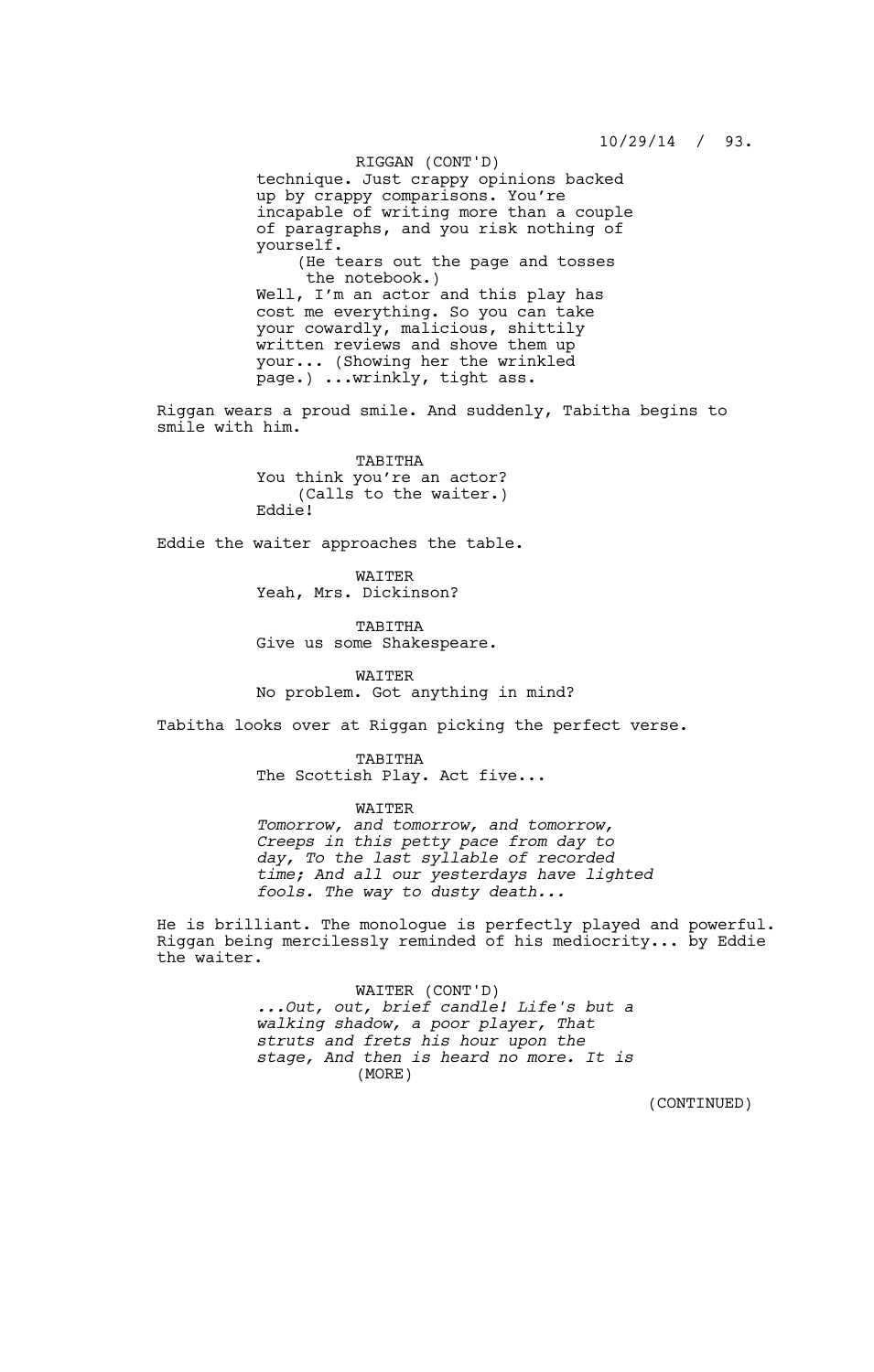10/29/14 / 94.

*a tale told by an idiot, full of sound and fury... Signifying nothing.* WAITER (CONT'D)

A few drunks clap at the beautiful performance. Then, a powerful silence rings out for a moment, until...

TABITHA Thank you, Eddie.

WAITER

You got it.

TABITHA (To Riggan. A derisive laugh.) You're no actor. You're a celebrity. Let's be clear on that.

Tabitha rises from her seat and grabs her things.

TABITHA (CONT'D) I'm going to kill your play.

She walks away. Riggan sits numb. After a moment, he reaches over and gulps down Tabitha's entire martini, gin pouring out the sides of his mouth. Unaware, he slams the empty martini glass on top of the Carver napkin and gets up. We follow him out onto...

49 EXT. STREET - CONTINUOUS 49

...the street, where he walks through the theater district. Tired. Drunk. Empty. Neon lights all around him. A crazy, old homeless man passes by in the opposite direction shouting furiously. Riggan keeps walking until he arrives at a bench, with a tree behind. Everything is quiet. Riggan sits on the bench, lost. We begin to tilt up, slowly, toward a tall tree. We move closer into the branches and the green leaves. Silence.

A49 A49

Night turns into day. The sounds of the city disappear and birds begin to sing. The branches now caressed by golden shafts of morning sun. Finally, we tilt down slowly and find...

50 EXT. STREET – DAY.

...Riggan still sleeping on the bench. He looks like a bum. His raincoat is dirty and wet.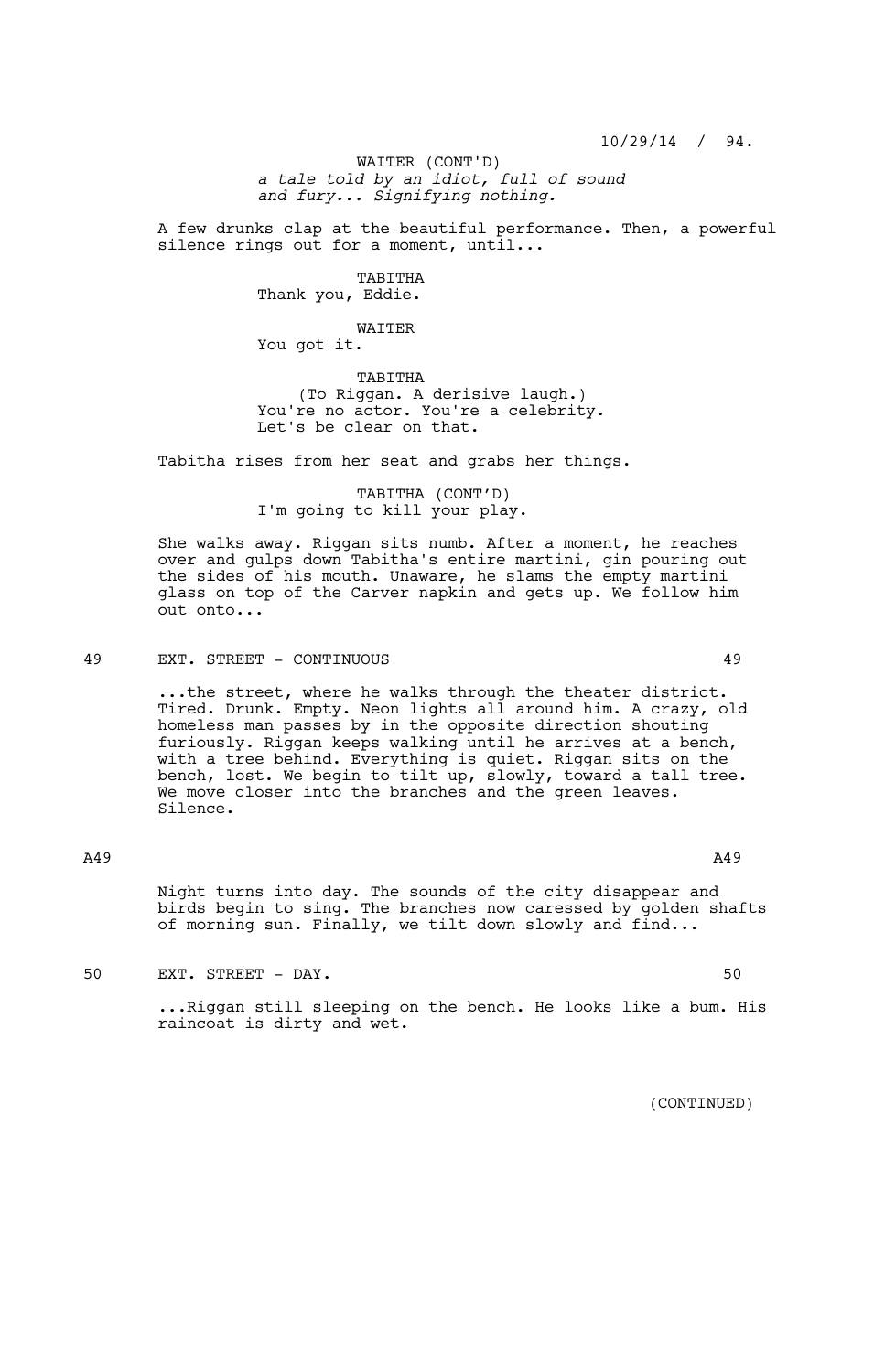10/29/14 / 95.

BIRDMAN (V.O.) God. You look like shit, brother. You get that mongoloid look when you're hung over, don't you?

Riggan opens an eye. He scratches his hair.

BIRDMAN (V.O.) Let's go. Get up. It's a beautiful day.

Riggan sits up slowly. He is really hung over.

BIRDMAN (V.O.) Stand up! Forget about the times. Everyone else has. So you're not a great actor... *Who cares?!!* You're much more than that. Fuck! You tower over all these theater douchebags. You're a movie star! A Global force! Don't you get it?

Riggan stands up and begins to stumble forward. We pan around to find Birdman (a stronger Riggan wearing a cool Birdman outfit), following behind him.

# BIRDMAN

You spent your whole life building a reputation and a bank account, and now they're both blown. So what? Fuck it. We make a come back. Something huge. Take what belongs to us. Take back the spotlight. Magazine covers and billboards. Happy meals with Birdman dolls. Remember that? That's who you are. That's who we are!

Riggan just marches on. People and cars pass by, but nobody notices Birdman. Riggan tries to ignore him.

# BIRDMAN (CONT'D)

C'mon, buddy. Tell me we're going back to the big leagues. Let's do this. Shave off that pathetic goatee, and put the mask back on! Batman my balls. We'll start a new franchise. *Birdman: Phoenix Rising.* Trust me! A billion world wide. Swear to God.

A50 A50

Riggan keeps walking. Birdman, insistent, chases, until suddenly he begins to flutter off the ground.

BIRDMAN

Do you hear me? You can do anything! You're an icon!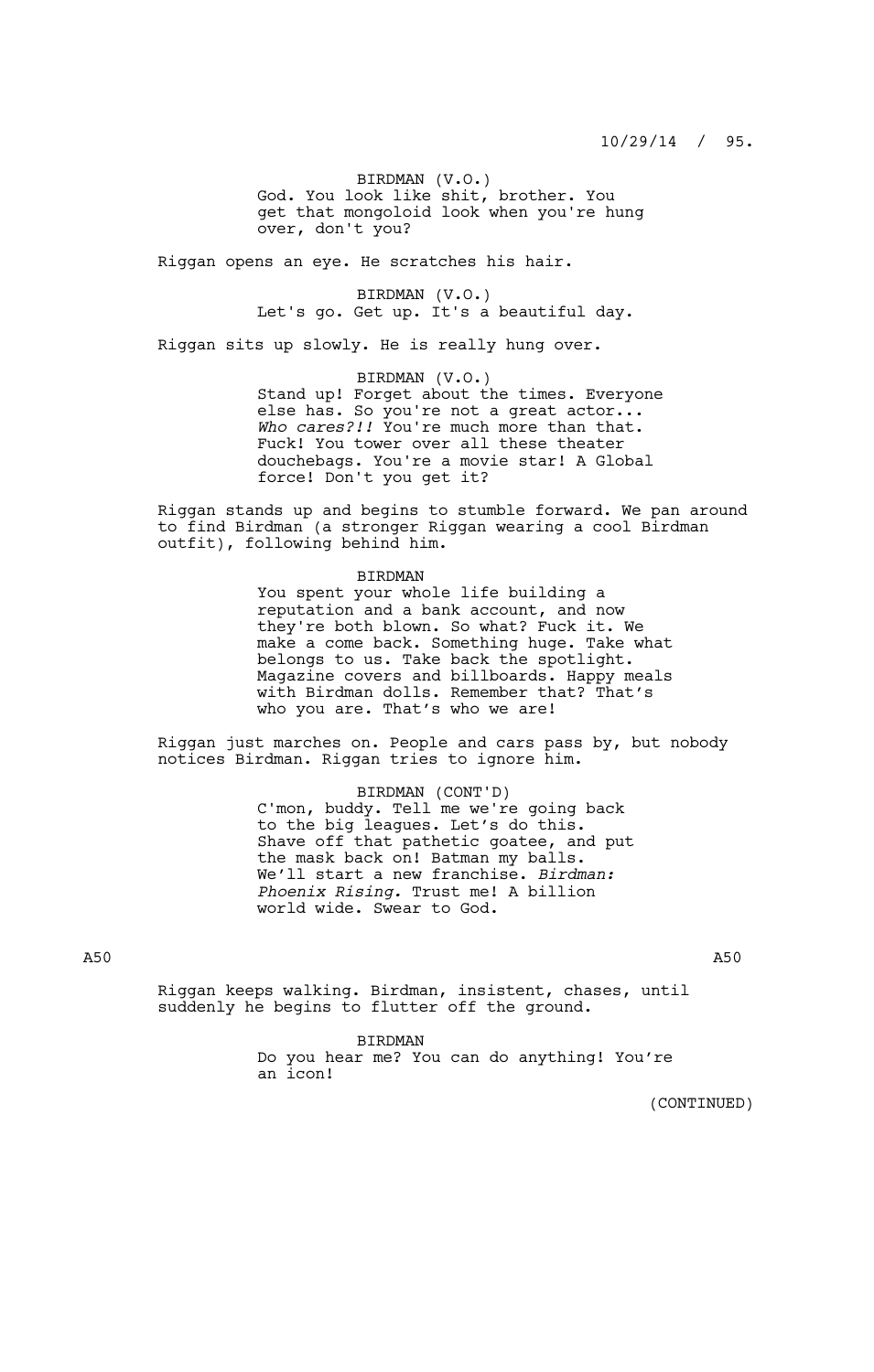Desperate, Birdman flies a bit higher around him.

BIRDMAN (CONT'D) You're bigger than life. You save people from their boring, miserable lives...

The camera pans to the street in front of them. People carry out their everyday routines. There is a deli, a souvenir shop, a small bank...

> BIRDMAN (O.S.) (CONT'D) ... You make them jump, laugh, cry, shit their pants... All you have to do is snap your fingers and...

# B50 B50

Riggan snaps his fingers, once, twice, and the bank suddenly explodes. The sound is so loud that it seems to belong to another movie. The earth shakes. People run. Dust all over. Fire. An unsteady camera pans back to Birdman.

# BIRDMAN

(Excited.) That's what I'm talking about! That is cool! Explosive! Big, fast, loud! (He turns directly to the camera and talks about the audience.) Look at them. They love that shit! They starve for blood and action, not this artsy-fartsy-philosophical bullshit!

C50 C50

We hear a loud roar, and the camera pans to discover a huge alien about to crash a cab against the asphalt. Birdman uses his powerful blow to send the alien flying away.

BIRDMAN

And when you shout "whooaa!"... (Riggan shouts "Whooaa!") ...it explodes in the eardrum of millions. Your power is unlimited.

Riggan slows down his pace, as he starts to listen.

BIRDMAN (CONT'D) You glimmered on 3000 screens, over 5 continents, in 47 countries at the same time. You are ubiquitous. You're a God! You can do it again. You can soar above all of them.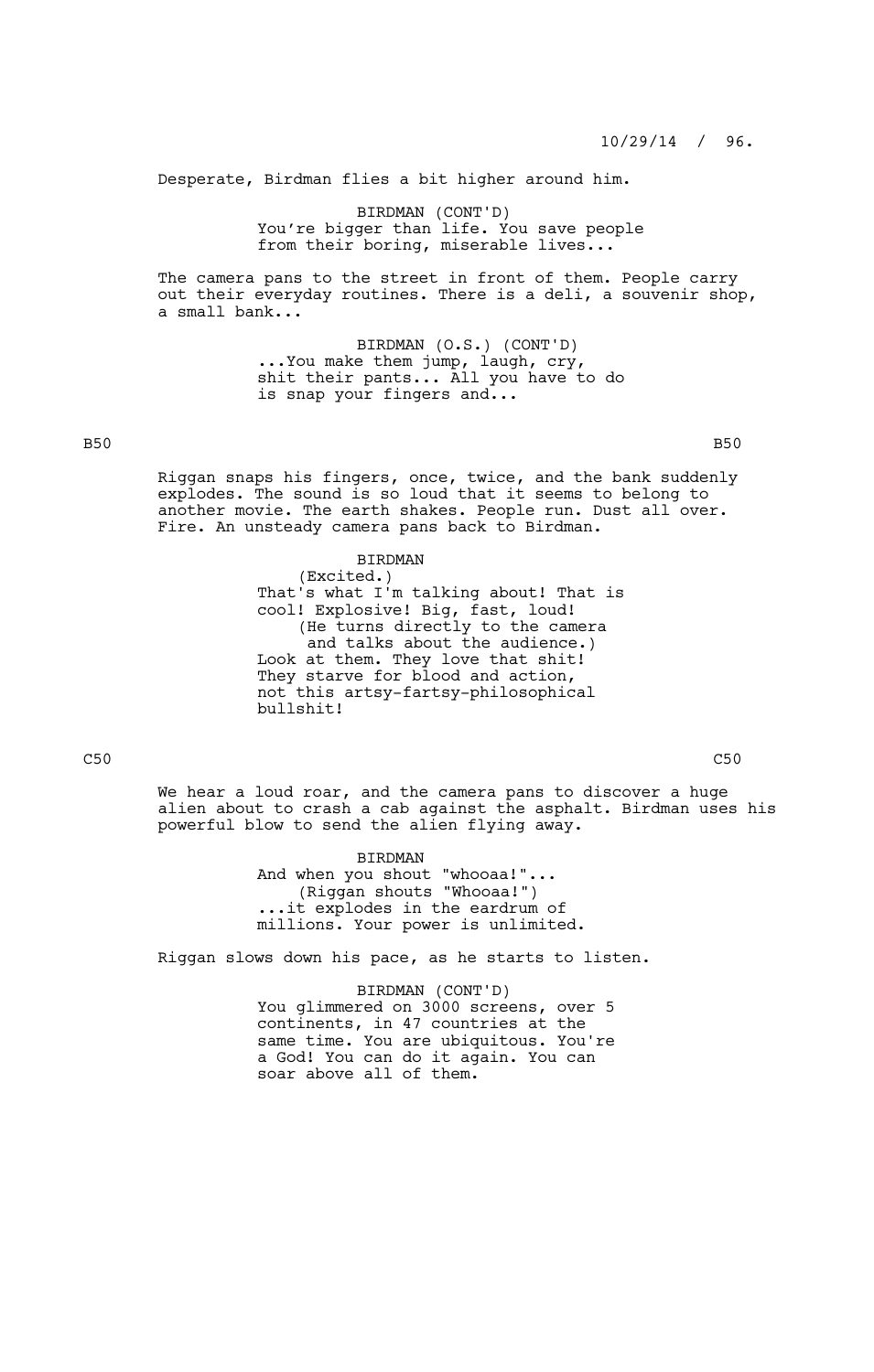Riggan suddenly begins to levitate.

**BIRDMAN** There you go, you mother fucker! See? Gravity doesn't even apply to you.

The camera flies up with Riggan as he floats above the street. There is something magical in his ascension, gently impelled by the breeze. A beautiful backlight makes his body glow. Birdman flutters around him.

> BIRDMAN (CONT'D) Listen to me. We gotta go back! We have to do this. We have to end it on our terms. With a grand gesture.

A strange light suddenly palpitates in Riggan's eyes. Something makes sense in what Birdman is telling him.

The camera becomes Riggan's POV. He looks down to see the people on the street, watching him in awe.

> BIRDMAN (O.S.) (CONT'D) We'll go back. We'll show them how much they're going to miss us. Flames. Icarus. Sacrifice...

We tilt up again to Riggan's face. He has a plan.

BIRDMAN (O.S.) (CONT'D) Let's go back one more time and show them what we're capable of. You can do it. You're Birdman. Do you hear me? You're...

A GUY'S VOICE (O.S.) Birdman!

## E50 E50

And as the camera pulls away, we discover Birdman is gone and Riggan is standing on the ledge of a tall building. The camera tilts down and we see that more people have gathered around, and more cars has stopped, and they all point at Riggan, worried about the situation.

A guy wearing shorts, a Bob Marley t-shirt and a robe opens his window, one floor below Riggan, and looks up at him.

> GUY Dude, what are you doing?

Riggan looks down at the people on the street far below.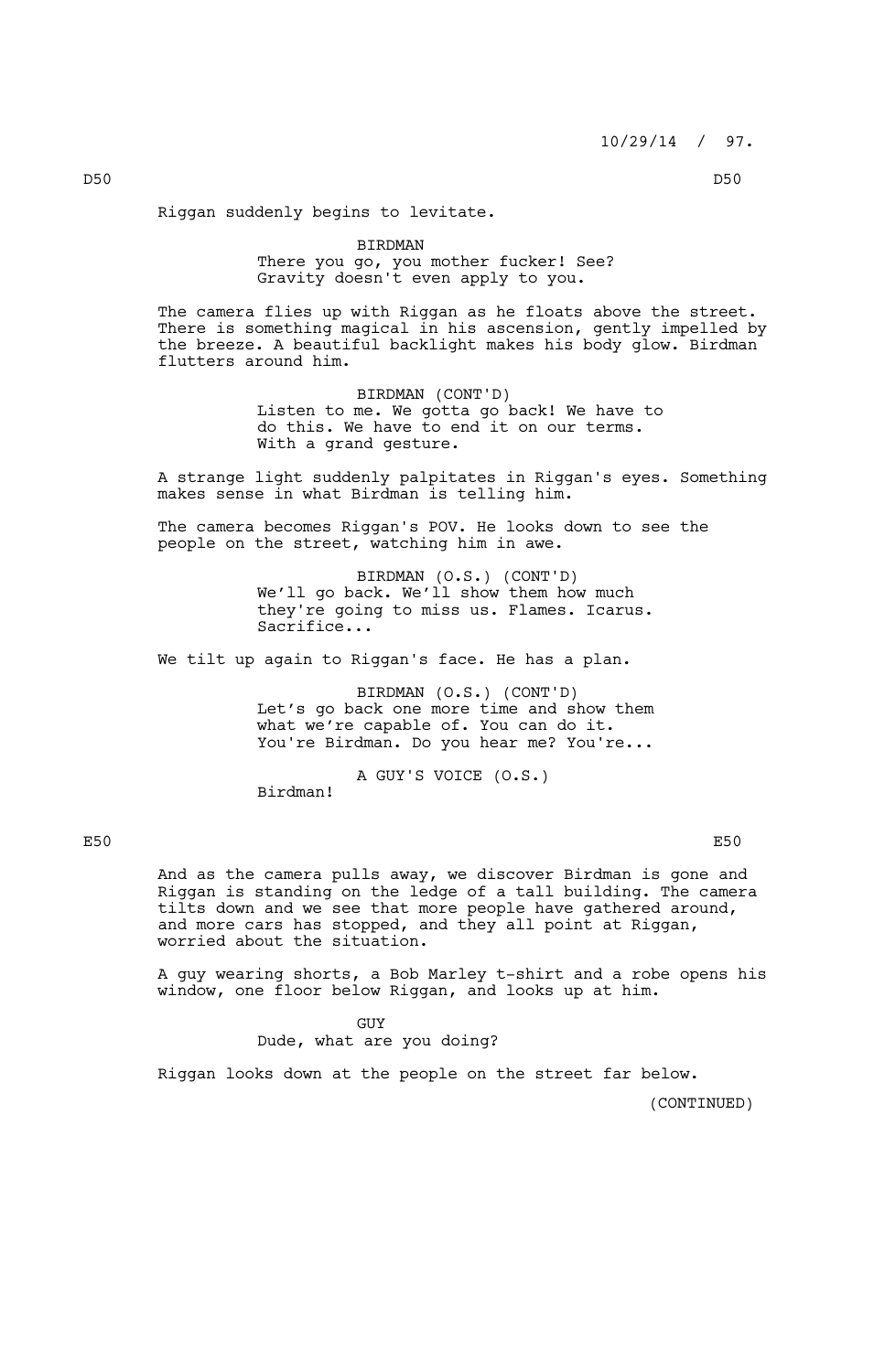10/29/14 / 98.

GUY (CONT'D) You okay, buddy? Do you want me to call someone? We pan to a lady on her balcony filming Riggan with her phone. LADY Is this for real, or you're shooting a film? **RIGGAN** A film. The lady looks around but sees nothing. LADY Oh, you people are full of shit. She goes into her apartment. GUY I'm calling 911. The guy goes inside his apartment. RIGGAN One more time... Now, from the door of the rooftop, a good neighbor calmly approaches Riggan. GOOD NEIGHBOR Hi, sir. Can I help you? You should be careful. RIGGAN Sorry. Can't talk. I'm late. (Murmuring.) Music. Some underscoring music begins to sound. The neighbor is now close to him and helps Riggan step down from the edge on to the floor of the rooftop. GOOD NEIGHBOR Are you alright? Do you want me to call someone? Do you know where to go? Riggan closes his eyes for a moment as the camera moves slowly toward him. He opens his eyes. The music begins to swell. Riggan stands up straight and proud, and in a voice that sounds like

> RIGGAN *Yes. I know where to go.*

Birdman...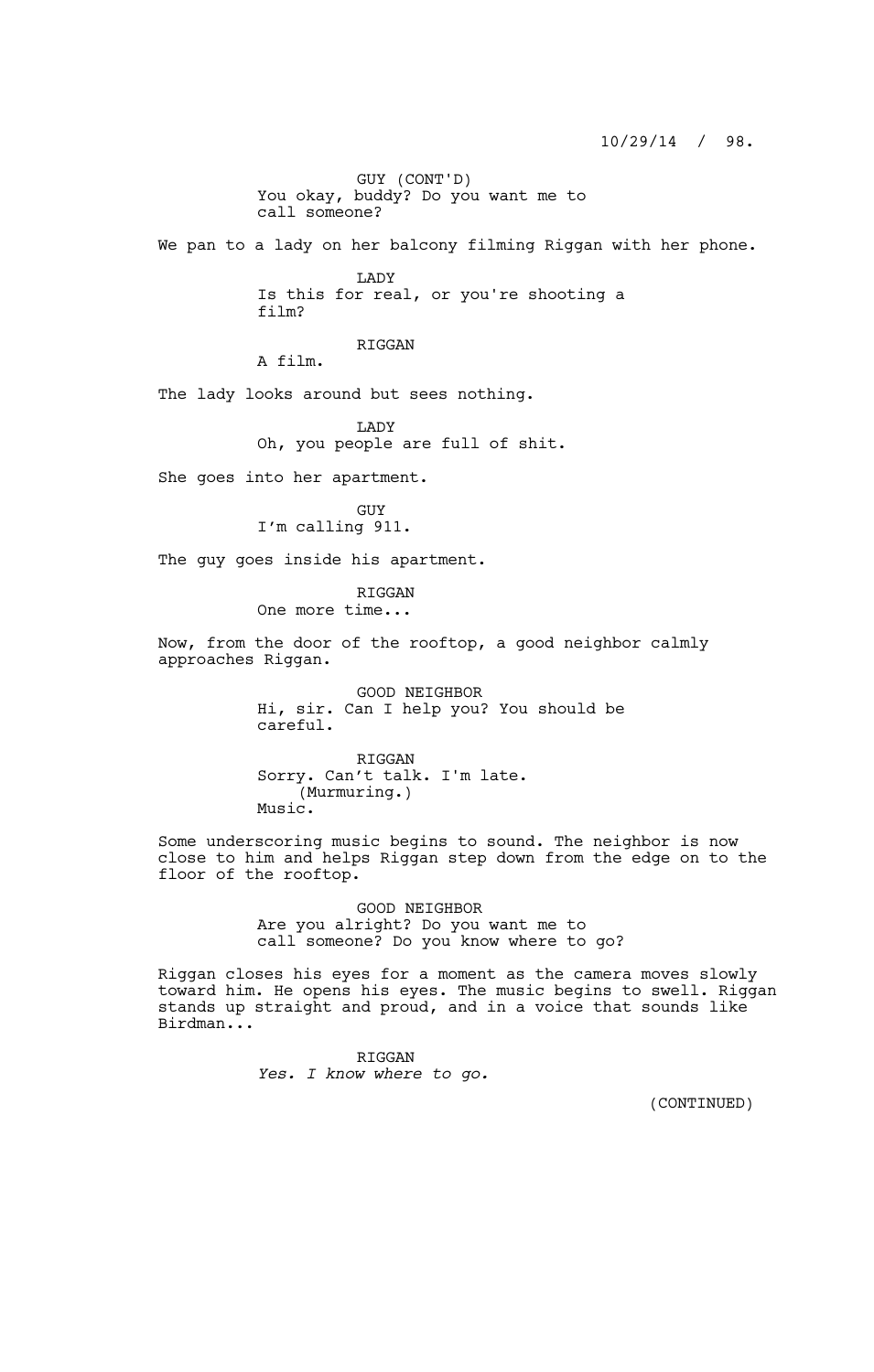10/29/14 / 99.

He turns and begins to run on the rooftop. The music is rousing. As he runs, he holds out his arms, spreading them wide. The camera runs behind him, until suddenly...

F50 F50

Riggan jumps, and the camera jumps after him. He rapidly falls toward the street, toward the asphalt. But in his face there is no fear. No. He spreads his arms again and...

G50 G50

He takes flight, soaring high over Manhattan. The music becomes epic. There is something beautiful about this broken man flying like a superhero. We fly next to him, and we can see below the spectacular sight that is Manhattan, until...

51 EXT. THEATER - CONTINUOUS 51 51

...he finally lands on 45th street and calmly approaches the theater. An Usher acknowledges him with a look of surprise.

> **USHER** Mr. Thomson. I think you forgot to--

RIGGAN Stop the music.

The music stops.

USHER I beg your pardon?

Riggan enters the theater.

The confused Usher watches him go by, as he points to the street. We pan to see a taxi driver coming out of his car, running like a mad man toward us.

We stay with the Usher and the taxi driver as they argue. They take it inside the lobby, but we remain out front.

A51 A51

Day turns to night, igniting the lights of the marquee, which reflect off of the lobby doors. We hear wild applause coming from inside the theater. Seconds later, the doors of the theater open and the audience files out for intermission.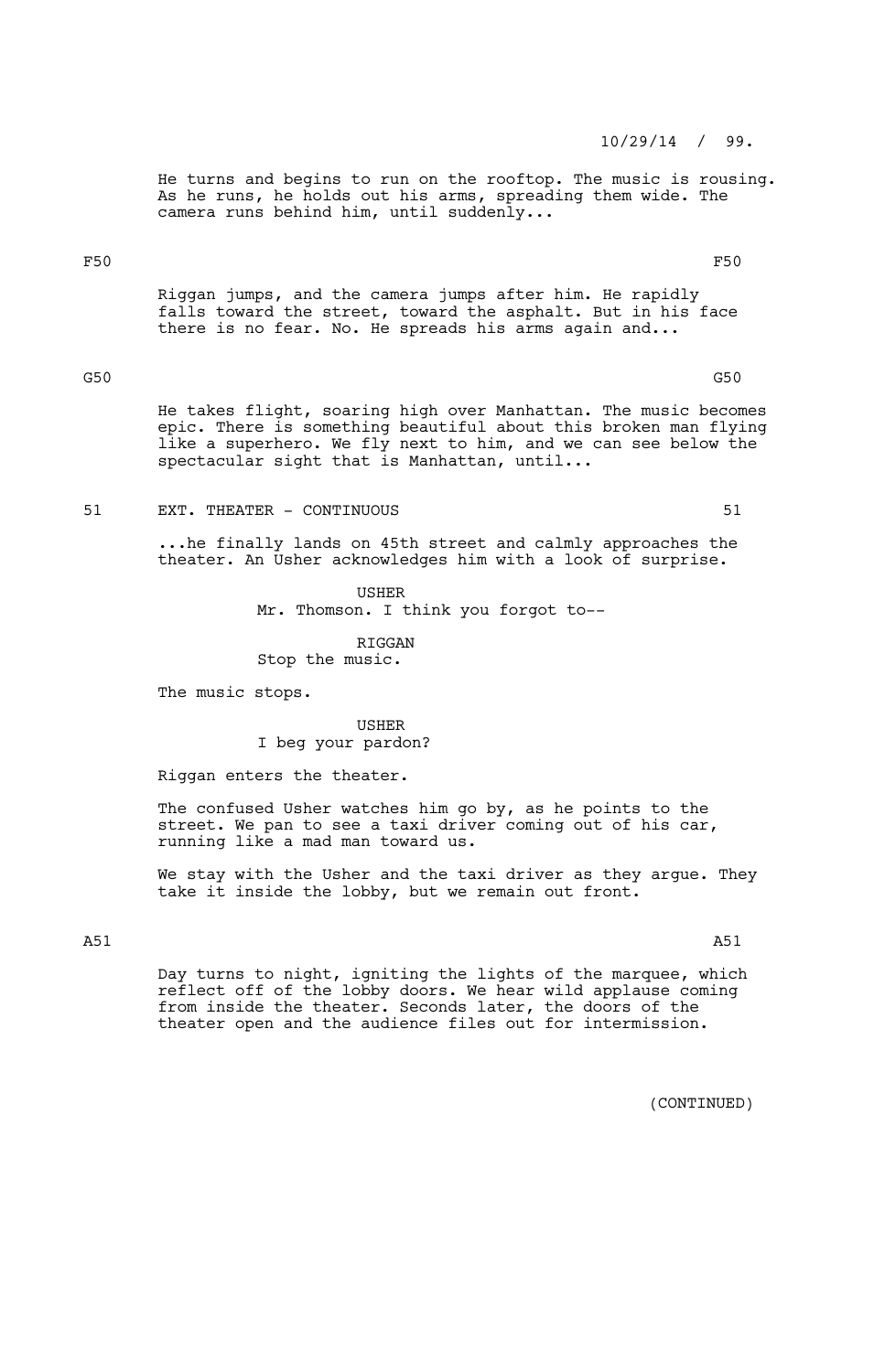10/29/14 / 100.

MAN (Tweeting on his phone.) It's really good.

WOMAN

I know. I can't believe it...

We begin to move up, outside the theater. We see the marquee of<br>the play that reads, "What We Talk When We Talk About Love".<br>Above the title, in smaller print, "Riggan Thomson and Mike<br>Shiner". Below on a banner, "Opening

We keep climbing until we arrive at Riggan's dressing room window. We push in to find...

52 INT. RIGGAN'S DRESSING ROOM - THEATER - EVENING 52

... that the room is full of roses and cards. Riggan lies on the sofa, hugging a cushion. He is wearing the long wig and mustache for the motel scene.

Sylvia appears in the doorway.

SYLVIA Wow, that is just *NASCAR* hot.

He smiles at her.

SYLVIA (CONT'D) I just wanted to come say hello. It's going great out there. *You're so good*. I mean it. You're-- I really mean it.

RIGGAN Come here. Sit next to me.

ANNIE ON SPEAKERS This is your five minutes.

SYLVIA Do you need to--?

RIGGAN

I'm fine. Sit.

She does.

SYLVIA Look at all these roses.

SYLVIA (CONT'D)<br>You hate roses...

RIGGAN<br>I hate roses...

She laughs. He watches her, something odd in his expression.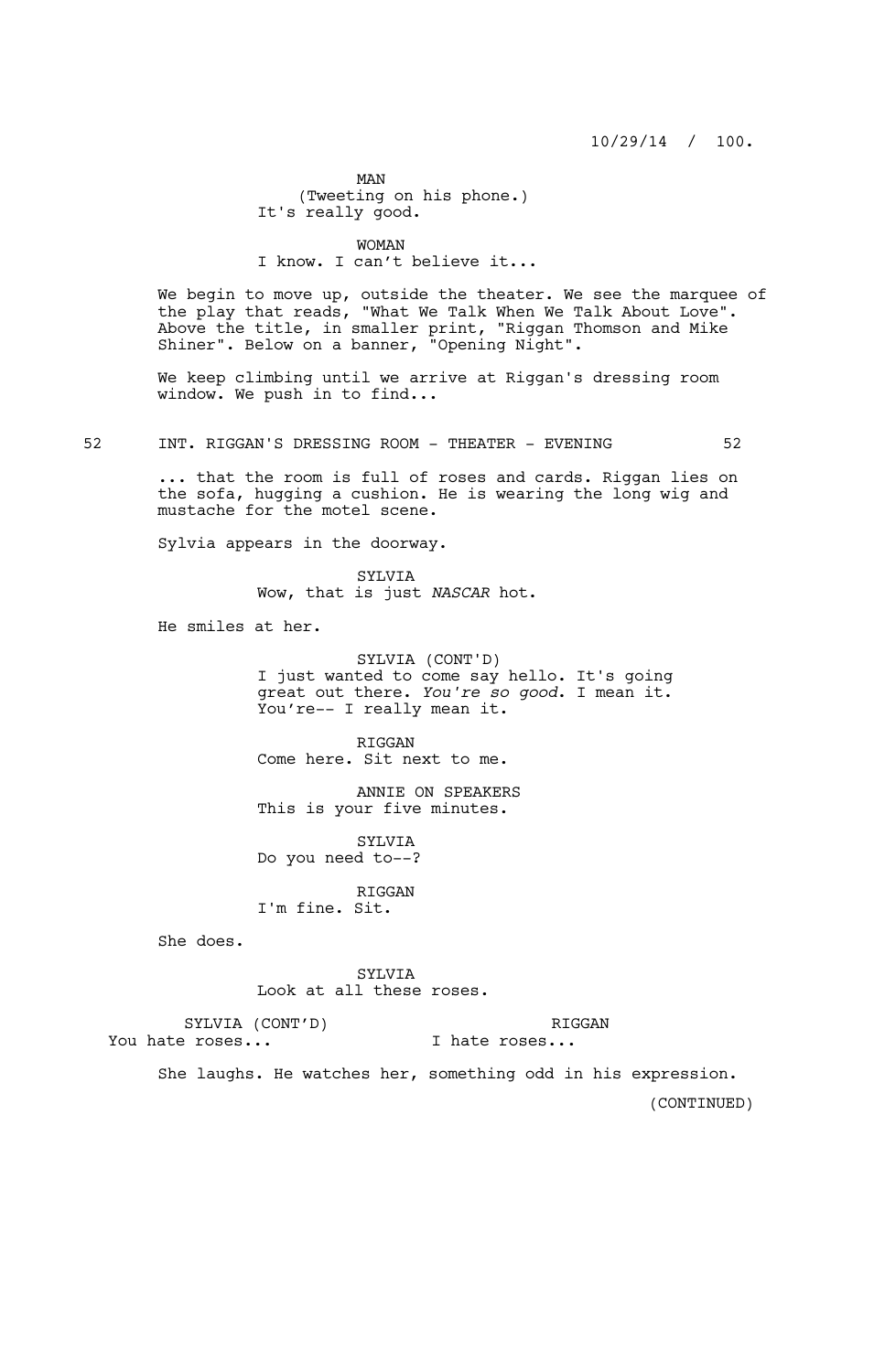10/29/14 / 101.

SYLVIA (CONT'D) Are you okay? You seem-- I don't know, you seem abnormally calm.

RIGGAN

I am calm. I'm great. I spent most of the day observing how beautifully this pile of dirty clothes was lit by the warm afternoon sun. (A tiny smile.) So beautiful.

Sylvia, teasing him, closes her eyes and imitates Riggan's meditation posture.

> SYLVIA (Mocking him.) Oh yes. God is those purplish light dots I see between my eyes and my eyelids.

RIGGAN You know? I have this voice that talks to me and tells me the truth. It's comforting, and scary.

A beat.

SYLVIA I'm going to pretend I didn't hear you say that.

RIGGAN

Okay.

SYLVIA (Changing the subject.) You wouldn't believe the crowd outside. They said, some people paid up to 500 dollars a ticket.

He sits down.

RIGGAN You wanna hear something funny?

SYLVIA

Sure.

RIGGAN Do you remember our last anniversary party?

SYLVIA Seriously? You're going to ruin a nice moment with that?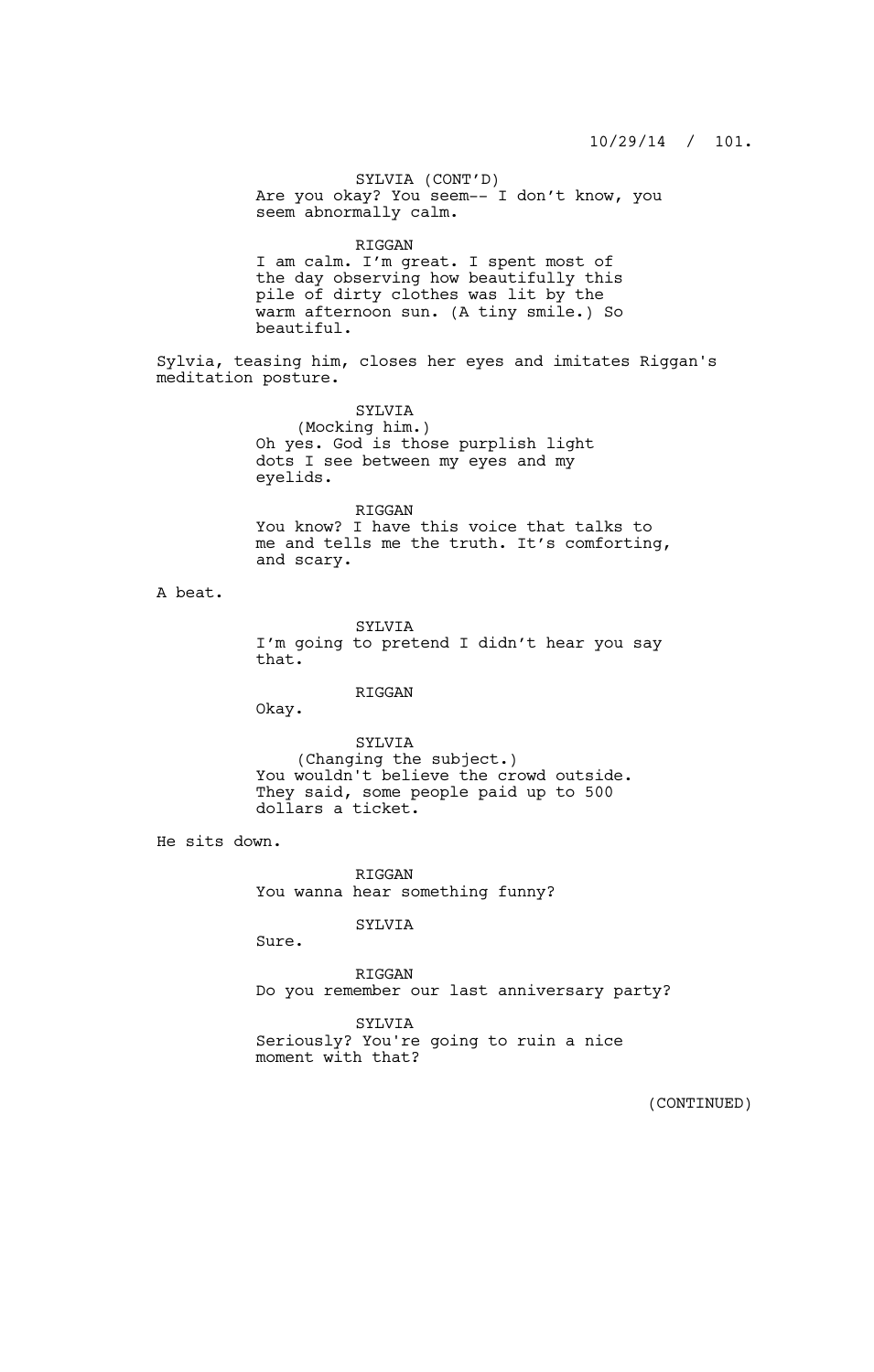RIGGAN

Do you remember the party?

SYLVIA

The party where you fucked Janet Rossbach in our bed? Yeah, it rings a bell.

RIGGAN

Yeah, well. Let's skip over that part for a minute.

SYLVIA

Gladly.

RIGGAN

After you threw the guests out of the house, and the furniture out of the window. You locked yourself in the bathroom.

SYLVIA

I remember. Why are we--

RIGGAN I drove down to Malibu. I sat on the beach for a while. Just... staring out at the ocean.

SYLVIA

Riggan...

RIGGAN Until I walked straight into the water and tried to drown myself.

Silence. Sylvia stares at Riggan, surprised.

RIGGAN (CONT'D) I was in up to my chest when I felt the first one. On my back, like somebody was holding a frying pan against me. And then my chest, and my legs. The water was full of jellyfish. I fought my way out of the water, and I started rolling around the

Sylvia doesn't know how to react.

SYLVIA You said it was a sunburn.

sand like a maniac... crying.

RIGGAN (Smiling.) And you believed me.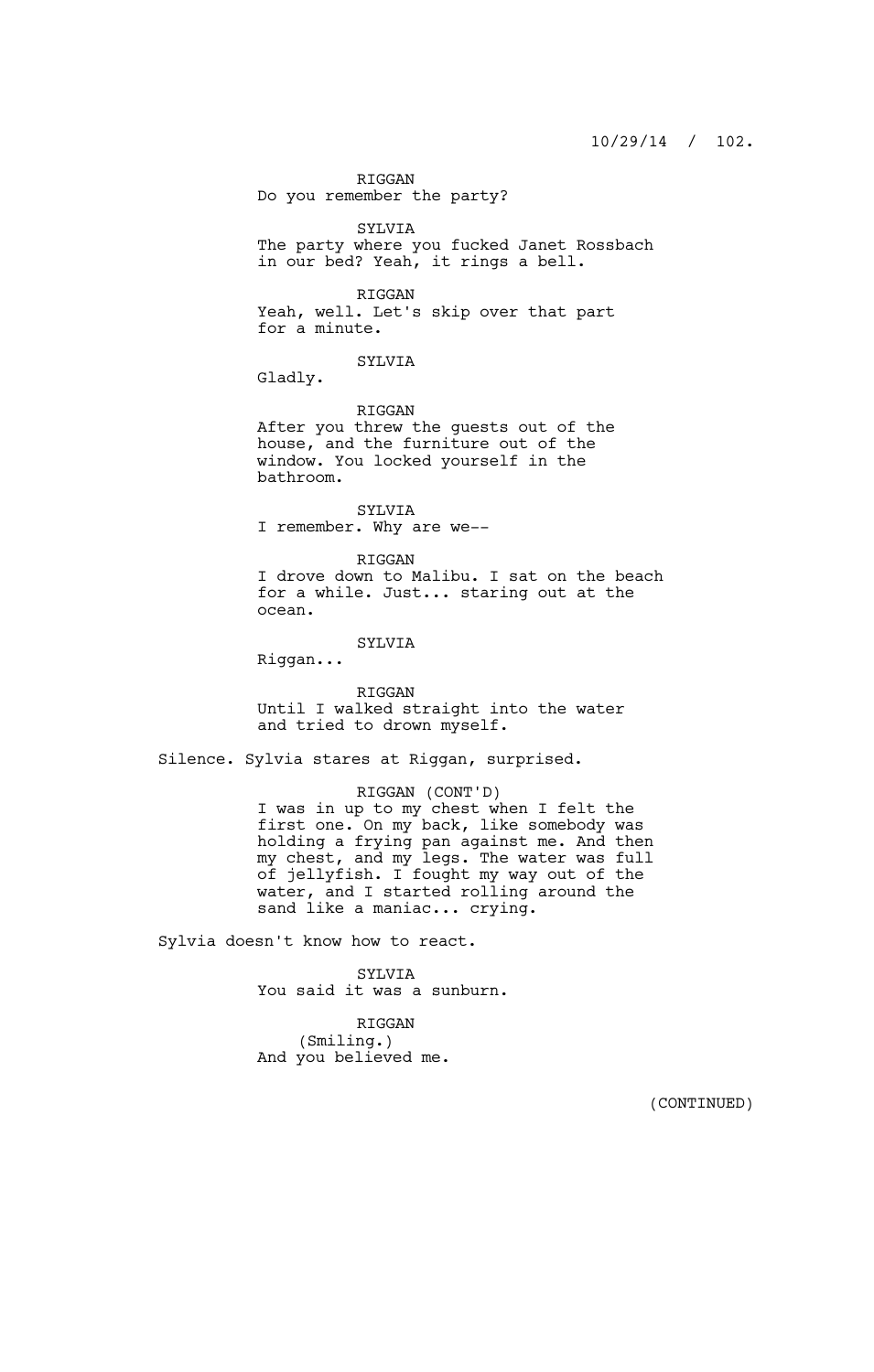SYLVIA To be honest, I didn't give a shit.

RIGGAN

I love you. And I love Sam.

SYLVIA

I know.

Silence. They stare at each other.

RIGGAN

I never should have video taped Sam's birth. First of all because you and Sam both look like shit in that video. But mostly because I missed the moment. I should have just been there with the two of you. Present in my own life. So I'd have it. But, I don't. I don't have any of it.

SYLVIA You have Sam.

RIGGAN No, I don't.

SYLVIA Listen, she's just--

RIGGAN No, I understand. She needed a father and she got one shamefully successful youtube video. Pretty pathetic.

SYLVIA (Putting a finger on Riggan's lips.) Shhh... There are more pathetic things than that. That mustache, for example.

She kisses him.

ANNIE ON SPEAKERS Places for act two. Places.

SYLVIA Riggan...

RIGGAN You should get back to your seat. You don't want to miss what's next.

Sylvia lingers for a moment, and not knowing what to say, she exits. Riggan opens a drawer and takes out a black case. He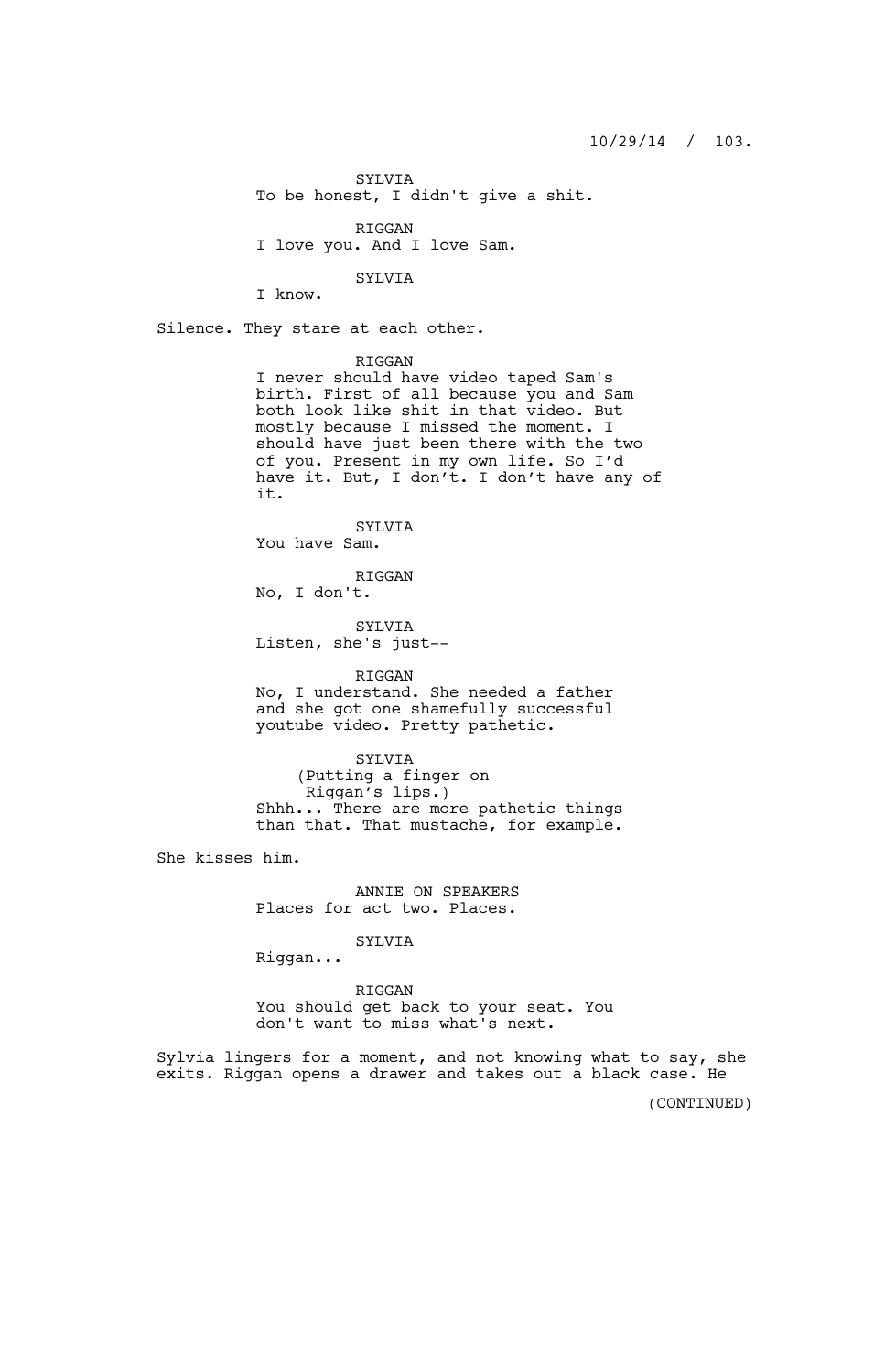10/29/14 / 104.

gently opens the lid. Inside a revolver. He takes some bullets out of a box and one by one loads them into the chamber as he does his vocal exercises into the mirror.

> RIGGAN (CONT'D) Twenty little leopards laughed at two lofty lions. Twenty little leopards laughed at two lofty lions. Twenty little leopards... *laughed.*

He stares at the dressing room door, and with his telekinetic powers he opens it. He snaps the cylinder into the gun and exits out into...

53 INT. HALLWAY - THEATER - CONTINUOUS 53

...the hallway. He paces deliberately, gun in hand.

A technician goes by in the opposite direction.

TECHNICIAN Break a leg, Mr. Thomson.

Riggan ignores him and continues through to the...

54 INT. BACKSTAGE - THEATER - CONTINUOUS 54

...backstage area. Annie immediately hustles over to him holding up the brain mechanism. He walks right by her.

RIGGAN (Brushing her off.) I don't need it.

Annie doesn't seem to understand. She stays there, holding the device. Riggan takes his place outside the motel door. We pan toward the audience. The auditorium is full. The audience in complete silence.

Riggan knocks firmly on the door. Silence again. Then...

RIGGAN (CONT'D) Terri! Terri! (Beat.) I know you're in there!

He barges through the door and onto...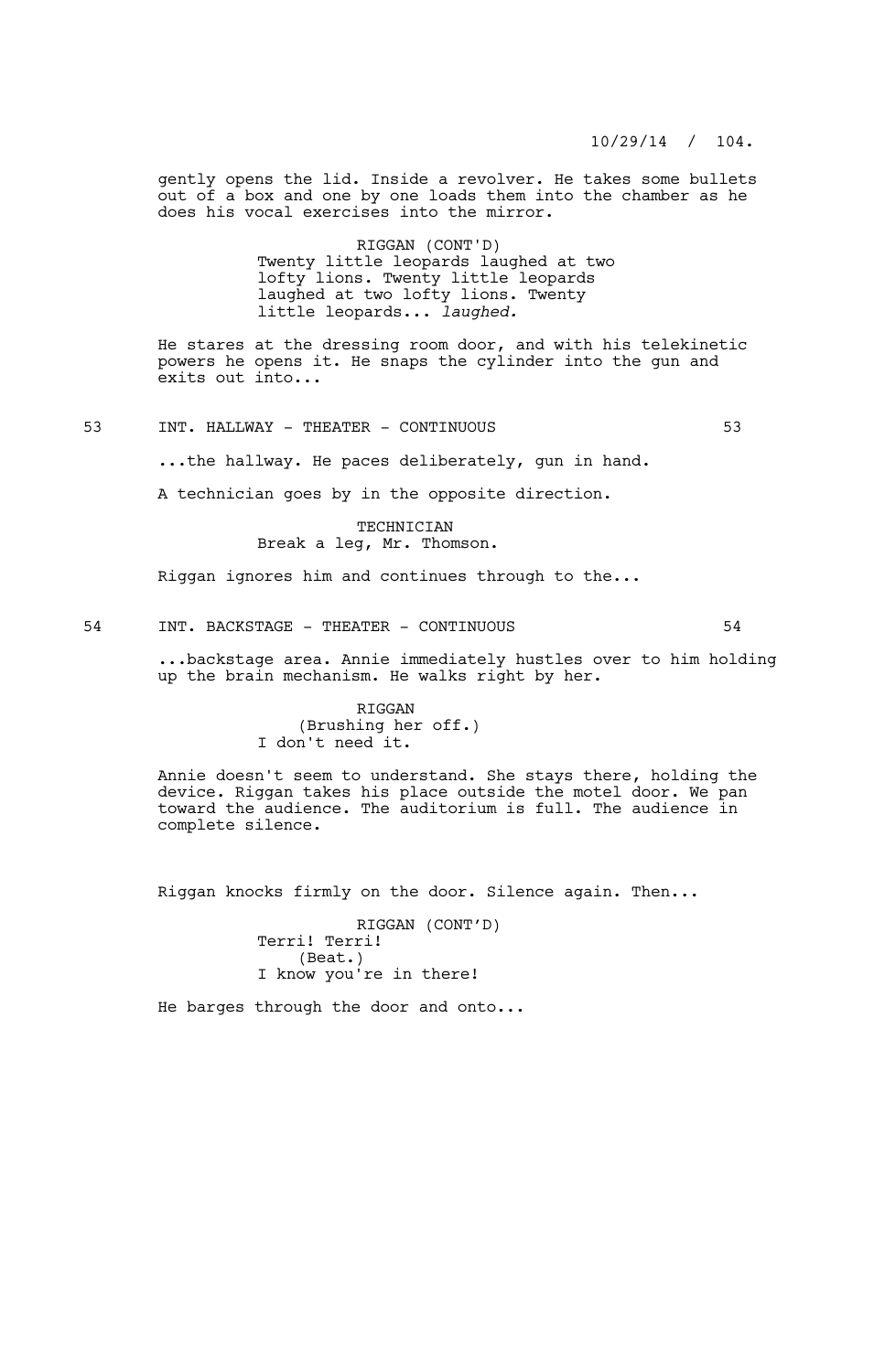### 55 INT. STAGE - THEATER - CONTINUOUS 55

...the stage. The motel room as we saw it before. Mike and Lesley jump out of the bed.

LESLEY<br>Ed! What are you doing here?

RIGGAN (Almost whispering.) Why? I need you to tell me why. I lived for you-- I worshipped you...

MIKE Listen Ed, I know this is hard but--

Riggan raises one hand to silence Mike. Mike looks at him, confused. His eyes narrow on the gun. There is no red plug.

Dead silence. An eerie electricity in the theater.

RIGGAN *What's wrong with me?* Why do I end up having to beg people to love me?

LESLEY Ed. Eddie. Please... Give me the gun.

She begins to cry.

LESLEY (CONT'D) Just look at me. I was drowning. I was not capable of-- You deserve to be loved. You do.

RIGGAN I just wanted to be what you wanted. (Beat.) Now I spend every fucking minute praying to be someone else. Someone I'm not. Anyone...

MIKE Put down the gun, Ed. She just doesn't love you anymore.

RIGGAN (To Lesley.) You don't, do you?

LESLEY (With sympathy.) No...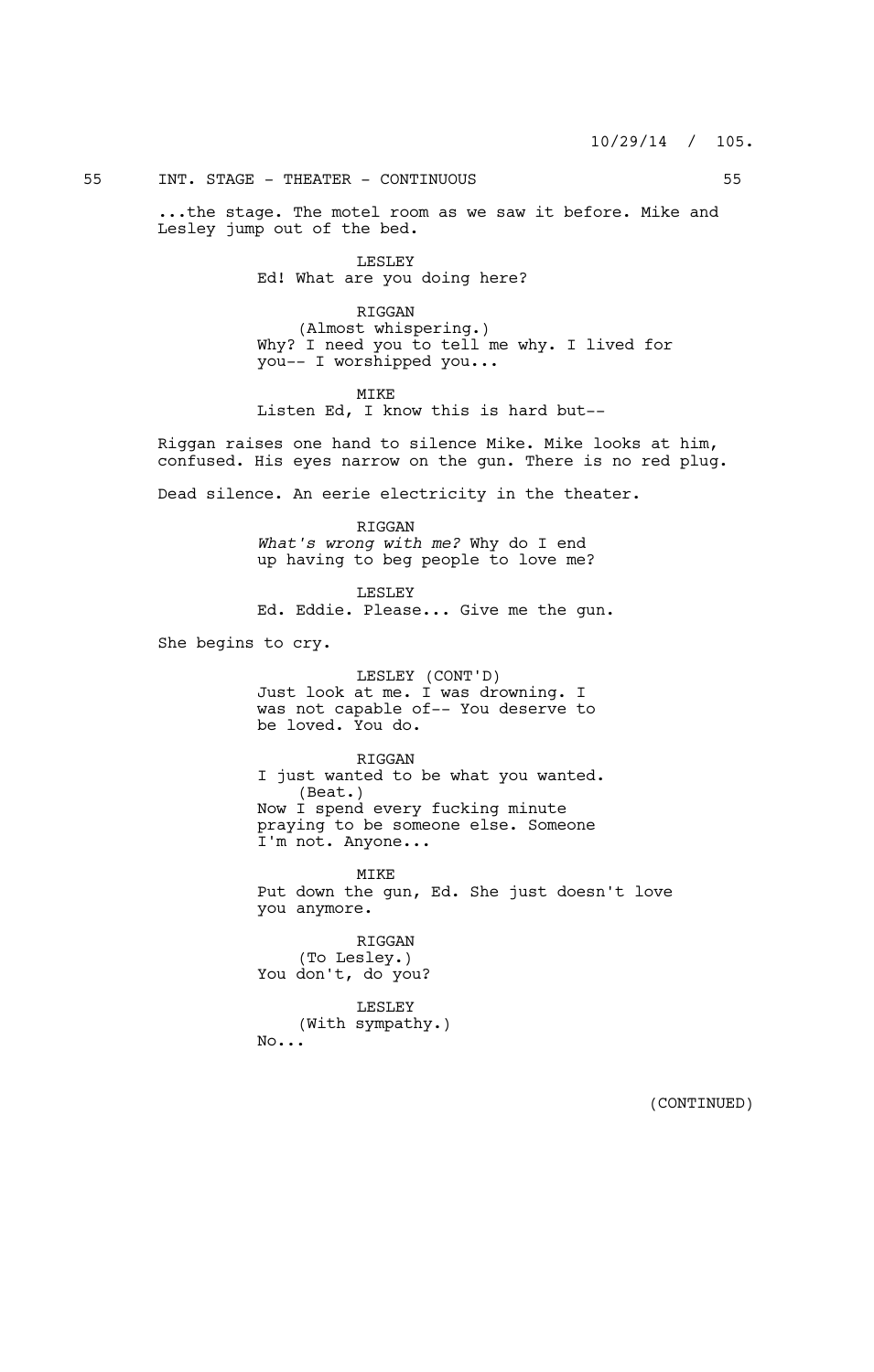10/29/14 / 106.

RIGGAN And you never will...

LESLEY

I'm sorry.

For the first time, Riggan turns to face the audience. He smiles the most beautiful insane smile.

RIGGAN I don't exist. I'm not even here. I don't exist. None of this matters.

Then he raises a trembling arm, and with his eyes full of tears, he aims the gun at Mike.

RIGGAN (CONT'D)

Pum.

Pum.

But he doesn't shoot. Then he turns and aims at Tabitha Dickinson who is sitting on the second row.

RIGGAN (CONT'D)

Again, no shot. Slowly, Riggan raises the gun toward his own head, suddenly a frightening explosion. Blood sprays. Riggan falls. We stay with the shell-shocked audience. A moment of tension, of uncertainty, until...

MAN

Bravo!

The audience, one by one, jump to their feet, applauding wildly. The sole exception is Tabitha, who remains seated, a dazed expression on her face. We stay with the audience a few seconds longer.

FADE TO BLACK.

The sounds slowly vanish. After a moment of silence...

BIRDMAN (V.O.) You won't be hearing from him anymore.

MAN (V.O.)

Is he...?

BIRDMAN (V.O) He's gone.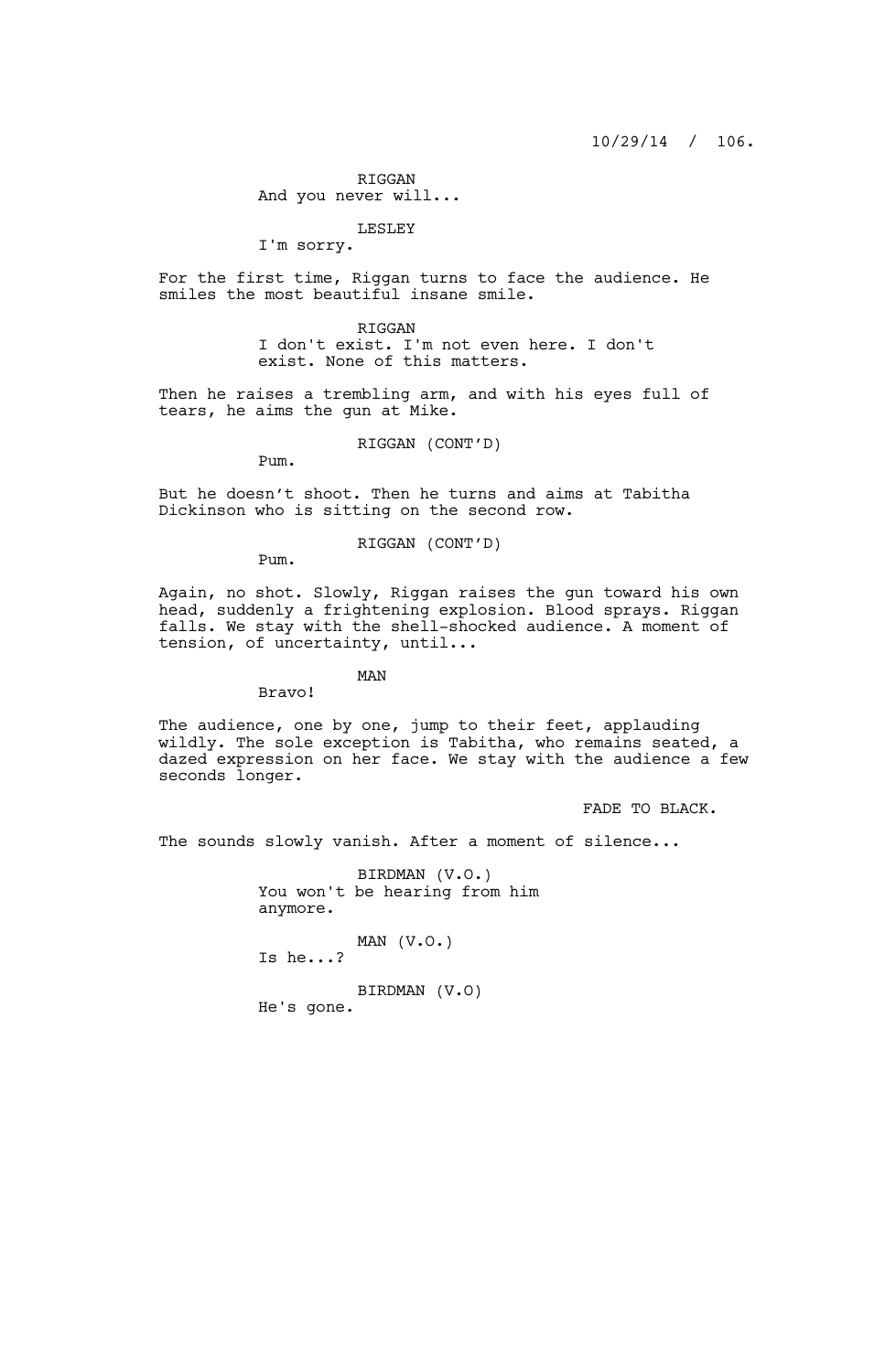10/29/14 / 107.

INT. WAITING ROOM - HOSPITAL - DAWN

One of the old Birdman films is playing on a small television screen that hangs on a corner. The scene ends and a Morning Show host appears. Behind him a picture of Riggan and a caption that reads: "Nation in shock." A shot of a candle vigil in Central park.

> HOST What do we talk about when we talk about Riggan Thomson? When we come back, more on the actor who two nights ago shot himself during the opening performance of his new Broadway play...

We pan away from the TV to see that the waiting room is filled with newsmen waiting for something to happen. There is almost no room to breath.

We pan to see Jake emerging from an elevator, carrying a newspaper under his arm. He walks through the dense mass of newsmen with a serious expression on his face. We follow him into...

INT. ROOM - HOSPITAL - CONTINUOUS

...a room. Jake peers in. Riggan lies on a bed, the bandages on his nose cover most of his face. Sylvia is looking out the window.

> JAKE Is he...?

> > SYLVIA

He's awake.

Jake enters the room.

JAKE (Serious.) I thought I lost you, buddy. Thank god you're a horrible shot! What the hell happened? I was watching you up on that stage, and all of a sudden you get that goofy look in your eye, and you were just like--

He starts to laugh.

SYLVIA<br>What the hell are you laughing about? He tried to-- What is wrong with you?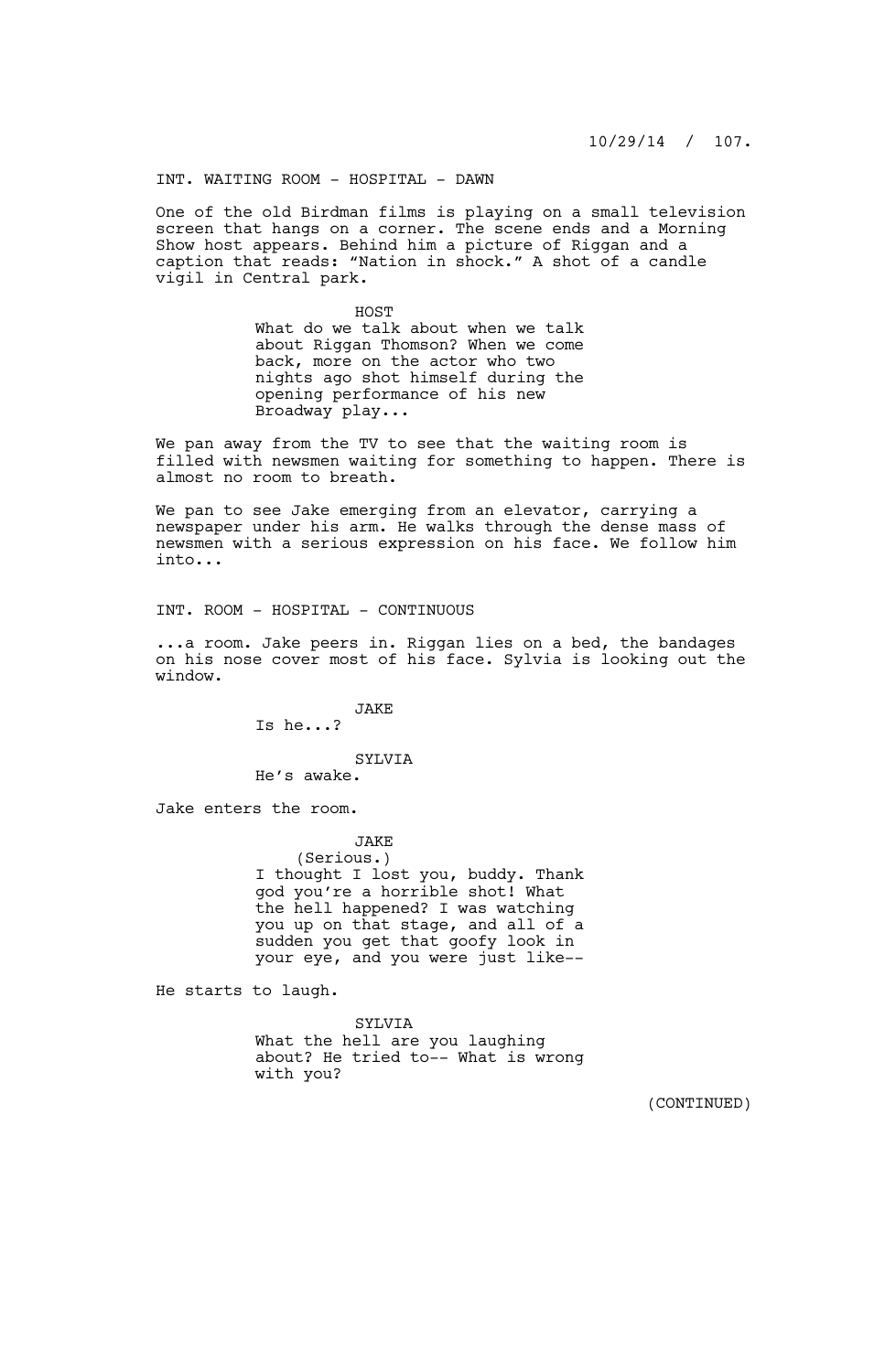10/29/14 / 108.

JAKE I'm happy, okay? He's alive. My best friend is alive. And he is the man of the hour! Jake holds the New York Times up in the air. **RIGGAN** What is that? JAKE You did it. SYLVIA (Coming to them.) You have to be shitting me... She wrote a review? Jake unfolds the newspaper and we see the headline of the review: "The Unexpected Virtue of Ignorance". JAKE (To Sylvia.) Read it. He hands her the newspaper. She begins to read to herself. SYLVIA I don't believe this... JAKE Read it out loud! SAM *"Thompson has unwittingly given birth to a new form that can only be described as supra-realism. Blood was spilled both literally and metaphorically by artist and audience alike. Red blood. The blood that has been sorely missing from the veins of the American theatre..."* (Beat. To a smiling Jake.) You're happy about this? She hands it to Riggan. JAKE Happy? I'm *fucking euphoric*. This is the-- This is the kind of review that turns someone into a living legend.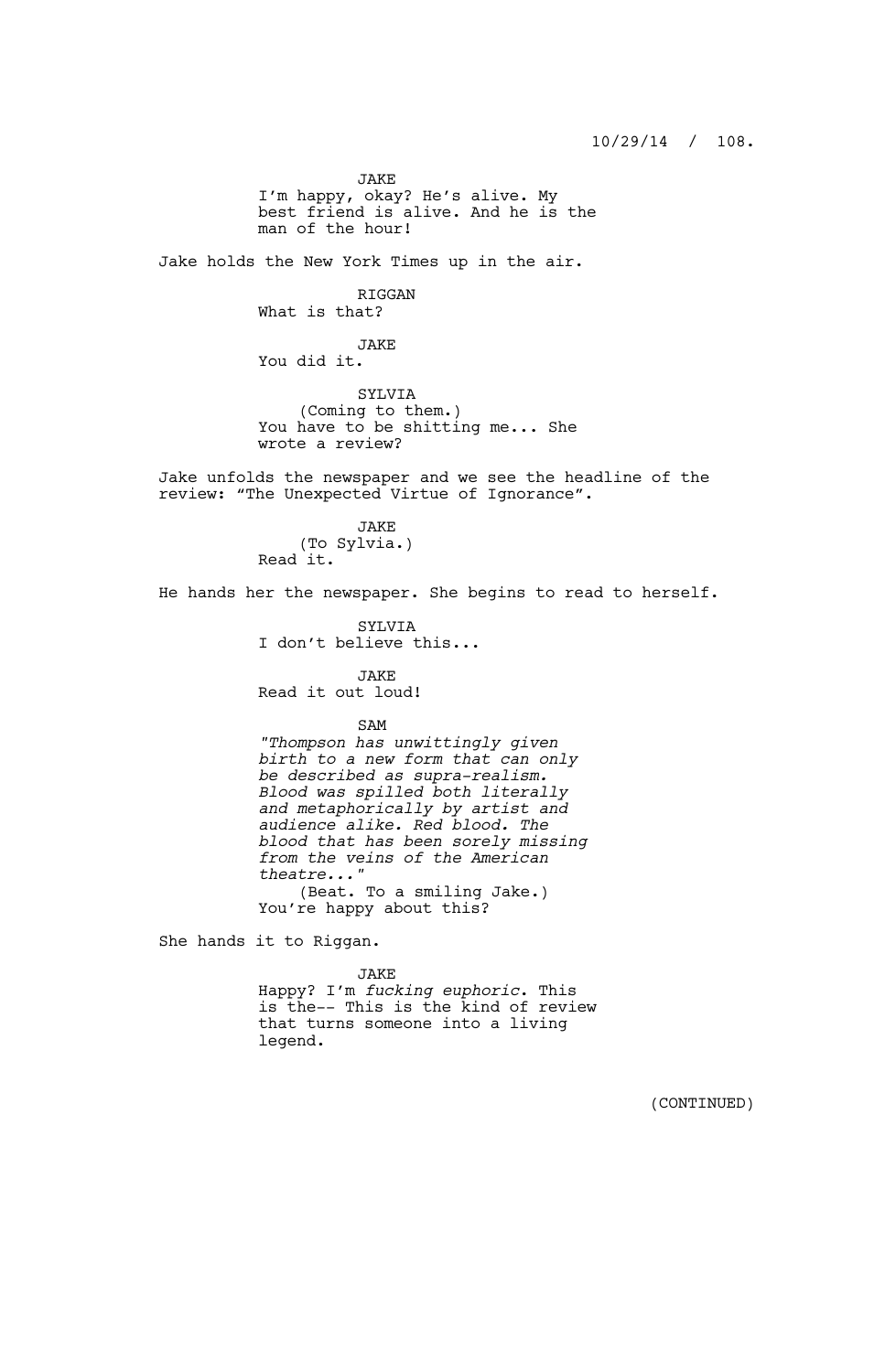SYLVIA He tried to-- *He shot the nose off his face!*

JAKE

He's got a new nose! And if he doesn't like that one, we'll get him another one. We can use Meg Ryan's guy. Who gives a shit? Turn on the tv. There are people praying for him all over the country. They're lighting candles in Central Park. He did it. (To Riggan) You did it! The play's gonna run forever. It's gonna open in London, in Paris... The studios will call us again. We'll get book offers.

SYLVIA How do you know all that? You can see the future?

JAKE (Euphoric.) Yes.

She slaps him in the face.

SYLVTA Did you see *that* coming? You're so full of shit, Jake.

Jake needs a few seconds to recover. Then he looks at Riggan who just sits there, in silence.

> JAKE Why aren't you saying anything? This is what you wanted wasn't it? (Riggan gazes at the review.) Riggan, this is what you wanted.

RIGGAN It's what I wanted.

JAKE Okay, listen. You're gonna get hit with a "brandishing a weapon" charge. If anybody talks to you, it was an accident and we're doing an internal invest--

A newsman comes into the room and takes a quick picture.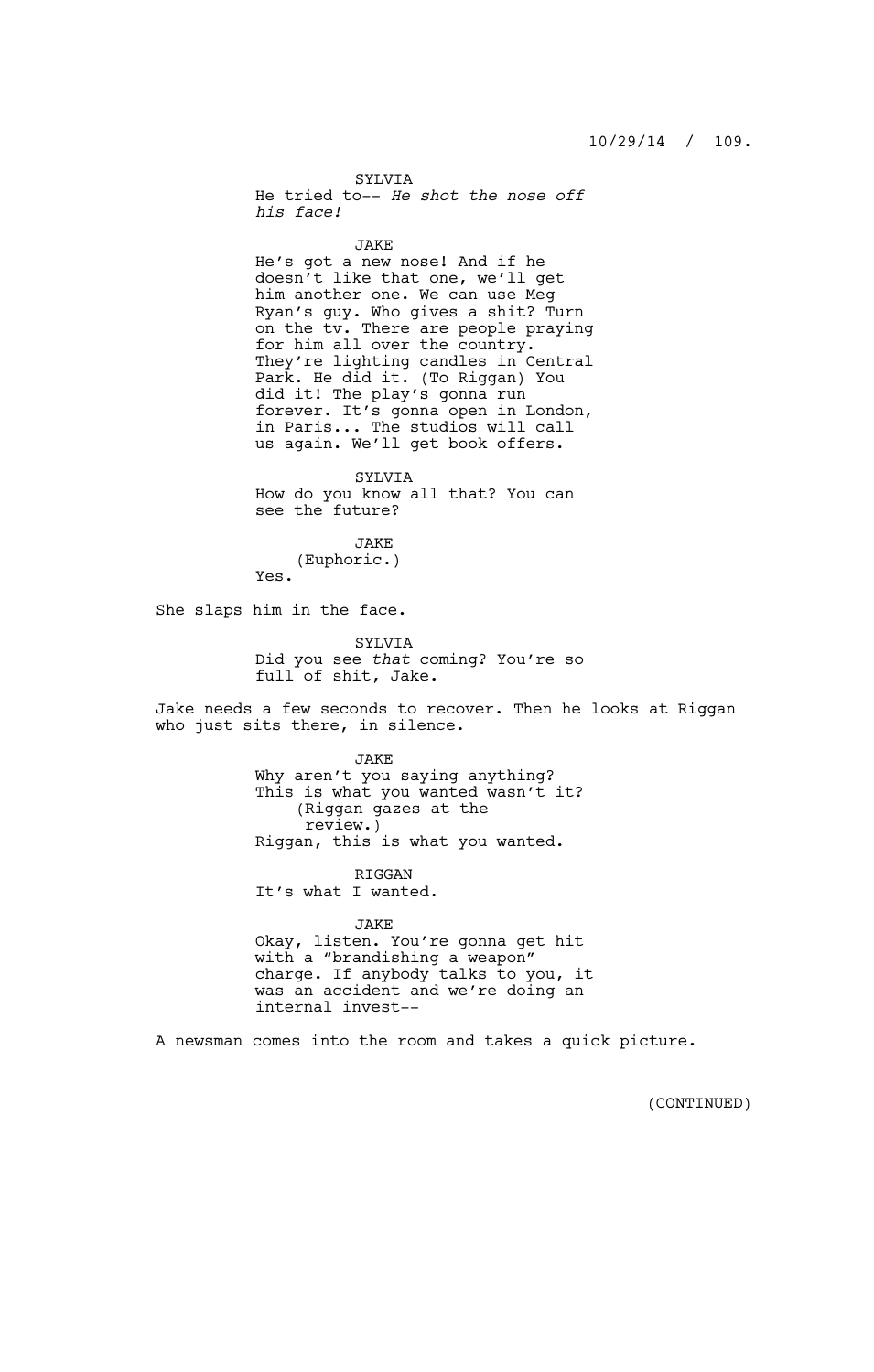10/29/14 / 110.

### JAKE (CONT'D) (Chasing him out.) *This is a hospital you motherfucker!*

Jake rushes to the door, shoving the newsman and a few other paparazzi out the door. Security guards. Chaos. Finally silence. Sylvia steps up and looks Riggan in the eye.

#### SYLVIA

Is that what it was? An accident?

Riggan just stares at her. His calm, sad eyes peeking through the bandages. After a moment his gaze moves over her shoulder. Sylvia turns and we discover Sam standing in the doorway holding a bouquet of flowers. A bit of awkward silence, and Sylvia decides to leave them alone.

She kisses Sam on the head and exits. Sam walks the flowers to Riggan at the bed. She lays them on his chest.

### SAM

Alchemillas.

The hint of a smile on Riggan's face.

SAM (CONT'D) Are you actually smiling? (She smiles.) What's so funny?

RIGGAN I can't smell them.

A moment until the smiles turn to gentle laughter. She takes out her cell phone and snaps a picture of him.

> RIGGAN (CONT'D) What are you doing?

SAM I'm posting this picture on your Twitter page.

RIGGAN

Very funny... SAM Set it up today.

RIGGAN You're joking.

SAM I'm not.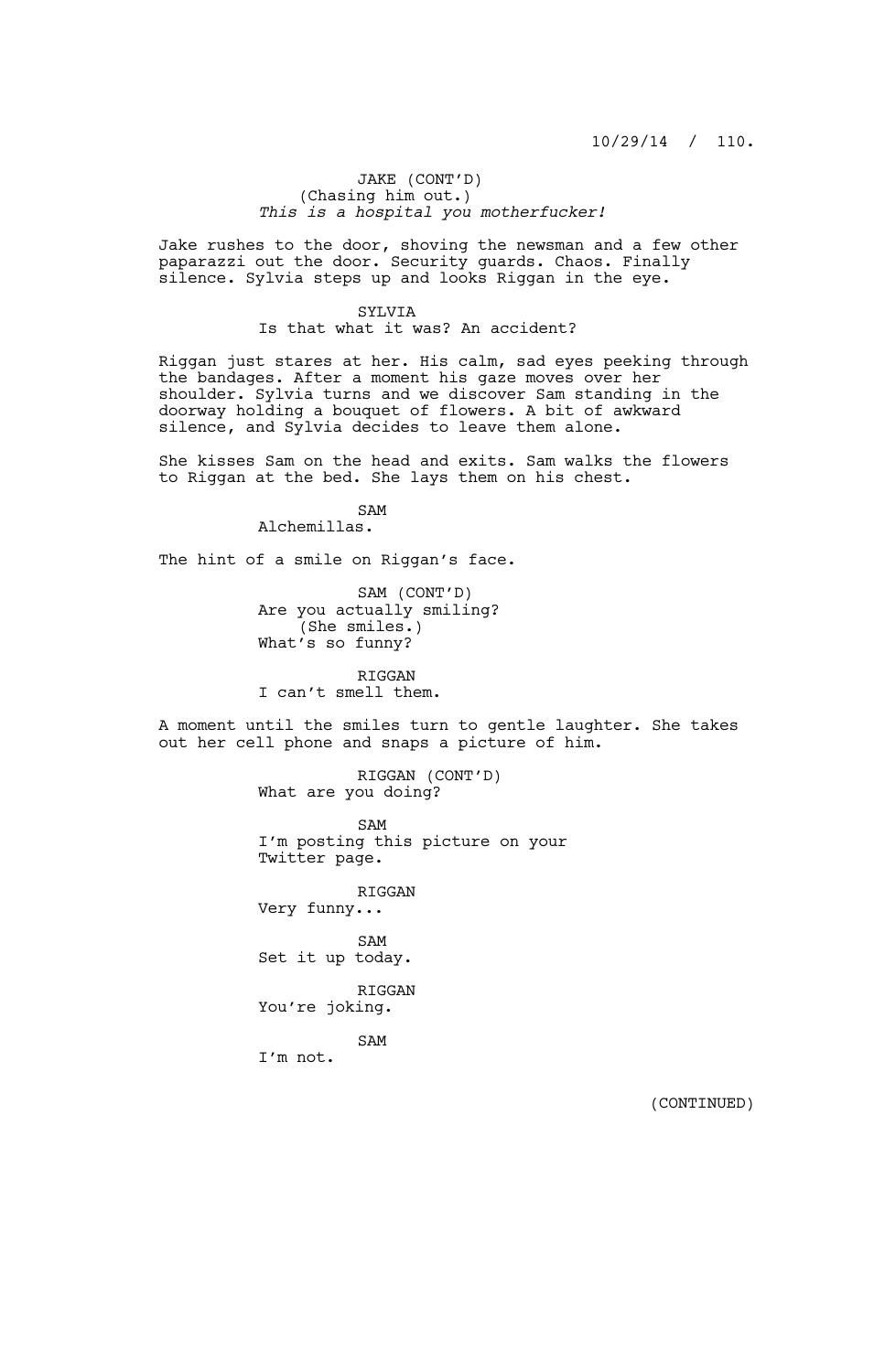RIGGAN Let me see the picture. SAM Absolutely not. You look hideous. RIGGAN Thanks a lot. SAM I'm just kidding. No, I'm not. You look hideous. (Working on phone.) You already have 80 thousand followers. In less than a day. And I'm about to scare the shit out of them.

RIGGAN

Let me see.

SAM

No. Done.

A moment between them. Sam picks up the flowers and kisses him tenderly on the head. Riggan is pleasantly surprised by that kiss.

> SAM (CONT'D) Now, I'm going to find something to put these flowers in.

She heads out of the room. Riggan lies there for a moment, tranquil. After a moment he reaches up and touches his bandages. Finally, he climbs out of the bed. We follow him into...

INT. BATHROOM - ROOM - HOSPITAL - CONTINUOUS

...the bathroom. He stands before the mirror. He stares at his reflection for a few seconds, and slowly begins to remove the bandages. We can see that Riggan's nose has been reconstructed. It is a crooked, incomplete nose, like the one Javier Bardem has.

# **RIGGAN** I do look hideous.

In the reflection, Riggan sees Birdman sitting on the toilet. They look at each other, but say nothing. Riggan puts the bandages back on and we follow him out to...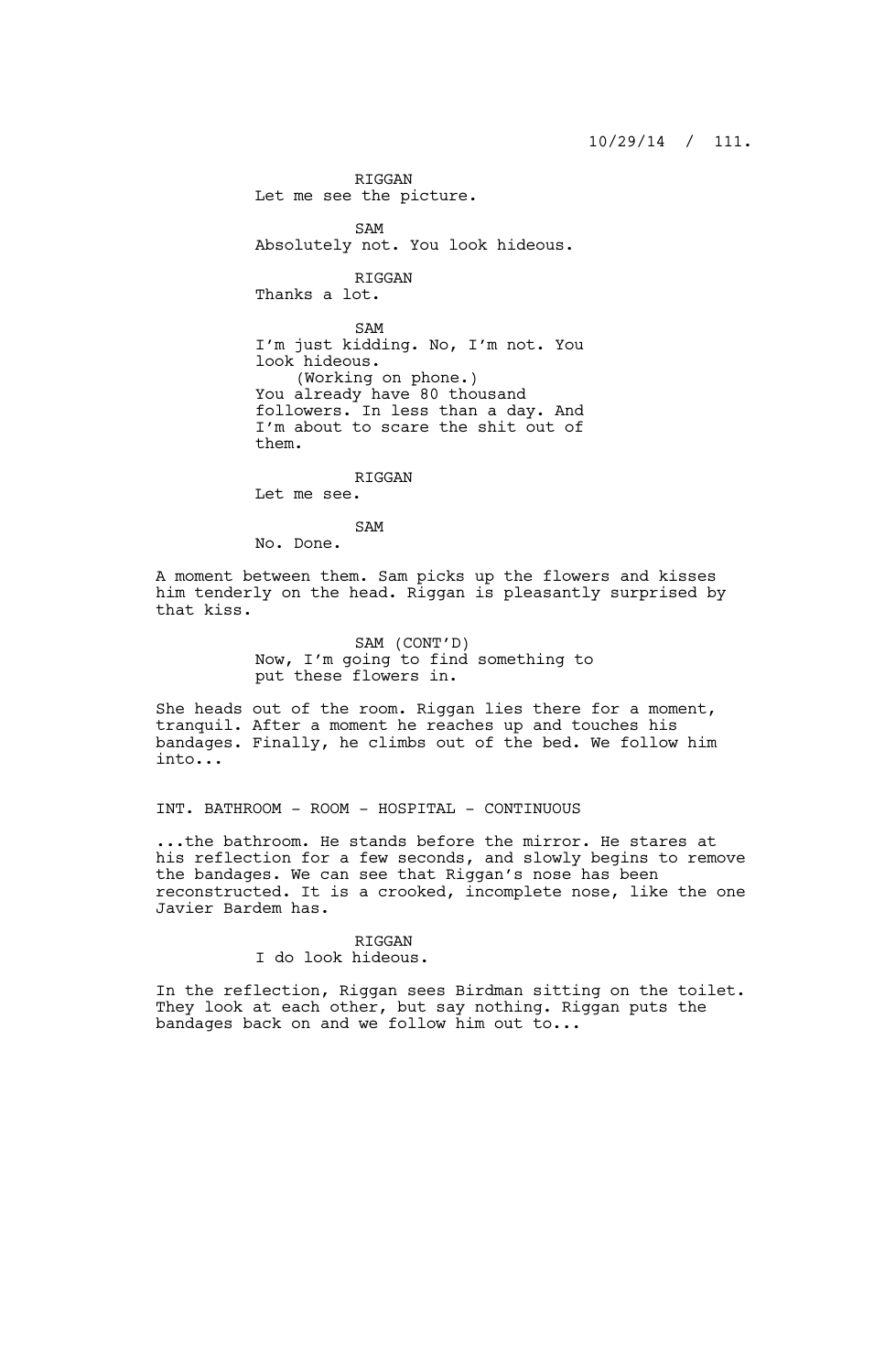### INT. ROOM - HOSPITAL - CONTINUOUS

...the room. He looks around, but Sam is gone. He ambles over to the window, his ass hanging out of the back of his hospital robe. He opens the window and feels the sun and the breeze on his swollen face. We just hear the sounds of the people standing down in the parking lot. Media trucks. Fans. We stay with Riggan, who seems to be thinking about something. He sees a flock of birds dancing in the sky. Then he grabs the side of the window with one hand and begins to step up onto the sill.

The camera pans away from him to a table that has some photos propped on it: One of he and Sam when she was a child. One with Sylvia and Sam. A copy of Carver's "What we talk About When We Talk About Love" laying on the surface.

The camera continues to pan until it comes to the door. Sam enters with a small vase. She looks around...

### SAM

Dad?

She goes to the bathroom and peers in... nothing.

# SAM (CONT'D)

Dad...?

She spots the opened window and registers the sounds from outside. Tentatively she walks toward the window. She gets there, summons her courage and looks down. Nothing. Slowly, confused, she tilts her head up and looks up into the sky. A smile, filled with pride, begin to wash over her face.

SMASH TO BLACK \*